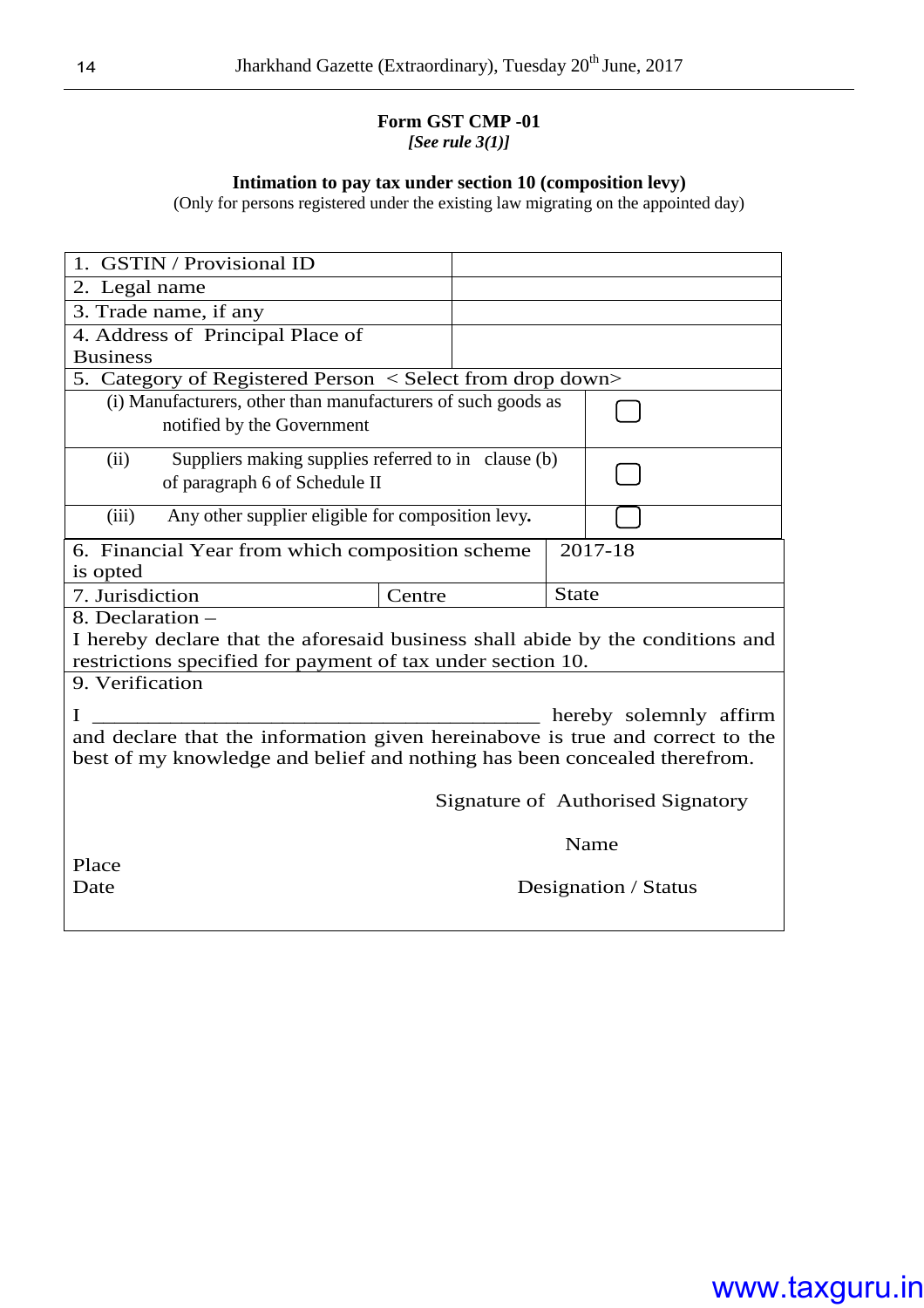#### **Form GST CMP -02** *[See rule 3(2)]*

#### **Intimation to pay tax under section 10 (composition levy)**

(For persons registered under the Act)

| 1. GSTIN                                                                                                                                                   |  |                                   |      |                        |  |
|------------------------------------------------------------------------------------------------------------------------------------------------------------|--|-----------------------------------|------|------------------------|--|
| 2. Legal name                                                                                                                                              |  |                                   |      |                        |  |
| 3. Trade name, if any                                                                                                                                      |  |                                   |      |                        |  |
| 4. Address of Principal Place of                                                                                                                           |  |                                   |      |                        |  |
| <b>Business</b>                                                                                                                                            |  |                                   |      |                        |  |
| 5. Category of Registered Person < Select from drop down>.                                                                                                 |  |                                   |      |                        |  |
| (i) Manufacturers, other than manufacturers of such goods as may be<br>notified by the Government                                                          |  |                                   |      |                        |  |
| Suppliers making supplies referred to in clause (b) of<br>(ii)<br>paragraph 6 of Schedule II                                                               |  |                                   |      |                        |  |
| (iii)<br>Any other supplier eligible for composition levy.                                                                                                 |  |                                   |      |                        |  |
| 6. Financial Year from which composition scheme is<br>opted                                                                                                |  |                                   |      |                        |  |
| <b>State</b>                                                                                                                                               |  |                                   |      |                        |  |
| 7. Jurisdiction                                                                                                                                            |  | Centre                            |      |                        |  |
| 8. Declaration -                                                                                                                                           |  |                                   |      |                        |  |
| I hereby declare that the aforesaid business shall abide by the conditions and                                                                             |  |                                   |      |                        |  |
| restrictions specified for paying tax under section 10.                                                                                                    |  |                                   |      |                        |  |
| 9. Verification                                                                                                                                            |  |                                   |      |                        |  |
|                                                                                                                                                            |  |                                   |      | hereby solemnly affirm |  |
| and declare that the information given hereinabove is true and correct to the<br>best of my knowledge and belief and nothing has been concealed therefrom. |  |                                   |      |                        |  |
|                                                                                                                                                            |  | Signature of Authorised Signatory |      |                        |  |
|                                                                                                                                                            |  |                                   | Name |                        |  |
| Place                                                                                                                                                      |  |                                   |      |                        |  |
| Date                                                                                                                                                       |  | Designation / Status              |      |                        |  |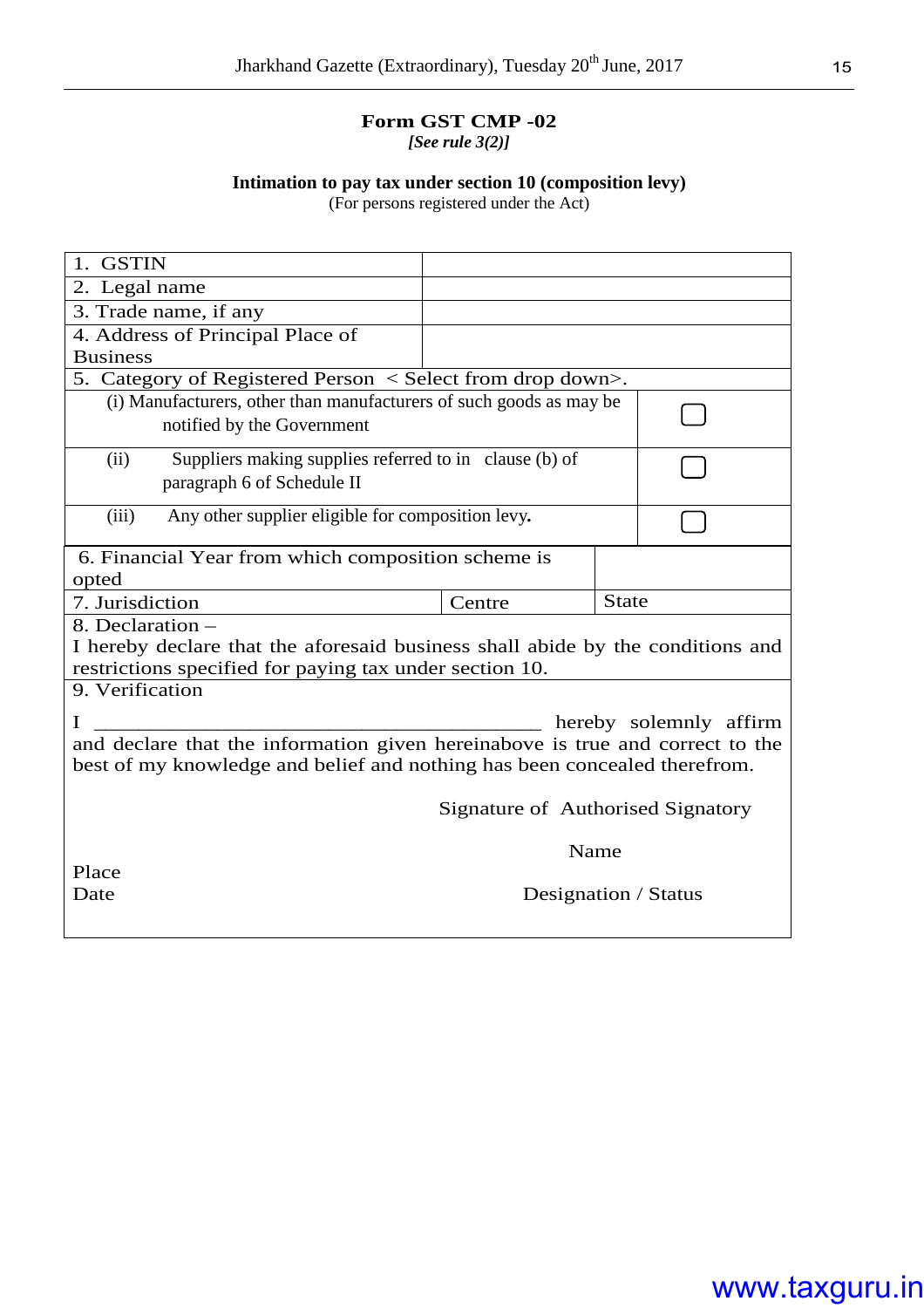#### **Form GST –CMP-03** *[See rule 3(4)]*

#### **Intimation of details of stock on date of opting for composition levy**

(Only for persons registered under the existing law migrating on the appointed day)

| 1. GSTIN                                                       |                                           |              |
|----------------------------------------------------------------|-------------------------------------------|--------------|
| 2. Legal name                                                  |                                           |              |
| 3. Trade name, if any                                          |                                           |              |
| 4. Address of Principal Place of<br><b>Business</b>            |                                           |              |
| 5. Details of application filed to pay tax<br>under section 10 | (i) Application reference number<br>(ARN) |              |
|                                                                | (ii) Date of filing                       |              |
| 6. Jurisdiction                                                | Centre                                    | <b>State</b> |

#### 7. Stock of purchases made from registered person under the existing law

| Sr.            | <b>GSTIN/TIN</b> | Name of  | Bill/          | Date | Value    | <b>VAT</b> | Central | Service     | Total |
|----------------|------------------|----------|----------------|------|----------|------------|---------|-------------|-------|
| N <sub>o</sub> |                  | the      | Invoic         |      | of Stock |            | Excise  | Tax (if     |       |
|                |                  | supplier | e No.          |      |          |            |         | applicable) |       |
|                | 2                | 3        | $\overline{4}$ | 5    | 6        | 7          | 8       | 9           | 10    |
|                |                  |          |                |      |          |            |         |             |       |
| $\overline{2}$ |                  |          |                |      |          |            |         |             |       |
| <b>Total</b>   |                  |          |                |      |          |            |         |             |       |

8. Stock of purchases made from unregistered person under the existing law

| Sr. No       | Name of    | Address | Bill/          | Date | Value of | <b>VAT</b> | Central | Service    | Total |
|--------------|------------|---------|----------------|------|----------|------------|---------|------------|-------|
|              | the        |         | Invoic         |      | Stock    |            | Excise  | Tax (if    |       |
|              | unregister |         | e No           |      |          |            |         | applicable |       |
|              | ed person  |         |                |      |          |            |         |            |       |
|              | 2          | 3       | $\overline{4}$ | 5    | 6        | 7          | 8       | 9          |       |
|              |            |         |                |      |          |            |         |            |       |
|              |            |         |                |      |          |            |         |            |       |
|              |            |         |                |      |          |            |         |            |       |
| 2            |            |         |                |      |          |            |         |            |       |
| <b>Total</b> |            |         |                |      |          |            |         |            |       |
|              |            |         |                |      |          |            |         |            |       |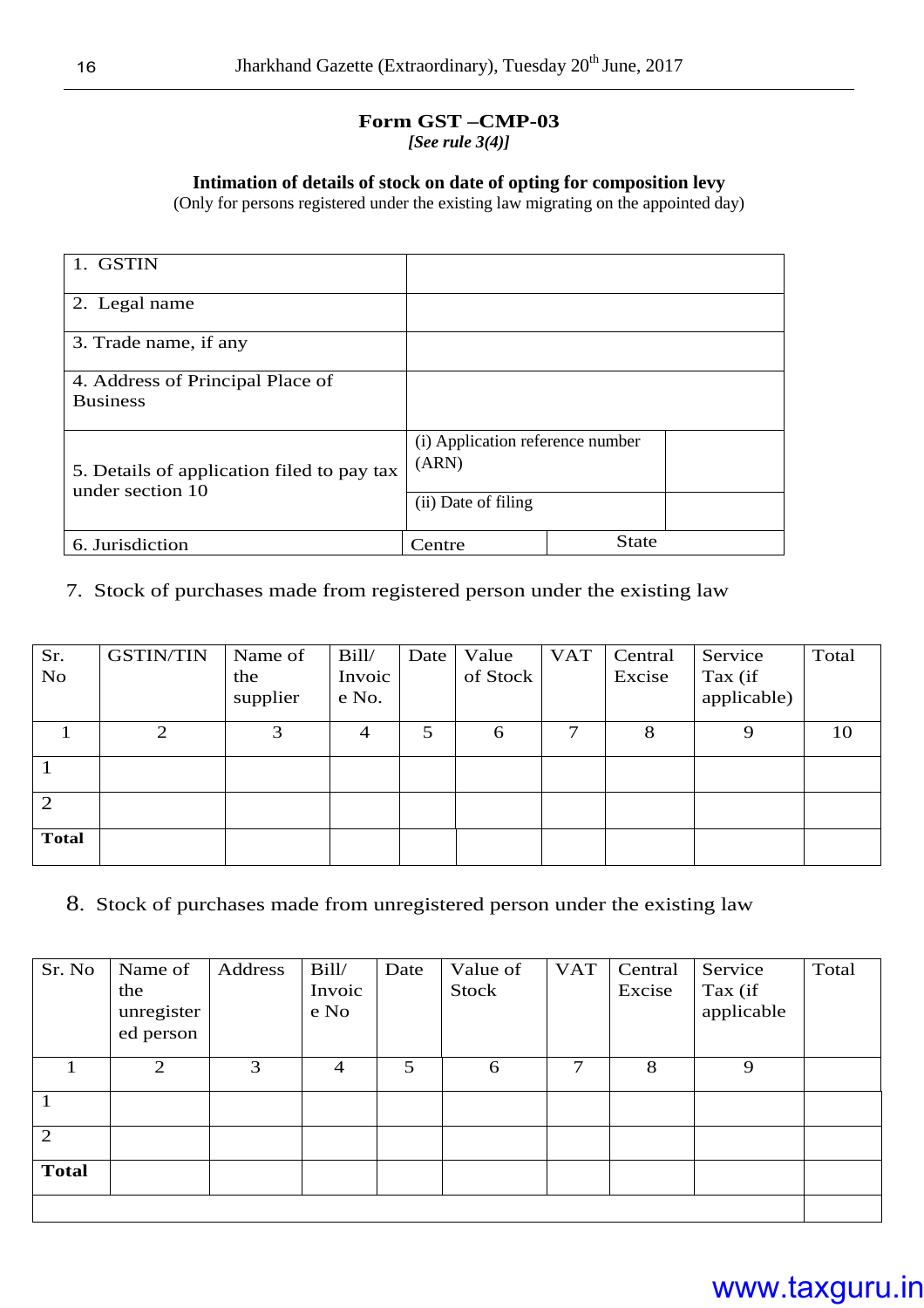| 9. Details of tax<br>paid | Description     | Central<br>Tax | State Tax /<br>UT Tax |
|---------------------------|-----------------|----------------|-----------------------|
|                           | Amount          |                |                       |
|                           | Debit entry no. |                |                       |

#### 10. Verification

I\_\_\_\_\_\_\_\_\_\_\_\_\_\_\_\_\_\_\_\_\_\_\_\_\_\_\_\_\_\_\_\_\_\_\_\_\_\_\_\_ hereby solemnly affirm and declare that the information given hereinabove is true and correct to the best of my knowledge and belief and nothing has been concealed therefrom.

Signature of Authorised Signatory

Name

Place<br>Date

Designation / Status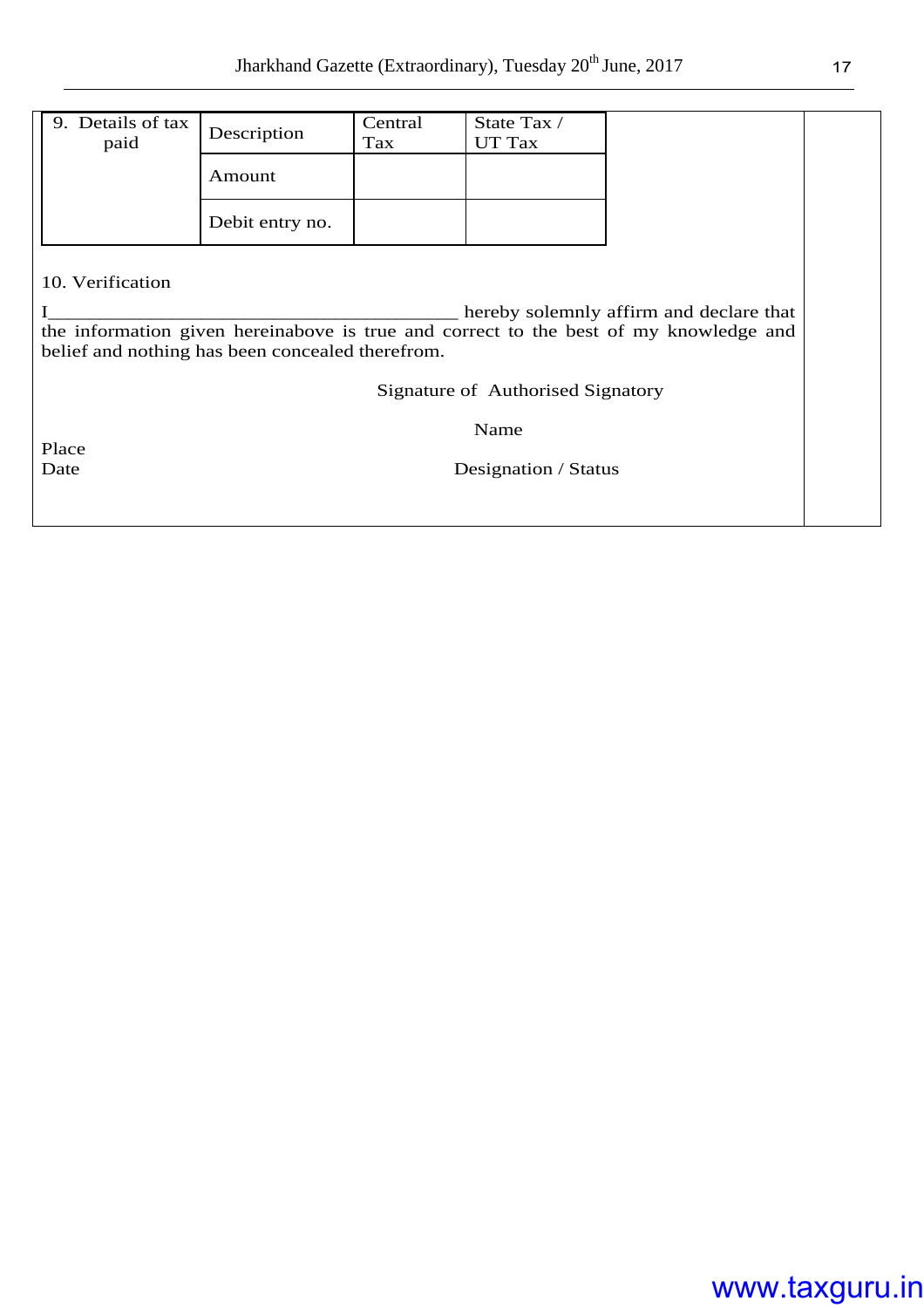**Form GST – CMP-04**

*[See rule 6(2)]* 

#### **Intimation/Application for Withdrawal from Composition Levy**

| 1. GSTIN                                                                      |        |                         |               |                        |
|-------------------------------------------------------------------------------|--------|-------------------------|---------------|------------------------|
| 2. Legal name                                                                 |        |                         |               |                        |
| 3. Trade name, if any                                                         |        |                         |               |                        |
| 4. Address of Principal Place of business                                     |        |                         |               |                        |
| 5. Category of Registered Person                                              |        |                         |               |                        |
| Manufacturers, other than<br>(iv)                                             |        |                         |               |                        |
| manufacturers of such goods as may                                            |        |                         |               |                        |
| be notified by the Government                                                 |        |                         |               |                        |
| (v) Suppliers making supplies referred to in                                  |        |                         |               |                        |
| clause (b) of paragraph 6 of Schedule                                         |        |                         |               |                        |
| Н                                                                             |        |                         |               |                        |
| Any other supplier eligible for<br>(vi)                                       |        |                         |               |                        |
| composition levy.                                                             |        |                         |               |                        |
| 6. Nature of Business                                                         |        |                         |               |                        |
| 7. Date from which withdrawal from composition                                |        |                         |               |                        |
| scheme is sought                                                              |        | <b>DD</b>               | <b>MM</b>     | YYYY                   |
| 8. Jurisdiction                                                               | Centre | <b>State</b>            |               |                        |
| 9. Reasons for withdrawal from                                                |        |                         |               |                        |
| composition scheme                                                            |        |                         |               |                        |
| 10. Verification                                                              |        |                         |               |                        |
|                                                                               |        |                         |               | hereby solemnly affirm |
| and declare that the information given hereinabove is true and correct to the |        |                         |               |                        |
| best of my knowledge and belief and nothing has been concealed therefrom.     |        |                         |               |                        |
|                                                                               |        | Signature of Authorised |               |                        |
| Signatory                                                                     |        |                         |               |                        |
|                                                                               |        |                         |               |                        |
|                                                                               |        |                         | Name          |                        |
| Place                                                                         |        |                         |               |                        |
| Date                                                                          |        |                         |               |                        |
|                                                                               |        |                         | Designation / |                        |
| <b>Status</b>                                                                 |        |                         |               |                        |
|                                                                               |        |                         |               |                        |
|                                                                               |        |                         |               |                        |

Note – Stock statement may be furnished separately for availing input tax credit on the stock available on the date preceding the date from which composition option is withdrawn in **FORM GST ITC -01**.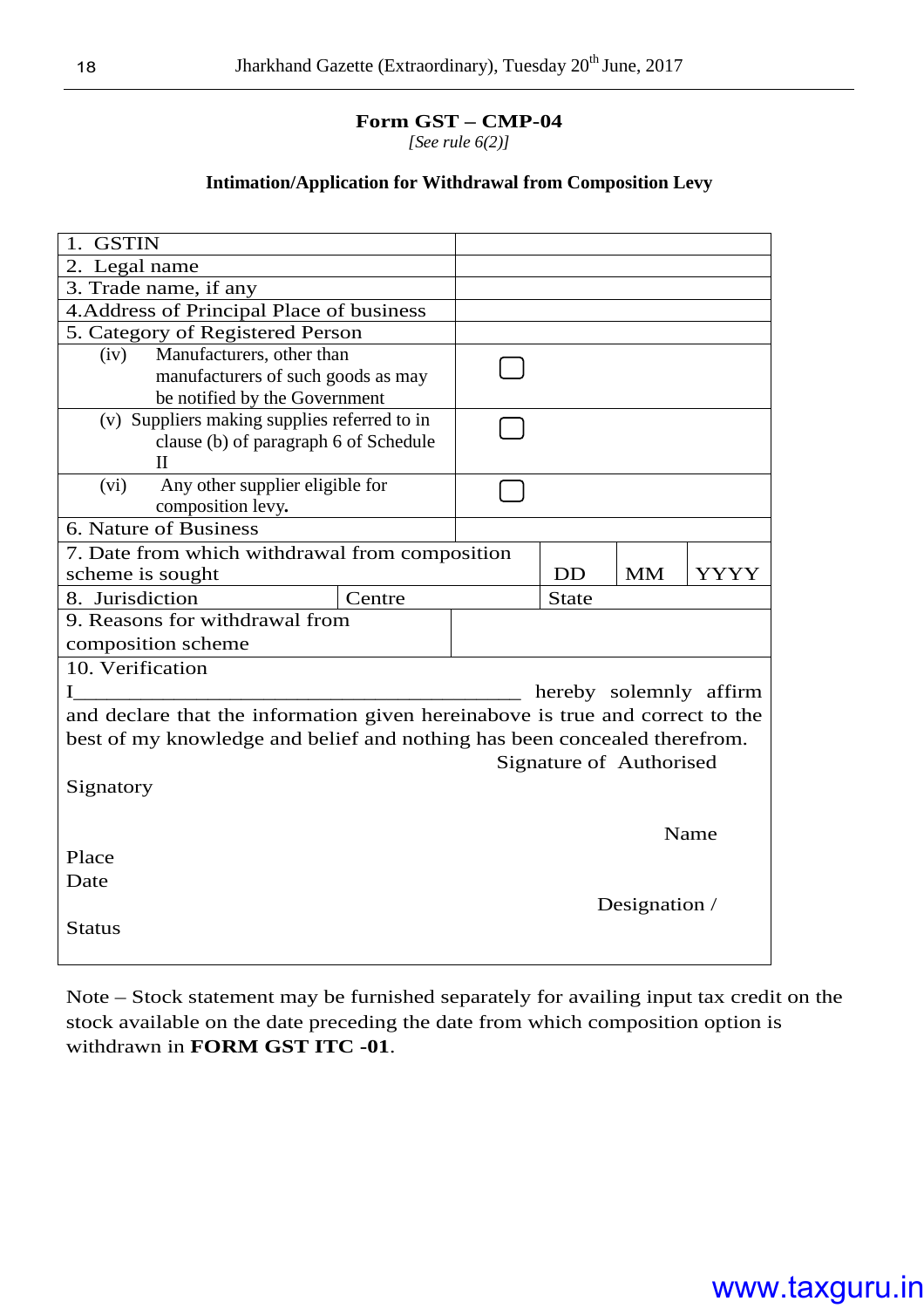#### **Form GST CMP- 05**

*[See rule 6(4)]*

Reference No.  $\langle \langle \cdot | \cdot \rangle \rangle$   $\langle \langle \cdot | \cdot \rangle \rangle$ 

To

**GSTIN** Name Address

#### **Notice for denial of option to pay tax under section 10**

Whereas on the basis of information which has come to my notice, it appears that you have violated the conditions and restrictions necessary for availing of the composition scheme under section 10 of the Act. I therefore propose to deny the option to you to pay tax under the said section for the following reasons: -

1

2 3

….

 You are hereby directed to furnish a reply to this notice within fifteen working days from the date of service of this notice.

 You are hereby directed to appear before the undersigned on DD/MM/YYYY at HH/MM.

If you fail to furnish a reply within the stipulated date or fail to appear for personal hearing on the appointed date and time, the case will be decided ex parte on the basis of available records and on merits

Signature

Name of Proper Officer Designation

Jurisdiction

Place Date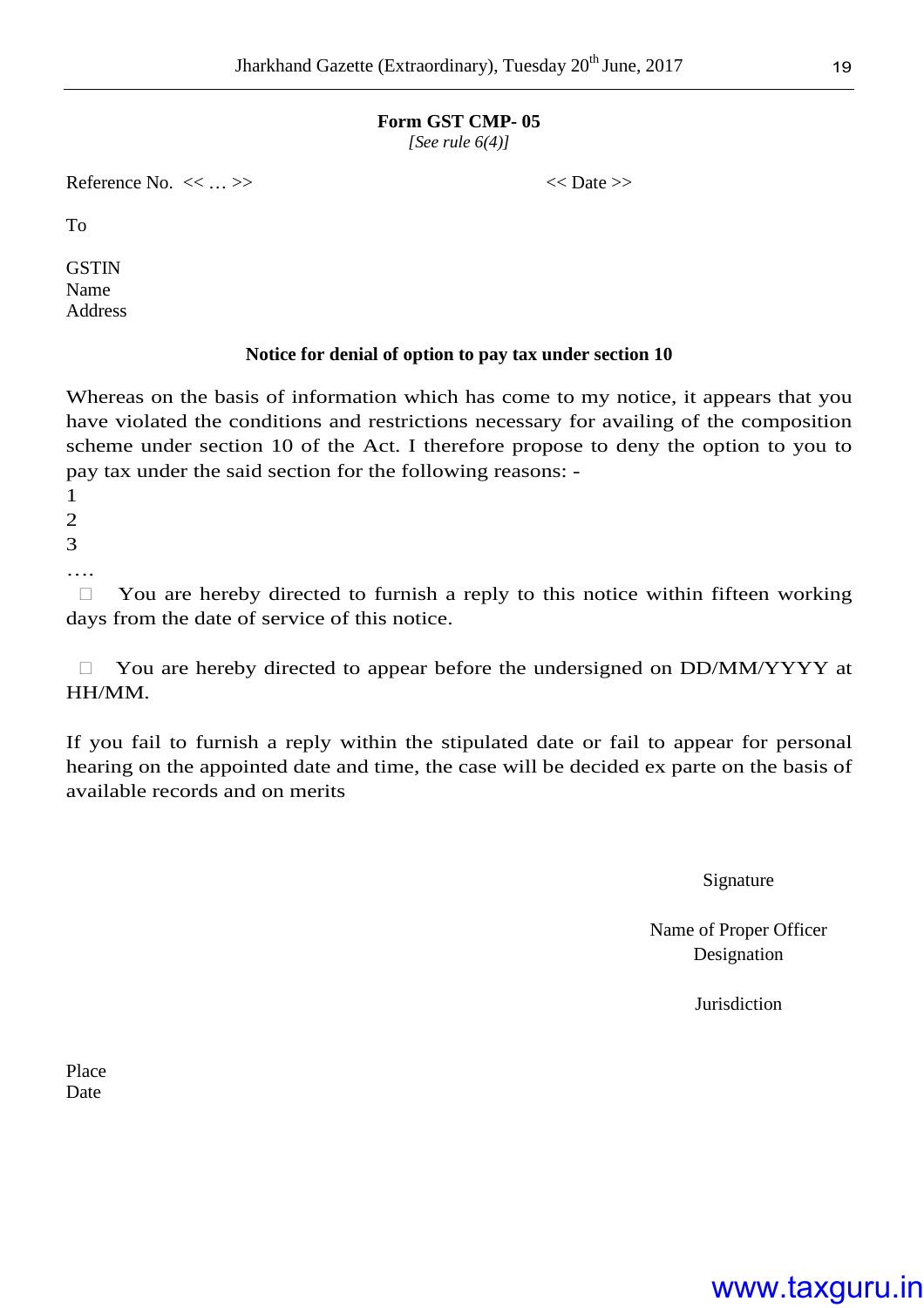#### **Form GST CMP - 06**  *[See rule 6(5)]*

#### **Reply to the notice to show cause**

| 1. | <b>GSTIN</b>                                            |                                                                                                                                                                                                                                                                   |
|----|---------------------------------------------------------|-------------------------------------------------------------------------------------------------------------------------------------------------------------------------------------------------------------------------------------------------------------------|
| 2. | Details of the show<br>cause notice                     | Reference no.<br>Date                                                                                                                                                                                                                                             |
| 3. | Legal name                                              |                                                                                                                                                                                                                                                                   |
| 4. | Trade name, if any                                      |                                                                                                                                                                                                                                                                   |
| 5. | Address of the<br>Principal Place of<br><b>Business</b> |                                                                                                                                                                                                                                                                   |
| 6. | Reply to the notice                                     |                                                                                                                                                                                                                                                                   |
| 7. | of<br>List<br>documents<br>uploaded                     |                                                                                                                                                                                                                                                                   |
| 8. | Verification                                            | $\mathbf I$<br>hereby solemnly affirm and declare that the<br>information given herein above is true and correct<br>to the best of my knowledge and belief and nothing<br>has been concealed therefrom.<br>Signature of the Authorised Signatory<br>Date<br>Place |

**Note –** 

1. The reply should not be more than 500 characters. In case the same is more than 500 characters, then it should be uploaded separately.

2. Supporting documents, if any, may be uploaded in PDF format.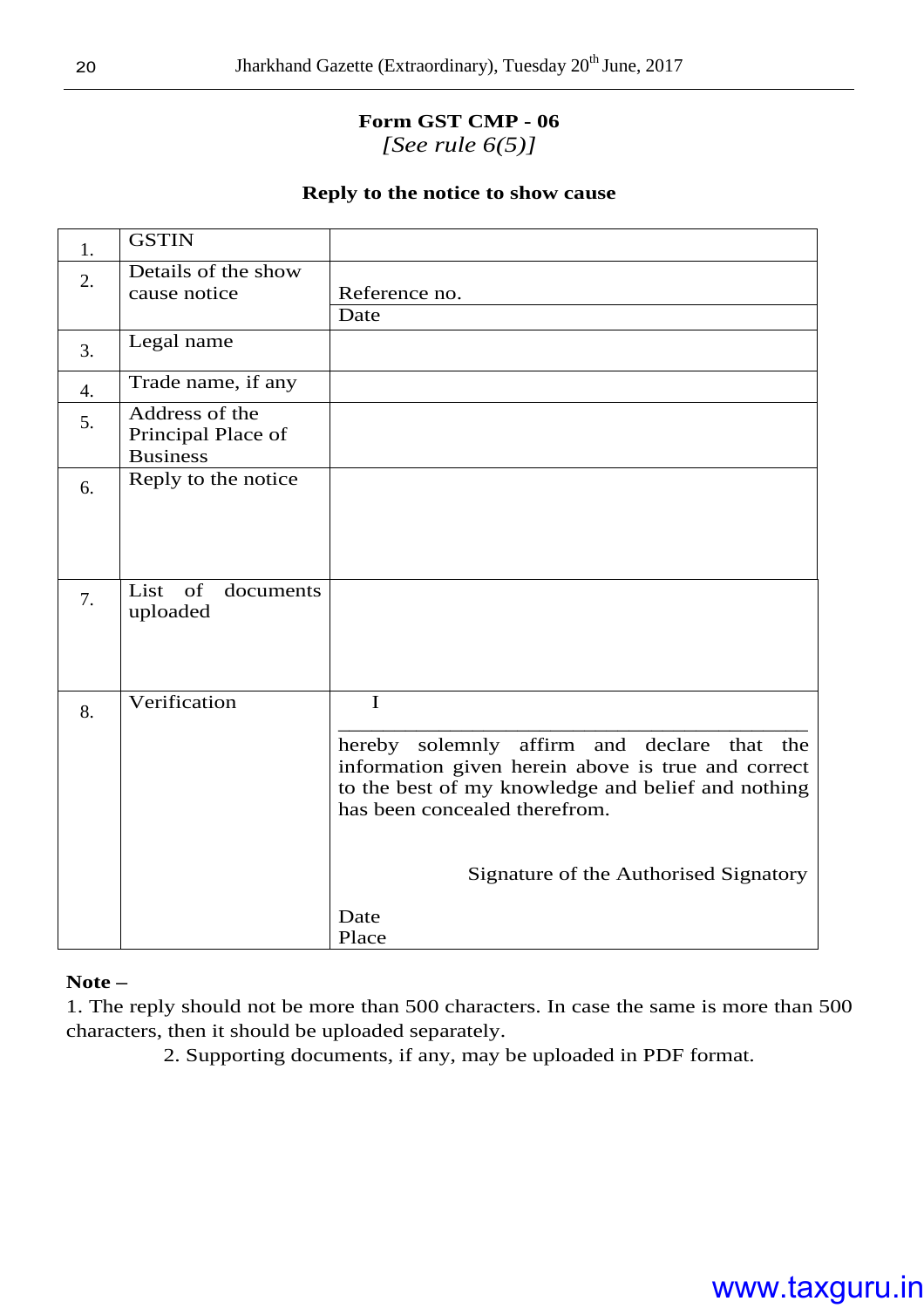#### **Form GST CMP-07**

*[See rule 6(6) ]* 

Reference No. << >> > Date-

To

**GSTIN** Name Address

Application Reference No. (ARN) Date –

**Order for acceptance / rejection of reply to show cause notice** 

This has reference to your reply dated ----- filed in response to the show cause notice issued vide reference no. -------- dated ---------. Your reply has been examined and the same has been found to be satisfactory and, therefore, your option to pay tax under composition scheme shall continue. The said show cause notice stands vacated.

or

This has reference to your reply dated ----- filed in response to the show cause notice issued vide reference no. -------- dated ---------. Your reply has been examined and the same has not been found to be satisfactory and, therefore, your option to pay tax under composition scheme is hereby denied with effect from  $\ll$   $>>$  for the following reasons:

 $<<$  text  $>>$ 

or

 $\Box$  You have not filed any reply to the show cause notice; or

 $\Box$  You did not appear on the day fixed for hearing.

Therefore, your option to pay tax under composition scheme is hereby denied with effect from << date >> for the following reasons:

 $<<$  Text  $>>$ 

Signature Date Name of Proper Officer

> Designation Jurisdiction

Place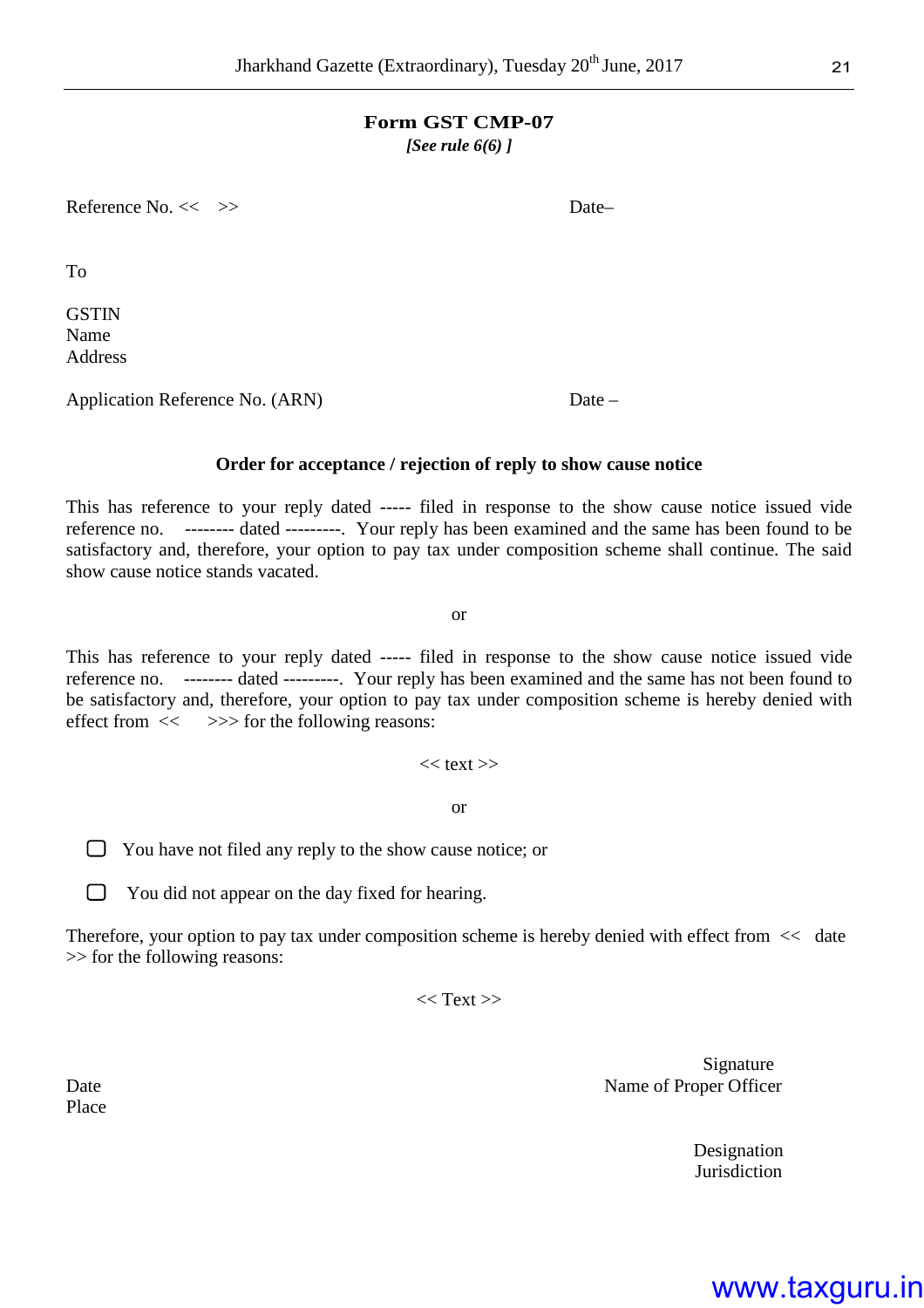### **Form GST REG-01**

#### *[See rule 8(1)]*

#### **Application for Registration**

(Other than a non-resident taxable person, a person required to deduct tax at source under section 51 and a person required to collect tax at source under section 52 and a person supplying online information and database access or retrieval services from a place outside India to a non-taxable online recipient referred to in section 14 of the Integrated Goods and Services Tax Act, 2017)

#### **Part –A**

State /UT –  $\bigtriangledown$  District –  $\bigtriangledown$ 

| (i)   | Legal Name of the Business:                                        |  |
|-------|--------------------------------------------------------------------|--|
|       | (As mentioned in Permanent Account Number)                         |  |
| (ii)  | <b>Permanent Account Number:</b>                                   |  |
|       | ( <i>Enter</i> Permanent Account Number of the Business; Permanent |  |
|       | Account Number of Individual in case of Proprietorship             |  |
|       | <i>concern</i> )                                                   |  |
| (iii) | Email Address:                                                     |  |
| (iv)  | Mobile Number:                                                     |  |

*Note* **-** *Information submitted above is subject to online verification before proceeding to fill up Part-B.* 

 *Authorised signatory filing the application shall provide his mobile number and email address.* 

| Part -B            |                                                          |                             |                                                |          |        |   |
|--------------------|----------------------------------------------------------|-----------------------------|------------------------------------------------|----------|--------|---|
| 1.                 | Trade Name, if any                                       |                             |                                                |          |        |   |
| 2.                 | Constitution of Business (Please Select the Appropriate) |                             |                                                |          |        |   |
|                    | (i) Proprietorship                                       |                             | (ii) Partnership                               |          |        |   |
|                    | (iii) Hindu Undivided                                    |                             | (iv) Private Limited Company                   |          |        |   |
| Family             |                                                          |                             |                                                |          |        |   |
|                    | (v) Public Limited                                       |                             | (vi) Society/Club/Trust/Association of Persons |          |        |   |
| Company            |                                                          |                             |                                                |          |        |   |
|                    | (vii) Government                                         |                             | (viii) Public Sector Undertaking               |          |        |   |
| Department         |                                                          |                             |                                                |          |        |   |
|                    | (ix) Unlimited Company                                   |                             | (x) Limited Liability Partnership              |          |        |   |
|                    | (xi) Local Authority                                     |                             | (xii) Statutory Body                           |          |        |   |
| (xiii)             | Foreign<br>Limited                                       |                             | (xiv) Foreign Company Registered (in India)    |          |        |   |
|                    | <b>Liability Partnership</b>                             |                             |                                                |          |        |   |
| $\left( xy\right)$ | Others<br>(Please)                                       |                             |                                                |          |        |   |
| specify)           |                                                          |                             |                                                |          |        |   |
| 3.                 | Name of the State                                        |                             |                                                | District |        | ≜ |
| $\overline{4}$ .   | Jurisdiction                                             |                             | <b>State</b>                                   |          | Centre |   |
|                    |                                                          | Sector, Circle, Ward, Unit, |                                                |          |        |   |
|                    |                                                          |                             | etc. others (specify)                          |          |        |   |
| 5.                 | Option for                                               |                             | Yes<br><b>No</b>                               |          |        |   |
|                    | Composition                                              |                             |                                                |          |        |   |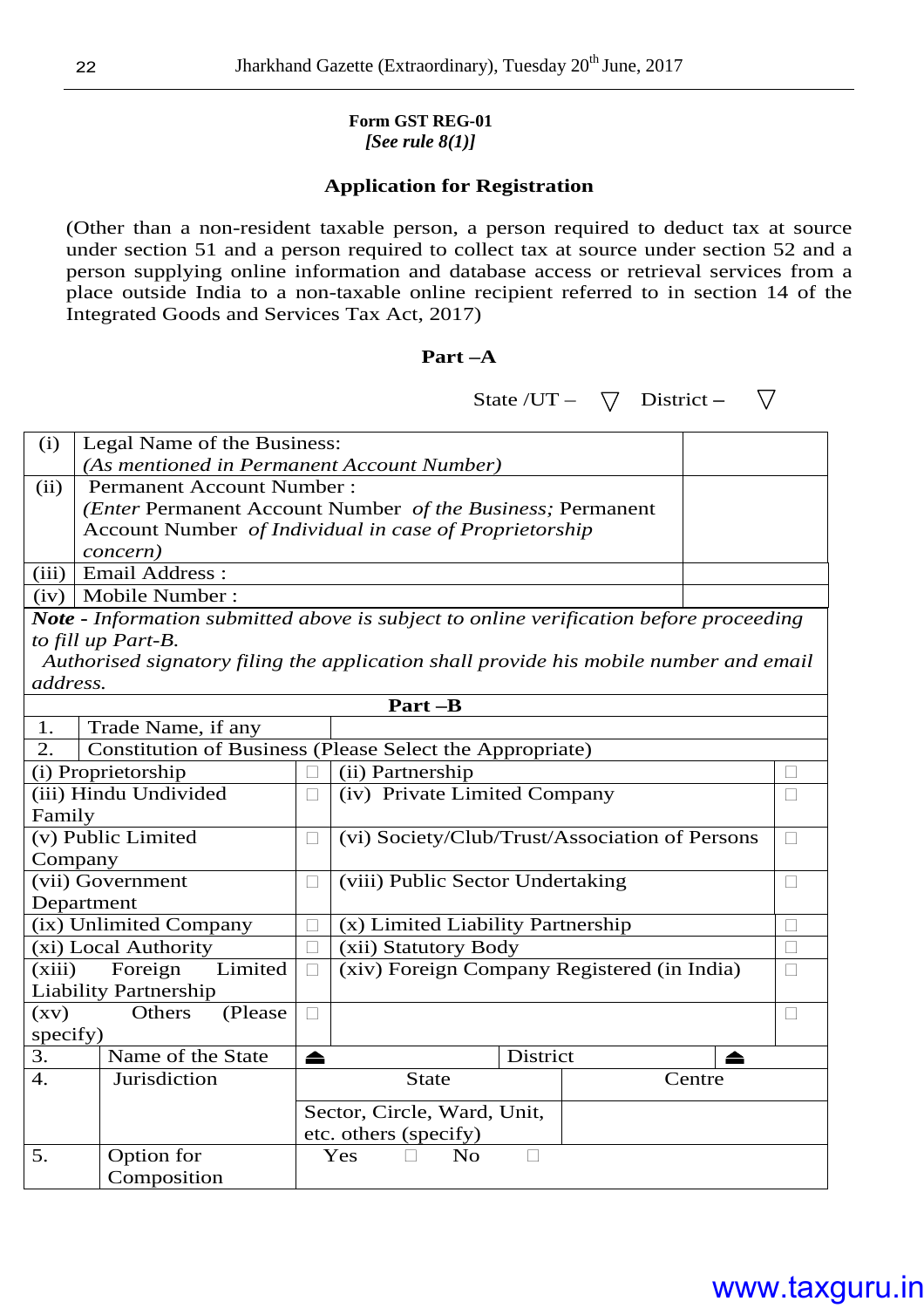| 6.         | <b>Composition Declaration</b><br>I hereby declare that the aforesaid business shall abide by the conditions                        |                |                       |                            |  |  |
|------------|-------------------------------------------------------------------------------------------------------------------------------------|----------------|-----------------------|----------------------------|--|--|
|            | and restrictions specified in the Act or the rules for opting to pay tax under the<br>composition scheme.                           |                |                       |                            |  |  |
|            | 6.1 Category of Registered Person $\lt$ tick in check box $\gt$                                                                     |                |                       |                            |  |  |
|            | (i) Manufacturers, other than manufacturers of such goods as may be<br>notified by the Government for which option is not available |                |                       |                            |  |  |
|            | (ii) Suppliers making supplies referred to in clause (b) of paragraph 6 of<br>Schedule II                                           |                |                       |                            |  |  |
|            |                                                                                                                                     |                |                       |                            |  |  |
| (iii)      | Any other supplier eligible for composition levy.                                                                                   |                |                       |                            |  |  |
| 7.         | Date of commencement of business                                                                                                    |                | DD/MM/YYYY            |                            |  |  |
| 8.         | Date on which liability to register arises                                                                                          |                | DD/MM/YYYY            |                            |  |  |
| 9.         | Are you applying for registration as a<br>casual taxable person?                                                                    |                | Yes                   | N <sub>o</sub><br>П        |  |  |
| 10.        | If selected 'Yes' in Sr. No. 9, period for                                                                                          |                | From                  | To                         |  |  |
|            | which registration is required                                                                                                      |                | DD/MM/Y<br><b>YYY</b> | DD/MM/YYYY                 |  |  |
| 11.        | If selected 'Yes' in Sr. No. 9, estimated supplies and estimated net tax liability                                                  |                |                       |                            |  |  |
|            | during the period of registration                                                                                                   |                |                       |                            |  |  |
| Sr.<br>No. | Type of Tax                                                                                                                         | Turnover (Rs.) |                       | Net Tax Liability<br>(Rs.) |  |  |
| (i)        | <b>Integrated Tax</b>                                                                                                               |                |                       |                            |  |  |
| (ii)       | <b>Central Tax</b>                                                                                                                  |                |                       |                            |  |  |
| (iii)      | <b>State Tax</b>                                                                                                                    |                |                       |                            |  |  |
| (iv)       | UT Tax                                                                                                                              |                |                       |                            |  |  |
| (v)        | Cess                                                                                                                                |                |                       |                            |  |  |
|            | Total                                                                                                                               |                |                       |                            |  |  |
|            | <b>Payment Details</b>                                                                                                              |                |                       |                            |  |  |
|            | Challan                                                                                                                             |                |                       | Amount                     |  |  |
|            | Identification<br>Number                                                                                                            | Date           |                       |                            |  |  |
| 12.        | Are you applying for registration as a SEZ<br>Unit?                                                                                 |                | Yes                   | N <sub>o</sub>             |  |  |
|            | (i) Select name of SEZ                                                                                                              |                |                       |                            |  |  |
|            | (ii) Approval order number and date of                                                                                              |                |                       |                            |  |  |
|            | order                                                                                                                               |                |                       |                            |  |  |
|            | (iii) Designation of approving authority                                                                                            |                |                       |                            |  |  |
| 13.        | Are you applying for registration as a SEZ                                                                                          |                | Yes                   | N <sub>o</sub>             |  |  |
|            | Developer?                                                                                                                          |                |                       | □                          |  |  |
|            | (i) Select name of SEZ Developer                                                                                                    |                |                       |                            |  |  |
|            | (ii) Approval order number and date of                                                                                              |                |                       |                            |  |  |
|            | order                                                                                                                               |                |                       |                            |  |  |
|            | (iii) Designation of approving authority                                                                                            |                |                       |                            |  |  |
| 14.        | Reason to obtain registration:                                                                                                      |                |                       |                            |  |  |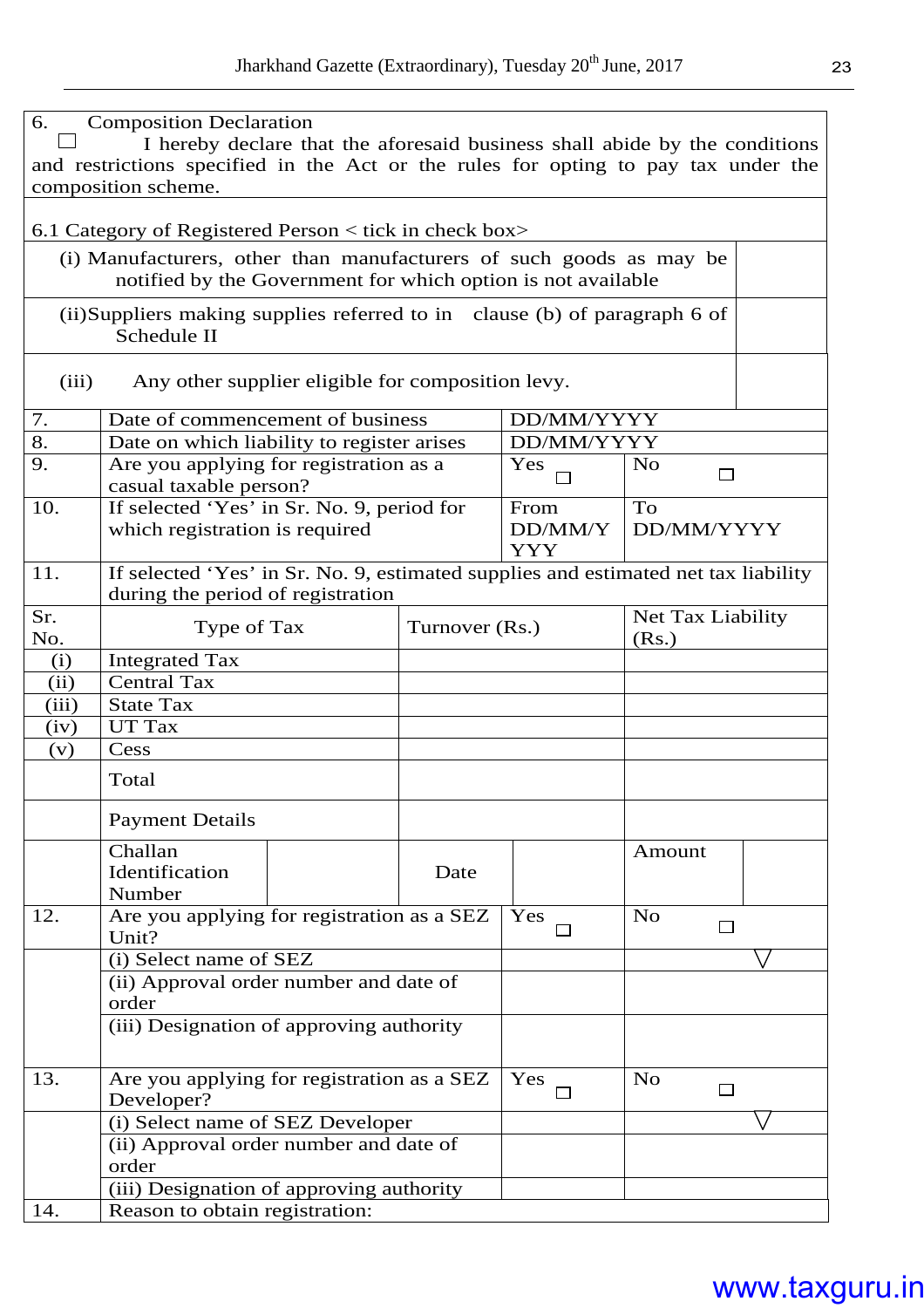|                         | Crossing the threshold<br>(i)                                                      | (viii) Merger /amalgamation of two or            |  |  |  |
|-------------------------|------------------------------------------------------------------------------------|--------------------------------------------------|--|--|--|
|                         |                                                                                    | more registered persons                          |  |  |  |
|                         | Inter-State supply<br>(ii)                                                         | (ix) Input Service Distributor                   |  |  |  |
|                         | (iii) Liability to pay tax as recipient<br>of goods or services $u/s$ 9(3) or 9(4) | (x) Person liable to pay tax $u/s$ 9(5)          |  |  |  |
|                         | (iv) Transfer of business which                                                    | (xi) Taxable person supplying through            |  |  |  |
|                         | includes change in the ownership of                                                | e-Commerce portal                                |  |  |  |
|                         | business                                                                           |                                                  |  |  |  |
|                         | (if transferee is not a registered                                                 |                                                  |  |  |  |
|                         | entity)                                                                            |                                                  |  |  |  |
|                         | (v) Death of the proprietor                                                        | (xii) Voluntary Basis                            |  |  |  |
|                         | (if the successor is not a registered                                              |                                                  |  |  |  |
|                         | entity)                                                                            |                                                  |  |  |  |
|                         | (vi) De-merger                                                                     | (xiii) Persons supplying goods and/or            |  |  |  |
|                         |                                                                                    | services on behalf of other taxable<br>person(s) |  |  |  |
|                         | (vii) Change in constitution of                                                    | $(xiv)$ Others (Not covered above) –             |  |  |  |
|                         | business                                                                           | Specify                                          |  |  |  |
| 15.                     | Indicate existing registrations wherever applicable                                |                                                  |  |  |  |
|                         |                                                                                    |                                                  |  |  |  |
|                         | Registration number under Value Added Tax                                          |                                                  |  |  |  |
|                         | <b>Central Sales Tax Registration Number</b>                                       |                                                  |  |  |  |
|                         | <b>Entry Tax Registration Number</b>                                               |                                                  |  |  |  |
|                         | <b>Entertainment Tax Registration Number</b>                                       |                                                  |  |  |  |
|                         | Hotel and Luxury Tax Registration Number                                           |                                                  |  |  |  |
|                         | <b>Central Excise Registration Number</b>                                          |                                                  |  |  |  |
|                         | <b>Service Tax Registration Number</b>                                             |                                                  |  |  |  |
|                         | Corporate Identify Number/Foreign                                                  |                                                  |  |  |  |
|                         | <b>Company Registration Number</b>                                                 |                                                  |  |  |  |
|                         | Limited Liability Partnership Identification                                       |                                                  |  |  |  |
|                         | Number/Foreign Limited Liability                                                   |                                                  |  |  |  |
|                         | Partnership Identification Number                                                  |                                                  |  |  |  |
|                         | Importer/Exporter Code Number                                                      |                                                  |  |  |  |
|                         | Registration number under Medicinal and                                            |                                                  |  |  |  |
|                         | <b>Toilet Preparations (Excise Duties) Act</b>                                     |                                                  |  |  |  |
|                         | Registration number under Shops and                                                |                                                  |  |  |  |
|                         | <b>Establishment Act</b>                                                           |                                                  |  |  |  |
|                         | Temporary ID, if any                                                               |                                                  |  |  |  |
| Others (Please specify) |                                                                                    |                                                  |  |  |  |
| 16.                     | Address of Principal Place of Business<br>(a)                                      |                                                  |  |  |  |
|                         | Building No./Flat No.                                                              | Floor No.                                        |  |  |  |
|                         | Name of the Premises/Building                                                      | Road/Street                                      |  |  |  |
|                         | City/Town/Locality/Village                                                         | District                                         |  |  |  |
| Taluka/Block            |                                                                                    |                                                  |  |  |  |
| <b>State</b>            |                                                                                    | PIN Code                                         |  |  |  |
| Latitude                |                                                                                    | Longitude                                        |  |  |  |
|                         | (b) Contact Information                                                            |                                                  |  |  |  |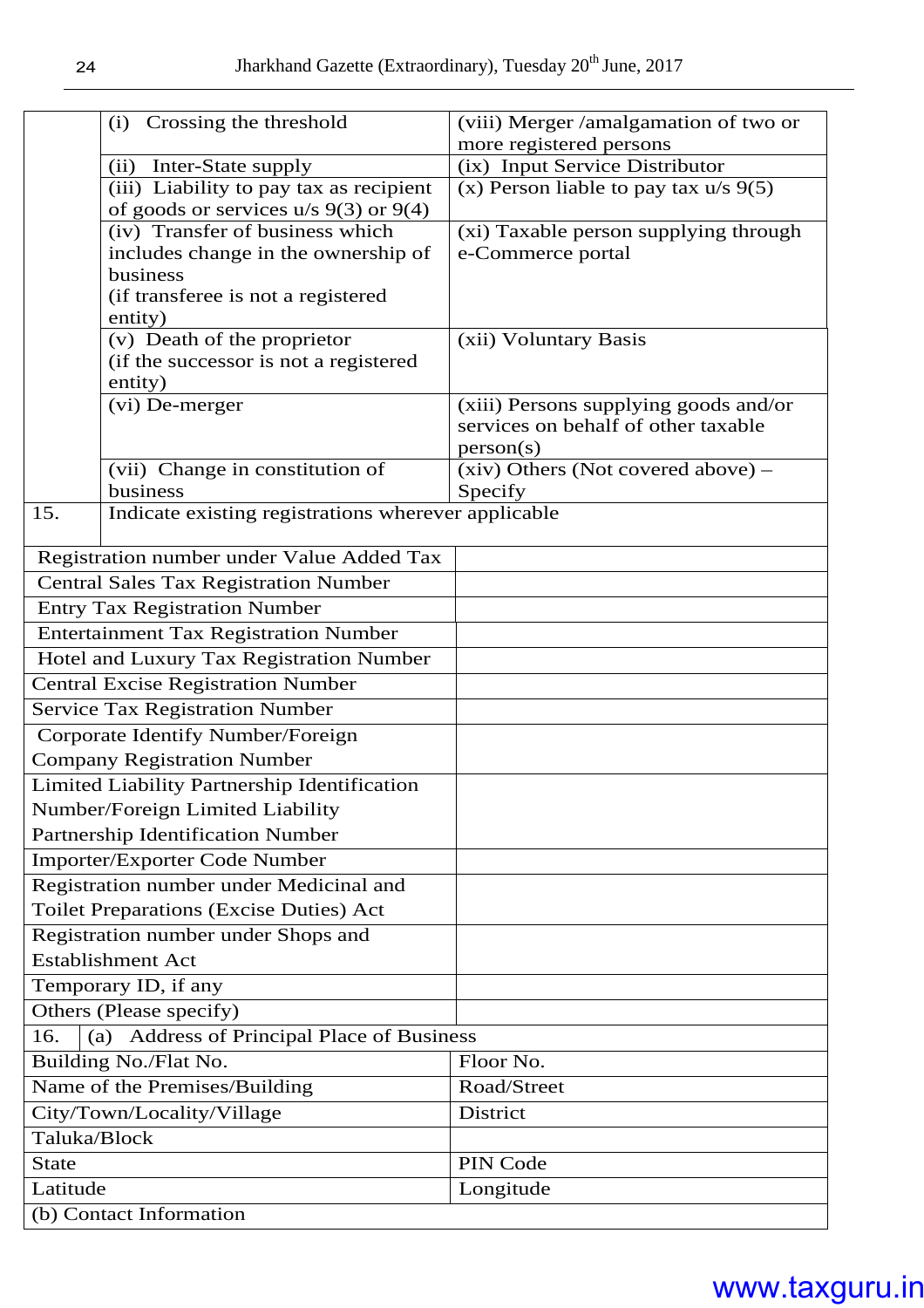| <b>Office Email</b>                                                                   |                                  |        |               |                 |           | <b>Office Telephone</b>  |                        | <b>STD</b> |                  |  |  |
|---------------------------------------------------------------------------------------|----------------------------------|--------|---------------|-----------------|-----------|--------------------------|------------------------|------------|------------------|--|--|
| Address                                                                               |                                  |        |               |                 | number    |                          |                        |            |                  |  |  |
| <b>Mobile Number</b>                                                                  |                                  |        |               |                 |           | <b>Office Fax Number</b> |                        | <b>STD</b> |                  |  |  |
| (c) Nature of premises                                                                |                                  |        |               |                 |           |                          |                        |            |                  |  |  |
| Own                                                                                   |                                  | Leased |               | Rented          |           | Consent                  |                        | Shared     | Others (specify) |  |  |
| (d) Nature of business activity being carried out at above mentioned premises (Please |                                  |        |               |                 |           |                          |                        |            |                  |  |  |
| tick applicable)                                                                      |                                  |        |               |                 |           |                          |                        |            |                  |  |  |
| Factory /                                                                             |                                  |        |               |                 | Wholesale |                          | <b>Retail Business</b> |            |                  |  |  |
| Manufacturing                                                                         |                                  |        |               | <b>Business</b> |           |                          |                        |            |                  |  |  |
| Warehouse/Depot                                                                       |                                  |        | <b>Bonded</b> |                 |           |                          | Supplier of services   |            |                  |  |  |
|                                                                                       |                                  |        |               | Warehouse       |           |                          |                        |            |                  |  |  |
| Office/Sale Office                                                                    |                                  |        |               | Leasing         |           |                          |                        |            |                  |  |  |
|                                                                                       |                                  |        |               | <b>Business</b> |           |                          | services               |            |                  |  |  |
| <b>EOU/STP/EHTP</b>                                                                   |                                  |        |               | Works           |           |                          | Export                 |            |                  |  |  |
|                                                                                       |                                  |        |               | Contract        |           |                          |                        |            |                  |  |  |
| Import                                                                                |                                  |        | Others        |                 |           |                          |                        |            |                  |  |  |
|                                                                                       |                                  |        | (Specify)     |                 |           |                          |                        |            |                  |  |  |
|                                                                                       | 17. Details of Bank Accounts (s) |        |               |                 |           |                          |                        |            |                  |  |  |
| Total number of Bank Accounts maintained by the applicant for                         |                                  |        |               |                 |           |                          |                        |            |                  |  |  |

conducting business *(Upto 10 Bank Accounts to be reported)* 

#### Details of Bank Account 1

| <b>Account Number</b> |                                  |  |  |  |  |  |  |  |  |  |  |  |  |  |  |  |
|-----------------------|----------------------------------|--|--|--|--|--|--|--|--|--|--|--|--|--|--|--|
| Type of Account       |                                  |  |  |  |  |  |  |  |  |  |  |  |  |  |  |  |
| <b>Bank Name</b>      |                                  |  |  |  |  |  |  |  |  |  |  |  |  |  |  |  |
| <b>Branch Address</b> | To be auto-populated (Edit mode) |  |  |  |  |  |  |  |  |  |  |  |  |  |  |  |

Note – Add more accounts ------

18. Details of the Goods supplied by the Business

|              | Please specify top 5 Goods  |                       |  |  |  |  |  |  |  |  |  |
|--------------|-----------------------------|-----------------------|--|--|--|--|--|--|--|--|--|
| Sr.          | <b>Description of Goods</b> | HSN Code (Four digit) |  |  |  |  |  |  |  |  |  |
| No.          |                             |                       |  |  |  |  |  |  |  |  |  |
|              |                             |                       |  |  |  |  |  |  |  |  |  |
| (ii)         |                             |                       |  |  |  |  |  |  |  |  |  |
| $\cdots$     |                             |                       |  |  |  |  |  |  |  |  |  |
| $\mathbf{V}$ |                             |                       |  |  |  |  |  |  |  |  |  |

19. Details of Services supplied by the Business.

|           | Please specify top 5 Services                  |                       |
|-----------|------------------------------------------------|-----------------------|
| Sr.       | <b>Description of Services</b>                 | HSN Code (Four digit) |
| No.       |                                                |                       |
| (i)       |                                                |                       |
| (ii)      |                                                |                       |
| $\ddotsc$ |                                                |                       |
| (v)       |                                                |                       |
|           | 20. Details of Additional Place(s) of Business |                       |
|           | Number of additional places                    |                       |
|           |                                                |                       |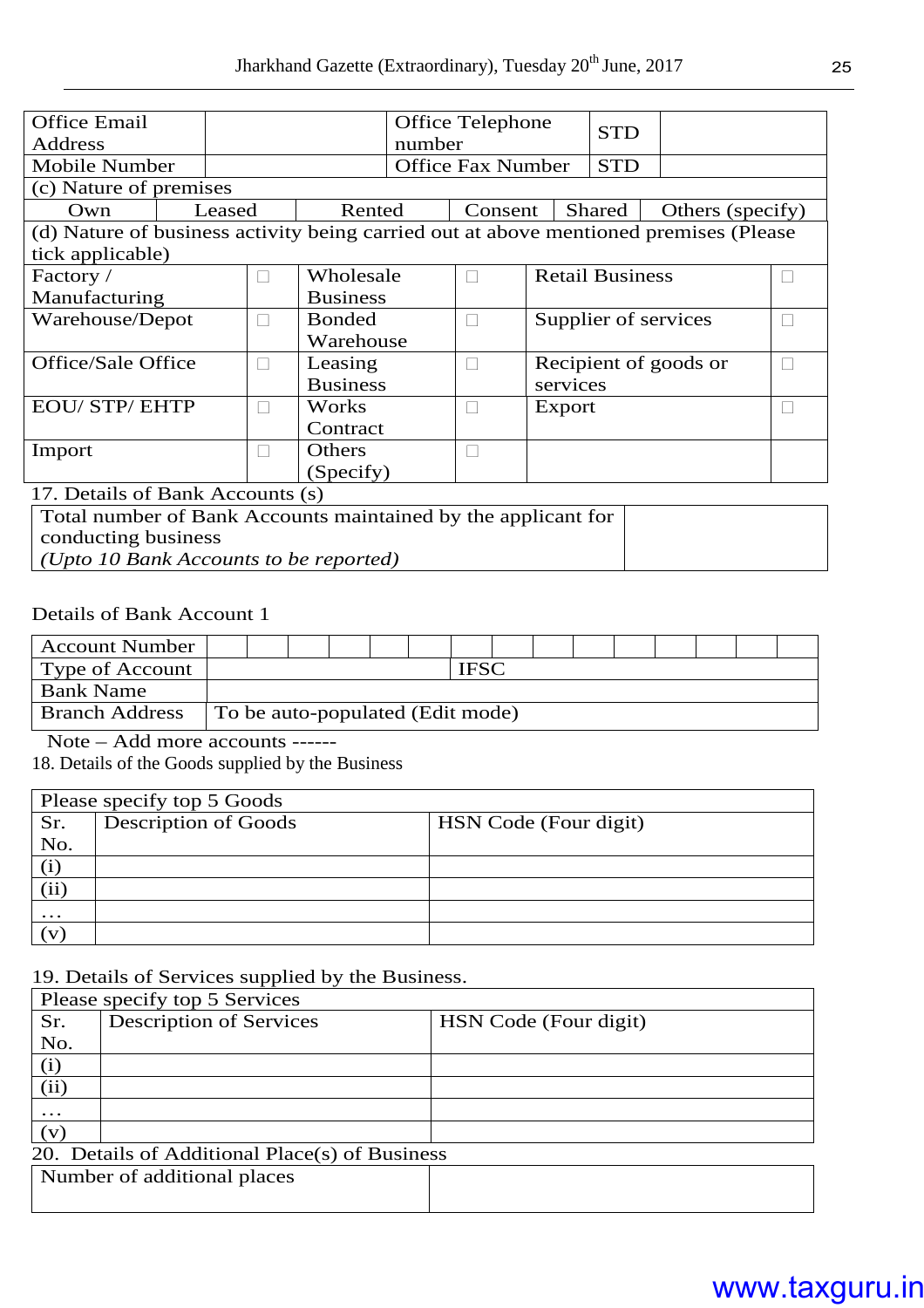| Premises |  |
|----------|--|
|          |  |

(a) Details of Additional Place of Business

| <b>Building No/Flat No</b>                                                            |                     |        |                       |                  |                                        |  | Floor No                |                    |                      |  |           |  |  |
|---------------------------------------------------------------------------------------|---------------------|--------|-----------------------|------------------|----------------------------------------|--|-------------------------|--------------------|----------------------|--|-----------|--|--|
| Name of the Premises/Building                                                         |                     |        |                       |                  |                                        |  | Road/Street             |                    |                      |  |           |  |  |
| City/Town/Locality/Village                                                            |                     |        |                       |                  |                                        |  | District                |                    |                      |  |           |  |  |
| Block/Taluka                                                                          |                     |        |                       |                  |                                        |  |                         |                    |                      |  |           |  |  |
| <b>State</b>                                                                          |                     |        |                       | PIN Code         |                                        |  |                         |                    |                      |  |           |  |  |
| Latitude                                                                              |                     |        |                       |                  |                                        |  | Longitude               |                    |                      |  |           |  |  |
| (b) Contact Information                                                               |                     |        |                       |                  |                                        |  |                         |                    |                      |  |           |  |  |
|                                                                                       | <b>Office Email</b> |        |                       |                  |                                        |  | <b>Office Telephone</b> |                    | <b>STD</b>           |  |           |  |  |
| <b>Address</b>                                                                        |                     |        |                       |                  | number                                 |  |                         |                    |                      |  |           |  |  |
| <b>Mobile Number</b>                                                                  |                     |        |                       |                  | <b>Office Fax Number</b><br><b>STD</b> |  |                         |                    |                      |  |           |  |  |
| (c) Nature of premises                                                                |                     |        |                       |                  |                                        |  |                         |                    |                      |  |           |  |  |
| Own                                                                                   |                     | Leased |                       | Rented           | Consent                                |  |                         | Shared             |                      |  | Others    |  |  |
|                                                                                       |                     |        |                       |                  |                                        |  |                         |                    |                      |  | (specify) |  |  |
| (d) Nature of business activity being carried out at above mentioned premises (Please |                     |        |                       |                  |                                        |  |                         |                    |                      |  |           |  |  |
| tick applicable)                                                                      |                     |        |                       |                  |                                        |  |                         |                    |                      |  |           |  |  |
| Factory / Manufacturing                                                               |                     |        |                       | Wholesale        |                                        |  | <b>Retail Business</b>  |                    |                      |  |           |  |  |
|                                                                                       |                     |        |                       | <b>Business</b>  |                                        |  |                         |                    |                      |  |           |  |  |
| Warehouse/Depot                                                                       |                     |        |                       | <b>Bonded</b>    |                                        |  |                         |                    | Supplier of services |  |           |  |  |
|                                                                                       |                     |        |                       | Warehouse        |                                        |  |                         |                    |                      |  |           |  |  |
| Office/Sale Office                                                                    |                     |        | Leasing               |                  |                                        |  |                         | Recipient of goods |                      |  |           |  |  |
|                                                                                       |                     |        | <b>Business</b>       |                  |                                        |  | or services             |                    |                      |  |           |  |  |
| <b>EOU/STP/EHTP</b>                                                                   |                     |        | <b>Works Contract</b> |                  |                                        |  | Export                  |                    |                      |  |           |  |  |
| Import                                                                                |                     |        |                       | Others (specify) |                                        |  |                         |                    |                      |  |           |  |  |

21. Details of Proprietor/all Partners/Karta/Managing Directors and whole time Director/Members of Managing Committee of Associations/Board of Trustees etc**.**

| Particulars                        | <b>First Name</b>                          | Middle<br>Name   | <b>Last Name</b>                           |  |  |  |  |  |
|------------------------------------|--------------------------------------------|------------------|--------------------------------------------|--|--|--|--|--|
| Name                               |                                            |                  |                                            |  |  |  |  |  |
| Photo                              |                                            |                  |                                            |  |  |  |  |  |
| Name of Father                     |                                            |                  |                                            |  |  |  |  |  |
| Date of Birth                      | DD/MM/YYYY                                 | Gender           | <male,<br>Female,<br/>Other&gt;</male,<br> |  |  |  |  |  |
| Mobile Number                      |                                            | Email<br>address |                                            |  |  |  |  |  |
| Telephone No. with STD             |                                            |                  |                                            |  |  |  |  |  |
| <b>Designation</b> /Status         | Director Identification<br>Number (if any) |                  |                                            |  |  |  |  |  |
| <b>Permanent Account</b><br>Number | <b>Aadhaar Number</b>                      |                  |                                            |  |  |  |  |  |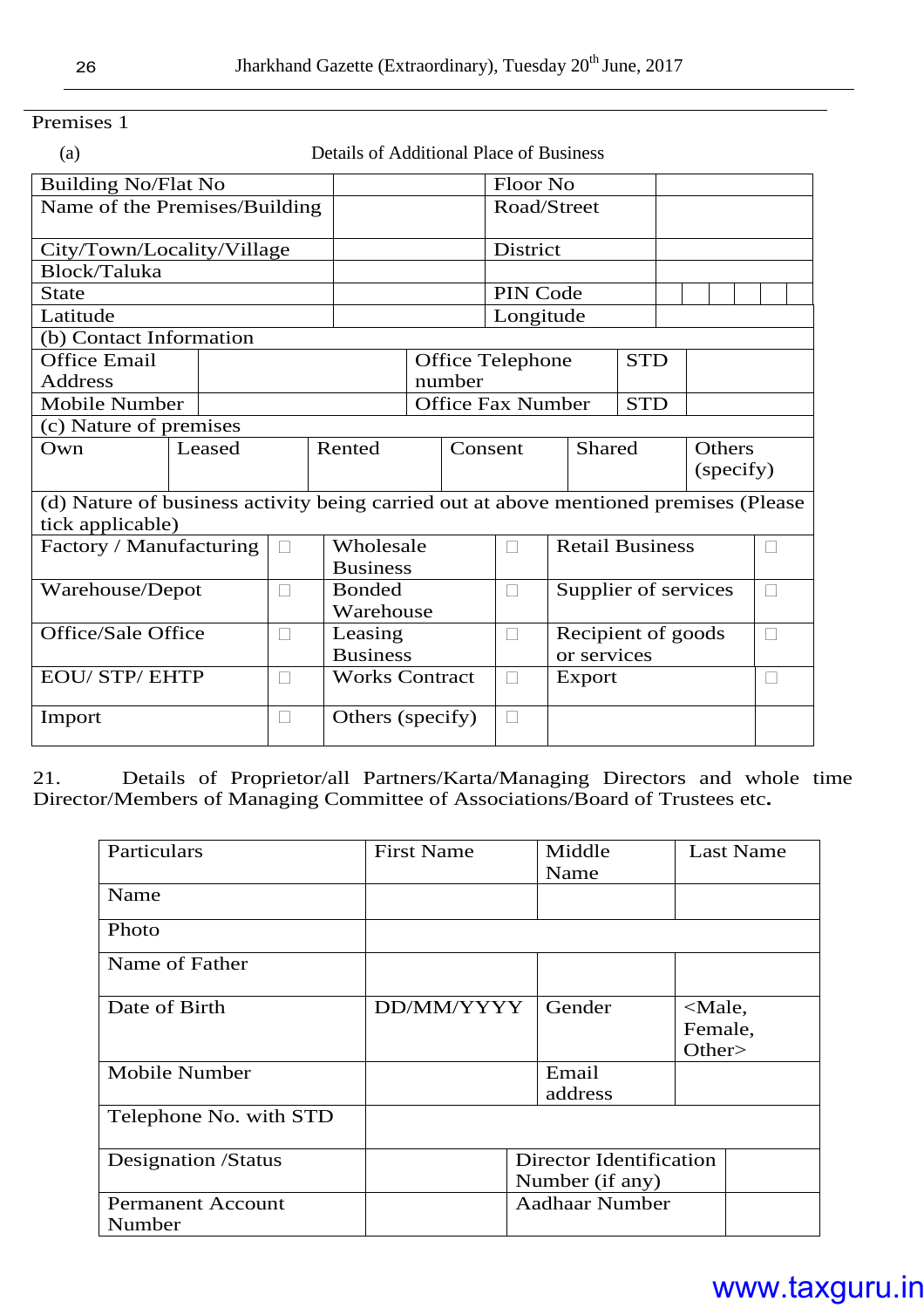| Are you a citizen of India? | Yes / No | Passport No. (in case<br>of foreigners) |
|-----------------------------|----------|-----------------------------------------|
| <b>Residential Address</b>  |          |                                         |
| <b>Building No/Flat No</b>  |          | Floor No                                |
| Name of the                 |          | Road/Street                             |
| Premises/Building           |          |                                         |
| City/Town/Locality/Village  |          | District                                |
| Block/Taluka                |          |                                         |
| <b>State</b>                |          | PIN Code                                |
| Country (in case of         |          | ZIP code                                |
| foreigner only)             |          |                                         |

#### 22. Details of Authorised Signatory

Checkbox for Primary Authorised Signatory  $\Box$ Details of Signatory No. 1

| Details of Signatury 180. 1 |                   |        |                       |                                     |  |  |  |
|-----------------------------|-------------------|--------|-----------------------|-------------------------------------|--|--|--|
| Particulars                 | <b>First Name</b> |        | Middle Name           | <b>Last Name</b>                    |  |  |  |
| Name                        |                   |        |                       |                                     |  |  |  |
| Photo                       |                   |        |                       |                                     |  |  |  |
| Name of Father              |                   |        |                       |                                     |  |  |  |
|                             |                   |        |                       |                                     |  |  |  |
| Date of Birth               | DD/MM/YYYY        | Gender |                       | <male, female,="" other=""></male,> |  |  |  |
|                             |                   |        |                       |                                     |  |  |  |
| Mobile Number               |                   |        | Email address         |                                     |  |  |  |
|                             |                   |        |                       |                                     |  |  |  |
| Telephone No.               |                   |        |                       |                                     |  |  |  |
| with STD                    |                   |        |                       |                                     |  |  |  |
| Designation                 |                   |        | Director              |                                     |  |  |  |
| /Status                     |                   |        | Identification        |                                     |  |  |  |
|                             |                   |        | Number (if any)       |                                     |  |  |  |
| Permanent                   |                   |        | <b>Aadhaar Number</b> |                                     |  |  |  |
| <b>Account Number</b>       |                   |        |                       |                                     |  |  |  |
| Are you a citizen           | Yes / No          |        | Passport No. (in      |                                     |  |  |  |
| of India?                   |                   |        | case of foreigners)   |                                     |  |  |  |
|                             |                   |        |                       |                                     |  |  |  |

| Residential Address in India |                 |  |  |  |  |
|------------------------------|-----------------|--|--|--|--|
| <b>Building No/Flat No</b>   | Floor No        |  |  |  |  |
| Name of the                  | Road/Street     |  |  |  |  |
| Premises/Building            |                 |  |  |  |  |
| Block/Taluka                 |                 |  |  |  |  |
|                              |                 |  |  |  |  |
| City/Town/Locality/Village   | District        |  |  |  |  |
| <b>State</b>                 | <b>PIN Code</b> |  |  |  |  |

23. Details of Authorised Representative

| Enrolment ID, if                                            |  |  |  |  |  |  |  |  |
|-------------------------------------------------------------|--|--|--|--|--|--|--|--|
| available                                                   |  |  |  |  |  |  |  |  |
| Provide following details, if enrolment ID is not available |  |  |  |  |  |  |  |  |
| <b>Permanent Account</b>                                    |  |  |  |  |  |  |  |  |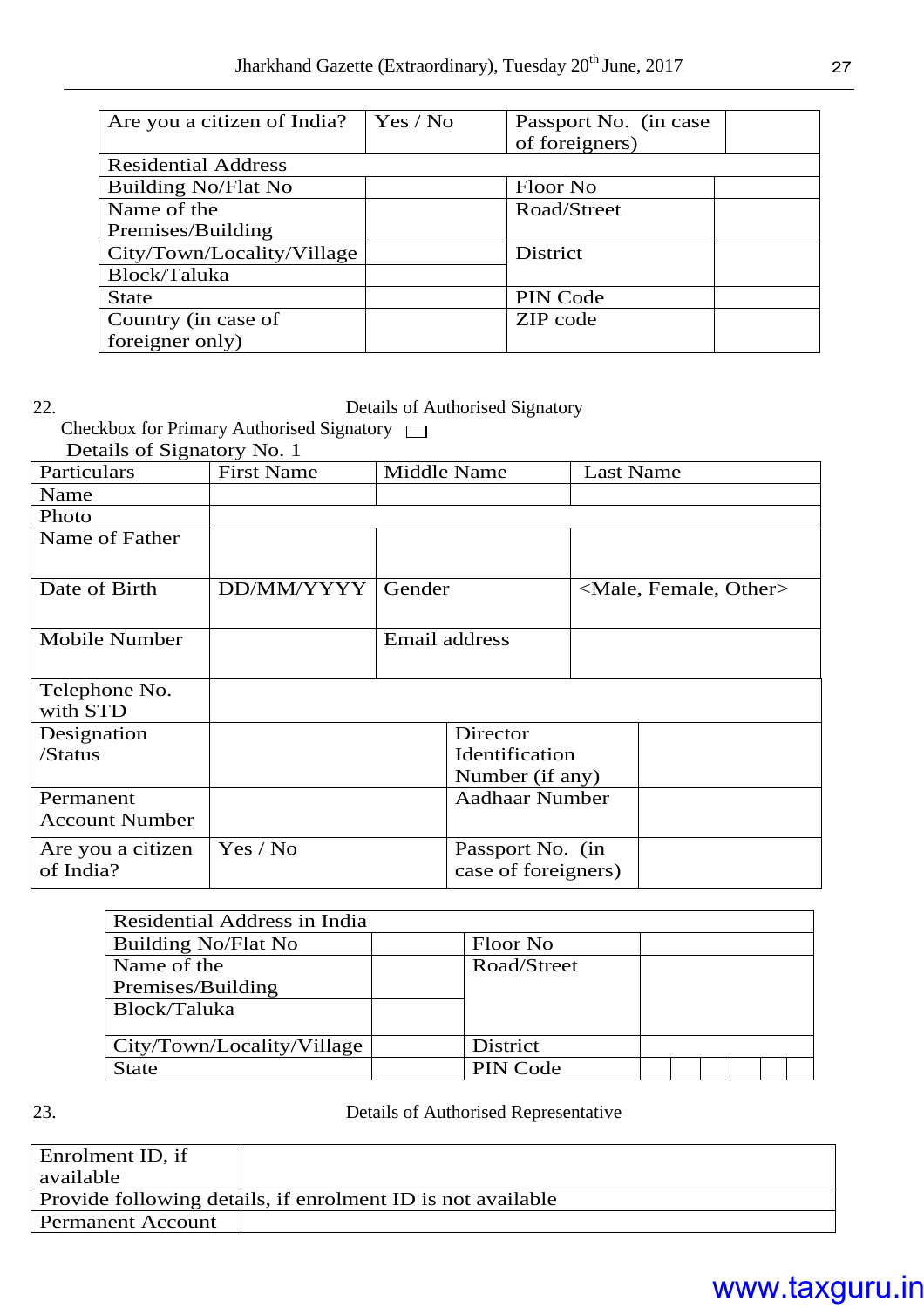| Number                   |                   |  |  |             |            |  |                  |  |  |  |  |
|--------------------------|-------------------|--|--|-------------|------------|--|------------------|--|--|--|--|
| Aadhaar, if              |                   |  |  |             |            |  |                  |  |  |  |  |
| <b>Permanent Account</b> |                   |  |  |             |            |  |                  |  |  |  |  |
| Number is not            |                   |  |  |             |            |  |                  |  |  |  |  |
| available                |                   |  |  |             |            |  |                  |  |  |  |  |
|                          | <b>First Name</b> |  |  | Middle Name |            |  | <b>Last Name</b> |  |  |  |  |
| Name of Person           |                   |  |  |             |            |  |                  |  |  |  |  |
| Designation / Status     |                   |  |  |             |            |  |                  |  |  |  |  |
| <b>Mobile Number</b>     |                   |  |  |             |            |  |                  |  |  |  |  |
| Email address            |                   |  |  |             |            |  |                  |  |  |  |  |
| Telephone No. with       | FAX No. with      |  |  |             |            |  |                  |  |  |  |  |
| <b>STD</b>               |                   |  |  |             | <b>STD</b> |  |                  |  |  |  |  |

#### 24. State Specific Information

Profession Tax Enrolment Code (EC) No. Profession Tax Registration Certificate (RC) No. State Excise License No. and the name of the person in whose name Excise License is held

| (a)<br>(b) | Field 1<br>Field 2 |
|------------|--------------------|
| (c)        |                    |
| (d)        |                    |
| (e)        | Field n            |

#### 25. Document Upload

*A customized list of documents required to be uploaded (refer rule 8) as per the field values in the form.* 

#### 26. Consent

*I* on behalf of the holder of Aadhaar number <pre-filled based on Aadhaar number *provided in the form> give consent to "Goods and Services Tax Network" to obtain my details from UIDAI for the purpose of authentication. "Goods and Services Tax Network" has informed me that identity information would only be used for validating identity of the Aadhaar holder and will be shared with Central Identities Data Repository only for the purpose of authentication.* 

#### 27. Verification (by authorised signatory)

*I hereby solemnly affirm and declare that the information given herein above is true and correct to the best of my knowledge and belief and nothing has been concealed therefrom*

#### Signature

| Place: |  |
|--------|--|
| Date:  |  |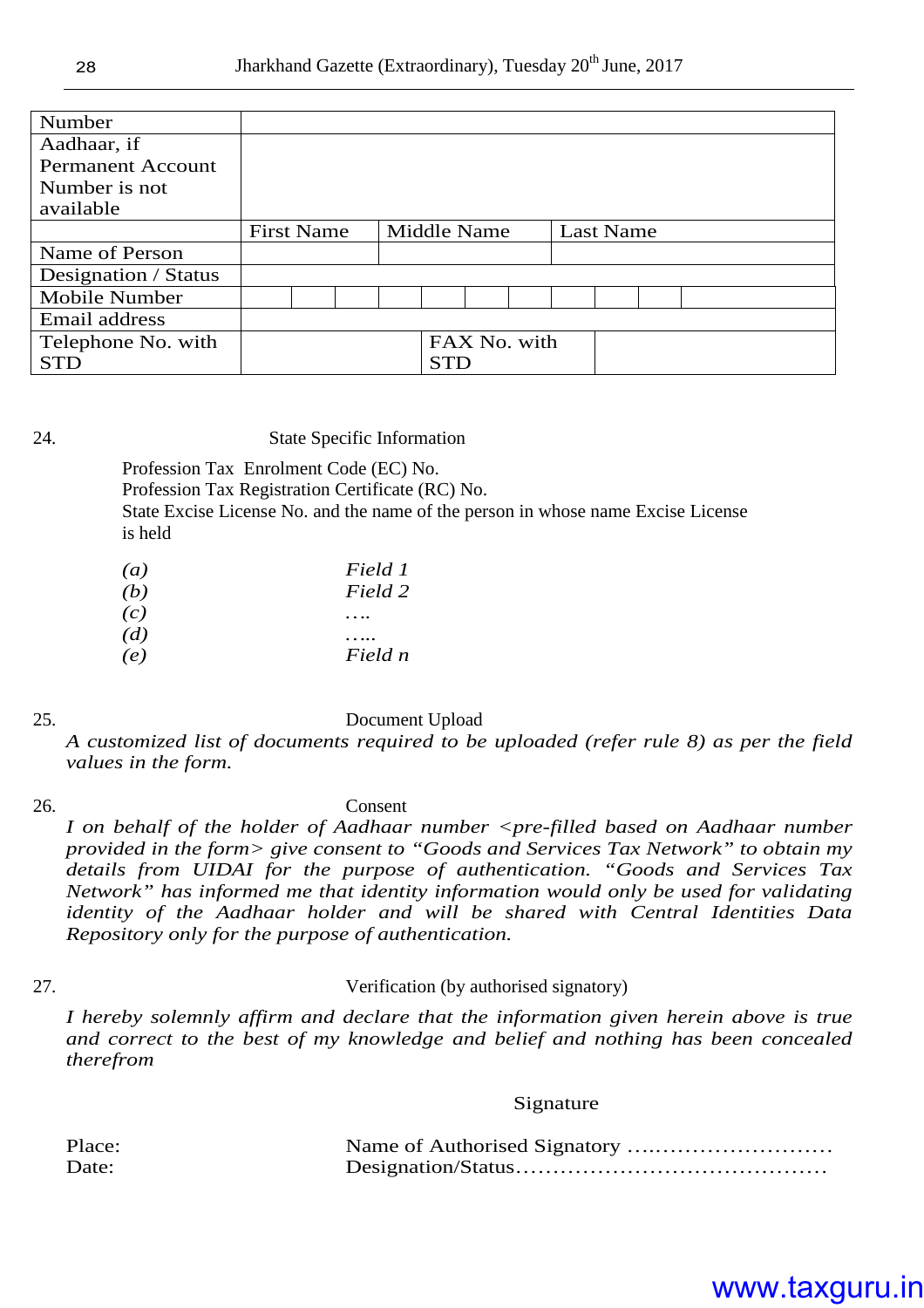#### **List of documents to be uploaded:-**

| 1. | Photographs (wherever specified in the Application Form)                                                                                                                                                                                                                               |
|----|----------------------------------------------------------------------------------------------------------------------------------------------------------------------------------------------------------------------------------------------------------------------------------------|
|    | (a) Proprietary Concern – Proprietor                                                                                                                                                                                                                                                   |
|    | Limited<br>(b)<br>Partnership<br>Firm<br>Liability<br>$\sqrt{2}$<br>Partnership<br>Managing/Authorised/Designated Partners (personal details of all partners are to<br>be submitted but photos of only ten partners including that of Managing Partner<br>are to be submitted)         |
|    | (c) Hindu Undivided Family – Karta                                                                                                                                                                                                                                                     |
|    | (d) Company – Managing Director or the Authorised Person                                                                                                                                                                                                                               |
|    | (e) Trust – Managing Trustee                                                                                                                                                                                                                                                           |
|    | (f) Association of Persons or Body of Individuals -Members of Managing<br>Committee (personal details of all members are to be submitted but photos of only<br>ten members including that of Chairman are to be submitted)                                                             |
|    | (g) Local Authority – Chief Executive Officer or his equivalent                                                                                                                                                                                                                        |
|    | (h) Statutory Body – Chief Executive Officer or his equivalent                                                                                                                                                                                                                         |
|    | (i) Others – Person in Charge                                                                                                                                                                                                                                                          |
| 2. | Constitution of Business: Partnership Deed in case of Partnership Firm,<br>Registration Certificate/Proof of Constitution in case of Society, Trust, Club,<br>Government Department, Association of Persons or Body of Individuals, Local<br>Authority, Statutory Body and Others etc. |
| 3. | Proof of Principal Place of Business:                                                                                                                                                                                                                                                  |
|    | (a) For Own premises $-$                                                                                                                                                                                                                                                               |
|    | Any document in support of the ownership of the premises like latest Property Tax<br>Receipt or Municipal Khata copy or copy of Electricity Bill.                                                                                                                                      |
|    | (b) For Rented or Leased premises –                                                                                                                                                                                                                                                    |
|    | A copy of the valid Rent / Lease Agreement with any document in support of the<br>ownership of the premises of the Lessor like Latest Property Tax Receipt or<br>Municipal Khata copy or copy of Electricity Bill.                                                                     |
|    | (c) For premises not covered in (a) and (b) above $-$                                                                                                                                                                                                                                  |
|    | A copy of the Consent Letter with any document in support of the ownership of<br>the premises of the Consenter like Municipal Khata copy or Electricity Bill copy.<br>For shared properties also, the same documents may be uploaded.                                                  |
|    | (d) For rented/leased premises where the Rent/lease agreement is not available, an<br>affidavit to that effect along with any document in support of the possession of the<br>premises like copy of Electricity Bill.                                                                  |
|    | (e) If the principal place of business is located in a Special Economic Zone or the<br>Economic<br>Special<br>Zone<br>developer,<br>applicant<br>is<br>an<br>necessary<br>documents/certificates issued by Government of India are required to be uploaded.                            |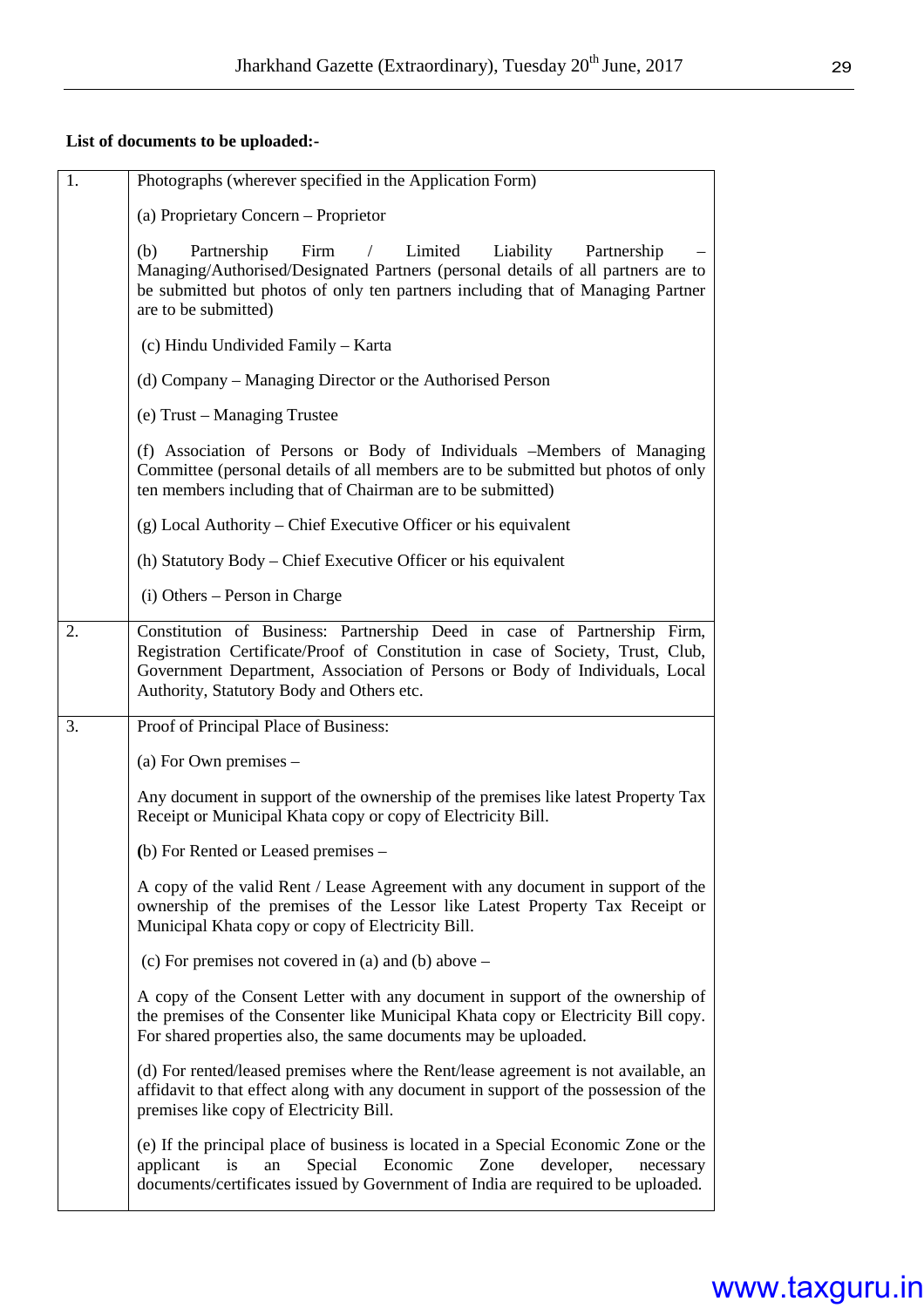| <b>Bank Account Related Proof:</b>                                                        |                                                                                                                                                                                                                                                                                                                                                                |
|-------------------------------------------------------------------------------------------|----------------------------------------------------------------------------------------------------------------------------------------------------------------------------------------------------------------------------------------------------------------------------------------------------------------------------------------------------------------|
| including code.                                                                           | Scanned copy of the first page of Bank passbook or the relevant page of Bank<br>Statement or Scanned copy of a cancelled cheque containing name of the<br>Proprietor or Business entity, Bank Account No., MICR, IFSC and Branch details                                                                                                                       |
| <b>Authorisation Form:-</b>                                                               |                                                                                                                                                                                                                                                                                                                                                                |
| in the following format:                                                                  | For each Authorised Signatory mentioned in the application form, Authorisation or<br>copy of Resolution of the Managing Committee or Board of Directors to be filed                                                                                                                                                                                            |
| Committee of Associations/Board of Trustees etc.)<br>registered person)                   | Declaration for Authorised Signatory (Separate for each<br>signatory) (Details of Proprietor/all Partners/Karta/Managing<br>Directors and whole time Director/Members of Managing<br>I/We --- (name) being (Partners/Karta/Managing Directors and<br>whole time Director/Members of Managing Committee of<br>Associations/Board of Trustees etc.) of  (name of |
| authorised<br>herewith), to act as an authorised signatory for the business <<            | hereby solemnly affirm and declare that $\le$ name of the<br>signatory, (status/designation)>> is<br>hereby<br>authorised, vide resolution no dated (copy submitted                                                                                                                                                                                            |
| under the Act. All his actions in relation to this business will<br>be binding on me/ us. | Goods and Services Tax Identification Number - Name of the<br>Business>> for which application for registration is being filed                                                                                                                                                                                                                                 |
|                                                                                           |                                                                                                                                                                                                                                                                                                                                                                |
| competent to sign                                                                         | Signature of the person                                                                                                                                                                                                                                                                                                                                        |
|                                                                                           | Name:                                                                                                                                                                                                                                                                                                                                                          |
|                                                                                           | Designation/Status:                                                                                                                                                                                                                                                                                                                                            |
|                                                                                           | (Name of the                                                                                                                                                                                                                                                                                                                                                   |
| proprietor/Business Entity)                                                               |                                                                                                                                                                                                                                                                                                                                                                |
| Acceptance as an authorised signatory                                                     |                                                                                                                                                                                                                                                                                                                                                                |
| the business.                                                                             | $\vert I \vert \ll$ (Name of the authorised signatory >> hereby solemnly<br>accord my acceptance to act as authorised signatory for the<br>above referred business and all my acts shall be binding on                                                                                                                                                         |
|                                                                                           | Signature of Authorised Signatory                                                                                                                                                                                                                                                                                                                              |
| Place:                                                                                    | (Name)                                                                                                                                                                                                                                                                                                                                                         |
|                                                                                           |                                                                                                                                                                                                                                                                                                                                                                |
| Date:                                                                                     | Designation/Status:                                                                                                                                                                                                                                                                                                                                            |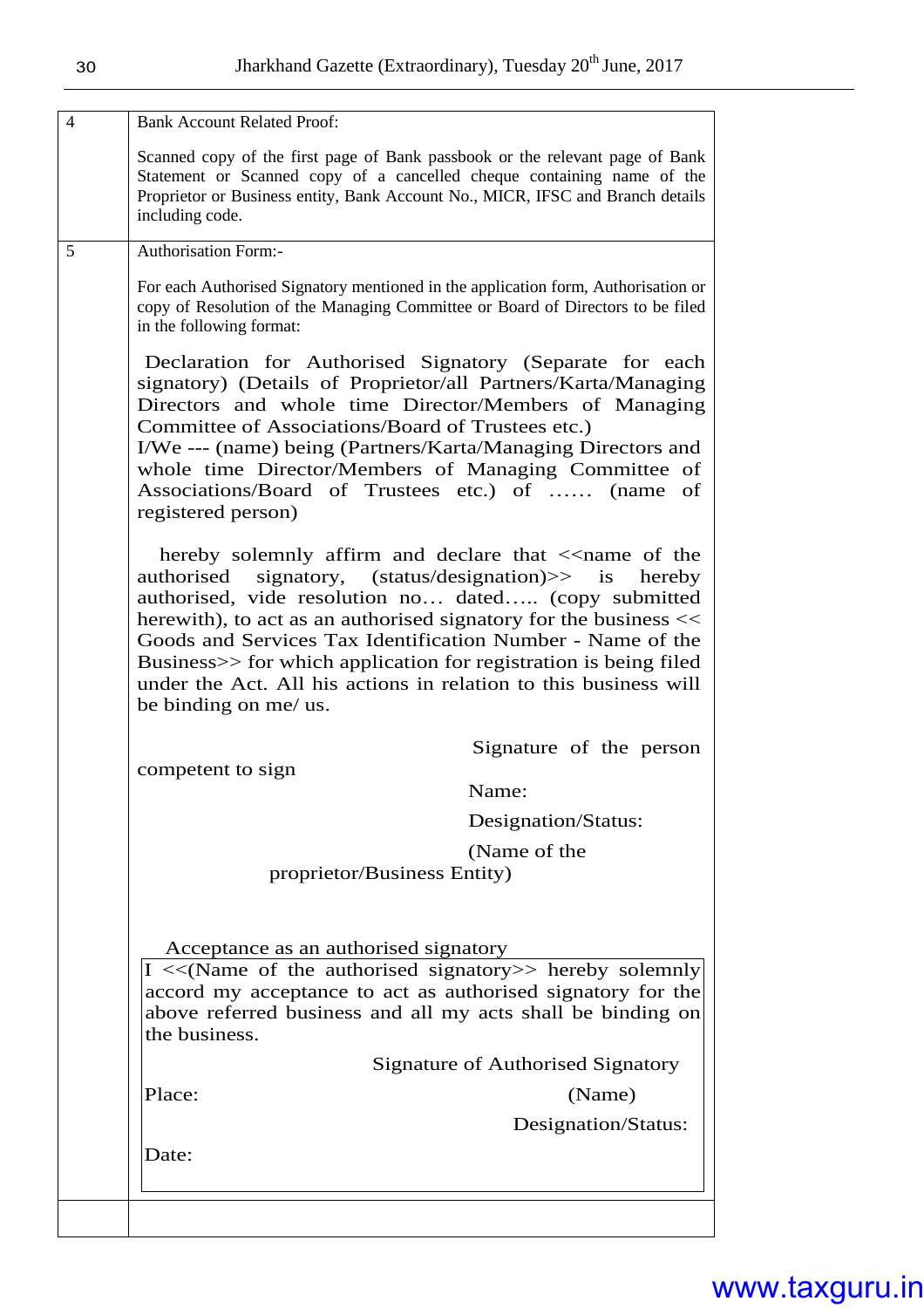#### **Instructions for submission of Application for Registration.**

1. Enter name of person as recorded on Permanent Account Number of the Business. In case of Proprietorship concern, enter name of proprietor against Legal Name and mention Permanent Account Number of the proprietor. Permanent Account Number shall be verified with Income Tax database.

2. Provide E-mail Id and Mobile Number of authorised signatory for verification and future communication which will be verified through One Time Passwords to be sent separately, before filling up Part-B of the application.

 3. Applicant need to upload scanned copy of the declaration signed by the Proprietor/all Partners/Karta/Managing Directors and whole time Director/Members of Managing Committee of Associations/Board of Trustees etc. in case the business declares a person as Authorised Signatory.

| <b>Constitution of Business</b>      | Person who can digitally sign the    |  |  |  |  |
|--------------------------------------|--------------------------------------|--|--|--|--|
|                                      | application                          |  |  |  |  |
| Proprietorship                       | Proprietor                           |  |  |  |  |
| Partnership                          | Managing / Authorised Partners       |  |  |  |  |
| Hindu Undivided Family               | Karta                                |  |  |  |  |
| <b>Private Limited Company</b>       | Managing / Whole-time Directors      |  |  |  |  |
| <b>Public Limited Company</b>        | Managing / Whole-time Directors      |  |  |  |  |
| Society/ Club/ Trust/ AOP            | <b>Members of Managing Committee</b> |  |  |  |  |
| <b>Government Department</b>         | Person In charge                     |  |  |  |  |
| <b>Public Sector Undertaking</b>     | Managing / Whole-time Director       |  |  |  |  |
| <b>Unlimited Company</b>             | Managing/ Whole-time Director        |  |  |  |  |
| <b>Limited Liability Partnership</b> | <b>Designated Partners</b>           |  |  |  |  |
| <b>Local Authority</b>               | Chief Executive Officer or           |  |  |  |  |
|                                      | Equivalent                           |  |  |  |  |
| <b>Statutory Body</b>                | Chief Executive Officer or           |  |  |  |  |
|                                      | Equivalent                           |  |  |  |  |
| <b>Foreign Company</b>               | Authorised Person in India           |  |  |  |  |
| <b>Foreign Limited Liability</b>     | Authorised Person in India           |  |  |  |  |
| Partnership                          |                                      |  |  |  |  |
| Others (specify)                     | Person In charge                     |  |  |  |  |

4. The following persons can digitally sign the application for new registration:-

5. Information in respect of authorised representative is optional. Please select your authorised representative from the list available on the common portal if the authorised representative is enrolled, otherwise provide details of such person.

6. State specific information are relevant for the concerned State only.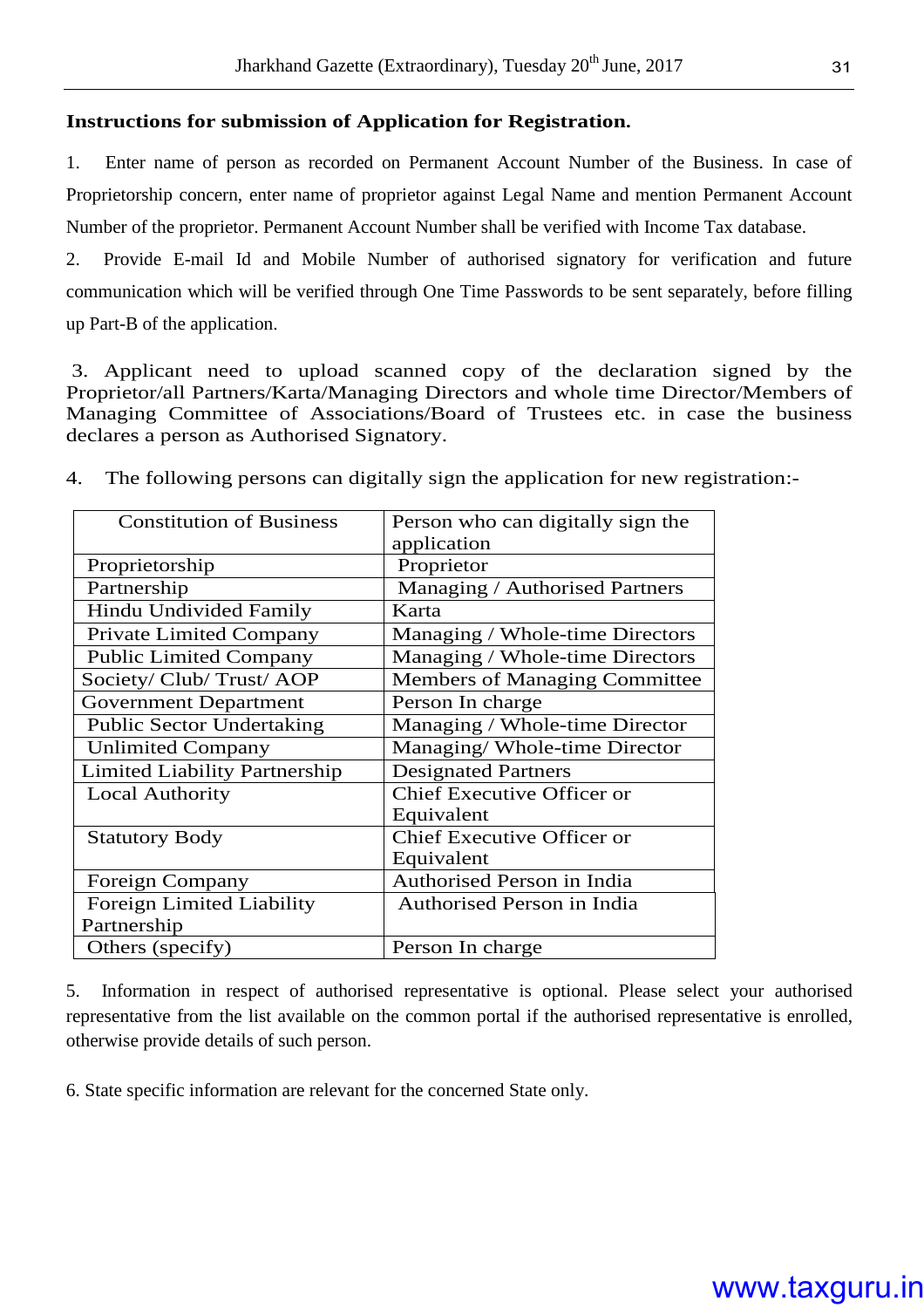| Sr. No | Type of Applicant                                                                                                                                                                                                                                | Type of Signature required                                                                                   |
|--------|--------------------------------------------------------------------------------------------------------------------------------------------------------------------------------------------------------------------------------------------------|--------------------------------------------------------------------------------------------------------------|
| 1.     | <b>Private Limited Company</b><br><b>Public Limited Company</b><br><b>Public Sector Undertaking</b><br><b>Unlimited Company</b><br><b>Limited Liability</b><br>Partnership<br>Foreign Company<br><b>Foreign Limited Liability</b><br>Partnership | Certificate<br>Signature<br>Digital<br>(DSC)- Class-2 and above.                                             |
| 2.     | Other than above                                                                                                                                                                                                                                 | Digital Signature Certificate class<br>2 and above<br>e-Signature<br>or<br>any other mode as may be notified |

7. Application filed by undermentioned persons shall be signed digitally:-

8. All information related to Permanent Account Number, Aadhaar, Director Identification Number, Challan Identification Number shall be validated online by the system and Acknowledgment Receipt Number will be generated after successful validation of all the filled up information.

9. Status of the application filed online can be tracked on the common portal by entering Application Reference Number (ARN) indicated on the Acknowledgment.

10. No fee is payable for filing application for registration.

11. Authorised signatory shall not be a minor.

12. Any person having multiple business verticals within a State, requiring a separate registration for any of its business verticals shall need to apply separately in respect of each of the vertical.

13. After approval of application, registration certificate shall be made available on the common portal.

14. Temporary Reference Number (TRN) will be allotted after successfully furnishing preliminary details in PART –A of the application which can be used for filling up details in PART-B of the application. TRN will be available on the common portal for a period of 15 days.

15. Any person who applies for registration under rule 8 may give an option to pay tax under section 10 in Part B of FORM GST REG-01, which shall be considered as an intimation to pay tax under the said section.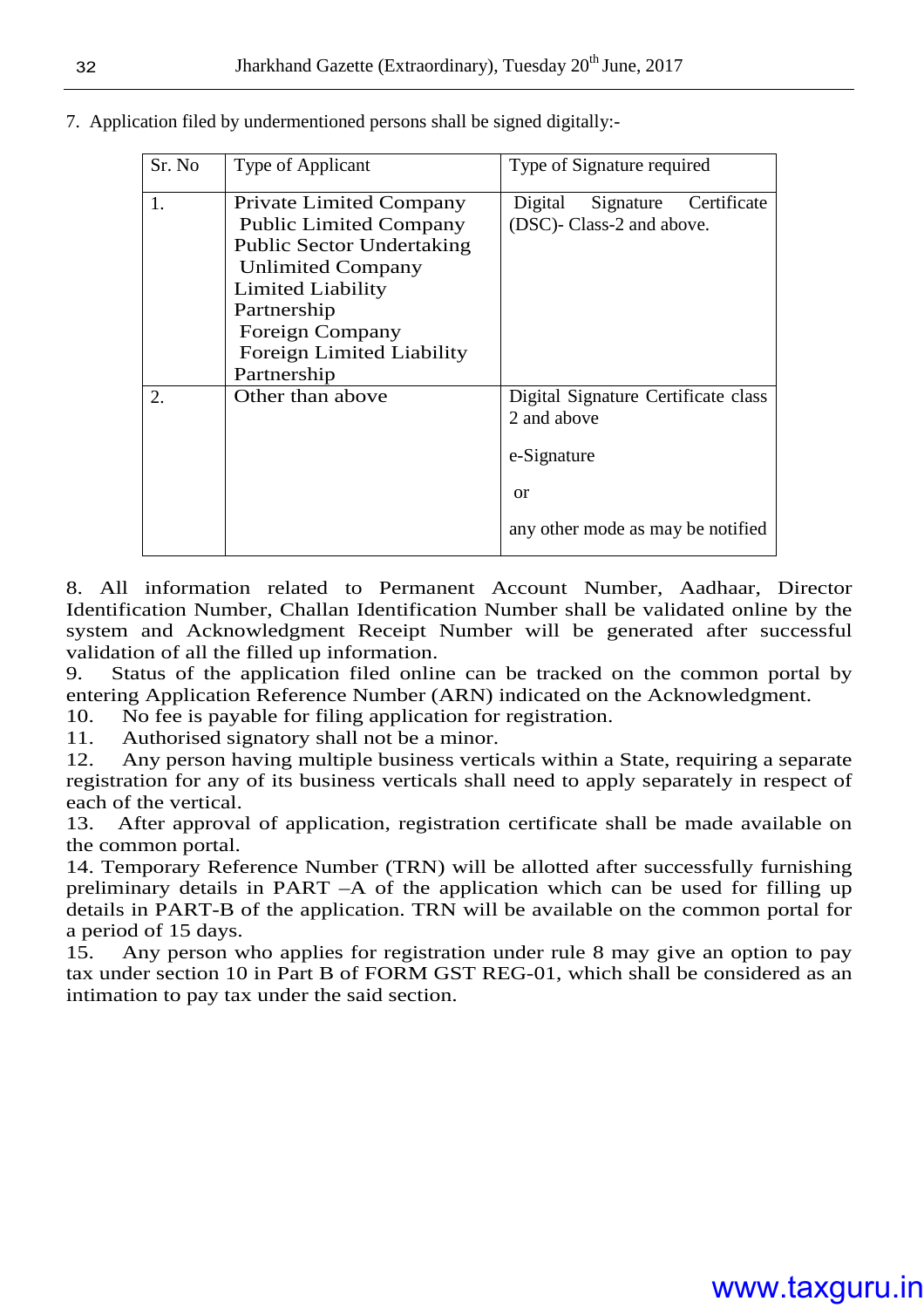#### **Form GST REG-02**  *[See rule 8(5)]*

#### **Acknowledgment**

| Application Reference Number (ARN) -                                                                   |                                                            |  |  |  |  |  |
|--------------------------------------------------------------------------------------------------------|------------------------------------------------------------|--|--|--|--|--|
| You have filed the application successfully and the particulars of the application are given as under: |                                                            |  |  |  |  |  |
| Date of filing                                                                                         |                                                            |  |  |  |  |  |
| Time of filing                                                                                         |                                                            |  |  |  |  |  |
|                                                                                                        | Goods and Services Tax Identification Number, if available |  |  |  |  |  |
| Legal Name                                                                                             |                                                            |  |  |  |  |  |
| Trade Name (if applicable):                                                                            |                                                            |  |  |  |  |  |
| Form No.                                                                                               |                                                            |  |  |  |  |  |
| Form Description                                                                                       |                                                            |  |  |  |  |  |
| <b>Center Jurisdiction</b>                                                                             |                                                            |  |  |  |  |  |
| State Jurisdiction                                                                                     |                                                            |  |  |  |  |  |
| Filed by                                                                                               |                                                            |  |  |  |  |  |
|                                                                                                        | Temporary reference number (TRN), if any:                  |  |  |  |  |  |
| Payment details*                                                                                       | : Challan Identification Number                            |  |  |  |  |  |
|                                                                                                        | : Date                                                     |  |  |  |  |  |
|                                                                                                        | : Amount                                                   |  |  |  |  |  |
| It is a system generated acknowledgement and does not require any signature.                           |                                                            |  |  |  |  |  |
| * Applicable only in case of Casual taxable person and Non Resident taxable person                     |                                                            |  |  |  |  |  |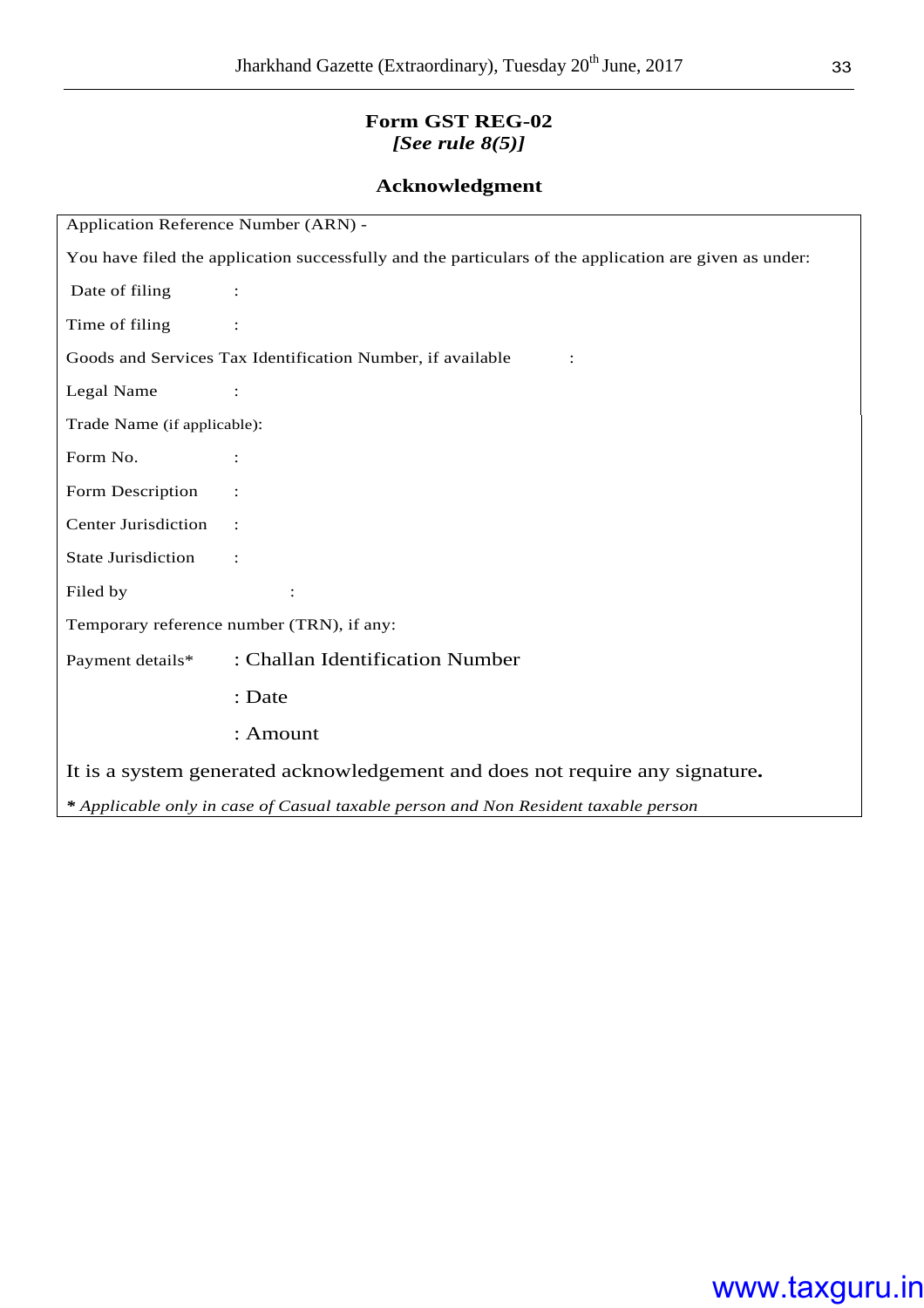#### **Form GST REG-03**  *[See rule 9(2)]*

Reference Number: Date—

To Name of the Applicant: Address: GSTIN (if available): Application Reference No. (ARN): Date:

#### **Notice for Seeking Additional Information / Clarification / Documents relating to Application for <<Registration/Amendment/Cancellation >>**

This is with reference to your << registration/amendment/cancellation >> application filed vide ARN < > Dated –DD/MM/YYYY The Department has examined your application and is not satisfied with it for the following reasons:

1.

2.

3. …

You are directed to submit your reply by ........... (DD/MM/YYYY)

 \*You are hereby directed to appear before the undersigned on ……… (DD/MM/YYYY) at ……. (HH:MM)

 If no response is received by the stipulated date, your application is liable for rejection. Please note that no further notice / reminder will be issued in this matter

**Signature** 

Name of the Proper Officer:

Designation: Jurisdiction:

*\* Not applicable for New Registration Application*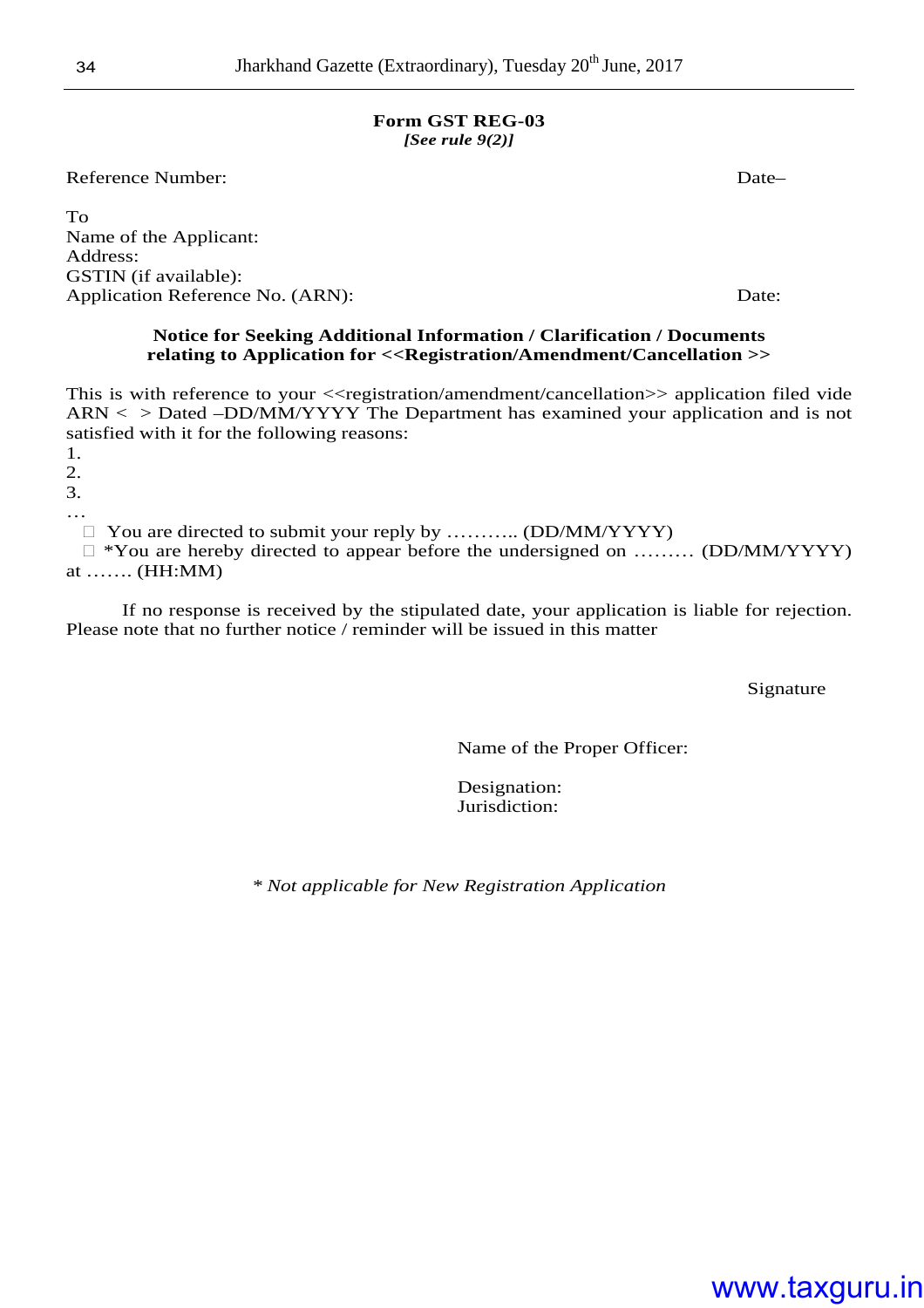#### **Form GST REG-04**  *[See rule 9(2)]*

#### **Clarification/additional information/document for <<Registration/Amendment/Cancellation>>**

| 1.  | Notice details                                                                                                                                         | Reference No. | Date |                                           |
|-----|--------------------------------------------------------------------------------------------------------------------------------------------------------|---------------|------|-------------------------------------------|
| 2.  | Application details                                                                                                                                    | Reference No  | Date |                                           |
| 3.  | GSTIN,<br>if<br>applicable                                                                                                                             |               |      |                                           |
| 4.  | Name of Business<br>(Legal)                                                                                                                            |               |      |                                           |
| 5.  | Trade name, if any                                                                                                                                     |               |      |                                           |
| 6.  | <b>Address</b>                                                                                                                                         |               |      |                                           |
| 7.  | Whether any modification in the application for registration or fields<br>is required.-                                                                |               |      | Yes<br>No<br>(Tick one)                   |
| 8.  | Additional<br>Information                                                                                                                              |               |      |                                           |
| 9.  | <b>List of Documents</b><br>uploaded                                                                                                                   |               |      |                                           |
| 10. | Verification<br>T                                                                                                                                      |               |      | hereby solemnly affirm and                |
|     | declare that the information given hereinabove is true and correct to the best of my<br>knowledge and belief and nothing has been concealed therefrom. |               |      |                                           |
|     |                                                                                                                                                        |               |      | Signature of Authorised Signatory<br>Name |
|     | Designation/Status:<br>Place:<br>Date:                                                                                                                 |               |      |                                           |
|     |                                                                                                                                                        |               |      |                                           |

**Note:-** 

1. For new registration, *original registration application will be available in editable mode if option 'Yes' is selected in item 7.* 

*2.For amendment of registration particulars, the fields intended to be amended will be available in editable mode if option 'Yes' is selected in item 7.*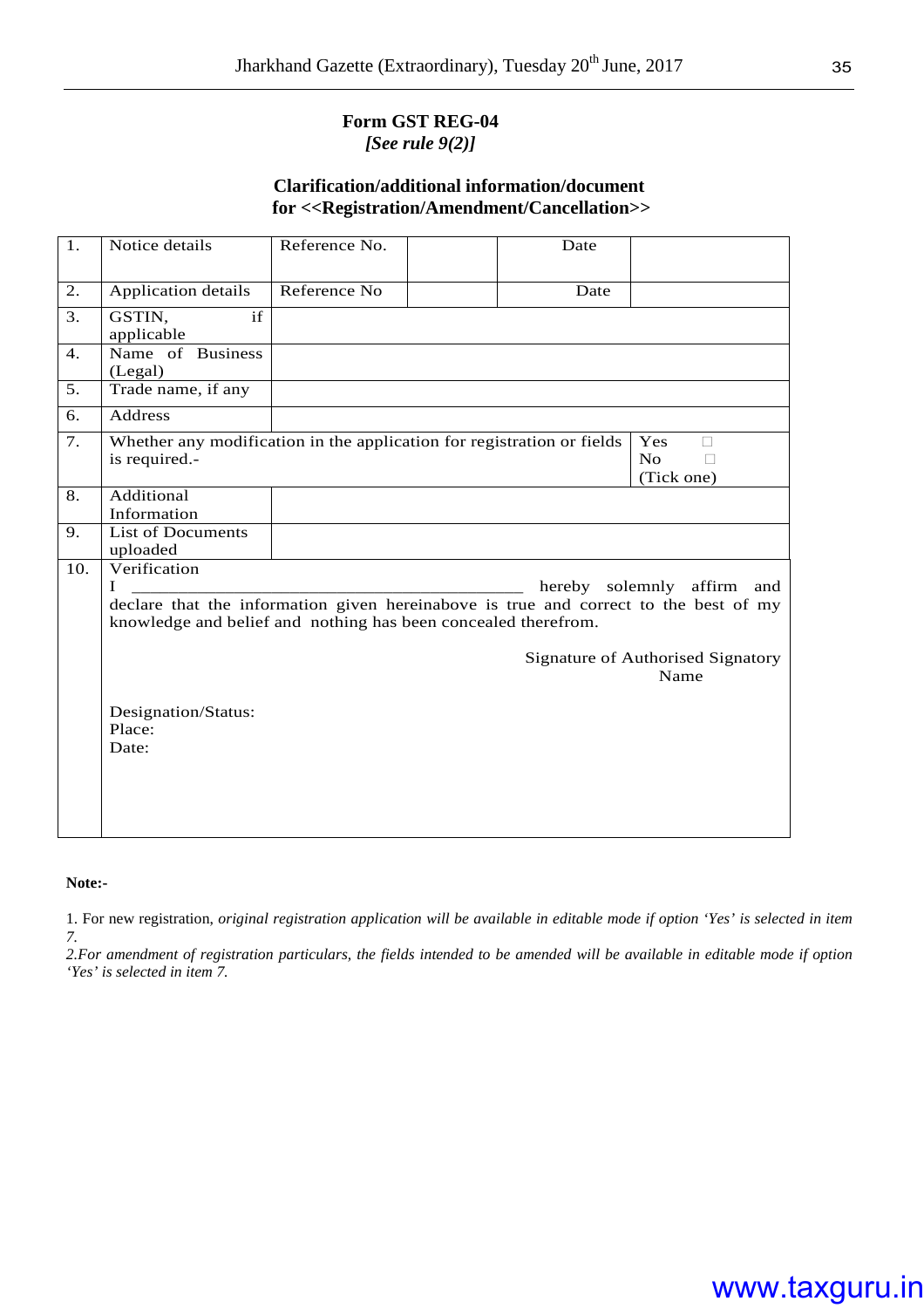#### **Form GST REG-05**  *[See rule 9(4)]*

Reference Number: Date—

To Name of the Applicant Address - GSTIN (if available)

#### **Order of Rejection of Application for <Registration / Amendment / Cancellation/**

**>** 

This has reference to your reply filed vide ARN --- dated----. The reply has been examined and the same has not been found to be satisfactory for the following reasons:

1.

2.

3.

…Therefore, your application is rejected in accordance with the provisions of the Act.

Or

You have not replied to the notice issued vide reference no. …….. dated ………. within the time specified therein. Therefore, your application is hereby rejected in accordance with the provisions of the Act.

> Signature Name Designation Jurisdiction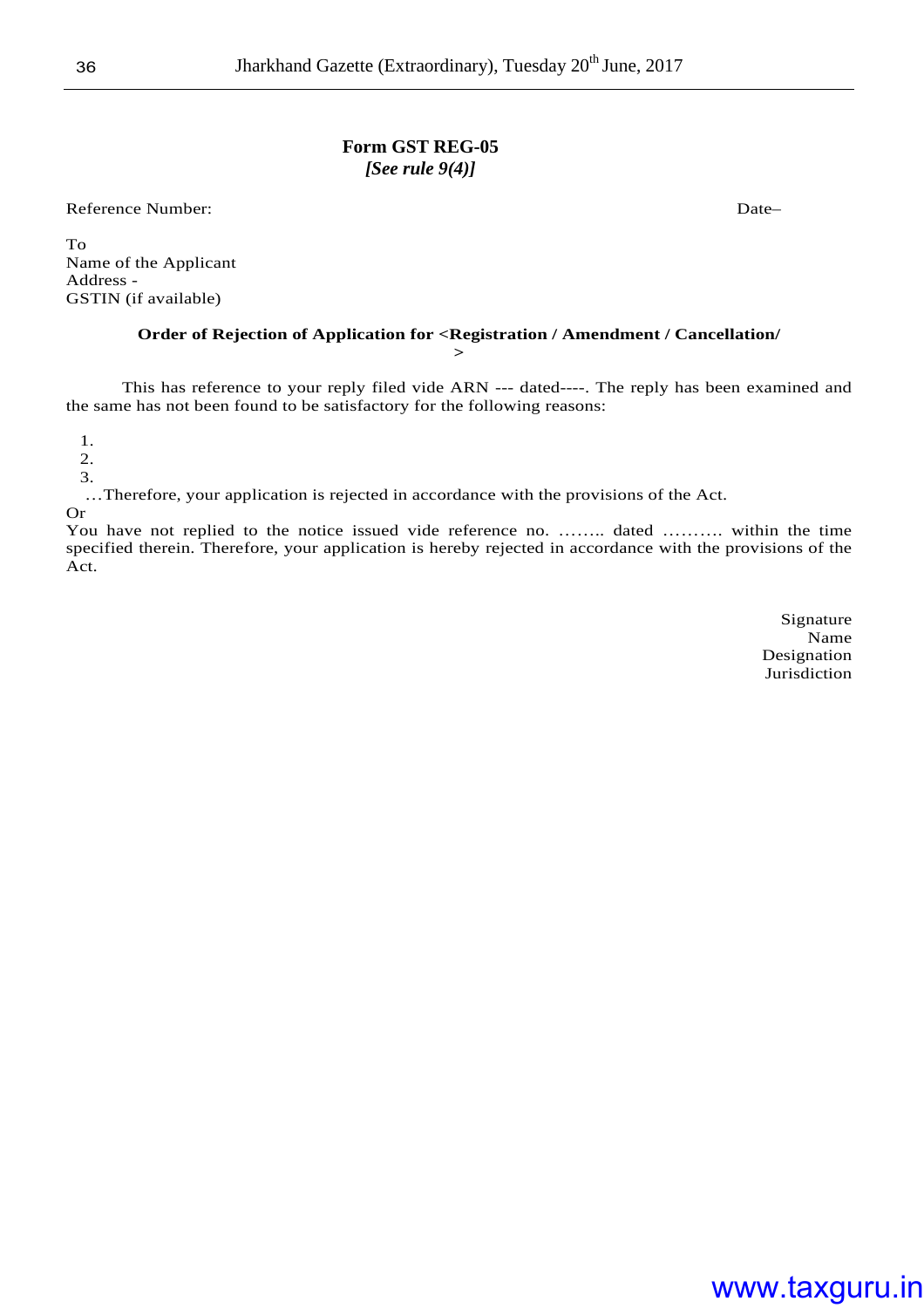#### **Government of Jharkhand Form GST REG-06**  *[See rule 10(1)]*

#### **Registration Certificate**

Registration Number**:** *<GSTIN/ UIN >* 

| 1.     | Legal Name                                                                                                       |             |                                                                                                      |    |                |  |  |
|--------|------------------------------------------------------------------------------------------------------------------|-------------|------------------------------------------------------------------------------------------------------|----|----------------|--|--|
| 2.     | Trade Name, if any                                                                                               |             |                                                                                                      |    |                |  |  |
| 3.     | Constitution of<br><b>Business</b>                                                                               |             |                                                                                                      |    |                |  |  |
| 4.     | <b>Address of Principal</b><br><b>Place of Business</b>                                                          |             |                                                                                                      |    |                |  |  |
| 5.     | Date of Liability                                                                                                | DD/MM/ YYYY |                                                                                                      |    |                |  |  |
| 6.     | Period of Validity<br>(Applicable only in case<br>of Non-Resident taxable<br>person or Casual<br>taxable person) | From        | DD/MM/YYYY                                                                                           | To | DD/MM/YY<br>YY |  |  |
| 7.     | Type of Registration                                                                                             |             |                                                                                                      |    |                |  |  |
| 8.     | Particulars of Approving Authority                                                                               |             |                                                                                                      |    |                |  |  |
| Centre |                                                                                                                  |             | <b>State</b>                                                                                         |    |                |  |  |
|        |                                                                                                                  |             | Signature                                                                                            |    |                |  |  |
| Name   |                                                                                                                  |             |                                                                                                      |    |                |  |  |
|        | Designation                                                                                                      |             |                                                                                                      |    |                |  |  |
| Office |                                                                                                                  |             |                                                                                                      |    |                |  |  |
|        | 9. Date of issue of Certificate                                                                                  |             |                                                                                                      |    |                |  |  |
|        | in the State.                                                                                                    |             | Note: The registration certificate is required to be prominently displayed at all places of business |    |                |  |  |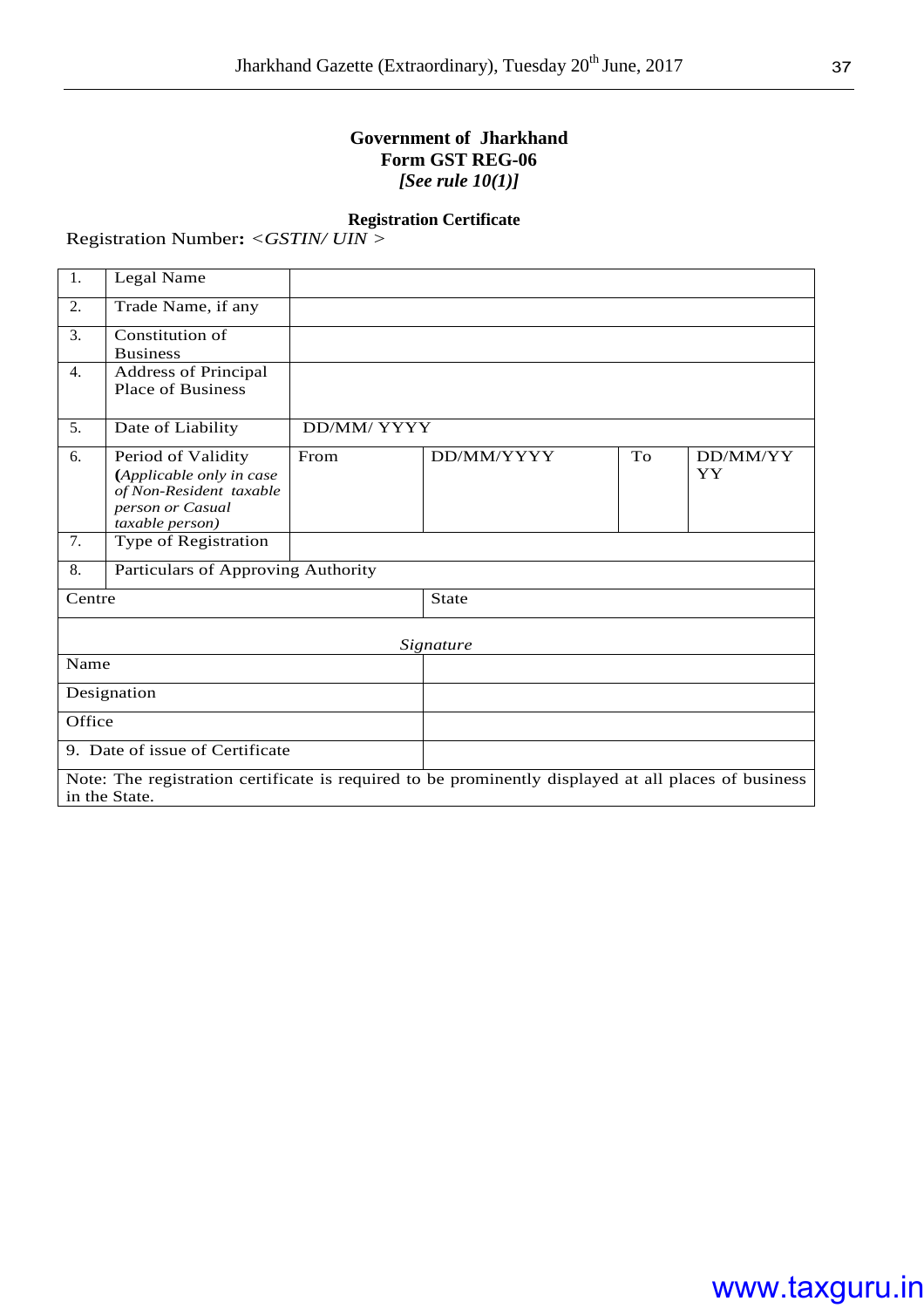#### **Annexure A**

### **Details of Additional Places of Business**  Goods and Services Tax Identification Number Legal Name Trade Name, if any Total Number of Additional Places of Business in the State Sr. No. Address 1 2 3

…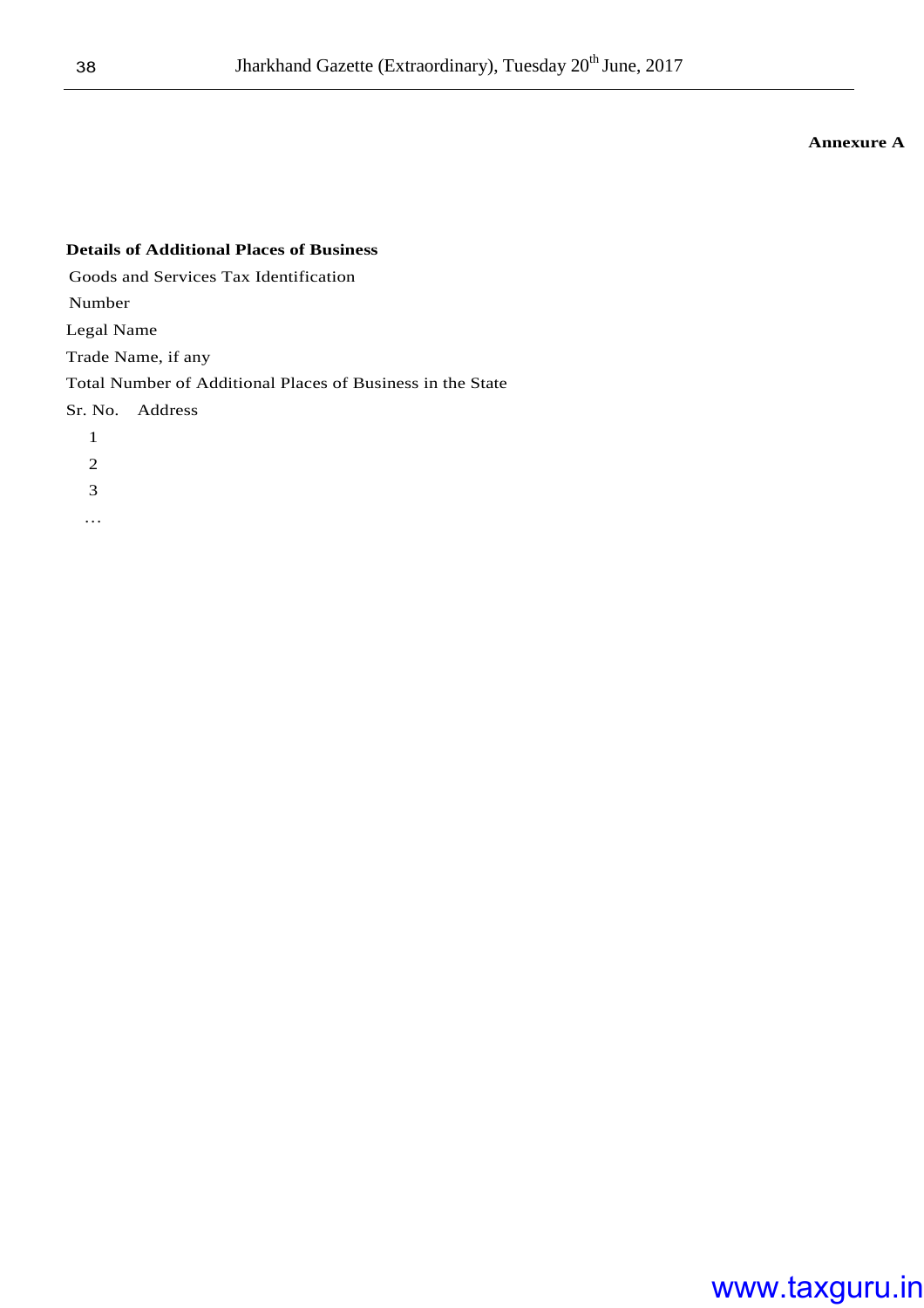#### **Annexure B**

Goods and Services Tax Identification Number Legal Name Trade Name, if any

Details of <Proprietor / Partners / Karta / Managing Director and whole-time Directors / Members of the Managing Committee of Association of Persons / Board of Trustees etc.>

| 1.<br>Name  |                          |
|-------------|--------------------------|
| Photo       | Designation/Status       |
|             | <b>Resident of State</b> |
|             |                          |
| 2.<br>Name  |                          |
| Photo       | Designation/Status       |
|             | Resident of State        |
|             |                          |
| 3.<br>Name  |                          |
| Photo       | Designation/Status       |
|             | <b>Resident of State</b> |
| Name        |                          |
| 4.          |                          |
| Photo       | Designation/Status       |
|             | <b>Resident of State</b> |
|             |                          |
| 5.<br>Name  |                          |
| Photo       | Designation/Status       |
|             | <b>Resident of State</b> |
| 6.<br>Name  |                          |
| Photo       | Designation/Status       |
|             | <b>Resident of State</b> |
| 7.<br>Name  |                          |
| Photo       | Designation/Status       |
|             | <b>Resident of State</b> |
| 8.<br>Name  |                          |
| Photo       | Designation/Status       |
|             | <b>Resident of State</b> |
| 9.<br>Name  |                          |
| Photo       | Designation/Status       |
|             | <b>Resident of State</b> |
| 10.<br>Name |                          |
| Photo       | Designation/Status       |
|             | <b>Resident of State</b> |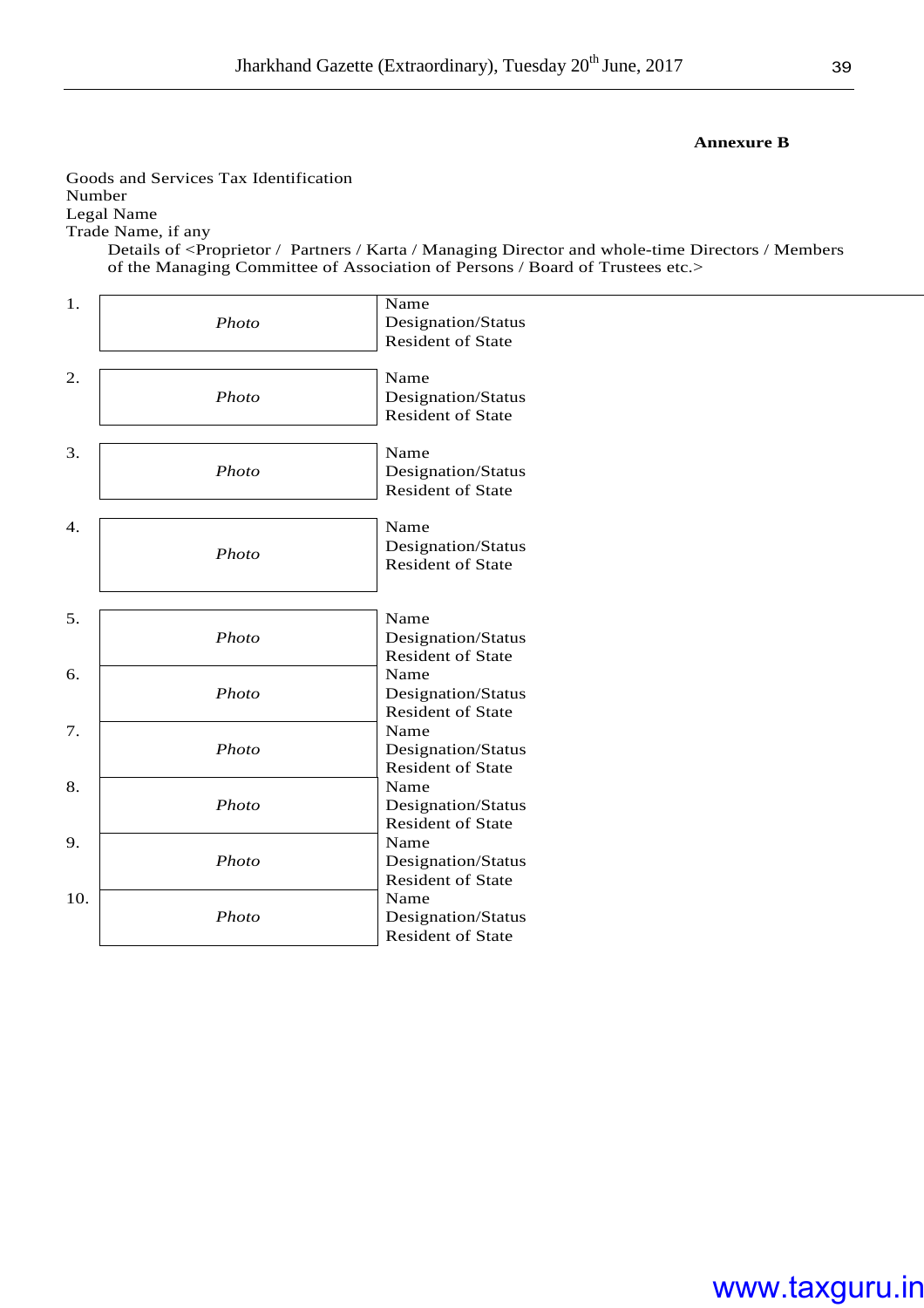#### **Form GST REG-07**  *[See rule 12(1)]* **Application for Registration as Tax Deductor at source (u/s 51) or Tax Collector at source (u/s 52)**

**Part –A** 

State /UT– District –

| (i)                                                                         | Legal Name of the Tax Deductor or Tax Collector(As mentioned in<br>Permanent Account Number/ Tax Deduction and Collection Account |              |  |                                                     |  |             |                                                |                         |                 |  |
|-----------------------------------------------------------------------------|-----------------------------------------------------------------------------------------------------------------------------------|--------------|--|-----------------------------------------------------|--|-------------|------------------------------------------------|-------------------------|-----------------|--|
|                                                                             | Number)                                                                                                                           |              |  |                                                     |  |             |                                                |                         |                 |  |
| (ii)                                                                        | Permanent Account Number                                                                                                          |              |  |                                                     |  |             |                                                |                         |                 |  |
|                                                                             | (Enter Permanent Account Number of the Business; Permanent Account<br>Number of Individual in case of Proprietorship concern)     |              |  |                                                     |  |             |                                                |                         |                 |  |
| (iii)                                                                       | Tax Deduction and Collection Account Number                                                                                       |              |  |                                                     |  |             |                                                |                         |                 |  |
|                                                                             | (Enter Tax Deduction and Collection Account Number, if Permanent                                                                  |              |  |                                                     |  |             |                                                |                         |                 |  |
|                                                                             | Account Number is not available)                                                                                                  |              |  |                                                     |  |             |                                                |                         |                 |  |
|                                                                             | <b>Email Address</b><br>(iv)                                                                                                      |              |  |                                                     |  |             |                                                |                         |                 |  |
| (v)                                                                         | Mobile Number                                                                                                                     |              |  |                                                     |  |             |                                                |                         |                 |  |
|                                                                             | Note - Information submitted above is subject to online verification before proceeding to fill up Part-B.                         |              |  |                                                     |  |             |                                                |                         |                 |  |
|                                                                             |                                                                                                                                   |              |  | $Part-B$                                            |  |             |                                                |                         |                 |  |
| $\mathbf{1}$<br>$\mathfrak{2}% =\mathfrak{2}\times\mathfrak{2}\mathfrak{2}$ | Trade Name, if any<br>Constitution of Business (Please Select the Appropriate)                                                    |              |  |                                                     |  |             |                                                |                         |                 |  |
|                                                                             | (i) Proprietorship                                                                                                                |              |  | (ii) Partnership                                    |  |             |                                                |                         |                 |  |
|                                                                             |                                                                                                                                   |              |  |                                                     |  |             |                                                |                         |                 |  |
|                                                                             | (iii) Hindu Undivided Family                                                                                                      |              |  | (iv) Private Limited Company                        |  |             |                                                |                         |                 |  |
|                                                                             | (v) Public Limited Company                                                                                                        |              |  |                                                     |  |             | (vi) Society/Club/Trust/Association of Persons |                         |                 |  |
|                                                                             | (vii) Government Department                                                                                                       |              |  | (viii) Public Sector Undertaking                    |  |             |                                                |                         |                 |  |
|                                                                             | (ix) Unlimited Company                                                                                                            |              |  | (x) Limited Liability Partnership                   |  |             |                                                |                         |                 |  |
|                                                                             | (xi) Local Authority                                                                                                              |              |  | (xii) Statutory Body                                |  |             |                                                |                         |                 |  |
| Partnership                                                                 | (xiii) Foreign Limited Liability                                                                                                  |              |  | (xiv) Foreign Company Registered (in India)         |  |             |                                                |                         |                 |  |
|                                                                             | (xv) Others (Please specify)                                                                                                      |              |  |                                                     |  |             |                                                |                         |                 |  |
| 3                                                                           | Name of the State                                                                                                                 | $\triangle$  |  | District<br>▲                                       |  |             |                                                |                         |                 |  |
| $\overline{4}$                                                              | Jurisdiction -                                                                                                                    | <b>State</b> |  | Centre                                              |  |             |                                                |                         |                 |  |
|                                                                             |                                                                                                                                   |              |  |                                                     |  |             |                                                |                         |                 |  |
|                                                                             |                                                                                                                                   |              |  | Sector / Circle/ Ward<br>/Charge/Unit etc.          |  |             |                                                |                         |                 |  |
| 5                                                                           | Type of registration                                                                                                              |              |  | Tax Deductor                                        |  |             |                                                | Tax Collector $\bigcap$ |                 |  |
|                                                                             |                                                                                                                                   |              |  |                                                     |  |             |                                                |                         |                 |  |
| 6.                                                                          | Government (Centre / State/Union Territory)                                                                                       |              |  |                                                     |  | Center      |                                                | State/UT                |                 |  |
| 7.                                                                          | Date of liability to deduct/collect   DD/MM/YYYY                                                                                  |              |  |                                                     |  |             |                                                |                         |                 |  |
|                                                                             | tax                                                                                                                               |              |  |                                                     |  |             |                                                |                         |                 |  |
| 8.                                                                          | (a) Address of principal place of business                                                                                        |              |  |                                                     |  |             |                                                |                         |                 |  |
|                                                                             | Building No./Flat No.                                                                                                             |              |  |                                                     |  | Floor No.   |                                                |                         |                 |  |
|                                                                             | Name of the Premises/Building                                                                                                     |              |  |                                                     |  | Road/Street |                                                |                         |                 |  |
|                                                                             |                                                                                                                                   |              |  |                                                     |  | District    |                                                |                         |                 |  |
|                                                                             | City/Town/Locality/Village                                                                                                        |              |  |                                                     |  |             |                                                |                         |                 |  |
| Latitude                                                                    | Block/Taluka                                                                                                                      |              |  |                                                     |  | Longitude   |                                                |                         |                 |  |
| <b>State</b>                                                                |                                                                                                                                   |              |  |                                                     |  | PIN Code    |                                                |                         |                 |  |
|                                                                             | (b) Contact Information                                                                                                           |              |  |                                                     |  |             |                                                |                         |                 |  |
|                                                                             | <b>Office Email Address</b>                                                                                                       |              |  |                                                     |  |             |                                                |                         |                 |  |
|                                                                             | Mobile Number                                                                                                                     |              |  | Office Telephone number<br><b>Office Fax Number</b> |  |             |                                                |                         |                 |  |
| (c)                                                                         | Nature of possession of premises                                                                                                  |              |  |                                                     |  |             |                                                |                         |                 |  |
|                                                                             | Own                                                                                                                               | Leased       |  | Rented                                              |  | Consent     | Shared                                         |                         | Others(specify) |  |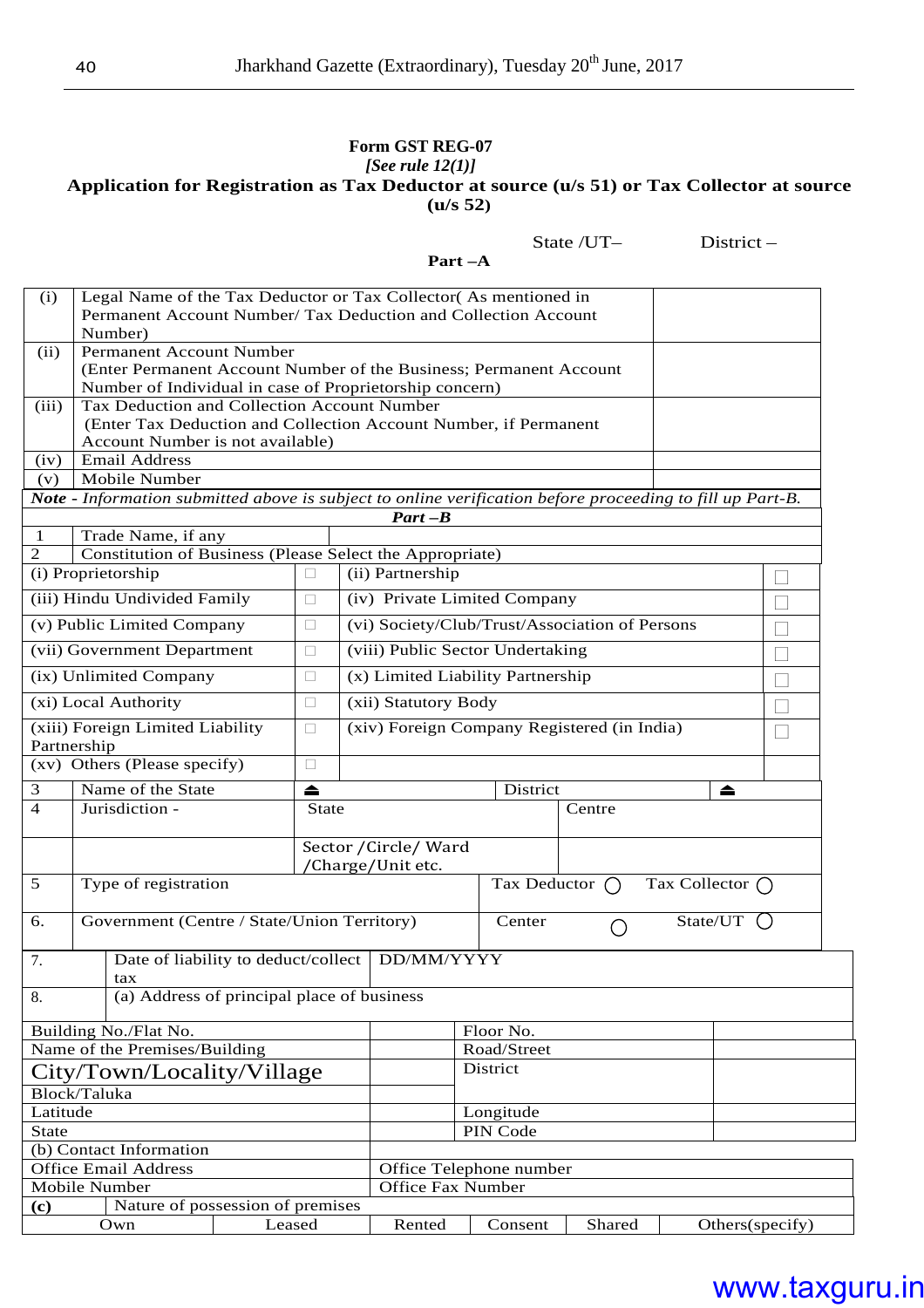| 9.            | Have you obtained any other<br>registrations under Goods and<br>Serivces Tax in the same State?                       |                                                |                                            |        |                                            |                  | Yes         |           | N <sub>o</sub> |                                     |
|---------------|-----------------------------------------------------------------------------------------------------------------------|------------------------------------------------|--------------------------------------------|--------|--------------------------------------------|------------------|-------------|-----------|----------------|-------------------------------------|
| 10            | If Yes, mention Goods and<br>Services Tax Identification<br>Number                                                    |                                                |                                            |        |                                            |                  |             |           |                |                                     |
| 11            |                                                                                                                       | IEC (Importer Exporter Code),<br>if applicable |                                            |        |                                            |                  |             |           |                |                                     |
| 12            | Details of DDO (Drawing and Disbursing Officer) / Person responsible for deducting<br>tax/collecting tax              |                                                |                                            |        |                                            |                  |             |           |                |                                     |
| Particulars   |                                                                                                                       |                                                |                                            |        |                                            |                  |             |           |                |                                     |
| Name          |                                                                                                                       |                                                | <b>First Name</b>                          |        |                                            |                  | Middle Name |           |                | Last Name                           |
| Father's Name |                                                                                                                       |                                                |                                            |        |                                            |                  |             |           |                |                                     |
| Photo         |                                                                                                                       |                                                |                                            |        |                                            |                  |             |           |                |                                     |
| Date of Birth |                                                                                                                       |                                                | DD/MM/YYYY                                 |        |                                            |                  | Gender      |           |                | <male, female,="" other=""></male,> |
|               |                                                                                                                       |                                                |                                            |        |                                            |                  |             |           |                |                                     |
| Mobile Number |                                                                                                                       |                                                |                                            |        | Email<br>address                           |                  |             |           |                |                                     |
|               | Telephone No. with STD                                                                                                |                                                |                                            |        |                                            |                  |             |           |                |                                     |
|               | Designation /Status                                                                                                   |                                                |                                            |        | Director Identification Number (if<br>any) |                  |             |           |                |                                     |
|               | <b>Permanent Account Number</b>                                                                                       |                                                |                                            |        | <b>Aadhaar Number</b>                      |                  |             |           |                |                                     |
|               | Are you a citizen of India?                                                                                           |                                                | Yes / No                                   |        | Passport No. (in case of<br>Foreigners)    |                  |             |           |                |                                     |
|               | <b>Residential Address</b>                                                                                            |                                                |                                            |        |                                            |                  |             |           |                |                                     |
|               | <b>Building No/Flat No</b>                                                                                            |                                                |                                            |        | Floor No                                   |                  |             |           |                |                                     |
| Name of the   | Premises/Building                                                                                                     |                                                |                                            |        |                                            | Locality/Village |             |           |                |                                     |
| <b>State</b>  |                                                                                                                       |                                                |                                            |        | PIN Code                                   |                  |             |           |                |                                     |
|               | 13. Details of Authorised Signatory<br>Checkbox for Primary Authorised Signatory $\Box$<br>Details of Signatory No. 1 |                                                |                                            |        |                                            |                  |             |           |                |                                     |
| Particulars   |                                                                                                                       | <b>First Name</b>                              |                                            |        | Middle Name                                |                  |             | Last Name |                |                                     |
| Name          |                                                                                                                       |                                                |                                            |        |                                            |                  |             |           |                |                                     |
| Photo         | Name of Father                                                                                                        |                                                |                                            |        |                                            |                  |             |           |                |                                     |
|               |                                                                                                                       |                                                |                                            |        |                                            |                  |             |           |                |                                     |
| Date of Birth |                                                                                                                       | YY                                             | DD/MM/YY                                   | Gender |                                            |                  |             |           |                | <male, female,="" other=""></male,> |
|               | Mobile Number                                                                                                         |                                                |                                            |        | Email address                              |                  |             |           |                |                                     |
| <b>STD</b>    | Telephone No. with                                                                                                    |                                                |                                            |        |                                            |                  |             |           |                |                                     |
|               | <b>Designation /Status</b>                                                                                            |                                                | Director Identification<br>Number (if any) |        |                                            |                  |             |           |                |                                     |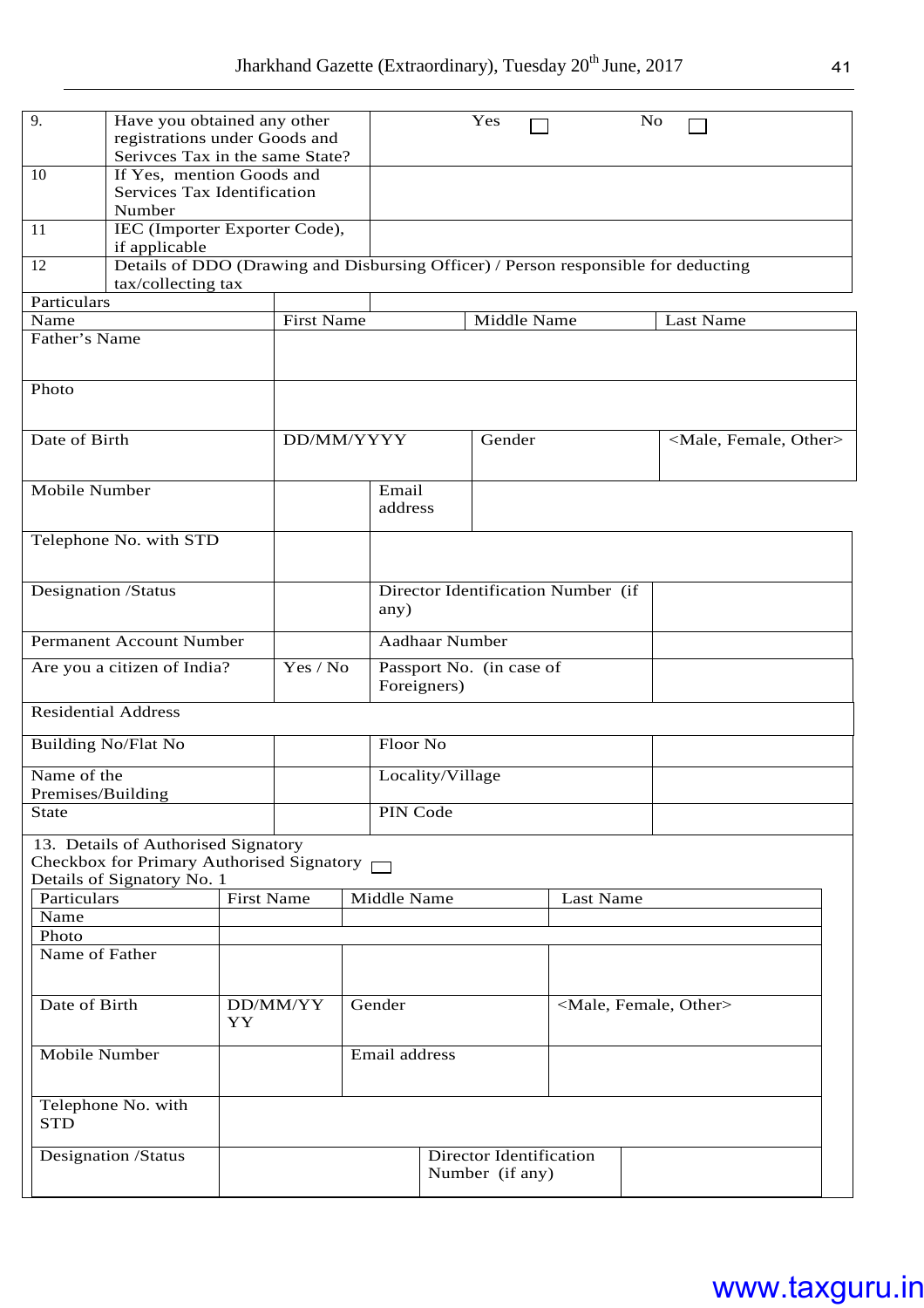| Number       | <b>Permanent Account</b>                                                                                                                                                                                                                                                                                                                                                                                                                                                                                               |                                          | <b>Aadhaar Number</b>                                        |  |  |  |  |  |
|--------------|------------------------------------------------------------------------------------------------------------------------------------------------------------------------------------------------------------------------------------------------------------------------------------------------------------------------------------------------------------------------------------------------------------------------------------------------------------------------------------------------------------------------|------------------------------------------|--------------------------------------------------------------|--|--|--|--|--|
| India?       | Yes / No<br>Are you a citizen of                                                                                                                                                                                                                                                                                                                                                                                                                                                                                       |                                          | Passport No. (in case of<br>foreigners)                      |  |  |  |  |  |
|              |                                                                                                                                                                                                                                                                                                                                                                                                                                                                                                                        | Residential Address (Within the Country) |                                                              |  |  |  |  |  |
|              | <b>Building No/Flat No</b>                                                                                                                                                                                                                                                                                                                                                                                                                                                                                             |                                          | Floor No                                                     |  |  |  |  |  |
|              | Name of the Premises/Building                                                                                                                                                                                                                                                                                                                                                                                                                                                                                          |                                          | Road/Street                                                  |  |  |  |  |  |
|              | City/Town/Locality/Village                                                                                                                                                                                                                                                                                                                                                                                                                                                                                             |                                          | <b>District</b>                                              |  |  |  |  |  |
| <b>State</b> |                                                                                                                                                                                                                                                                                                                                                                                                                                                                                                                        |                                          | PIN Code                                                     |  |  |  |  |  |
| Block/Taluka |                                                                                                                                                                                                                                                                                                                                                                                                                                                                                                                        |                                          |                                                              |  |  |  |  |  |
| 14.          | Consent                                                                                                                                                                                                                                                                                                                                                                                                                                                                                                                |                                          |                                                              |  |  |  |  |  |
|              | I on behalf of the holder of Aadhar number <pre-filled aadhar="" based="" form="" in="" number="" on="" provided="" the=""> give consent<br/>to "Goods and Services Tax Network" to obtain my details from UIDAI for the purpose of authentication. "Goods<br/>and Services Tax Network" has informed me that identity information would only be used for validating identity of<br/>the Aadhar holder and will be shared with Central Identities Data Repository only for the purpose of authentication.</pre-filled> |                                          |                                                              |  |  |  |  |  |
| 15.          |                                                                                                                                                                                                                                                                                                                                                                                                                                                                                                                        |                                          | Verification                                                 |  |  |  |  |  |
|              | I hereby solemnly affirm and declare that the information given herein above is true and correct<br>to the best of my knowledge and belief and nothing has been concealed therefrom<br>(Signature)                                                                                                                                                                                                                                                                                                                     |                                          |                                                              |  |  |  |  |  |
|              | Place:                                                                                                                                                                                                                                                                                                                                                                                                                                                                                                                 |                                          | Name of DDO/ Person responsible for deducting tax/collecting |  |  |  |  |  |
|              | tax/Authorised Signatory                                                                                                                                                                                                                                                                                                                                                                                                                                                                                               |                                          | Date:<br>Designation                                         |  |  |  |  |  |
|              |                                                                                                                                                                                                                                                                                                                                                                                                                                                                                                                        |                                          |                                                              |  |  |  |  |  |

#### **List of documents to be uploaded (not applicable to a department or establishment of the Central Government or State Government or Local Authority or Governmental agencies):-**

Proof of Principal Place of Business:

(a) For Own premises –

Any document in support of the ownership of the premises like latest Property Tax Receipt or Municipal Khata copy or copy of Electricity Bill.

**(**b) For Rented or Leased premises –

A copy of the valid Rent / Lease Agreement with any document in support of the ownership of the premises of the Lessor like Latest Property Tax Receipt or Municipal Khata copy or copy of Electricity Bill.

(c) For premises not covered in (a) and (b) above –

A copy of the Consent Letter with any document in support of the ownership of the premises of the Consenter like Municipal Khata copy or Electricity Bill copy. For shared properties also, the same documents may be uploaded.

(d) For rented/leased premises where the Rent/lease agreement is not available, an affidavit to that effect along with any document in support of the possession of the premises like copy of Electricity Bill.

(e) If the principal place of business is located in an Special Economic Zone or the applicant is an Special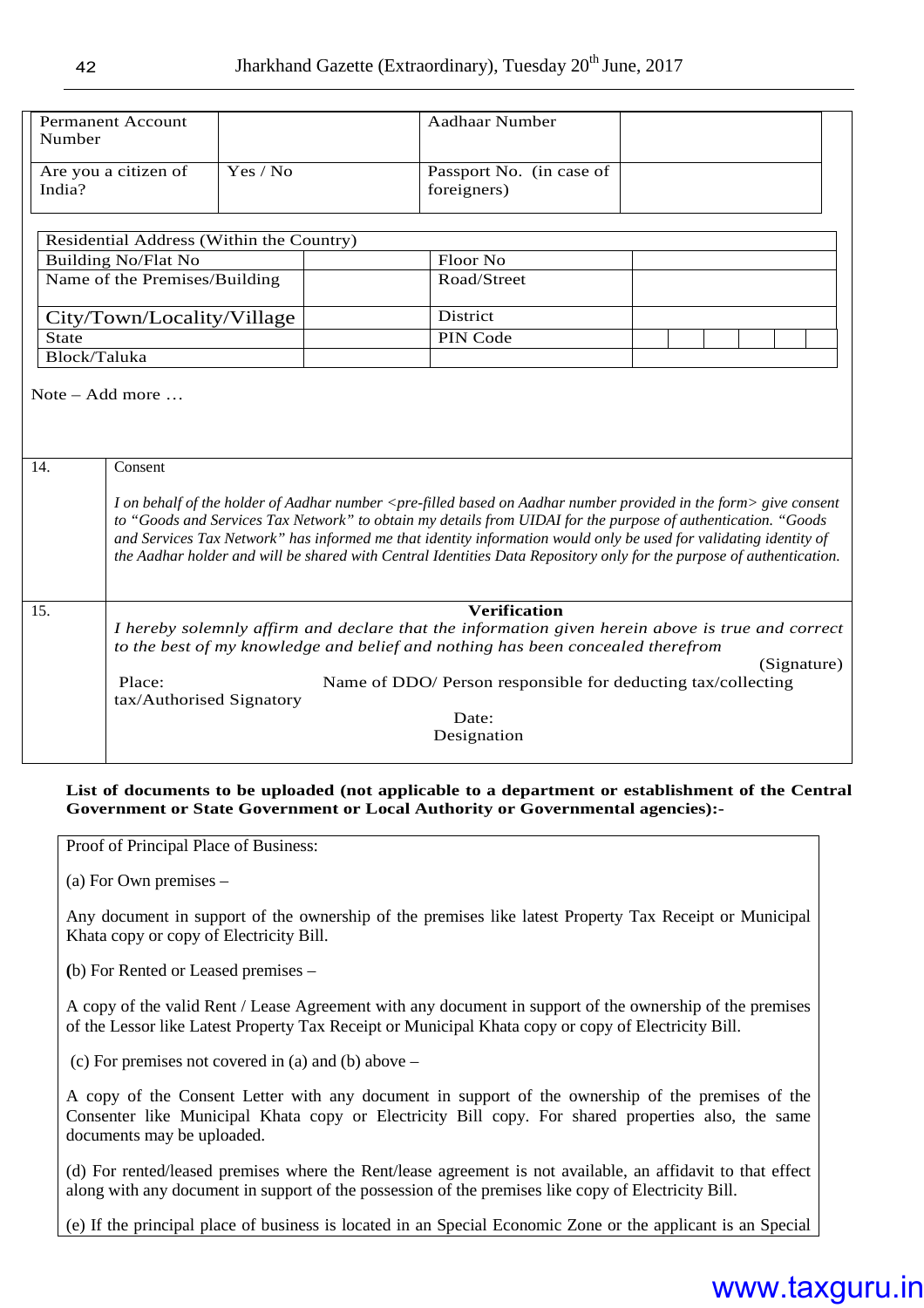Economic Zone developer, necessary documents/certificates issued by Government of India are required to be uploaded.

#### **Instructions for submission of application for registration as Tax Deductor/ Tax Collector.**

1. Enter name of Tax Deductor /Tax Collector as recorded on Tax Deduction and Collection Account Number/ Permanent Account Number of the Business. Tax Deduction and Collection Account Number/Permanent Account Number shall be verified with Income Tax database.

2. Provide Email Id and Mobile Number of DDO (Drawing and Disbursing Officer) / Person responsible for deducting tax/collecting tax for verification and future communication which will be verified through One Time Passwords to be sent separately, before filling up of the application.

3. Person who is acting as DDO/ Person deducting/collecting tax can sign the application.

4. The application filed by undermentioned persons shall be signed digitally.

| Sr. No | Type of Applicant                                                                                                                                                                                                        | Digital Signature required                                                                                            |
|--------|--------------------------------------------------------------------------------------------------------------------------------------------------------------------------------------------------------------------------|-----------------------------------------------------------------------------------------------------------------------|
| 1.     | Private Limited Company<br><b>Public Limited Company</b><br><b>Public Sector Undertaking</b><br><b>Unlimited Company</b><br>Limited Liability Partnership<br>Foreign Company<br>Foreign Limited Liability<br>Partnership | Digital Signature Certificate (DSC) class 2 and above                                                                 |
| 2.     | Other than above                                                                                                                                                                                                         | Digital Signature Certificate class 2 and above, e-Signature or<br>any other mode as specified or as may be notified. |

5. All information relating to Permanent Account Number, Aadhaar, **Director Identification Number, Challan Identification Number** shall be validated online by the system and Acknowledgment Receipt Number will be generated after successful validation of all the filled information.

6. Status of the application filed online can be tracked on the Common portal.

7. No fee is payable for filing application for registration.

8. Authorised shall not be a minor.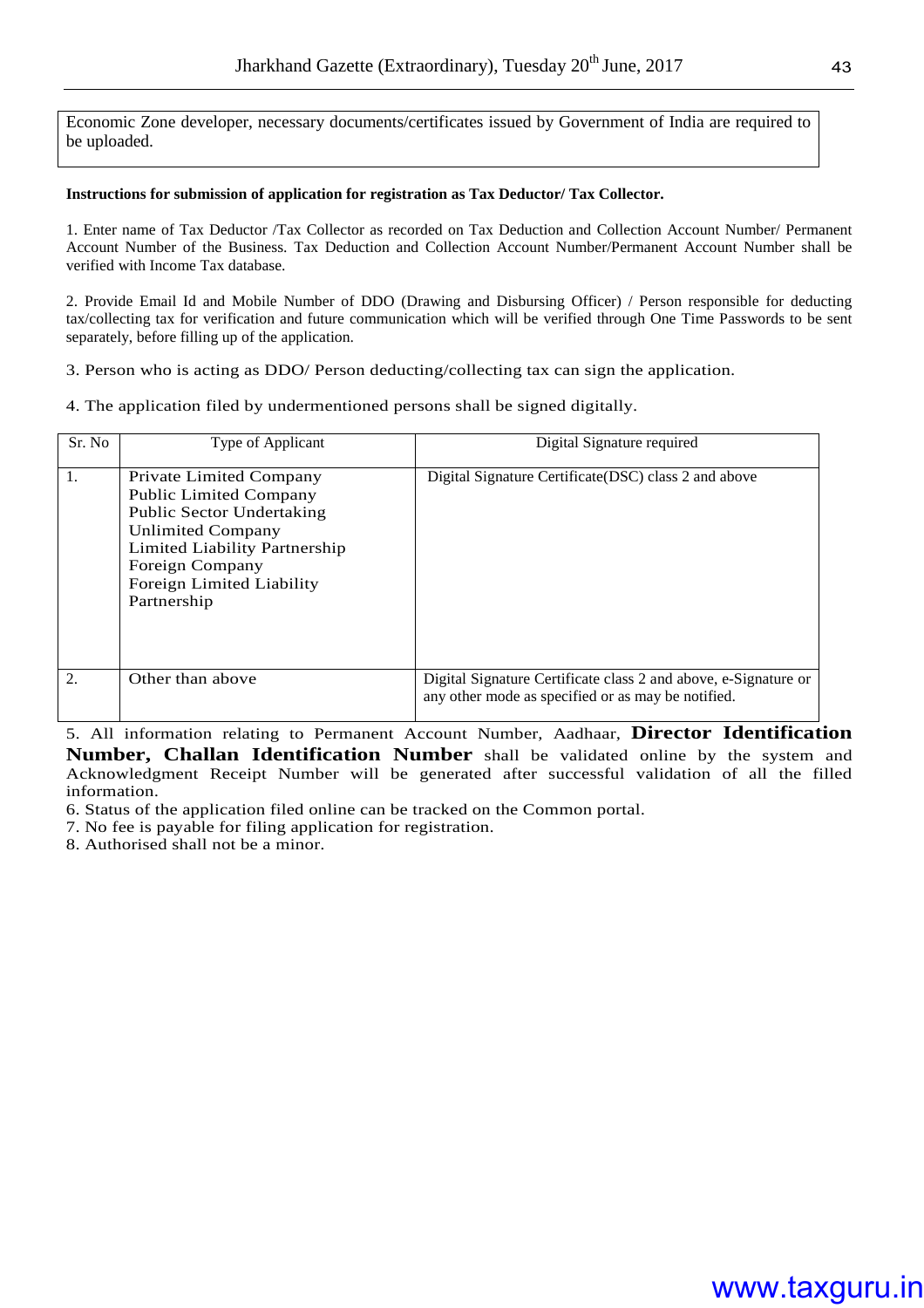#### **Form GST REG-08**  *[See rule 12(3) ]*

Reference No Date:

**To**  Name: Address: Application Reference No. (ARN) (Reply) Date:

#### **Order of Cancellation of Registration as Tax Deductor at source or Tax Collector at source**

This has reference to the show-cause notice issued vide Reference Number …… dated ……. for cancellation of registration under the Act.

 $\overline{\Box}$  Whereas no reply to show cause notice has been filed; or

Whereas on the day fixed for hearing you did not appear; or

Whereas your reply to the notice to show cause and submissions made at the time of hearing have been examined. The undersigned is of the opinion that your registration is liable to be cancelled for the following reason(s).

1.

2.

The effective date of cancellation of registration is  $\langle \langle D D/M M/YYY \rangle \rangle$ .

You are directed to pay the amounts mentioned below on or before ----- (*date*) failing which the amount will be recovered in accordance with the provisions of the Act and rules made thereunder. (This order is also available on your dashboard).

| Head     | <b>Integrated tax</b> | <b>Central tax</b> | <b>State tax</b> | <b>UT Tax</b> | <b>Cess</b> |
|----------|-----------------------|--------------------|------------------|---------------|-------------|
|          |                       |                    |                  |               |             |
| Tax      |                       |                    |                  |               |             |
| Interest |                       |                    |                  |               |             |
| Penalty  |                       |                    |                  |               |             |
| Others   |                       |                    |                  |               |             |
| Total    |                       |                    |                  |               |             |

 Signature Name

Designation Jurisdiction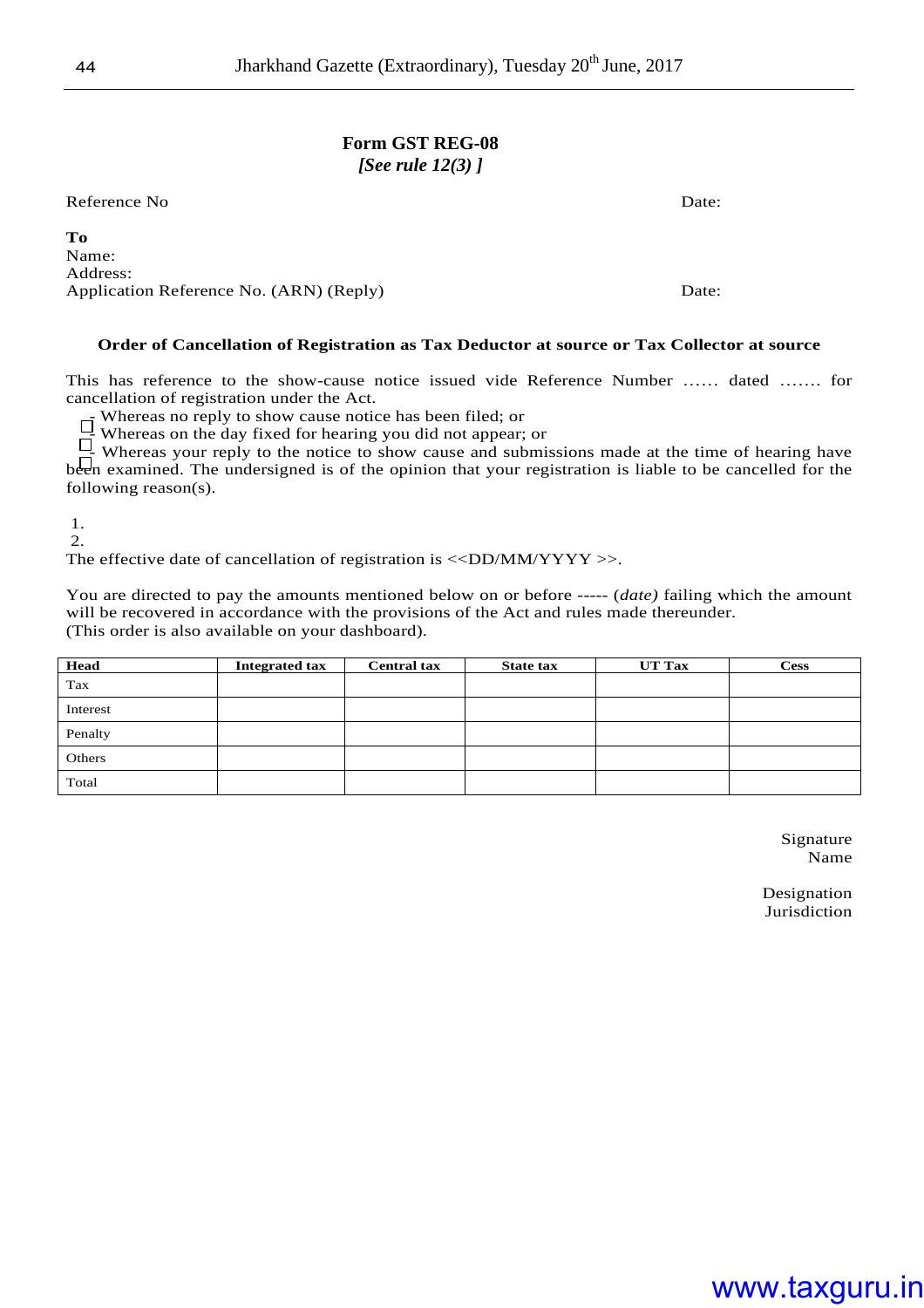#### **Form GST REG-09**  *[See rule 13(1) ]*

#### **Application for Registration of Non Resident Taxable Person**

#### **Part –A**

### State /UT – **District** –

| (i)    | Legal Name of the Non-Resident Taxable Person                                                            |  |
|--------|----------------------------------------------------------------------------------------------------------|--|
| (ii)   | Permanent Account Number of the Non-Resident Taxable person, if any                                      |  |
| (iii)  | Passport number, if Permanent Account Number is not available                                            |  |
| (iv)   | Tax identification number or unique number on the basis of which the entity                              |  |
|        | is identified by the Government of that country                                                          |  |
| (v)    | Name of the Authorised Signatory (as per Permanent Account Number)                                       |  |
| (vi)   | Permanent Account Number of the Authorised Signatory                                                     |  |
| (vii)  | Email Address of the Authorised Signatory                                                                |  |
| (viii) | Mobile Number of the Authorised Signatory $(+91)$                                                        |  |
|        | <b>Note</b> - Relevant information submitted above is subject to online verification, where practicable, |  |
|        | before proceeding to fill up Part-B.                                                                     |  |

#### **Part -B**

| 1.          |                                                                 | Details of Authorised Signatory (should be a resident of India) |             |                                     |                     |                        |                   |      |
|-------------|-----------------------------------------------------------------|-----------------------------------------------------------------|-------------|-------------------------------------|---------------------|------------------------|-------------------|------|
|             | <b>First Name</b>                                               | Middle Name                                                     |             |                                     | <b>Last Name</b>    |                        |                   |      |
|             | Photo                                                           |                                                                 |             |                                     |                     |                        |                   |      |
|             | Gender                                                          |                                                                 |             |                                     |                     | Male / Female / Others |                   |      |
|             | Designation                                                     |                                                                 |             |                                     |                     |                        |                   |      |
|             | Date of Birth                                                   |                                                                 |             | DD/MM/YYYY                          |                     |                        |                   |      |
|             | Father's Name                                                   |                                                                 |             |                                     |                     |                        |                   |      |
| Nationality |                                                                 |                                                                 |             |                                     |                     |                        |                   |      |
|             | Aadhaar                                                         |                                                                 |             |                                     |                     |                        |                   |      |
|             | Address of the Authorised signatory.                            |                                                                 |             | Address line 1                      |                     |                        |                   |      |
|             |                                                                 |                                                                 |             | Address Line 2                      |                     |                        |                   |      |
|             |                                                                 |                                                                 |             | Address line 3                      |                     |                        |                   |      |
| 2.          | Period for which<br>registration is required                    | From                                                            |             |                                     | To                  |                        |                   |      |
|             |                                                                 | DD/MM/YYYY                                                      |             | DD/MM/YYYY                          |                     |                        |                   |      |
|             |                                                                 | <b>Estimated Turnover</b><br>(Rs.)                              |             | Estimated Tax Liability (Net) (Rs.) |                     |                        |                   |      |
| 3           | <b>Turnover Details</b>                                         | Intra-<br><b>State</b>                                          | Inter-State | Central<br>Tax                      | <b>State</b><br>Tax | <b>UT Tax</b>          | Integrated<br>Tax | Cess |
|             |                                                                 |                                                                 |             |                                     |                     |                        |                   |      |
|             | Address of Non-Resident taxable person in the Country of Origin |                                                                 |             |                                     |                     |                        |                   |      |
| 4           | (In case of business entity - Address of the Office)            |                                                                 |             |                                     |                     |                        |                   |      |
|             | Address Line 1                                                  |                                                                 |             |                                     |                     |                        |                   |      |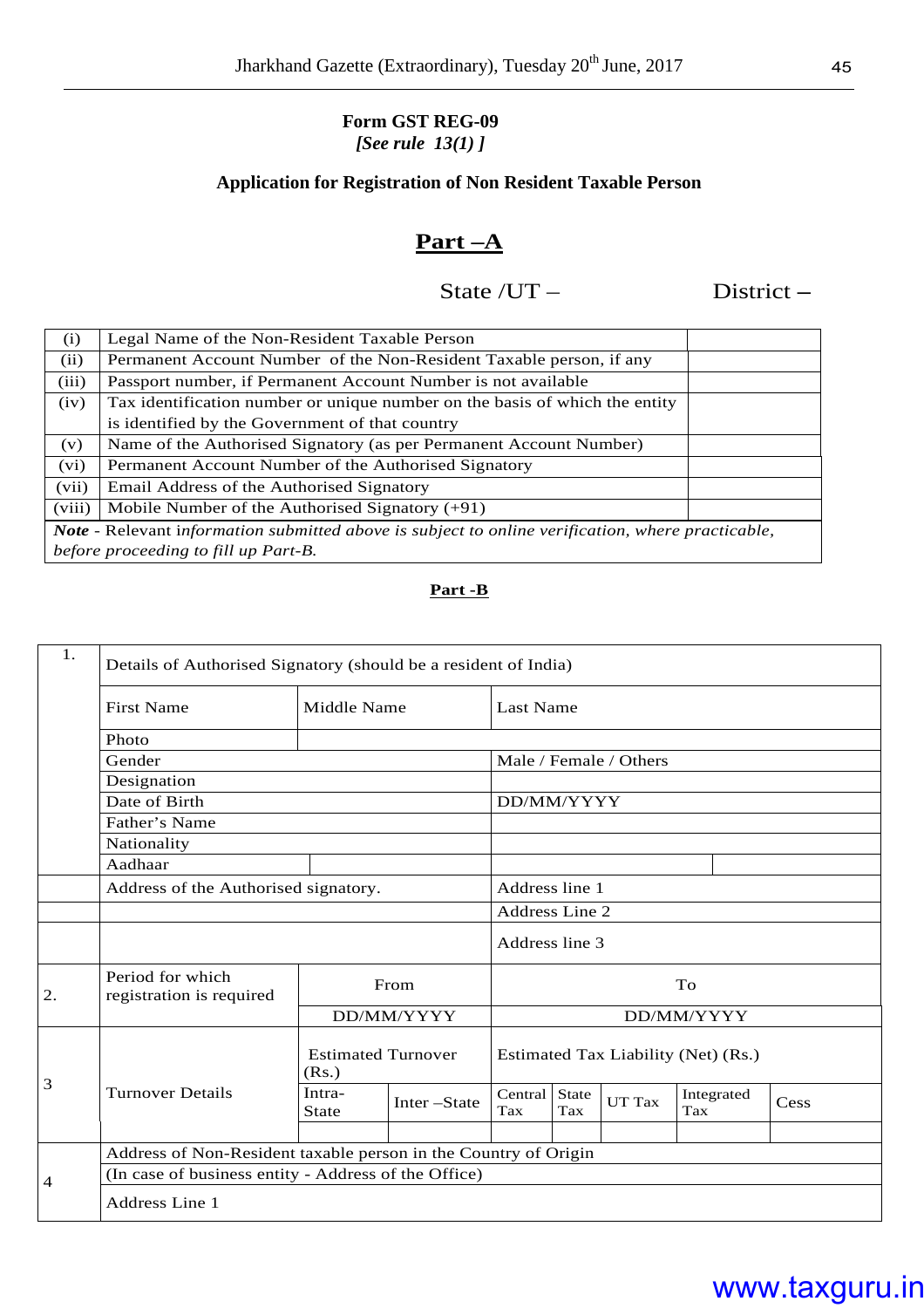|   | <b>Address Line 2</b>                                                                                                                          |  |                                 |                                                                                                         |                              |           |  |
|---|------------------------------------------------------------------------------------------------------------------------------------------------|--|---------------------------------|---------------------------------------------------------------------------------------------------------|------------------------------|-----------|--|
|   | <b>Address Line 3</b>                                                                                                                          |  |                                 |                                                                                                         |                              |           |  |
|   | Country (Drop Down)                                                                                                                            |  |                                 |                                                                                                         |                              |           |  |
|   | Zip Code                                                                                                                                       |  |                                 |                                                                                                         |                              |           |  |
|   | E mail Address                                                                                                                                 |  |                                 |                                                                                                         |                              |           |  |
|   | <b>Telephone Number</b>                                                                                                                        |  |                                 |                                                                                                         |                              |           |  |
|   | Address of Principal Place of Business in India                                                                                                |  |                                 |                                                                                                         |                              |           |  |
|   | Building No./Flat No.                                                                                                                          |  |                                 | Floor No.                                                                                               |                              |           |  |
|   | Name of the Premises/Building                                                                                                                  |  |                                 | Road/Street                                                                                             |                              |           |  |
|   | City/Town/Village/Locality                                                                                                                     |  |                                 |                                                                                                         |                              |           |  |
| 5 | Block/Taluka                                                                                                                                   |  |                                 | <b>District</b>                                                                                         |                              |           |  |
|   | Latitude                                                                                                                                       |  |                                 | Longitude                                                                                               |                              |           |  |
|   | <b>State</b>                                                                                                                                   |  |                                 | PIN Code                                                                                                |                              |           |  |
|   | Mobile Number                                                                                                                                  |  |                                 | Telephone Number                                                                                        |                              |           |  |
|   | E mail Address                                                                                                                                 |  |                                 | Fax Number with STD                                                                                     |                              |           |  |
|   | Details of Bank Account in India                                                                                                               |  |                                 |                                                                                                         |                              |           |  |
| 6 | Account<br>Number                                                                                                                              |  |                                 | Type of account                                                                                         |                              |           |  |
|   | <b>Bank Name</b>                                                                                                                               |  | <b>Branch</b><br><b>Address</b> |                                                                                                         | <b>IFSC</b>                  |           |  |
| 7 | <b>Documents Uploaded</b><br>A customized list of documents required to be uploaded (refer Instruction) as per the field values in the<br>form |  |                                 |                                                                                                         |                              |           |  |
|   | Declaration                                                                                                                                    |  |                                 |                                                                                                         |                              |           |  |
|   |                                                                                                                                                |  |                                 | I hereby solemnly affirm and declare that the information given herein above is true and correct to the |                              |           |  |
| 8 |                                                                                                                                                |  |                                 | best of my knowledge and belief and nothing has been concealed therefrom.                               |                              |           |  |
|   |                                                                                                                                                |  |                                 |                                                                                                         |                              | Signature |  |
|   | Place:<br>Date:                                                                                                                                |  |                                 | Designation:                                                                                            | Name of Authorised Signatory |           |  |
|   |                                                                                                                                                |  |                                 |                                                                                                         |                              |           |  |

**Note:** Non-Resident taxable person is required to upload declaration (as per under mentioned format) along with scanned copy of the passport and photograph.

#### **List of documents to be uploaded as evidence are as follows:-**

| 1. | Proof of Principal Place of Business:                                                                                                                                                                                                                                                                    |
|----|----------------------------------------------------------------------------------------------------------------------------------------------------------------------------------------------------------------------------------------------------------------------------------------------------------|
|    | (a) For own premises $-$                                                                                                                                                                                                                                                                                 |
|    | Any document in support of the ownership of the premises like Latest Property Tax Receipt or<br>Municipal Khata copy or copy of Electricity Bill.                                                                                                                                                        |
|    | (b) For Rented or Leased premises –                                                                                                                                                                                                                                                                      |
|    | A copy of the valid Rent / Lease Agreement with any document in support of the ownership of<br>the premises of the Lessor like latest Property Tax Receipt or Municipal Khata copy or copy of<br>Electricity Bill.                                                                                       |
|    | (c) For premises not covered in (a) and (b) above $-$                                                                                                                                                                                                                                                    |
|    | A copy of the Consent Letter with any document in support of the ownership of the premises of<br>the Consenter like Municipal Khata copy or Electricity Bill copy. For shared properties also, the<br>same documents may be uploaded.                                                                    |
| 2. | Proof of Non-resident taxable person:                                                                                                                                                                                                                                                                    |
|    | Scanned copy of the passport of the Non-resident taxable person with VISA details. In case of a<br>business entity incorporated or established outside India, the application for registration shall be<br>submitted along with its tax identification number or unique number on the basis of which the |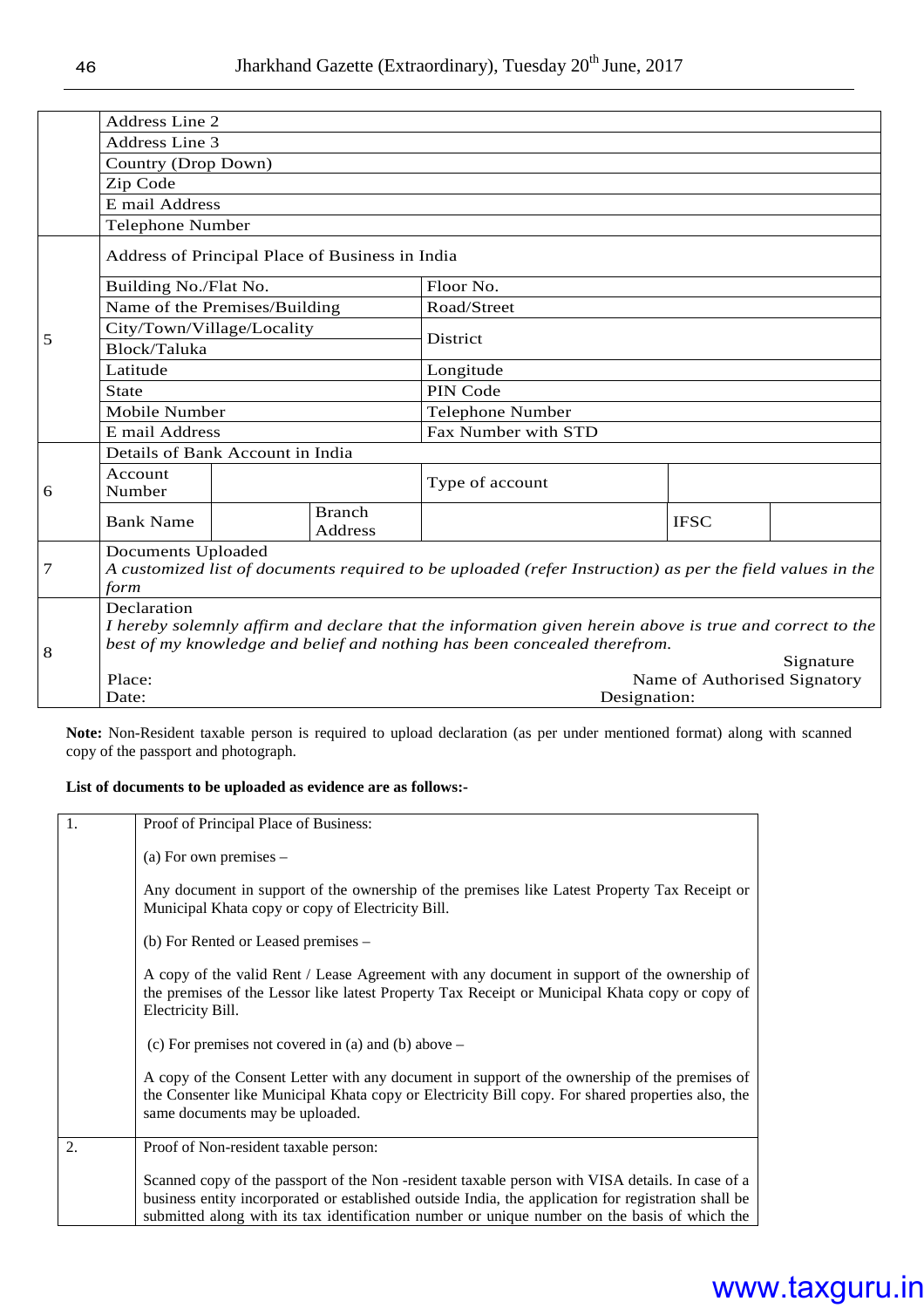|   | entity is identified by the Government of that country or it's Permanent Account Number, if<br>available.                                                                                                                                                                                                                                                                                                                                                                                                                                                                                                                                                                                                                                                                                                                                                                                                                                                                                                                                                                                                                                                                                        |
|---|--------------------------------------------------------------------------------------------------------------------------------------------------------------------------------------------------------------------------------------------------------------------------------------------------------------------------------------------------------------------------------------------------------------------------------------------------------------------------------------------------------------------------------------------------------------------------------------------------------------------------------------------------------------------------------------------------------------------------------------------------------------------------------------------------------------------------------------------------------------------------------------------------------------------------------------------------------------------------------------------------------------------------------------------------------------------------------------------------------------------------------------------------------------------------------------------------|
| 3 | Bank Account related proof:                                                                                                                                                                                                                                                                                                                                                                                                                                                                                                                                                                                                                                                                                                                                                                                                                                                                                                                                                                                                                                                                                                                                                                      |
|   | Scanned copy of the first page of Bank passbook or the relevant page of Bank Statement or<br>Scanned copy of a cancelled cheque containing name of the Proprietor or Business entity, Bank<br>Account No., MICR, IFSC and Branch details including code.                                                                                                                                                                                                                                                                                                                                                                                                                                                                                                                                                                                                                                                                                                                                                                                                                                                                                                                                         |
| 4 | Authorisation Form:-                                                                                                                                                                                                                                                                                                                                                                                                                                                                                                                                                                                                                                                                                                                                                                                                                                                                                                                                                                                                                                                                                                                                                                             |
|   | For each Authorised Signatory mentioned in the application form, Authorisation or<br>copy of Resolution of the Managing Committee or Board of Directors to be filed in the<br>following format: Declaration for Authorised Signatory (Separate for each signatory)<br>(Details of Proprietor/all Partners/Karta/Managing Directors and whole time<br>Director/Members of Managing Committee of Associations/Board of Trustees etc.)I/We<br>--- (name) being (Partners/Karta/Managing Directors and whole time Director/Members<br>of Managing Committee of Associations/Board of Trustees etc.) of  (name of<br>registered person) hereby solemnly affirm and declare that < <name authorised<br="" of="" the="">signatory, (status/designation)&gt;&gt; is hereby authorised, vide resolution no dated<br/>(Copy submitted herewith), to act as an authorised signatory for the business &lt;&lt; Goods<br/>and Services Tax Identification Number - Name of the Business&gt;&gt; for which<br/>application for registration is being filed under the Act. All his actions in relation to this<br/>business will be binding on me/ us.<br/>Signature<br/>of the person competent to sign</name> |
|   | Name:                                                                                                                                                                                                                                                                                                                                                                                                                                                                                                                                                                                                                                                                                                                                                                                                                                                                                                                                                                                                                                                                                                                                                                                            |
|   | Designation/Status:                                                                                                                                                                                                                                                                                                                                                                                                                                                                                                                                                                                                                                                                                                                                                                                                                                                                                                                                                                                                                                                                                                                                                                              |
|   | (Name of the proprietor/Business<br>Entity)                                                                                                                                                                                                                                                                                                                                                                                                                                                                                                                                                                                                                                                                                                                                                                                                                                                                                                                                                                                                                                                                                                                                                      |
|   | Acceptance as an authorised signatory Acceptance as an authorised<br>signatory                                                                                                                                                                                                                                                                                                                                                                                                                                                                                                                                                                                                                                                                                                                                                                                                                                                                                                                                                                                                                                                                                                                   |
|   | I << (Name of the authorised signatory >> hereby solemnly accord my<br>acceptance to act as authorised signatory for the above referred business and all<br>my acts shall be binding on the business.                                                                                                                                                                                                                                                                                                                                                                                                                                                                                                                                                                                                                                                                                                                                                                                                                                                                                                                                                                                            |
|   | Signature of Authorised Signatory                                                                                                                                                                                                                                                                                                                                                                                                                                                                                                                                                                                                                                                                                                                                                                                                                                                                                                                                                                                                                                                                                                                                                                |
|   | Place:                                                                                                                                                                                                                                                                                                                                                                                                                                                                                                                                                                                                                                                                                                                                                                                                                                                                                                                                                                                                                                                                                                                                                                                           |
|   | Date:<br>Designation/Status:                                                                                                                                                                                                                                                                                                                                                                                                                                                                                                                                                                                                                                                                                                                                                                                                                                                                                                                                                                                                                                                                                                                                                                     |

#### **Instructions for submission of application for registration as Non-Resident Taxable Person.**

- 1. Enter Name of the applicant Non-Resident taxable person as recorded on Passport.
- 2. The applicant shall apply at least **Five** days prior to commencement of the business at the common portal.
- 3. The applicant needs to provide Email Id and Mobile Number for verification and future communication which will be verified through One Time Passwords to be sent separately, before filling up Part-B of the application.
- 4. The applicant needs to upload the scanned copy of the declaration signed by the Proprietor/all Partners /Managing Directors and whole time Director/Members of Managing Committee of Associations/Board of Trustees etc. in case the business declares a person as Authorised Signatory.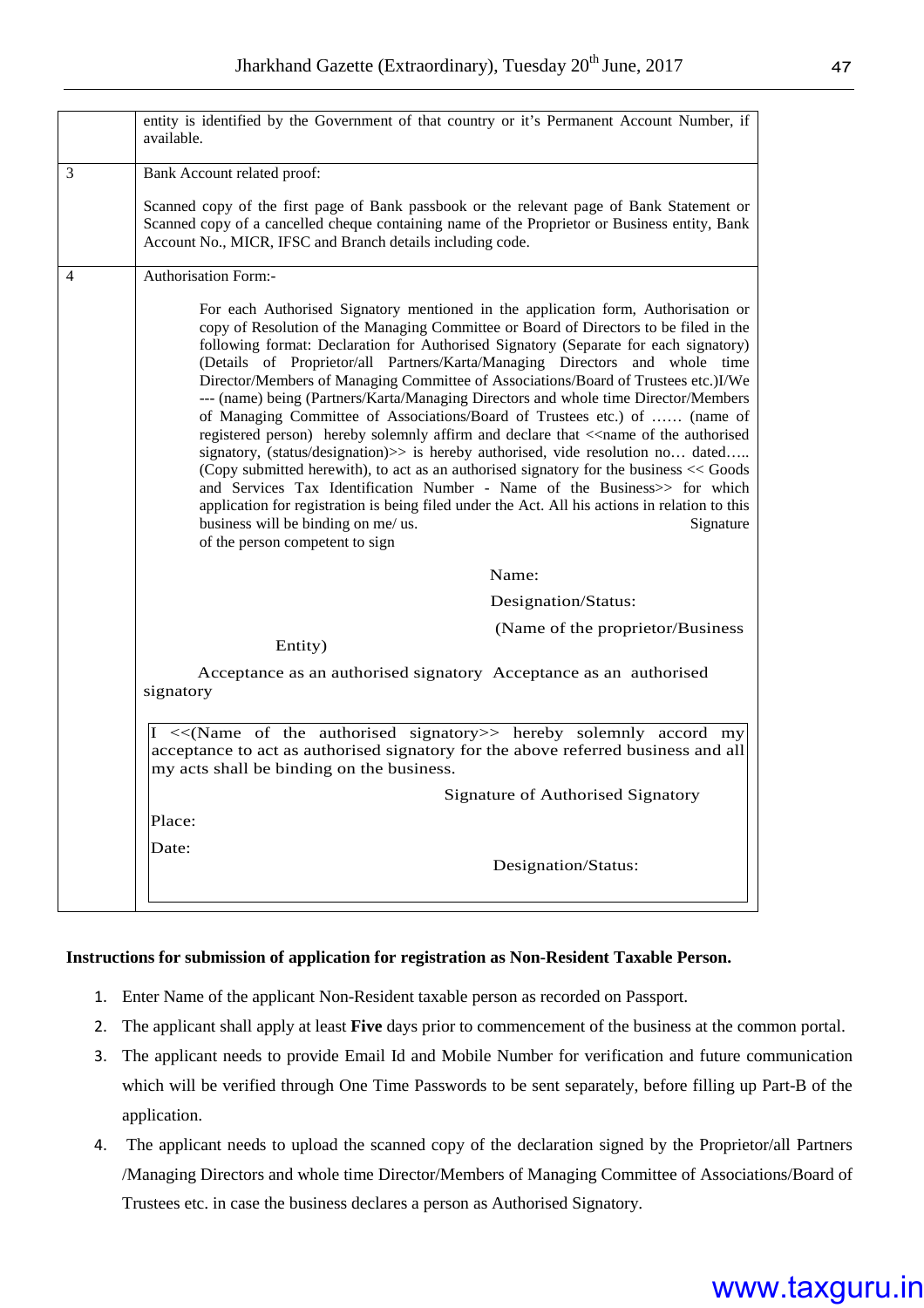5. The application filed by the under-mentioned persons shall be signed digitally:-

| Sr. No         | Type of Applicant                                                                                                                                                                                                 | Digital Signature required                                                                    |  |  |
|----------------|-------------------------------------------------------------------------------------------------------------------------------------------------------------------------------------------------------------------|-----------------------------------------------------------------------------------------------|--|--|
| 1.             | Private Limited Company<br><b>Public Limited Company</b><br><b>Public Sector Undertaking</b><br>Unlimited Company<br>Limited Liability Partnership<br>Foreign Company<br>Foreign Limited Liability<br>Partnership | Digital Signature Certificate (DSC) class<br>2 and above                                      |  |  |
| $\mathfrak{D}$ | Other than above                                                                                                                                                                                                  | Digital Signature Certificate class 2 and<br>above<br>e-Signature<br>or<br>as may be notified |  |  |

6. All information related to Permanent Account Number, Aadhaar, shall be online validated by the system and Acknowledgment Receipt Number will be generated after successful validation of all filled up information.

- 7. Status of the application filed online can be tracked on the common portal.
- 8. No fee is payable for filing application for registration
- 9. Authorised signatory shall be an Indian national and shall not be a minor.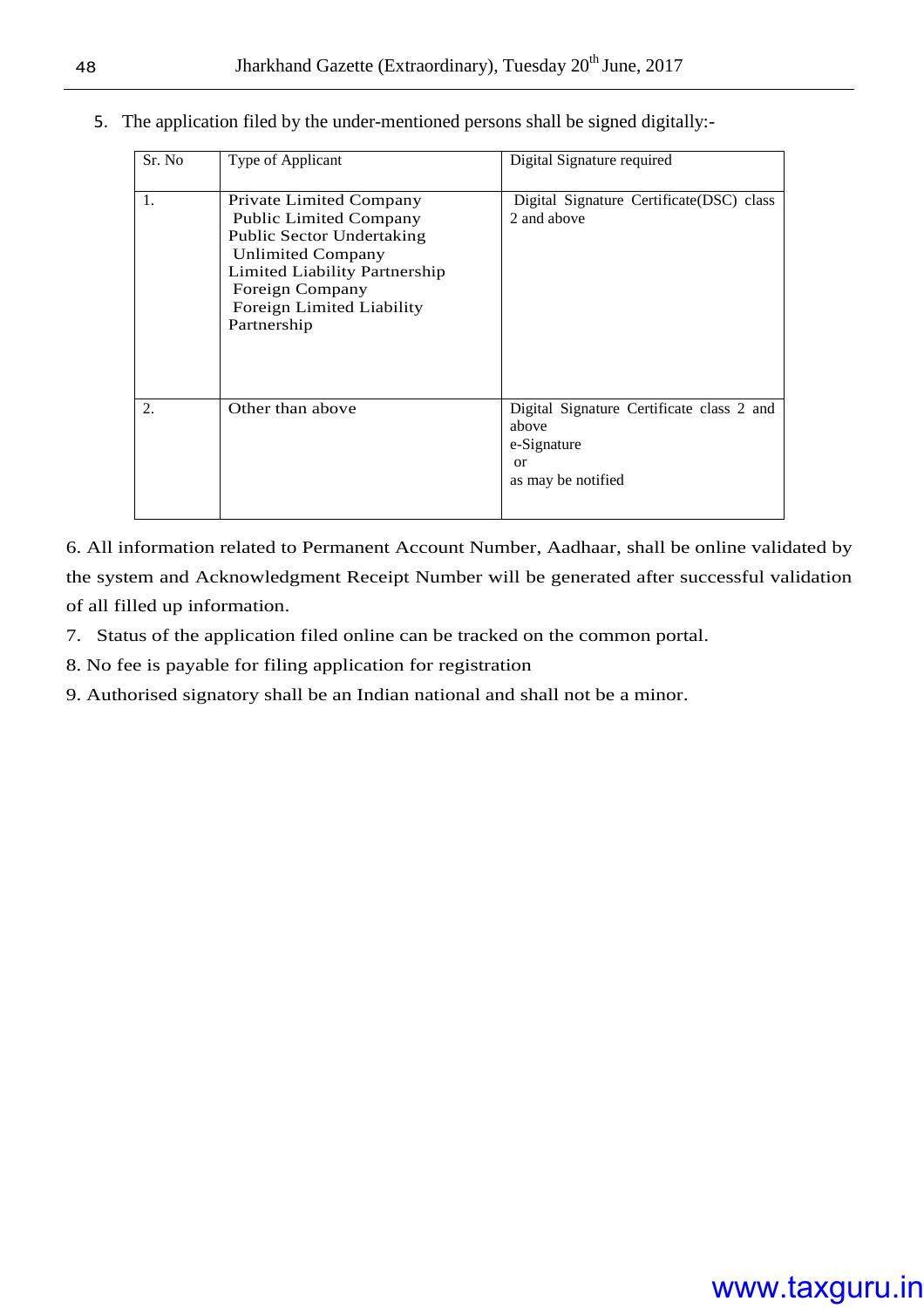#### **Form GST REG-10**  *[See rule 14(1)]*

**Application for registration of person supplying online information and data base access or retrieval services from a place outside India to a person in India, other than a registered person.** 

### **Part –A**

|                                                                                             | State $/UT -$                                              | District - |  |  |
|---------------------------------------------------------------------------------------------|------------------------------------------------------------|------------|--|--|
| (i)                                                                                         | Legal Name of the person                                   |            |  |  |
| (ii)                                                                                        | Permanent Account Number of the person, if any             |            |  |  |
| (iii)                                                                                       | Tax identification number or unique number on the basis of |            |  |  |
|                                                                                             | which the entity is identified by the Government of that   |            |  |  |
|                                                                                             | country                                                    |            |  |  |
| (iv)                                                                                        | Name of the Authorised Signatory                           |            |  |  |
| (v)                                                                                         | Permanent Account Number of the Authorised Signatory       |            |  |  |
| (vi)                                                                                        | Email Address of the Authorised Signatory                  |            |  |  |
| (vii)                                                                                       | Mobile Number of the Authorised Signatory $(+91)$          |            |  |  |
| <b>Note</b> - Relevant information submitted above is subject to online verification, where |                                                            |            |  |  |
|                                                                                             | practicable, before proceeding to fill up Part-B.          |            |  |  |

#### **Part -B**

| 1. | Details of Authorised Signatory (shall be resident of India) |             |                                                                                              |  |  |  |  |
|----|--------------------------------------------------------------|-------------|----------------------------------------------------------------------------------------------|--|--|--|--|
|    | <b>First Name</b>                                            | Middle Name | <b>Last Name</b>                                                                             |  |  |  |  |
|    | Photo                                                        |             |                                                                                              |  |  |  |  |
|    | Gender                                                       |             | Male / Female / Others                                                                       |  |  |  |  |
|    | Designation                                                  |             |                                                                                              |  |  |  |  |
|    | Date of Birth                                                |             | DD/MM/YYYY                                                                                   |  |  |  |  |
|    | Father's Name                                                |             |                                                                                              |  |  |  |  |
|    | Nationality                                                  |             |                                                                                              |  |  |  |  |
|    | Aadhaar, if any                                              |             |                                                                                              |  |  |  |  |
|    | Address of the Authorised Signatory                          |             | Address line 1<br>Address line 2                                                             |  |  |  |  |
|    |                                                              |             | Address line 3                                                                               |  |  |  |  |
| 2. | Date of commencement of the online service<br>in India.      |             | DD/MM/YYYY                                                                                   |  |  |  |  |
| 3  | 1.<br>2.<br>3                                                |             | Uniform Resource Locators (URLs) of the website through which taxable services are provided: |  |  |  |  |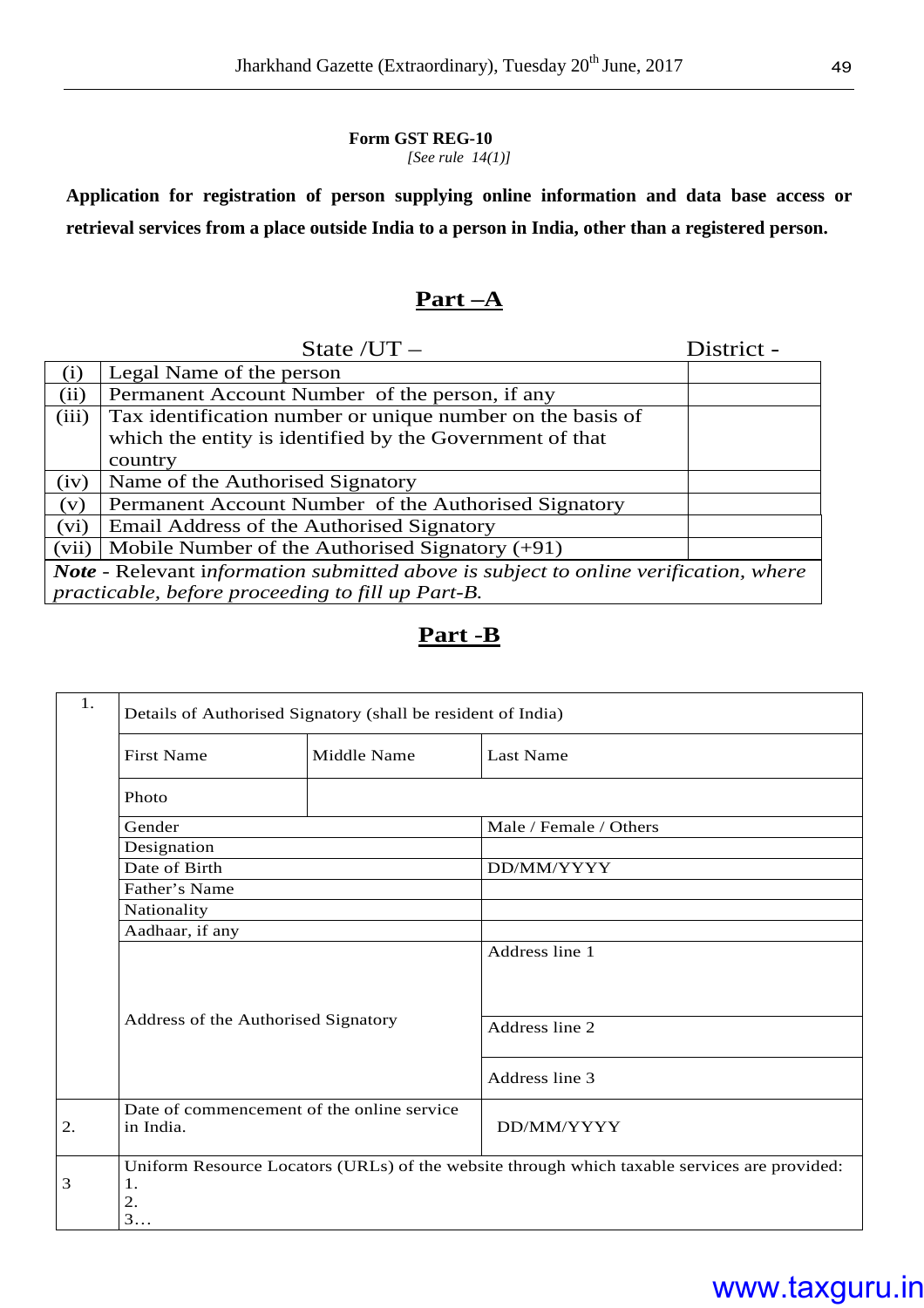| 4 | Jurisdiction                                                                                                                                                           |  | Center                   |                                                                                                    |                                               |             |           |
|---|------------------------------------------------------------------------------------------------------------------------------------------------------------------------|--|--------------------------|----------------------------------------------------------------------------------------------------|-----------------------------------------------|-------------|-----------|
|   | Details of Bank Account                                                                                                                                                |  |                          |                                                                                                    |                                               |             |           |
| 5 | Account<br>Number                                                                                                                                                      |  |                          | Type of account                                                                                    |                                               |             |           |
|   | <b>Bank Name</b>                                                                                                                                                       |  | <b>Branch</b><br>Address |                                                                                                    |                                               | <b>IFSC</b> |           |
| 6 | Documents Uploaded                                                                                                                                                     |  |                          | A customized list of documents required to be uploaded (refer Instruction) as per the field values |                                               |             |           |
|   | in the form                                                                                                                                                            |  |                          |                                                                                                    |                                               |             |           |
|   | Declaration                                                                                                                                                            |  |                          |                                                                                                    |                                               |             |           |
|   | I hereby solemnly affirm and declare that the information given herein above is true and correct                                                                       |  |                          |                                                                                                    |                                               |             |           |
|   | to the best of my knowledge and belief and nothing has been concealed therefrom.                                                                                       |  |                          |                                                                                                    |                                               |             |           |
|   | Registrant. I would charge and collect tax liable from the non-assesse online recipient located in<br>taxable territory and deposit the same with Government of India. |  |                          |                                                                                                    |                                               |             |           |
|   |                                                                                                                                                                        |  |                          |                                                                                                    |                                               |             | Signature |
|   | Place:<br>Date:                                                                                                                                                        |  |                          |                                                                                                    | Name of Authorised Signatory:<br>Designation: |             |           |
|   |                                                                                                                                                                        |  |                          |                                                                                                    |                                               |             |           |

Note: Applicant will require to upload declaration (as per under mentioned format) along with scanned copy of the passport and photograph.

List of documents to be uploaded as evidence are as follows:-

| $\overline{1}$ . | Proof of Place of Business in India:                                                                                                                                                                                                  |
|------------------|---------------------------------------------------------------------------------------------------------------------------------------------------------------------------------------------------------------------------------------|
|                  | (a) For Own premises $-$                                                                                                                                                                                                              |
|                  | Any document in support of the ownership of the premises like Latest Property Tax Receipt or Municipal<br>Khata copy or copy of Electricity Bill.                                                                                     |
|                  | (b) For Rented or Leased premises –                                                                                                                                                                                                   |
|                  | A copy of the valid Rent / Lease Agreement with any document in support of the ownership of the<br>premises of the Lessor like Latest Property Tax Receipt or Municipal Khata copy or copy of Electricity<br>Bill.                    |
|                  | (c) For premises not covered in (a) and (b) above $-$                                                                                                                                                                                 |
|                  | A copy of the Consent Letter with any document in support of the ownership of the premises of the<br>Consenter like Municipal Khata copy or Electricity Bill copy. For shared properties also, the same<br>documents may be uploaded. |
| 2.               | Proof of:                                                                                                                                                                                                                             |
|                  | Scanned copy of the passport of the Non -resident tax payer with VISA details. In case of<br>Company/Society/LLP/FCNR/ etc. person who is holding power of attorney with authorisation letter.                                        |
|                  | Scanned copy of Certificate of Incorporation if the Company is registered outside India or in India                                                                                                                                   |
|                  | Scanned copy of License is issued by origin country                                                                                                                                                                                   |
|                  | Scanned copy of Clearance certificate issued by Government of India                                                                                                                                                                   |
| 3                | <b>Bank Account Related Proof:</b>                                                                                                                                                                                                    |
|                  | Scanned copy of the first page of Bank passbook / one page of Bank Statement                                                                                                                                                          |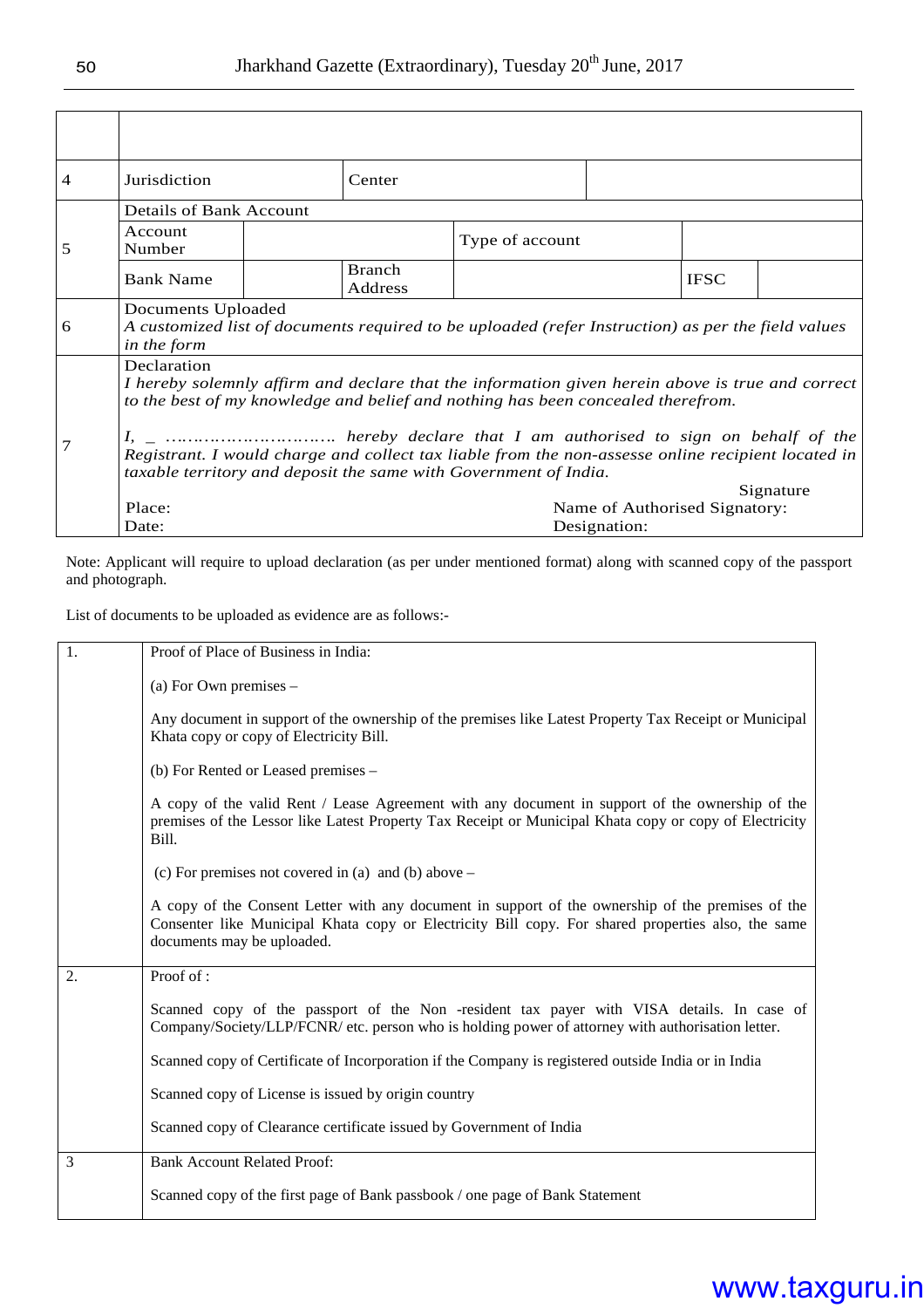|   | Opening page of the Bank Passbook held in the name of the Proprietor / Business Concern – containing<br>the Account No., Name of the Account Holder, MICR and IFSC and Branch details.                                                                                                                                                                                                                                                                                                                                                                                                                                   |  |  |  |  |  |
|---|--------------------------------------------------------------------------------------------------------------------------------------------------------------------------------------------------------------------------------------------------------------------------------------------------------------------------------------------------------------------------------------------------------------------------------------------------------------------------------------------------------------------------------------------------------------------------------------------------------------------------|--|--|--|--|--|
| 4 | <b>Authorisation Form:-</b>                                                                                                                                                                                                                                                                                                                                                                                                                                                                                                                                                                                              |  |  |  |  |  |
|   | For Authorised Signatory mentioned in the application form, Authorisation or copy of Resolution of the<br>Managing Committee or Board of Directors to be filed in the following format:                                                                                                                                                                                                                                                                                                                                                                                                                                  |  |  |  |  |  |
|   | Declaration for Authorised Signatory (Separate for each signatory)<br>I ---(Managing Director/Whole Time Director/CEO or Power of Attorney holder)<br>hereby solemnly affirm and declare that < <name authorised="" of="" signatory="" the="">&gt; to act<br/>as an authorised signatory for the business <math>\ll</math> Name of the Business<math>\gg</math> for which<br/>application for registration is being filed/ is registered under the Goods and Service<br/>Tax Act, 20.<br/>All his actions in relation to this business will be binding on me/ us.<br/>Signatures of the persons who is in charge.</name> |  |  |  |  |  |
|   | S. No.<br><b>Full Name</b><br>Designation/Status Signature                                                                                                                                                                                                                                                                                                                                                                                                                                                                                                                                                               |  |  |  |  |  |
|   | $\mathbf{1}$ .                                                                                                                                                                                                                                                                                                                                                                                                                                                                                                                                                                                                           |  |  |  |  |  |
|   | Acceptance as an authorised signatory<br>I << (Name of authorised signatory>> hereby solemnly accord my acceptance to act as<br>authorised signatory for the above referred business and all my acts shall be binding<br>on the business.                                                                                                                                                                                                                                                                                                                                                                                |  |  |  |  |  |
|   | Signature of Authorised Signatory                                                                                                                                                                                                                                                                                                                                                                                                                                                                                                                                                                                        |  |  |  |  |  |
|   | Place<br>(Name)                                                                                                                                                                                                                                                                                                                                                                                                                                                                                                                                                                                                          |  |  |  |  |  |
|   | Date:<br>Designation/Status                                                                                                                                                                                                                                                                                                                                                                                                                                                                                                                                                                                              |  |  |  |  |  |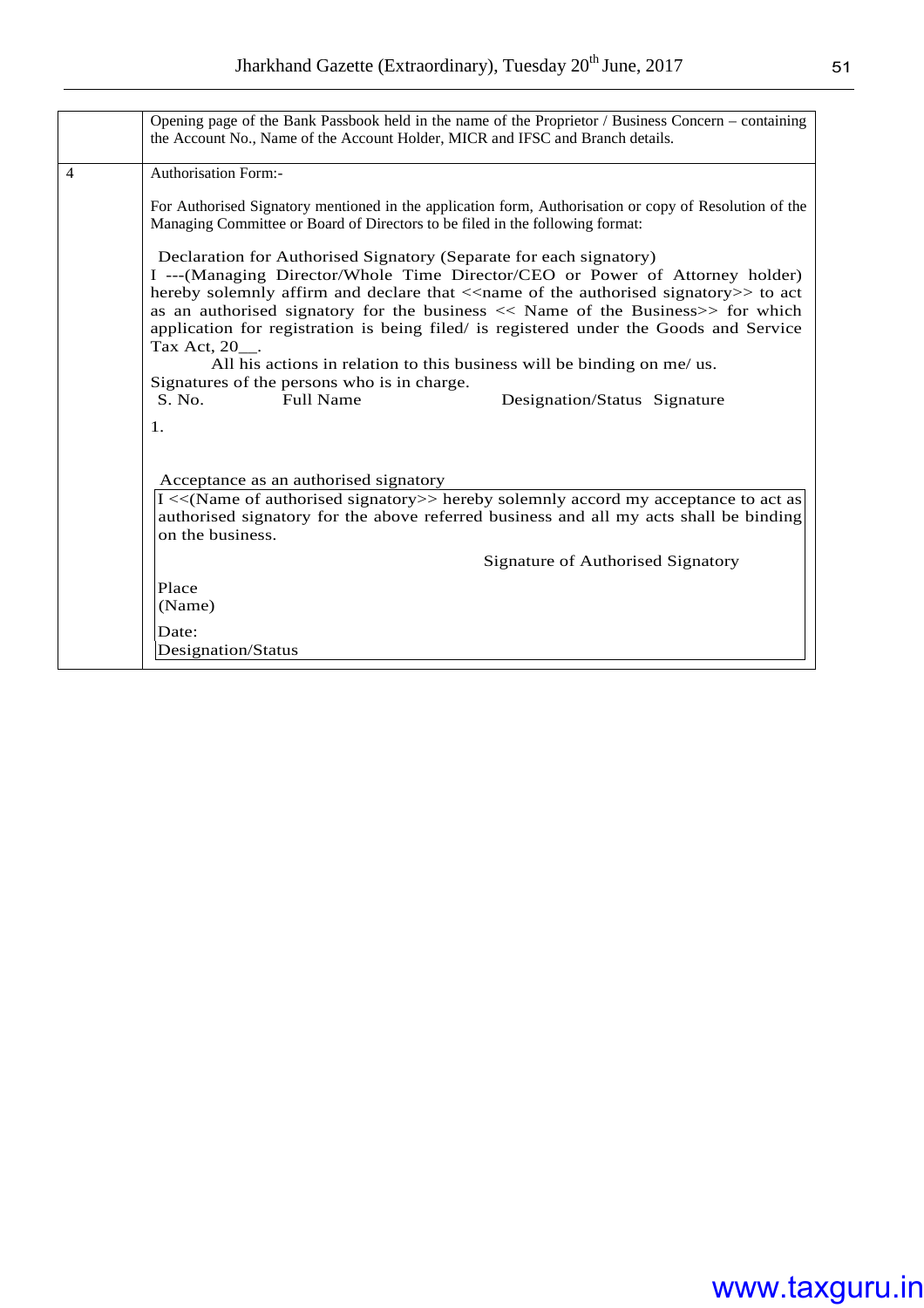#### **Form GST REG-11**  *[See rule 15(1) ]*

#### **Application for extension of registration period by casual / non-resident taxable person**

| 1.     | <b>GSTIN</b>                             |                                                                                          |              |                               |                       |                                                |      |
|--------|------------------------------------------|------------------------------------------------------------------------------------------|--------------|-------------------------------|-----------------------|------------------------------------------------|------|
| 2.     | Name (Legal)                             |                                                                                          |              |                               |                       |                                                |      |
| 3.     | Trade Name, if any                       |                                                                                          |              |                               |                       |                                                |      |
| 4.     | <b>Address</b>                           |                                                                                          |              |                               |                       |                                                |      |
| 5.     | Period of Validity (original)            |                                                                                          | From         |                               | To                    |                                                |      |
|        |                                          |                                                                                          | DD/MM/YYYY   |                               |                       | DD/MM/YYYY                                     |      |
| 6.     | Period for which extension is requested. |                                                                                          | From         |                               |                       | To                                             |      |
|        |                                          |                                                                                          | DD/MM/YYYY   |                               |                       | DD/MM/YYYY                                     |      |
| 7.     |                                          | Turnover Details for the extended period (Rs.)                                           |              |                               |                       | Estimated Tax Liability (Net) for the extended |      |
|        |                                          |                                                                                          | period (Rs.) |                               |                       |                                                |      |
|        | <b>Inter-State</b>                       | Intra-State                                                                              | Central      | <b>State</b>                  | UT                    | Integrat                                       |      |
|        |                                          |                                                                                          | Tax          | <b>Tax</b>                    | Tax                   | ed Tax                                         | Cess |
|        |                                          |                                                                                          |              |                               |                       |                                                |      |
| 8.     | Payment details                          |                                                                                          |              |                               |                       |                                                |      |
|        | Date                                     | <b>CIN</b>                                                                               | <b>BRN</b>   |                               | Amount                |                                                |      |
|        |                                          |                                                                                          |              |                               |                       |                                                |      |
| 9.     | Declaration -                            |                                                                                          |              |                               |                       |                                                |      |
|        |                                          | I hereby solemnly affirm and declare that the information given herein above is true and |              |                               |                       |                                                |      |
|        |                                          | correct to the best of my knowledge and belief and nothing has been concealed therefrom. |              |                               |                       |                                                |      |
|        |                                          |                                                                                          |              |                               |                       |                                                |      |
|        |                                          |                                                                                          |              |                               |                       |                                                |      |
|        |                                          |                                                                                          |              |                               | Signature             |                                                |      |
| Place: |                                          |                                                                                          |              | Name of Authorised Signatory: |                       |                                                |      |
| Date:  |                                          |                                                                                          |              |                               | Designation / Status: |                                                |      |

#### **Instructions for submission of application for extension of validity**

1. The application can be filed online before the expiry of the period of validity.

2. The application can only be filed when advance payment is made.

3. After successful filing, Application Reference Number will be generated which can be used to track the status of the application.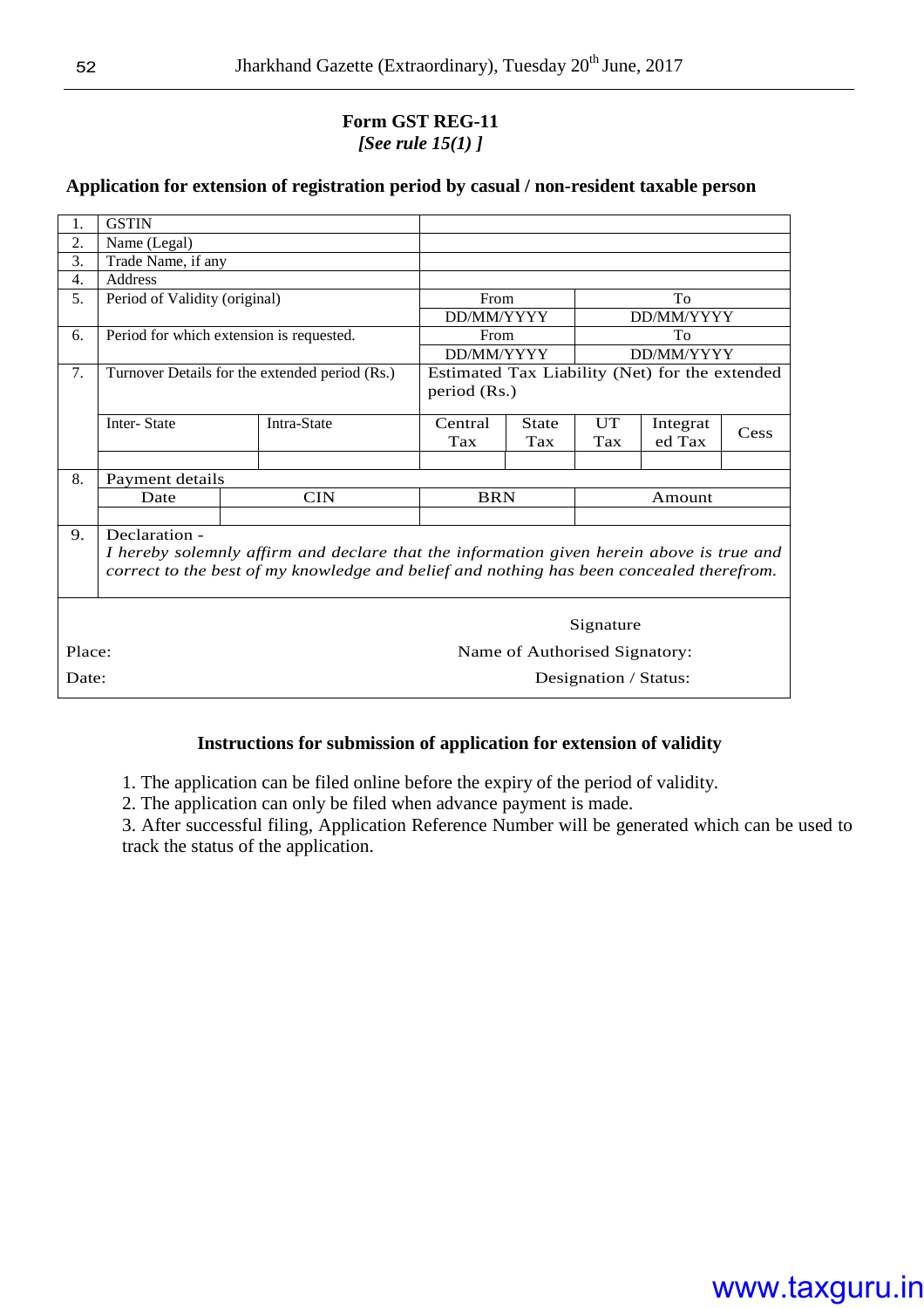#### **Form GST REG-12**  *[See rule 16(1)]*

Reference Number - **Date**:

To (Name): (Address): Temporary Registration Number

#### **Order of Grant of Temporary Registration/ Suo Moto Registration**

Whereas the undersigned has sufficient reason to believe that you are liable for registration under the Act, and therefore, you are hereby registered on a temporary basis. The particulars of the business as ascertained from the business premises are given as under:

|                | Details of person to whom temporary registration granted |                                                                                                                                                                                                                        |                   |  |  |  |
|----------------|----------------------------------------------------------|------------------------------------------------------------------------------------------------------------------------------------------------------------------------------------------------------------------------|-------------------|--|--|--|
| 1.             |                                                          | Name and Legal Name, if applicable                                                                                                                                                                                     |                   |  |  |  |
| 2.             | Gender                                                   |                                                                                                                                                                                                                        | Male/Female/Other |  |  |  |
| 3.             | Father's Name                                            |                                                                                                                                                                                                                        |                   |  |  |  |
| 4.             | Date of Birth                                            |                                                                                                                                                                                                                        | DD/MM/YYYY        |  |  |  |
| 5.<br>6.<br>7. | Address of<br>the Person<br>available<br>Mobile No.      | Building No./ Flat No.<br>Floor No.<br>Name of Premises/ Building<br>Road/Street<br>Town/City/Locality/Village<br>Block / Taluka<br>District<br><b>State</b><br>PIN Code<br>Permanent Account Number of the person, if |                   |  |  |  |
| 8.             | <b>Email Address</b>                                     |                                                                                                                                                                                                                        |                   |  |  |  |
| 9.             | Other ID, if any                                         | (Voter ID No./ Passport No./Driving License<br>No./ Aadhaar No./ Other)                                                                                                                                                |                   |  |  |  |
| 10.            |                                                          | Reasons for temporary registration                                                                                                                                                                                     |                   |  |  |  |
| 11.            |                                                          | Effective date of registration / temporary ID                                                                                                                                                                          |                   |  |  |  |
| 12.            |                                                          | Registration No. / Temporary ID                                                                                                                                                                                        |                   |  |  |  |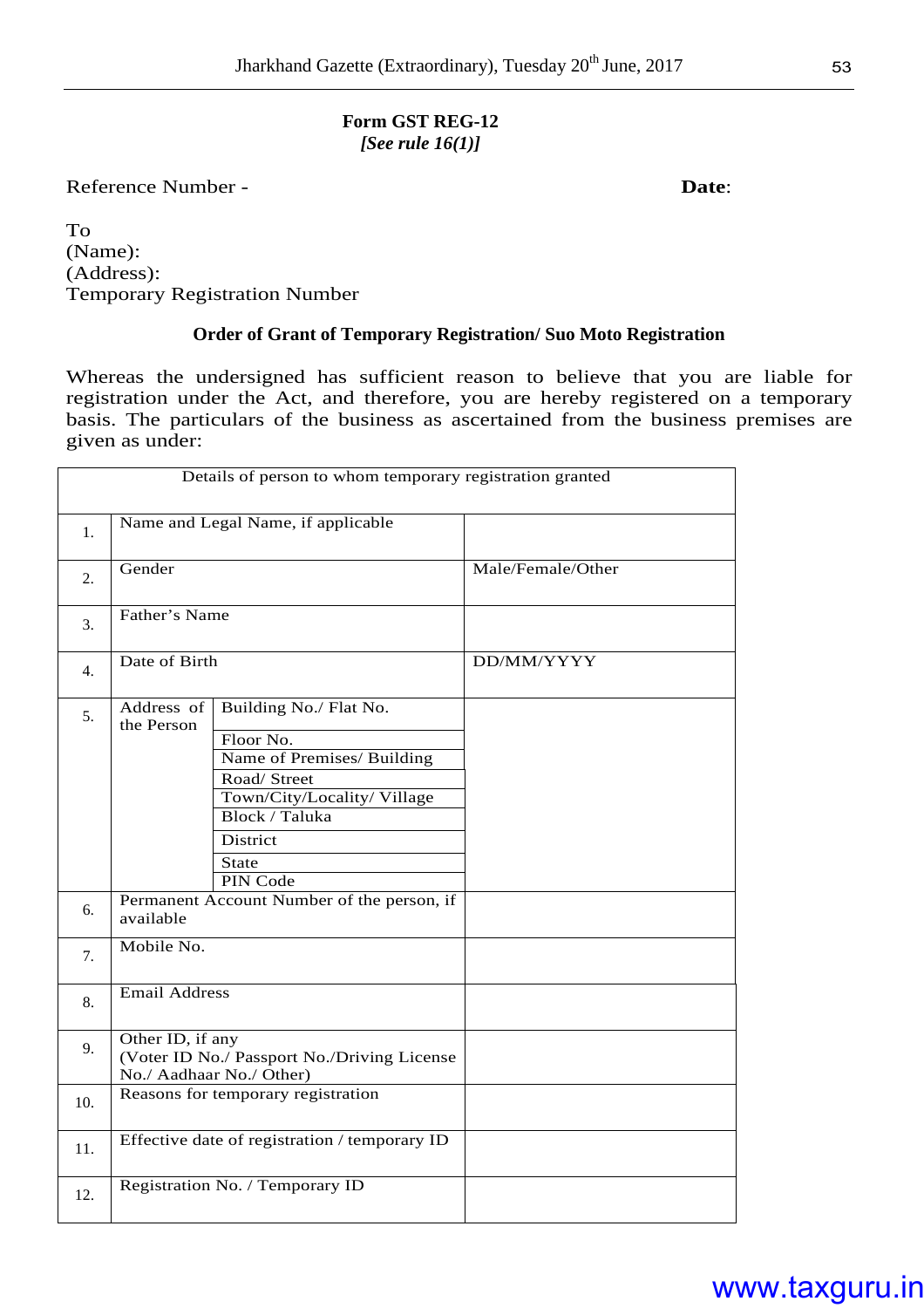| (Upload of Seizure Memo / Detention Memo / Any other supporting documents)                                                                                                       |  |  |  |  |  |
|----------------------------------------------------------------------------------------------------------------------------------------------------------------------------------|--|--|--|--|--|
| < <you 30="" application="" are="" days="" directed="" file="" for="" hereby="" of<br="" proper="" registration="" to="" within="">the issue of this order<math>\gg</math></you> |  |  |  |  |  |
| Signature                                                                                                                                                                        |  |  |  |  |  |
| $<<$ Name of the<br>Place<br>Officer>>:                                                                                                                                          |  |  |  |  |  |
| Designation/<br>Date:<br>Jurisdiction:                                                                                                                                           |  |  |  |  |  |
| Note: A copy of the order will be sent to the corresponding Central/State Jurisdictional<br>Authority.                                                                           |  |  |  |  |  |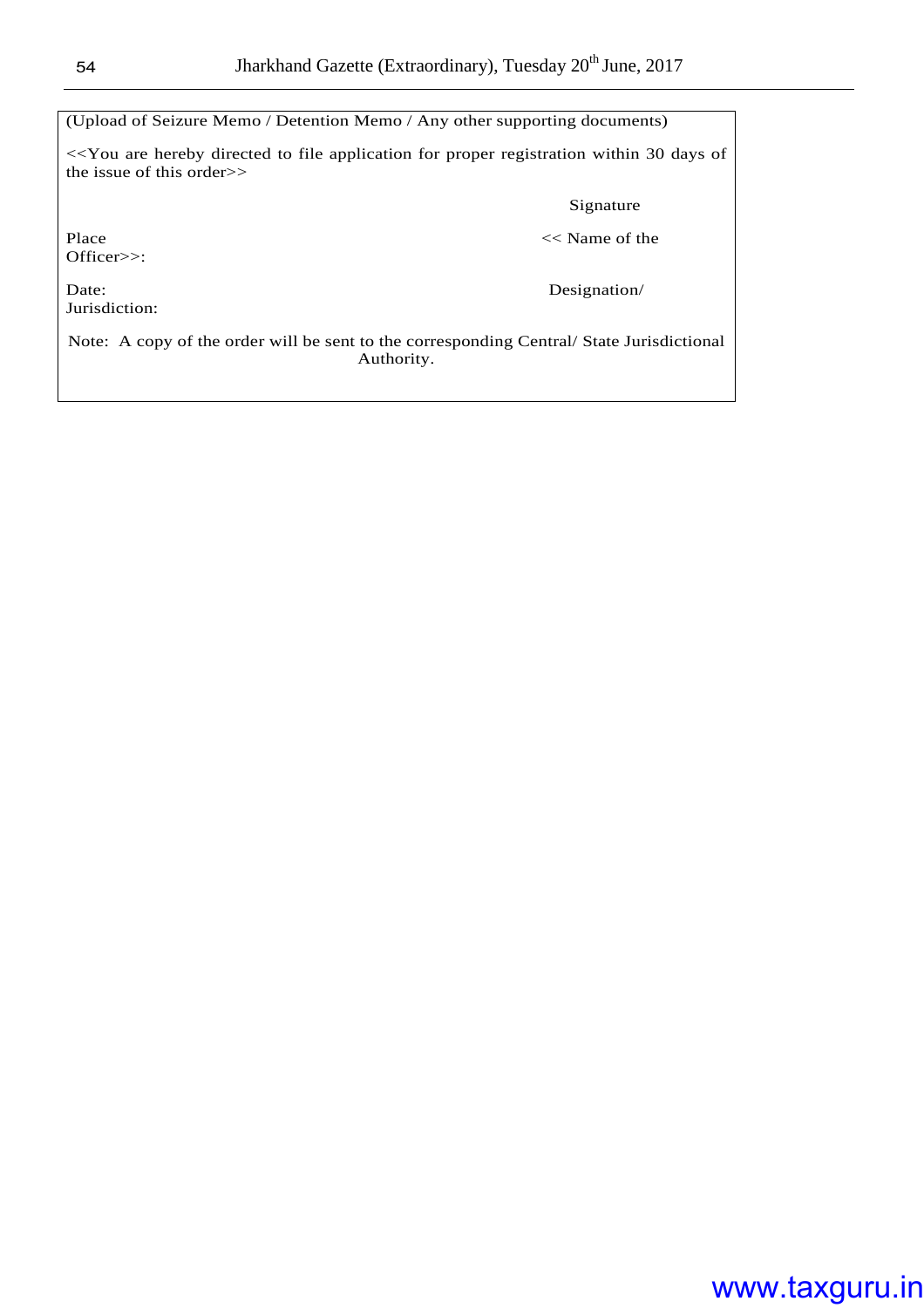#### **Form GST REG-13**  *[See rule 17(1)]*

#### **Application/Form for grant of Unique Identity Number to UN Bodies / Embassies / others**

 **State /Union Territory– District –** 

**PART A** 

| (i)   | Name of the Entity                                                    |  |  |  |
|-------|-----------------------------------------------------------------------|--|--|--|
| (ii)  | Permanent Account Number of entity, if any (applicable in case of any |  |  |  |
|       | other person notified)                                                |  |  |  |
| (iii) | Name of the Authorised Signatory                                      |  |  |  |
| (iv)  | Permanent Account Number of Authorised Signatory                      |  |  |  |
| (v)   | Email Address of the Authorised Signatory                             |  |  |  |
| (vi)  | Mobile Number of the Authorised Signatory $(+91)$                     |  |  |  |

#### **PART B**

| 1.               | Type of Entity (Choose one)                    | <b>UN Body</b>    | Embassy                                    | Other Person<br>∩                   |
|------------------|------------------------------------------------|-------------------|--------------------------------------------|-------------------------------------|
| 2.               | Country                                        |                   |                                            |                                     |
| 3.               | <b>Notification Details</b>                    |                   | Notification No.                           | Date                                |
| $\overline{4}$ . | Address of the entity in State                 |                   |                                            |                                     |
|                  | Building No./Flat No.                          |                   | Floor No.                                  |                                     |
|                  | Name of the Premises/Building                  |                   | Road/Street                                |                                     |
|                  | City/Town/Village                              |                   | District                                   |                                     |
|                  | Block/Taluka                                   |                   |                                            |                                     |
|                  | Latitude                                       |                   | Longitude                                  |                                     |
|                  | <b>State</b>                                   |                   | PIN Code                                   |                                     |
|                  | <b>Contact Information</b>                     |                   |                                            |                                     |
|                  | <b>Email Address</b>                           |                   | Telephone number                           |                                     |
|                  | Fax Number                                     |                   | Mobile Number                              |                                     |
| 7.               | Details of Authorised Signatory, if applicable |                   |                                            |                                     |
|                  | Particulars                                    | <b>First Name</b> | Middle Name                                | Last name                           |
|                  | Name                                           |                   |                                            |                                     |
|                  | Photo                                          |                   |                                            |                                     |
|                  | Name of Father                                 |                   |                                            |                                     |
|                  | Date of Birth                                  | DD/MM/YYYY        | Gender                                     | <male, female,="" other=""></male,> |
|                  | <b>Mobile Number</b>                           |                   | Email address                              |                                     |
|                  | Telephone No.                                  |                   |                                            |                                     |
|                  | Designation /Status                            |                   | Director Identification<br>Number (if any) |                                     |
|                  | <b>Permanent Account</b><br>Number             |                   | <b>Aadhaar Number</b>                      |                                     |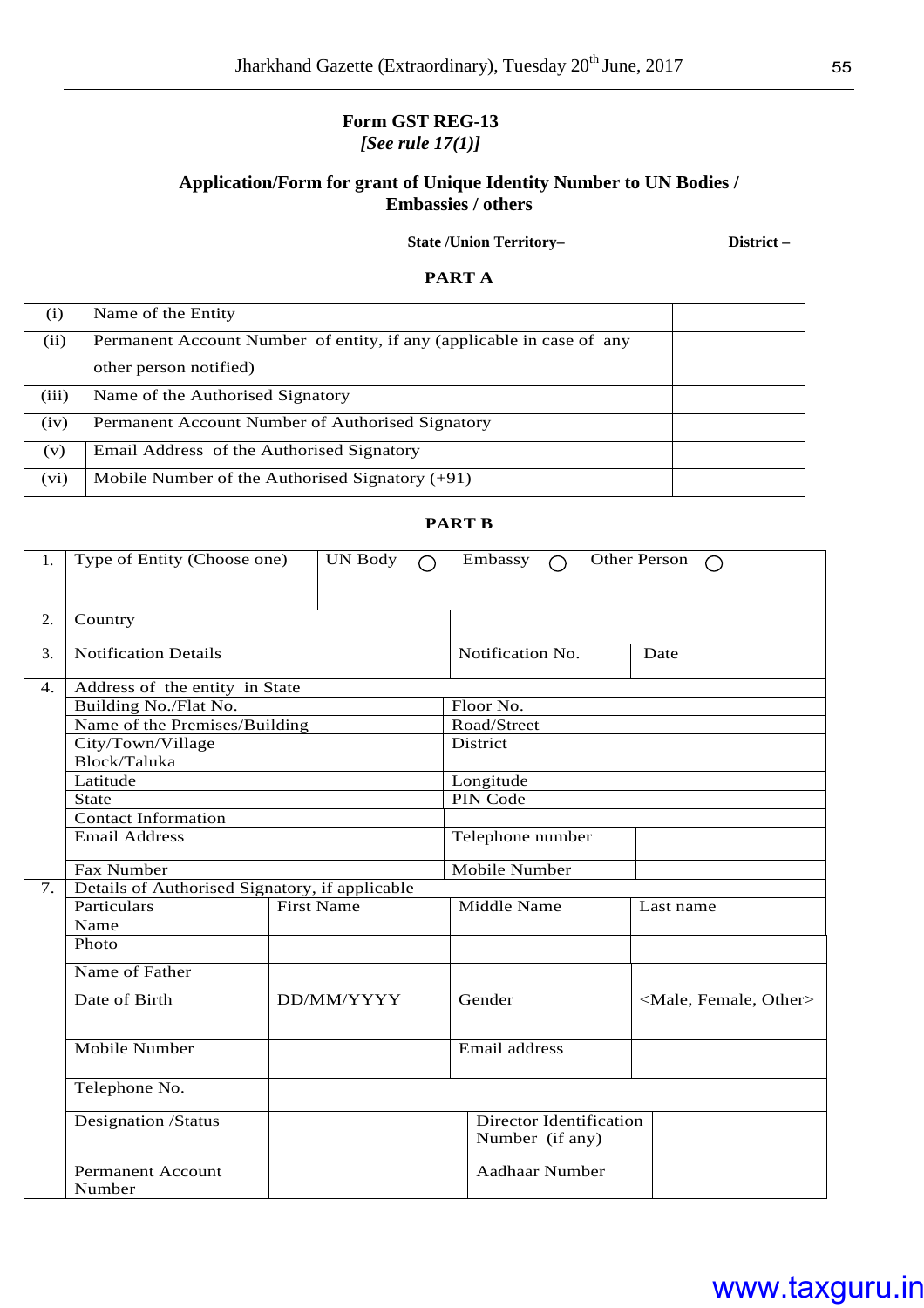|     | Are you a citizen of<br>India?                                                                                                                          | Yes / No | Passport No. (in case<br>of foreigners)                                                                                                                                                                                                                                                                                                                                                                                                                                                                                                                                                               |             |
|-----|---------------------------------------------------------------------------------------------------------------------------------------------------------|----------|-------------------------------------------------------------------------------------------------------------------------------------------------------------------------------------------------------------------------------------------------------------------------------------------------------------------------------------------------------------------------------------------------------------------------------------------------------------------------------------------------------------------------------------------------------------------------------------------------------|-------------|
|     | <b>Residential Address</b>                                                                                                                              |          |                                                                                                                                                                                                                                                                                                                                                                                                                                                                                                                                                                                                       |             |
|     | <b>Building No/Flat No</b>                                                                                                                              |          | Floor No                                                                                                                                                                                                                                                                                                                                                                                                                                                                                                                                                                                              |             |
|     | Name of the<br>Premises/Building                                                                                                                        |          | Road/Street                                                                                                                                                                                                                                                                                                                                                                                                                                                                                                                                                                                           |             |
|     | Town/City/Village                                                                                                                                       |          | District                                                                                                                                                                                                                                                                                                                                                                                                                                                                                                                                                                                              |             |
|     | Block/Taluka                                                                                                                                            |          |                                                                                                                                                                                                                                                                                                                                                                                                                                                                                                                                                                                                       |             |
|     | <b>State</b>                                                                                                                                            |          | PIN Code                                                                                                                                                                                                                                                                                                                                                                                                                                                                                                                                                                                              |             |
| 8   | Bank Account Details (add more if required)                                                                                                             |          |                                                                                                                                                                                                                                                                                                                                                                                                                                                                                                                                                                                                       |             |
|     | <b>Account Number</b>                                                                                                                                   |          | Type of Account                                                                                                                                                                                                                                                                                                                                                                                                                                                                                                                                                                                       |             |
|     | <b>IFSC</b>                                                                                                                                             |          | <b>Bank Name</b>                                                                                                                                                                                                                                                                                                                                                                                                                                                                                                                                                                                      |             |
|     | <b>Branch Address</b>                                                                                                                                   |          |                                                                                                                                                                                                                                                                                                                                                                                                                                                                                                                                                                                                       |             |
| 11. | <b>Documents Uploaded</b><br>power of attorney, authorising the applicant to represent the entity.<br>$\boldsymbol{0r}$<br>Embassy etc.<br>Verification |          | The authorised person who is in possession of the documentary evidence (other than UN Body/<br>Embassy etc.) shall upload the scanned copy of such documents including the copy of resolution /<br>The proper officer who has collected the documentary evidence from the applicant (UN Body/<br>Embassy etc.) shall upload the scanned copy of such documents including the copy of resolution /<br>power of attorney, authorising the applicant to represent the UN Body / Embassy etc. in India and<br>link it along with the Unique Identity Number generated and allotted to respective UN Body/ |             |
|     |                                                                                                                                                         |          | I hereby solemnly affirm and declare that the information given herein above is true and correct to<br>the best of my knowledge and belief and nothing has been concealed therefrom.                                                                                                                                                                                                                                                                                                                                                                                                                  |             |
|     | Place:<br>Date:                                                                                                                                         |          | Name of Authorised Person:<br><b>Or</b>                                                                                                                                                                                                                                                                                                                                                                                                                                                                                                                                                               | (Signature) |
|     | Place:                                                                                                                                                  |          | Name of Proper Officer:                                                                                                                                                                                                                                                                                                                                                                                                                                                                                                                                                                               | (Signature) |
|     | Date:                                                                                                                                                   |          | Designation:                                                                                                                                                                                                                                                                                                                                                                                                                                                                                                                                                                                          |             |
|     |                                                                                                                                                         |          | Jurisdiction:                                                                                                                                                                                                                                                                                                                                                                                                                                                                                                                                                                                         |             |

#### **Instructions for submission of application for registration for UN Bodies/ Embassies/others notified by the Government.**

- Every person required to obtain a unique identity number shall submit the application electronically.
- Application shall be filed through common portal or registration can be granted suo-moto by proper officer.
- The application filed on the common portal is required to be signed electronically or through any other mode as specified by the Government.
- The details of the person authorised by the concerned entity to sign the refund application or otherwise, should be filled up against the "Authorised Signatory details" in the application.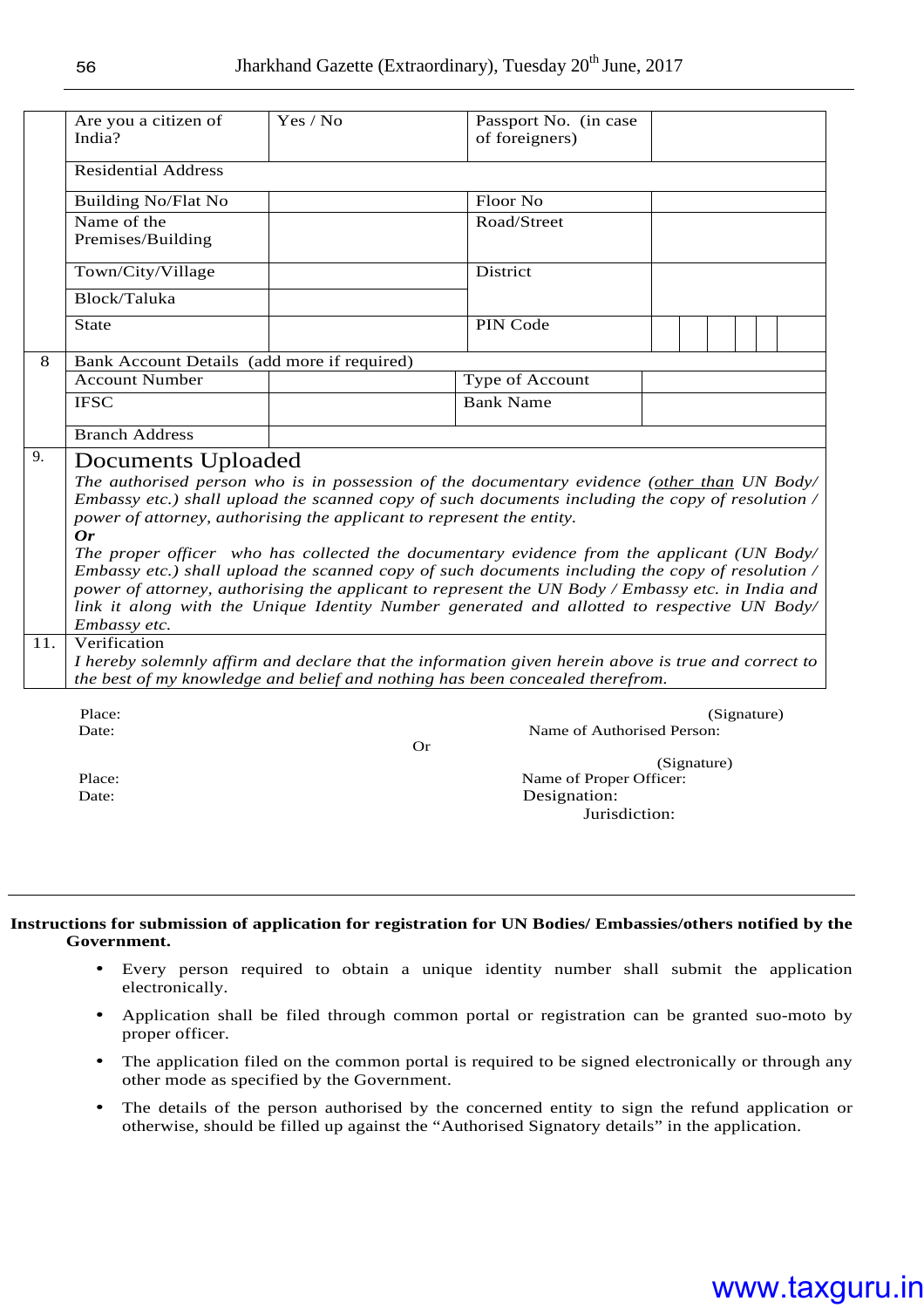#### **Form GST REG-14**  *[See rule 19(1) ]*

#### **Application for Amendment in Registration Particulars (For all types of registered persons)**

| 1. GSTIN/UIN |                                                                                                                                                                                                    |                           |      |            |
|--------------|----------------------------------------------------------------------------------------------------------------------------------------------------------------------------------------------------|---------------------------|------|------------|
|              | 2. Name of Business                                                                                                                                                                                |                           |      |            |
|              | 3. Type of registration                                                                                                                                                                            |                           |      |            |
|              | 4. Amendment summary                                                                                                                                                                               |                           |      |            |
| Sr. No       | <b>Field Name</b>                                                                                                                                                                                  | Effective<br>(DD/MM/YYYY) | Date | Reasons(s) |
|              |                                                                                                                                                                                                    |                           |      |            |
|              |                                                                                                                                                                                                    |                           |      |            |
|              |                                                                                                                                                                                                    |                           |      |            |
| .            |                                                                                                                                                                                                    |                           |      |            |
| 6.           | Declaration<br>I hereby solemnly affirm and declare that the information given herein above is true and<br>correct to the best of my knowledge and belief and nothing has been concealed therefrom |                           |      | Signature  |
|              | Place:                                                                                                                                                                                             |                           |      | Name of    |
|              | <b>Authorised Signatory</b>                                                                                                                                                                        |                           |      | Date:      |
|              |                                                                                                                                                                                                    | Designation / Status:     |      |            |
|              |                                                                                                                                                                                                    |                           |      |            |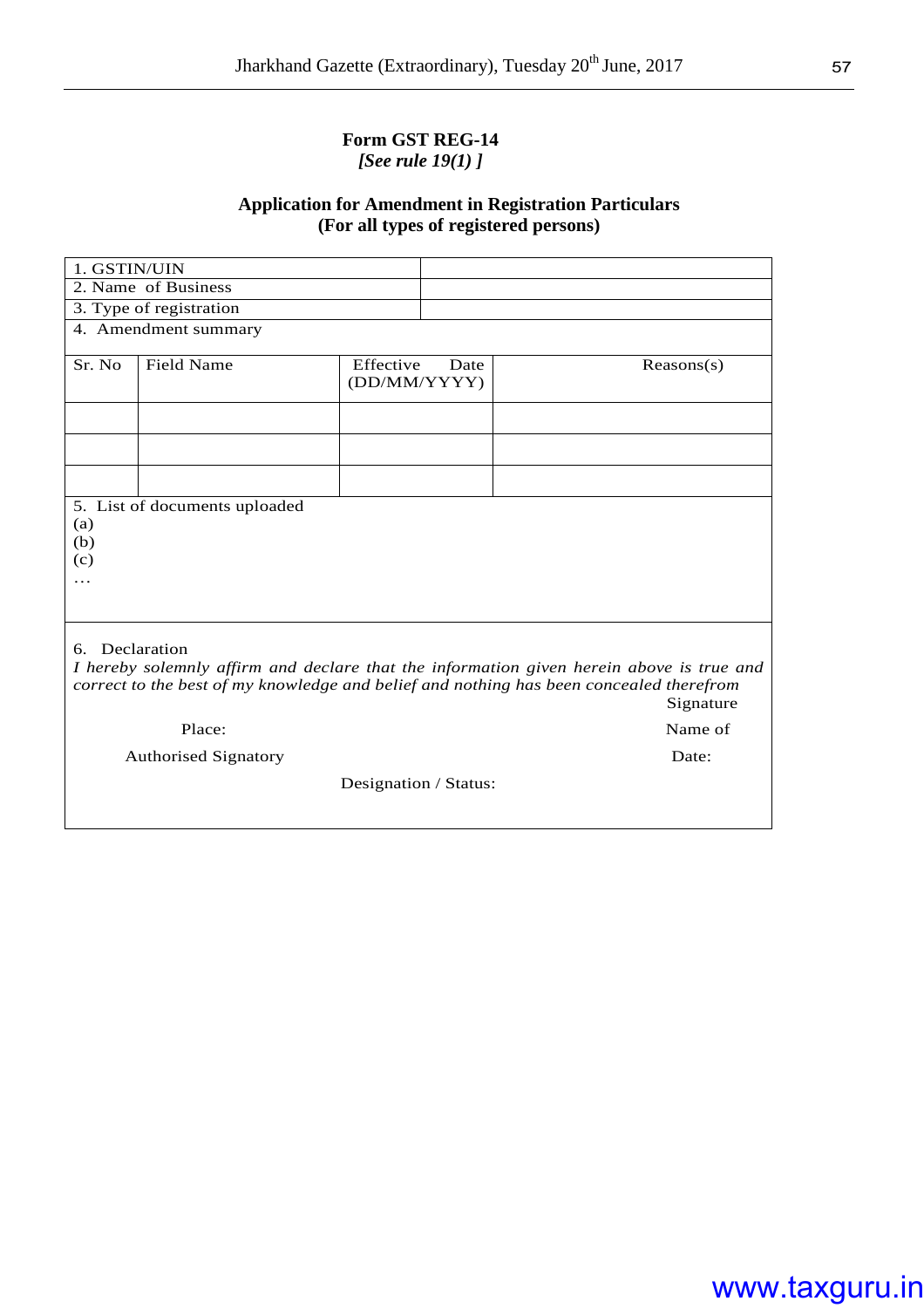#### **Instructions for submission of application for amendment**

- 1. Application for amendment shall be submitted online.
- 2. Changes relating to Name of Business, Principal Place of Business, additional place(s) of business and details of partners or directors, karta, Managing Committee, Board of Trustees, Chief Executive Officer or equivalent, responsible for day to day affairs of the business which does not warrant cancellation of registration, are core fields which shall be approved by the Proper Officer after due verification.
- 3. For amendment in Non-Core fields, approval of the Proper Officer is not required.
- 4. Where a change in the constitution of any business results in change of the Permanent Account Number of a registered person, the said person shall be required to apply for fresh registration.
- 5. Any change in the mobile number or the e-mail address of authorised signatory as amended from time to time, shall be carried out only after online verification through the common portal.
- 6. All information related to Permanent Account Number, Aadhaar, **Director Identification Number, Challan Identification Number** shall be validated online by the system and Application Reference Number (ARN) will be generated after successful validation of necessary field.
- 7. Status of the application can be tracked on the common portal.
- 8. No fee is payable for submitting application for amendment.
- 9. Authorised signatory shall not be a minor.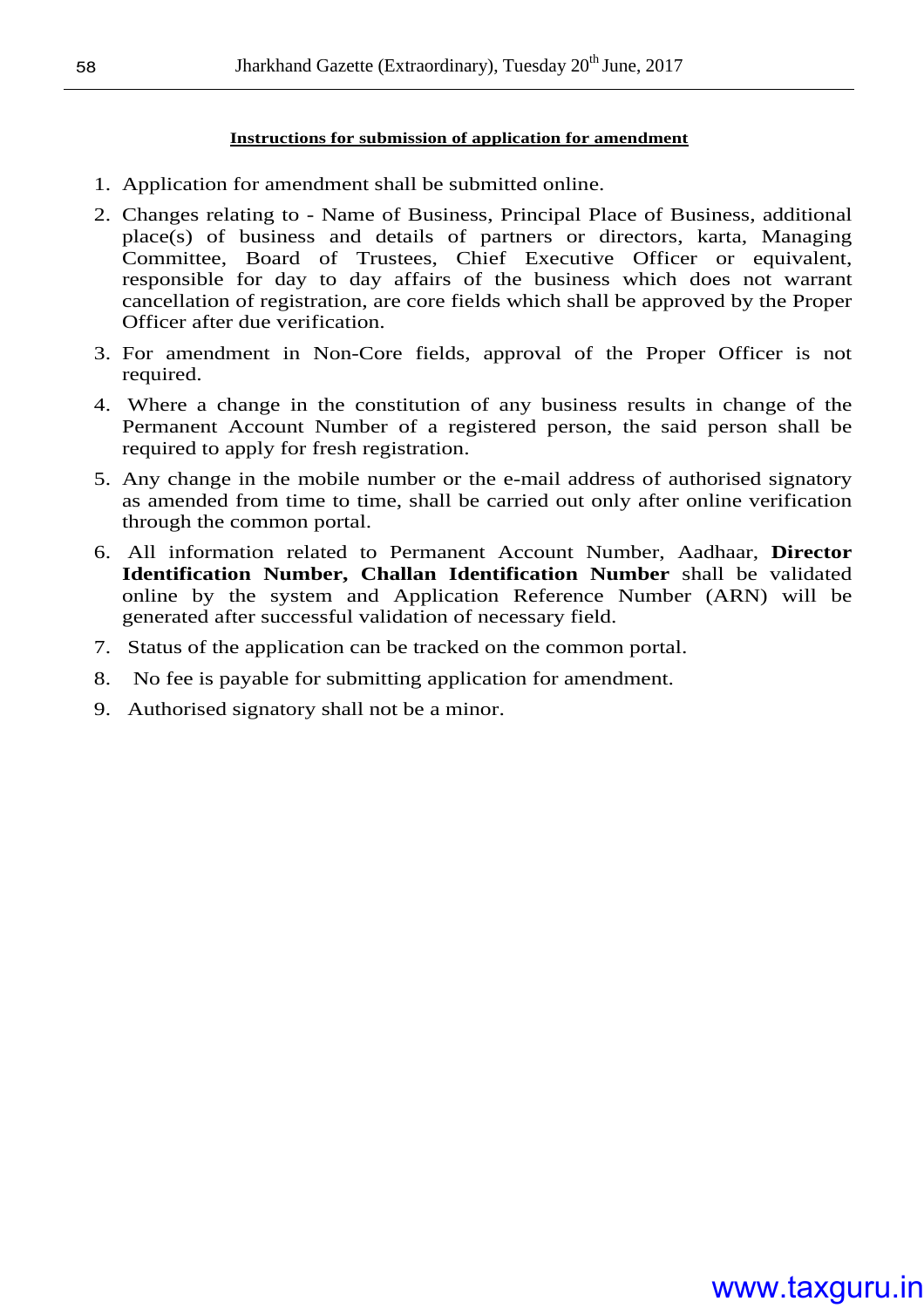#### **Form GST REG-15**  *[See rule 19(1)]*

Reference Number - << >> >> Date – DD/MM/YYYY

To (Name) (Address) Registration Number (GSTIN / UIN)

Application Reference No. (ARN) Dated – DD/MM/YYYY

#### **Order of Amendment**

This has reference to your application number------ dated ---- regarding amendment in registration particulars. Your application has been examined and the same has been found to be in order. The amended certificate of registration is available on your dashboard for download.

Signature Name Name Designation **Jurisdiction** 

Date Place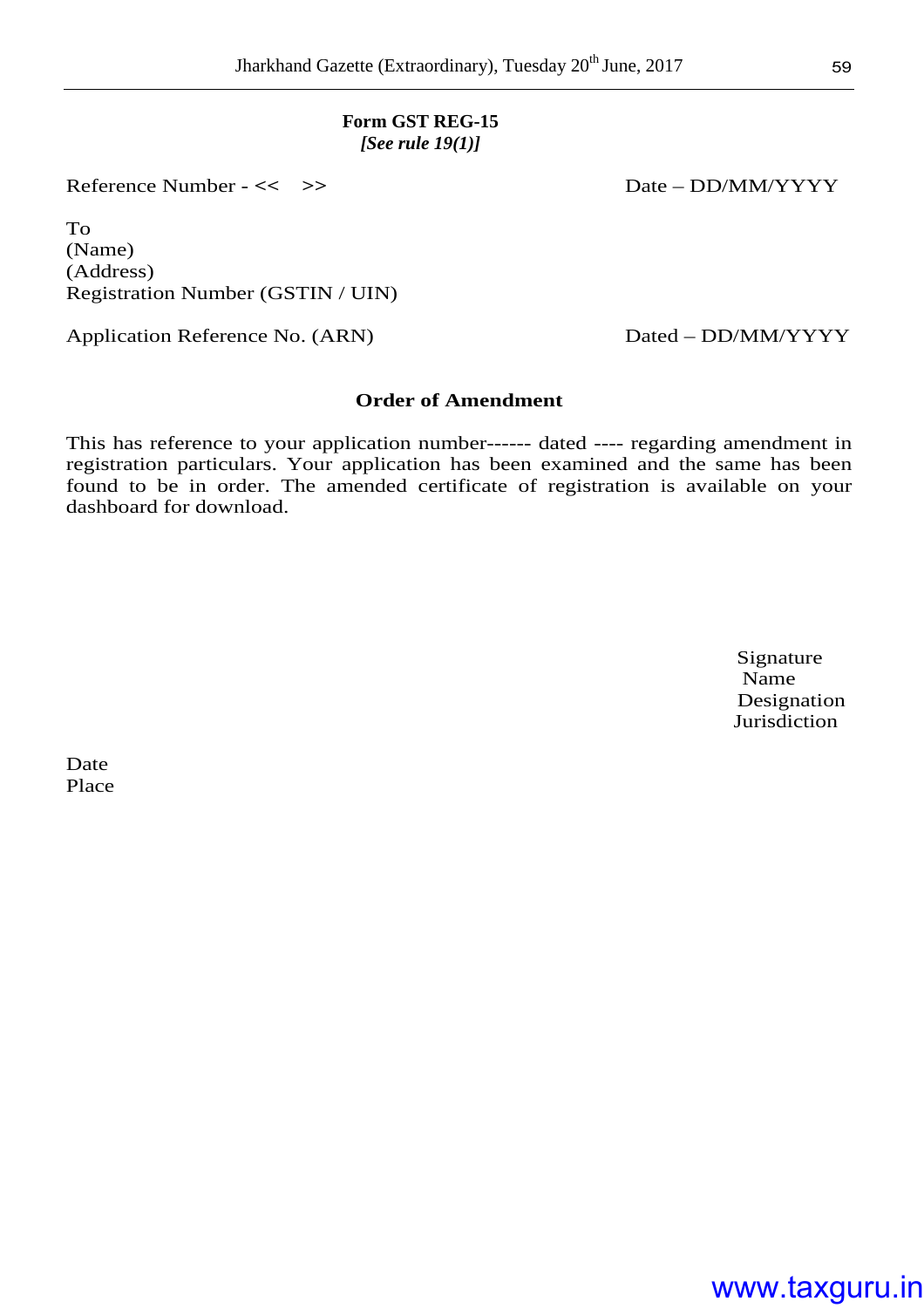#### **Form GST REG-16**  *[See rule 20]*

#### **Application for Cancellation of Registration**

| 1              | <b>GSTIN</b>                                          |                                                                                                                                                                                                                                                                                                                                                                                                                                                                                                                                                 |                         |                          |  |
|----------------|-------------------------------------------------------|-------------------------------------------------------------------------------------------------------------------------------------------------------------------------------------------------------------------------------------------------------------------------------------------------------------------------------------------------------------------------------------------------------------------------------------------------------------------------------------------------------------------------------------------------|-------------------------|--------------------------|--|
| $\overline{c}$ | Legal name                                            |                                                                                                                                                                                                                                                                                                                                                                                                                                                                                                                                                 |                         |                          |  |
| 3              | Trade name, if<br>any                                 |                                                                                                                                                                                                                                                                                                                                                                                                                                                                                                                                                 |                         |                          |  |
| 4              | Address of<br>Principal Place<br>of Business          |                                                                                                                                                                                                                                                                                                                                                                                                                                                                                                                                                 |                         |                          |  |
| 5              | Address for                                           | Building No./ Flat No.                                                                                                                                                                                                                                                                                                                                                                                                                                                                                                                          |                         | Floor No.                |  |
|                | future                                                | Name of Premises/                                                                                                                                                                                                                                                                                                                                                                                                                                                                                                                               |                         | Road/                    |  |
|                | correspondence<br>(including email,                   | <b>Building</b>                                                                                                                                                                                                                                                                                                                                                                                                                                                                                                                                 |                         | <b>Street</b>            |  |
|                | mobile                                                | City/Town/Village                                                                                                                                                                                                                                                                                                                                                                                                                                                                                                                               |                         | District                 |  |
|                | telephone, fax)                                       | Block/Taluka                                                                                                                                                                                                                                                                                                                                                                                                                                                                                                                                    |                         |                          |  |
|                |                                                       | Latitude                                                                                                                                                                                                                                                                                                                                                                                                                                                                                                                                        |                         | Longitude                |  |
|                |                                                       | <b>State</b>                                                                                                                                                                                                                                                                                                                                                                                                                                                                                                                                    |                         | PIN Code                 |  |
|                |                                                       | Mobile (with country<br>code)                                                                                                                                                                                                                                                                                                                                                                                                                                                                                                                   |                         | Telephone                |  |
|                |                                                       | email                                                                                                                                                                                                                                                                                                                                                                                                                                                                                                                                           |                         | Fax                      |  |
|                |                                                       |                                                                                                                                                                                                                                                                                                                                                                                                                                                                                                                                                 |                         | Number                   |  |
| 6.<br>7.       | Reasons for<br>Cancellation<br>(Select one)           | Discontinuance /Closure of business<br>$\circ$<br>Ceased to be liable to pay tax<br>$\circ$<br>Transfer of business on account of<br>$\Omega$<br>amalgamation, merger/ demerger,<br>sale, lease or otherwise disposed of<br>etc.<br>Change in constitution of business<br>$\circ$<br>leading to change in Permanent<br><b>Account Number</b><br>Death of Sole Proprietor<br>$\circ$<br>Others (specify)<br>$\circ$<br>In case of transfer, merger of business, particulars of registration of entity in which merged, amalgamated, transferred, |                         |                          |  |
|                | etc.                                                  |                                                                                                                                                                                                                                                                                                                                                                                                                                                                                                                                                 |                         |                          |  |
| (i)            | Goods and Services<br>Tax<br>Identification<br>Number |                                                                                                                                                                                                                                                                                                                                                                                                                                                                                                                                                 |                         |                          |  |
| (ii)           | (a) Name (Legal)                                      |                                                                                                                                                                                                                                                                                                                                                                                                                                                                                                                                                 |                         |                          |  |
|                | (b) Trade name, if<br>any                             |                                                                                                                                                                                                                                                                                                                                                                                                                                                                                                                                                 |                         |                          |  |
| (iii)          | <b>Address of Principal</b>                           | Building No./ Flat No.                                                                                                                                                                                                                                                                                                                                                                                                                                                                                                                          |                         | Floor No.                |  |
|                | <b>Place of Business</b>                              | Name of Premises/ Building                                                                                                                                                                                                                                                                                                                                                                                                                                                                                                                      |                         | Road/ Street<br>District |  |
|                |                                                       | City/Town/ Village<br>Block/Taluka                                                                                                                                                                                                                                                                                                                                                                                                                                                                                                              |                         |                          |  |
|                |                                                       | Latitude                                                                                                                                                                                                                                                                                                                                                                                                                                                                                                                                        |                         | Longitude                |  |
|                |                                                       | <b>State</b>                                                                                                                                                                                                                                                                                                                                                                                                                                                                                                                                    |                         | PIN Code                 |  |
|                |                                                       | Mobile (with country code)                                                                                                                                                                                                                                                                                                                                                                                                                                                                                                                      |                         | Telephone                |  |
|                |                                                       | email                                                                                                                                                                                                                                                                                                                                                                                                                                                                                                                                           |                         | Fax Number               |  |
| 8.             |                                                       | Date from which registration is to be cancelled.                                                                                                                                                                                                                                                                                                                                                                                                                                                                                                | <dd mm="" yyyy=""></dd> |                          |  |
| $\overline{9}$ | Particulars of last Return Filed                      |                                                                                                                                                                                                                                                                                                                                                                                                                                                                                                                                                 |                         |                          |  |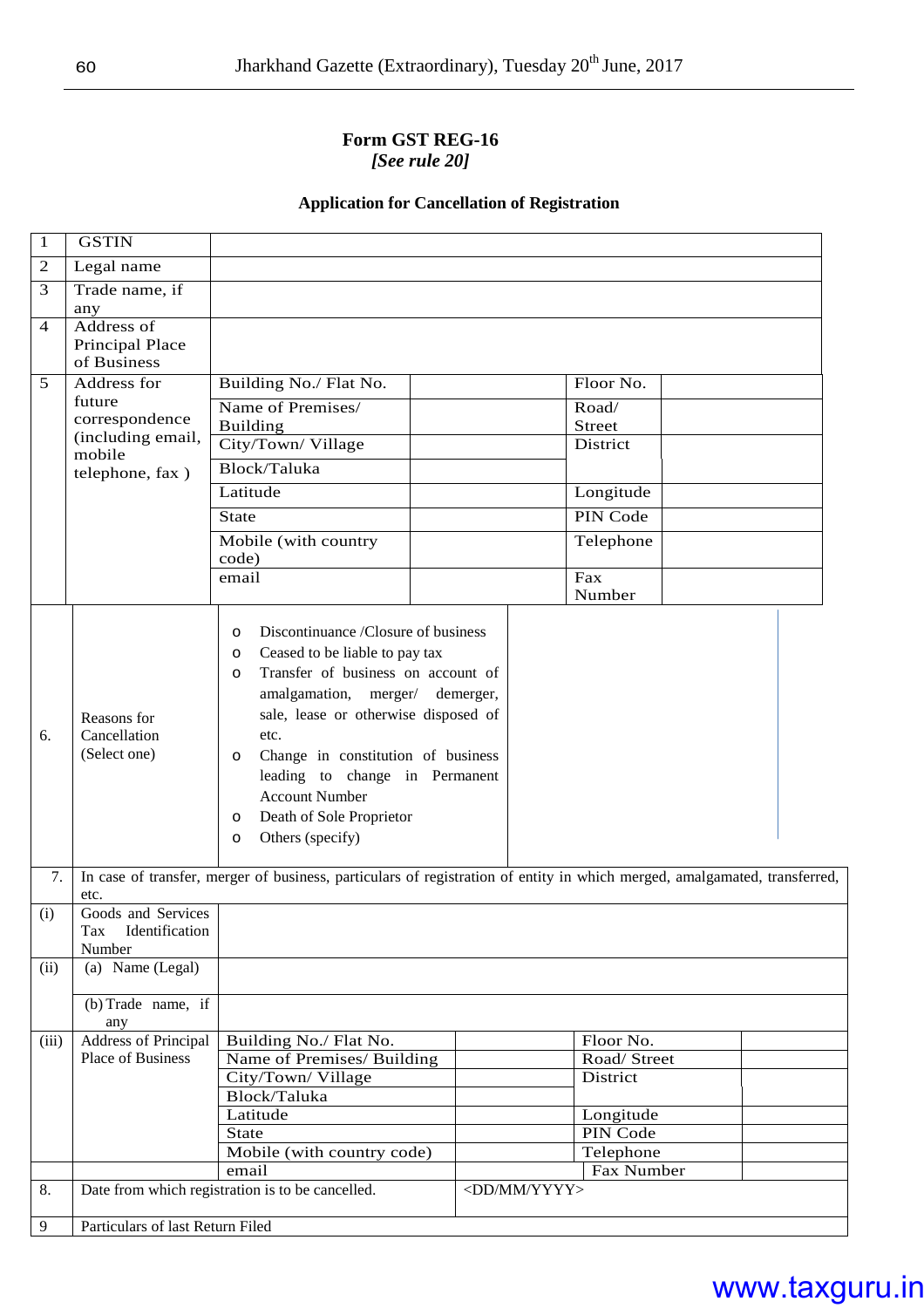| (i)   | Tax period                          |                                                                                                                  |                      |                          |                                                                                            |                                  |                                          |      |  |
|-------|-------------------------------------|------------------------------------------------------------------------------------------------------------------|----------------------|--------------------------|--------------------------------------------------------------------------------------------|----------------------------------|------------------------------------------|------|--|
| (ii)  | <b>Application Reference Number</b> |                                                                                                                  |                      |                          |                                                                                            |                                  |                                          |      |  |
| (iii) | Date                                |                                                                                                                  |                      |                          |                                                                                            |                                  |                                          |      |  |
| 10.   | registration.                       | Amount of tax payable in respect of inputs/capital goods held in stock on the effective date of cancellation of  |                      |                          |                                                                                            |                                  |                                          |      |  |
|       | Description                         |                                                                                                                  | Value<br>of<br>Stock | Central                  | Input Tax Credit/ Tax Payable (whichever<br>is higher) (Rs.)<br>Integrated<br><b>State</b> |                                  |                                          |      |  |
|       |                                     |                                                                                                                  | (Rs.)                | Tax                      | Tax                                                                                        | UT Tax                           | Tax                                      | Cess |  |
|       | Inputs                              |                                                                                                                  |                      |                          |                                                                                            |                                  |                                          |      |  |
|       |                                     | Inputs contained in semi-finished goods                                                                          |                      |                          |                                                                                            |                                  |                                          |      |  |
|       | Inputs contained in finished goods  |                                                                                                                  |                      |                          |                                                                                            |                                  |                                          |      |  |
|       |                                     | Capital Goods/Plant and machinery                                                                                |                      |                          |                                                                                            |                                  |                                          |      |  |
|       | Total                               |                                                                                                                  |                      |                          |                                                                                            |                                  |                                          |      |  |
| 11.   | Details of tax paid, if any         |                                                                                                                  |                      |                          |                                                                                            |                                  |                                          |      |  |
|       |                                     |                                                                                                                  |                      | Payment from Cash Ledger |                                                                                            |                                  |                                          |      |  |
|       | Sr. No.                             | Debit Entry No.                                                                                                  | Central<br>Tax       | <b>State Tax</b>         |                                                                                            | UT Tax                           | Integrated<br>Tax                        | Cess |  |
|       | 1.                                  |                                                                                                                  |                      |                          |                                                                                            |                                  |                                          |      |  |
|       | $\overline{2}$ .                    |                                                                                                                  |                      |                          |                                                                                            |                                  |                                          |      |  |
|       |                                     | Sub-Total                                                                                                        |                      |                          |                                                                                            |                                  |                                          |      |  |
|       |                                     |                                                                                                                  |                      |                          |                                                                                            |                                  |                                          |      |  |
|       |                                     |                                                                                                                  |                      |                          | Payment from ITC Ledger                                                                    |                                  |                                          |      |  |
|       | Sr. No.                             | Debit Entry No.                                                                                                  | Central<br>Tax       | <b>State Tax</b>         |                                                                                            | UT Tax                           | Integrated<br>Tax                        | Cess |  |
|       | 1.                                  |                                                                                                                  |                      |                          |                                                                                            |                                  |                                          |      |  |
|       | $\overline{2}$ .                    |                                                                                                                  |                      |                          |                                                                                            |                                  |                                          |      |  |
|       |                                     | Sub-Total                                                                                                        |                      |                          |                                                                                            |                                  |                                          |      |  |
|       | <b>Total Amount of Tax Paid</b>     |                                                                                                                  |                      |                          |                                                                                            |                                  |                                          |      |  |
|       | 12. Documents uploaded              |                                                                                                                  |                      |                          |                                                                                            |                                  |                                          |      |  |
|       | 13. Verification                    |                                                                                                                  |                      |                          |                                                                                            |                                  |                                          |      |  |
|       |                                     | I/We $\langle$ hereby solemnly affirm and declare that the information given herein above is true and correct to |                      |                          |                                                                                            |                                  |                                          |      |  |
|       |                                     | the best of my/our knowledge and belief and nothing has been concealed therefrom.                                |                      |                          |                                                                                            |                                  |                                          |      |  |
|       |                                     |                                                                                                                  |                      |                          |                                                                                            |                                  |                                          |      |  |
|       |                                     |                                                                                                                  |                      |                          |                                                                                            |                                  |                                          |      |  |
|       |                                     |                                                                                                                  |                      |                          |                                                                                            |                                  |                                          |      |  |
|       |                                     |                                                                                                                  |                      |                          |                                                                                            |                                  | <b>Signature of Authorised Signatory</b> |      |  |
| Place |                                     |                                                                                                                  |                      |                          |                                                                                            | Name of the Authorised Signatory |                                          |      |  |
| Date  |                                     |                                                                                                                  |                      |                          | Designation / Status                                                                       |                                  |                                          |      |  |
|       |                                     |                                                                                                                  |                      |                          |                                                                                            |                                  |                                          |      |  |
|       |                                     |                                                                                                                  |                      |                          |                                                                                            |                                  |                                          |      |  |
|       |                                     |                                                                                                                  |                      |                          |                                                                                            |                                  |                                          |      |  |

#### **Instructions for filing of Application for Cancellation**

- A registered person seeking cancellation of his registration shall electronically submit an application including details of closing stock and liability thereon along with relevant documents, on common portal.
- The following persons shall digitally sign application for cancellation, as applicable:

| <b>Constitution of Business</b> | Person who can digitally sign the application |
|---------------------------------|-----------------------------------------------|
| Proprietorship                  | Proprietor                                    |
| Partnership                     | Managing / Authorised Partners                |
| Hindu Undivided Family          | Karta                                         |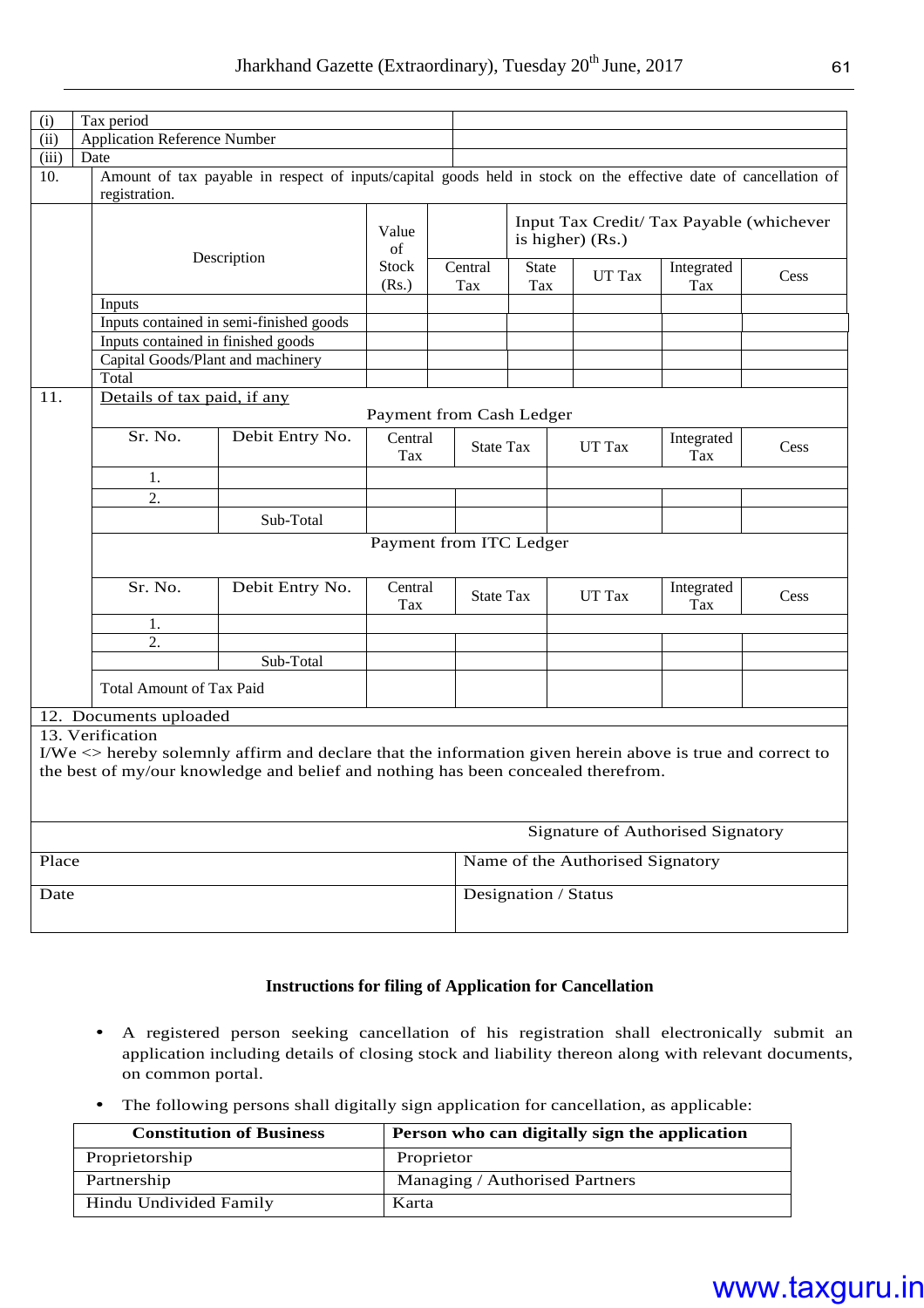| <b>Constitution of Business</b>       | Person who can digitally sign the application               |
|---------------------------------------|-------------------------------------------------------------|
| Private Limited Company               | Managing / Whole-time Directors/ Chief Executive<br>Officer |
| <b>Public Limited Company</b>         | Managing / Whole-time Directors/ Chief Executive<br>Officer |
| Society/ Club/ Trust/ AOP             | Members of Managing Committee                               |
| Government Department                 | Person In charge                                            |
| Public Sector Undertaking             | Managing / Whole-time Directors/ Chief Executive<br>Officer |
| <b>Unlimited Company</b>              | Managing / Whole-time Directors/ Chief Executive<br>Officer |
| Limited Liability Partnership         | <b>Designated Partners</b>                                  |
| Local Authority                       | Chief Executive Officer or Equivalent                       |
| <b>Statutory Body</b>                 | Chief Executive Officer or Equivalent                       |
| Foreign Company                       | Authorised Person in India                                  |
| Foreign Limited Liability Partnership | Authorised Person in India                                  |
| Others                                | Person In charge                                            |

In case of death of sole proprietor, application shall be made by the legal heir / successor manually before the concerned tax authorities. The new entity in which the applicant proposes to amalgamate itself shall register with the tax authority before submission of the application for cancellation. This application shall be made only after that the new entity is registered*.* 

Before applying for cancellation, please file **your tax return due** for the tax period in which the effective date of surrender of registration falls.

- Status of the Application may be tracked on the common portal.
- No fee is payable for filing application for cancellation.
- After submission of application for cancellation of registration, the registered person shall make payment, if not made at the time of this application, and shall furnish final return as provided in the Act.
- The registered person may also update his contact address and update his mobile number and e mail address.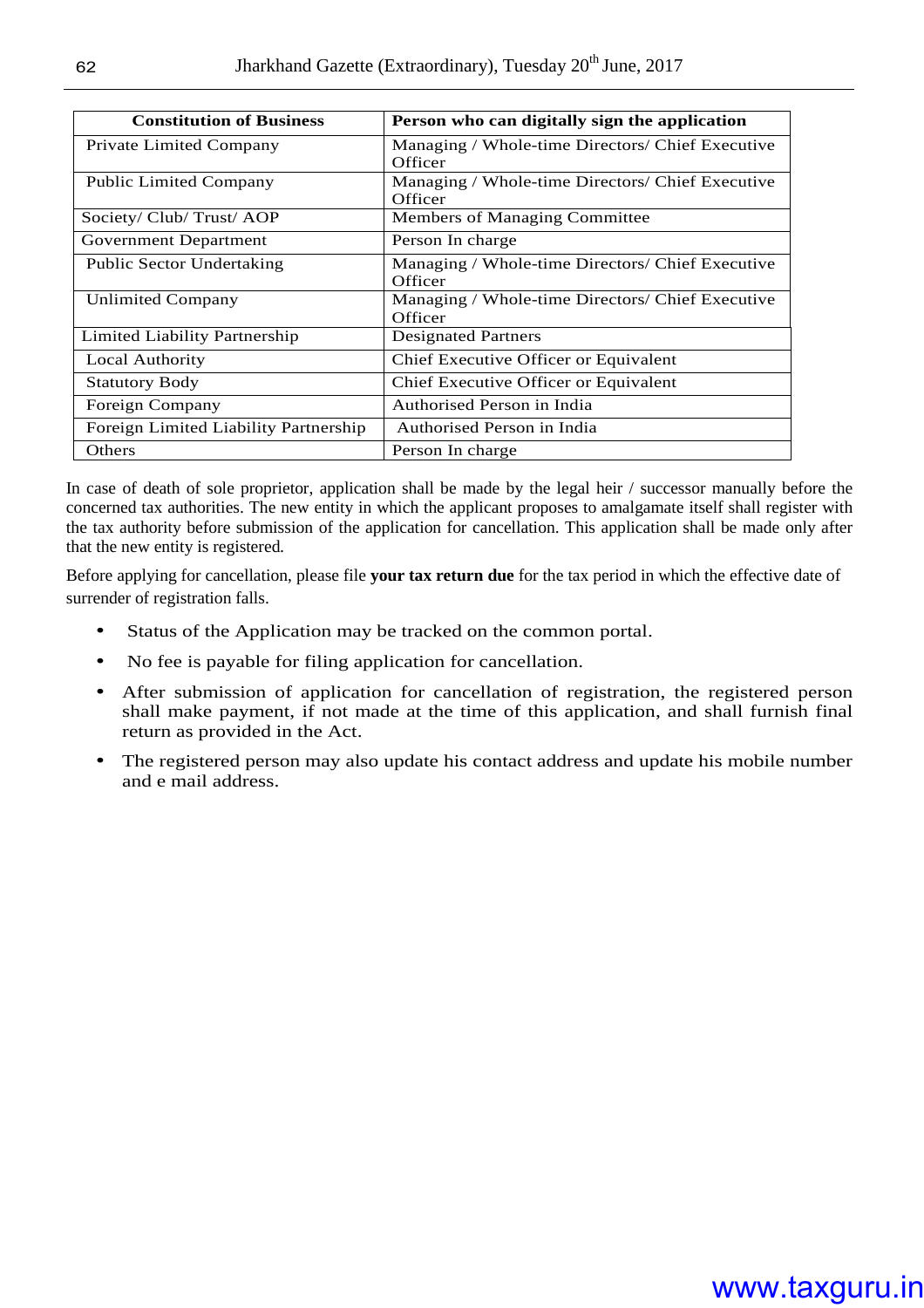#### **Form GST REG -17**  *[See rule 22(1)]*

Reference No. -  $\langle$  Date >>

| To                                     |
|----------------------------------------|
| <b>Registration Number (GSTIN/UIN)</b> |
| (Name)                                 |
| (Address)                              |
|                                        |

#### **Show Cause Notice for Cancellation of Registration**

Whereas on the basis of information which has come to my notice, it appears that your registration is liable to be cancelled for the following reasons: -

1

2

3

….

 You are hereby directed to furnish a reply to this notice within seven working days from the date of service of this notice.

 You are hereby directed to appear before the undersigned on DD/MM/YYYY at HH/MM

If you fail to furnish a reply within the stipulated date or fail to appear for personal hearing on the appointed date and time, the case will be decided ex parte on the basis of available records and on merits

Place: Date:

> Signature < Name of the Officer>

> > Designation

**Jurisdiction**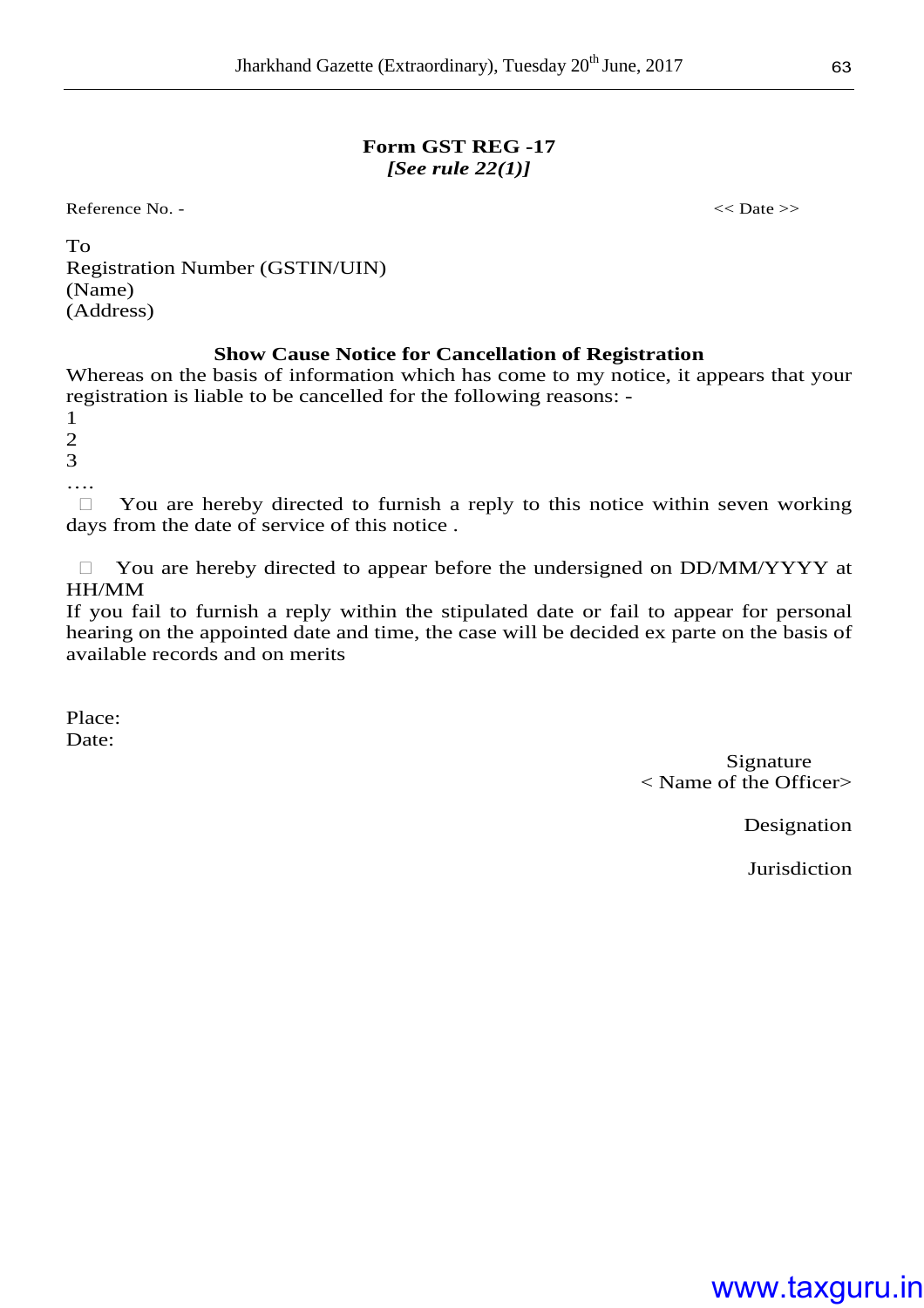#### **Form GST REG- 18**  *[See rule 22(2)]*

#### **Reply to the Show Cause Notice issued for cancellation for registration**

| 1. | Reference No. of Notice       | Date of issue                                                                                                                                          |                            |
|----|-------------------------------|--------------------------------------------------------------------------------------------------------------------------------------------------------|----------------------------|
| 2. | <b>GSTIN / UIN</b>            |                                                                                                                                                        |                            |
| 3. | Name of business (Legal)      |                                                                                                                                                        |                            |
| 4. | Trade name, if any            |                                                                                                                                                        |                            |
| 5. | Reply to the notice           |                                                                                                                                                        |                            |
| 6. | List of documents<br>uploaded |                                                                                                                                                        |                            |
| 7. | Verification                  |                                                                                                                                                        |                            |
|    |                               |                                                                                                                                                        | hereby solemnly affirm and |
|    |                               | declare that the information given hereinabove is true and correct to the best of my<br>knowledge and belief and nothing has been concealed therefrom. |                            |
|    |                               |                                                                                                                                                        | Signature of Authorised    |
|    | Signatory                     |                                                                                                                                                        |                            |
|    |                               |                                                                                                                                                        | Name                       |
|    |                               |                                                                                                                                                        | Designation/Status         |
|    | Place                         |                                                                                                                                                        |                            |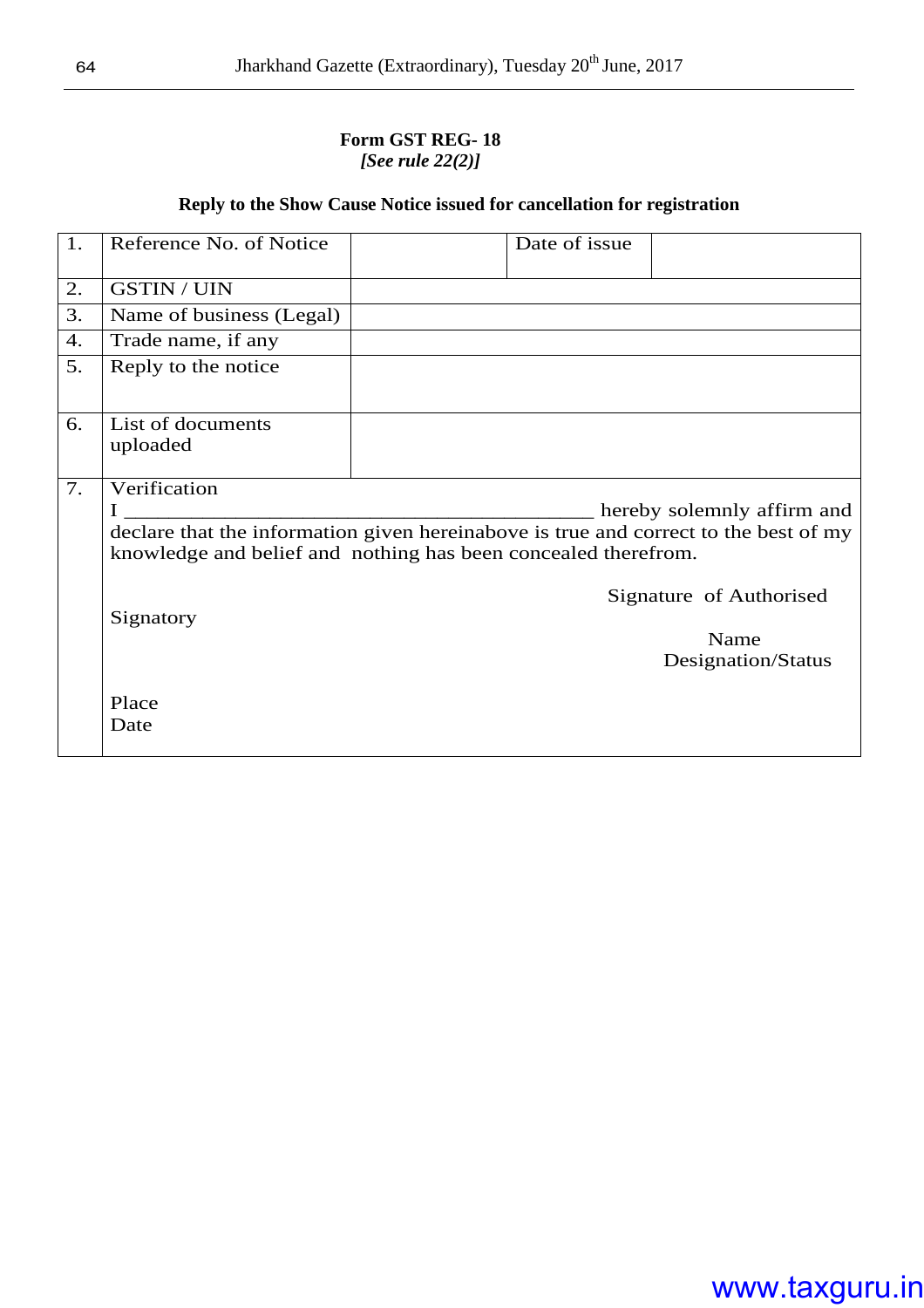#### **Form GST REG-19**  *[See rule 22(3)]*

Reference No. - Date To Name Address GSTIN / UIN

Application Reference No. (ARN) Date

#### **Order for Cancellation of Registration**

This has reference to your reply dated ---- in response to the notice to show cause dated -----.

 $\Box$  Whereas no reply to notice to show cause has been submitted; or

 $\overline{\Box}$ - Whereas on the day fixed for hearing you did not appear; or

Whereas the undersigned has examined your reply and submissions made at the time of hearing, and is of the opinion that your registration is liable to be cancelled for following reason(s).

1.

 $\mathcal{D}$ 

The effective date of cancellation of your registration is  $\langle\langle DDMM/YYYY\rangle\rangle$ .

#### **Determination of amount payable pursuant to cancellation:**

Accordingly, the amount payable by you and the computation and basis thereof is as follows:

The amounts determined as being payable above are without prejudice to any amount that may be found to be payable you on submission of final return furnished by you.

You are required to pay the following amounts on or before ------ (date) failing which the amount will be recovered in accordance with the provisions of the Act and rules made thereunder.

| Head     | <b>Central Tax</b> | <b>State Tax</b> | UT Tax | Integrated Tax | $\mathrm{Cess}% \left\vert \mathcal{H}\right\vert =\mathrm{Cess}\left\{ \mathcal{H}\right\}$ |
|----------|--------------------|------------------|--------|----------------|----------------------------------------------------------------------------------------------|
| Tax      |                    |                  |        |                |                                                                                              |
| Interest |                    |                  |        |                |                                                                                              |
| Penalty  |                    |                  |        |                |                                                                                              |
| Others   |                    |                  |        |                |                                                                                              |
| Total    |                    |                  |        |                |                                                                                              |

Place:

Date: Signature < Name of the Officer>

> Designation **Jurisdiction**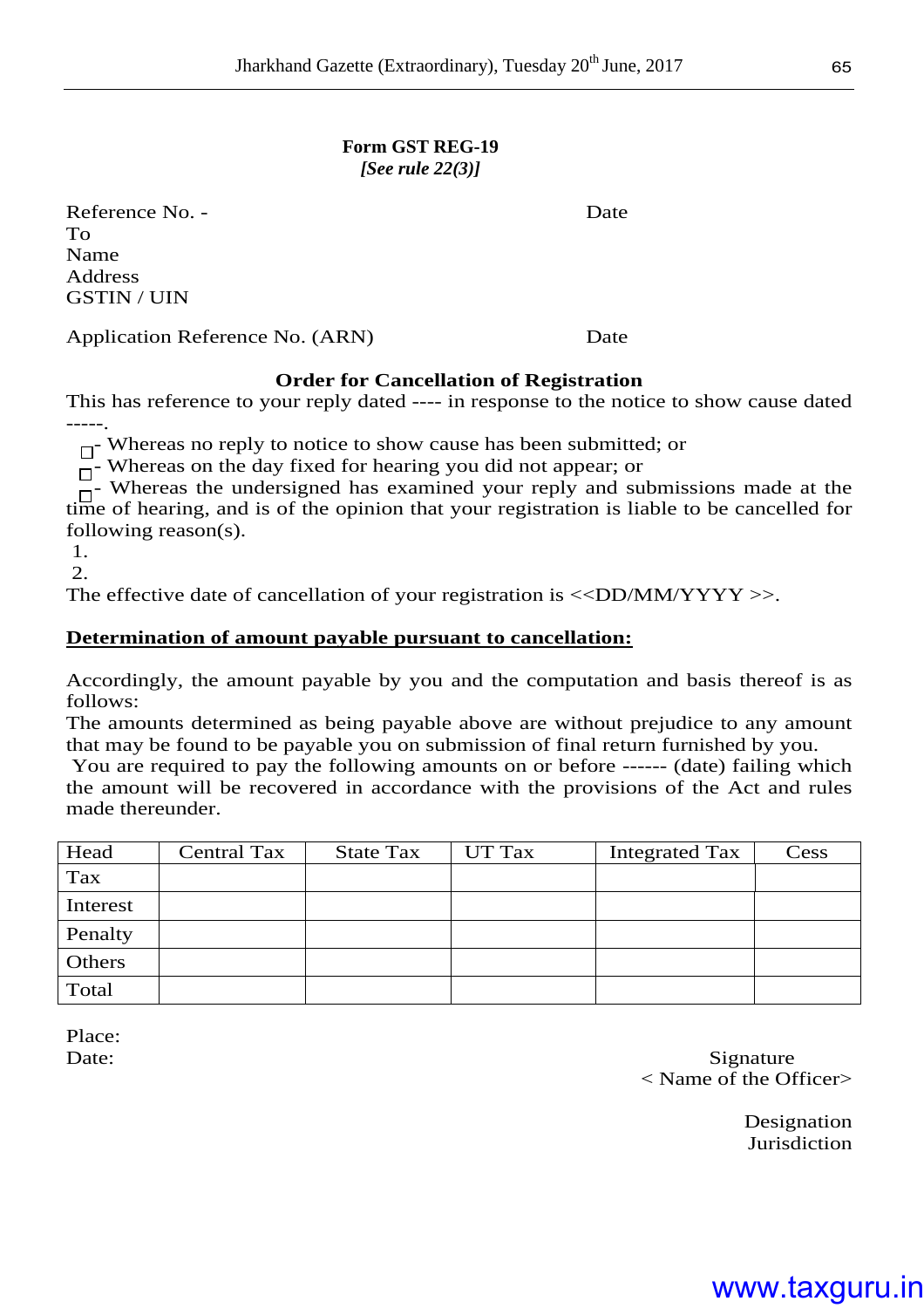#### **Form GST REG-20**  *[See rule 22(4) ]*

Reference No. - Date To Name Address GSTIN/UIN

Show Cause Notice No. **Date** 

#### **Order for dropping the proceedings for cancellation of registration**

This has reference to your reply dated ----- in response to the notice to show cause notice dated DD/MM/YYYY. Upon consideration of your reply and/or submissions made during hearing, the proceedings initiated for cancellation of registration stands vacated due to the following reasons:

 $<<$  text  $>>$ 

Signature < Name of the Officer>

> Designation **Jurisdiction**

Place: Date: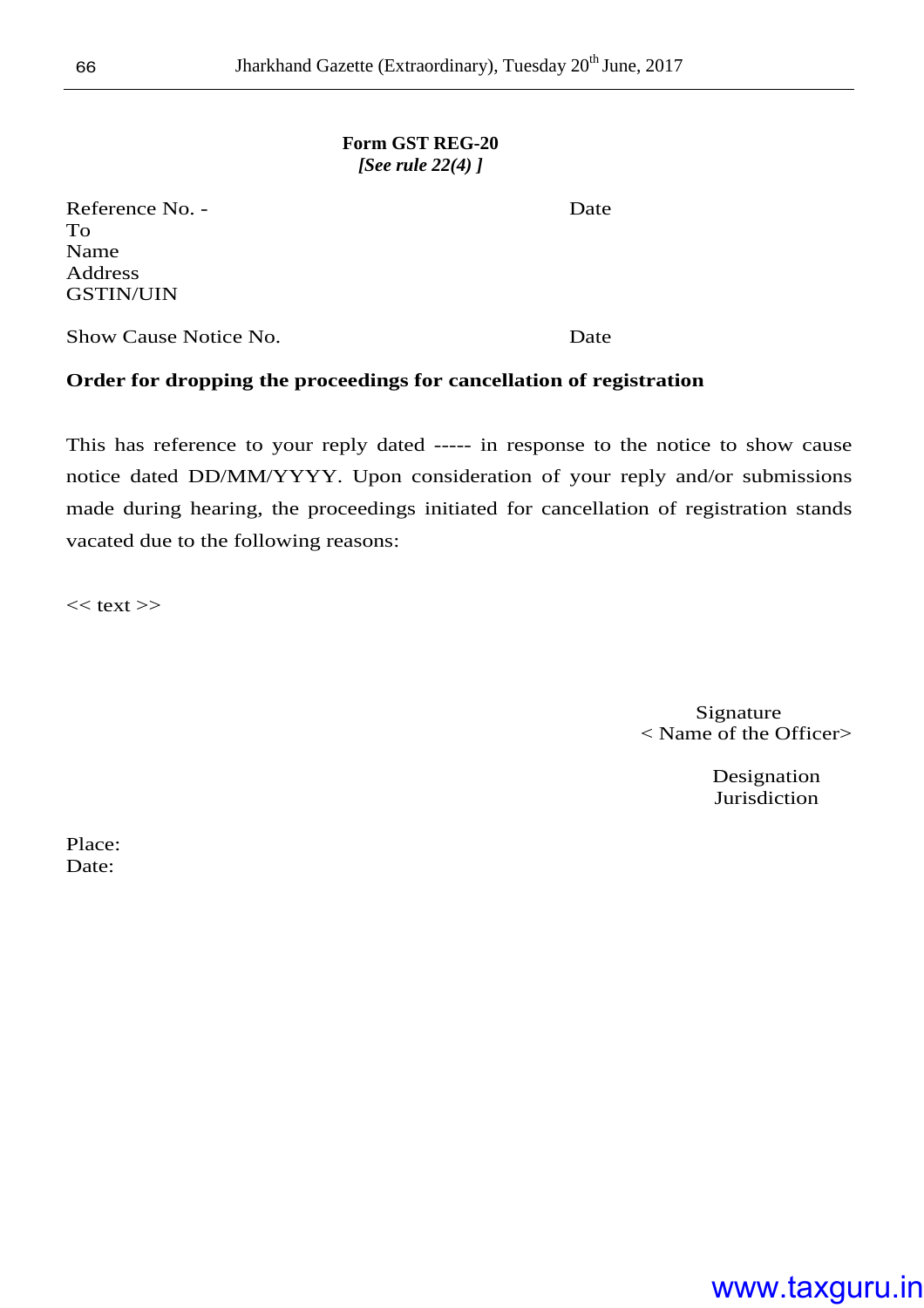#### **Form GST REG-21**  *[See rule 23(1) ]*

#### **Application for Revocation of Cancellation of Registration**

| 1.     | GSTIN (cancelled)                        |  |                                                                                          |                |  |                    |  |  |
|--------|------------------------------------------|--|------------------------------------------------------------------------------------------|----------------|--|--------------------|--|--|
| 2.     | Legal Name                               |  |                                                                                          |                |  |                    |  |  |
| 3.     | Trade Name, if any                       |  |                                                                                          |                |  |                    |  |  |
| 4.     | Address                                  |  |                                                                                          |                |  |                    |  |  |
|        | (Principal place of business)            |  |                                                                                          |                |  |                    |  |  |
|        |                                          |  |                                                                                          |                |  |                    |  |  |
| 5.     | Cancellation Order No.                   |  |                                                                                          | Date $-$       |  |                    |  |  |
| 6      | Reason for cancellation                  |  |                                                                                          |                |  |                    |  |  |
| $\tau$ | Details of last return filed             |  |                                                                                          |                |  |                    |  |  |
|        | Period of Return                         |  | Application                                                                              | Date of filing |  | DD/MM/YY           |  |  |
|        |                                          |  | Reference                                                                                |                |  | YY                 |  |  |
|        |                                          |  | Number                                                                                   |                |  |                    |  |  |
| 8      | Reasons for revocation of                |  | Reasons in brief. (Detailed reasoning can be filed as an                                 |                |  |                    |  |  |
|        | cancellation                             |  | attachment)                                                                              |                |  |                    |  |  |
| 9      | <b>Upload Documents</b>                  |  |                                                                                          |                |  |                    |  |  |
| 10.    | Verification                             |  |                                                                                          |                |  |                    |  |  |
|        |                                          |  | I hereby solemnly affirm and declare that the information given herein above is true and |                |  |                    |  |  |
|        |                                          |  | correct to the best of my knowledge and belief and nothing has been concealed therefrom. |                |  |                    |  |  |
|        | <b>Signature of Authorised Signatory</b> |  |                                                                                          |                |  |                    |  |  |
|        | Full Name                                |  |                                                                                          |                |  |                    |  |  |
|        | (first name, middle, surname)            |  |                                                                                          |                |  |                    |  |  |
|        |                                          |  |                                                                                          |                |  | Designation/Status |  |  |
|        | Place                                    |  |                                                                                          |                |  |                    |  |  |
|        | Date                                     |  |                                                                                          |                |  |                    |  |  |

#### **Instructions for submission of application for revocation of cancellation of registration**

- A person, whose registration is cancelled by the proper officer on his own motion, may apply for revocation of cancellation of registration, within thirty days from the date of service of the order of cancellation of registration at the common portal No application for revocation shall be submitted if the registration has been cancelled for the failure to furnish returns unless such returns are furnished and any amount due as tax in terms of such returns has been paid along with any amount payable towards interest, penalty and late fee payable in respect of the said returns.
- Any change in the mobile number or the e-mail address of authorised signatory submitted as amended from time to time, shall be carried out only after online verification through the common portal in the manner provided
- Status of the application can be tracked on the common portal.
- No fee is payable for filing application for revocation of cancellation.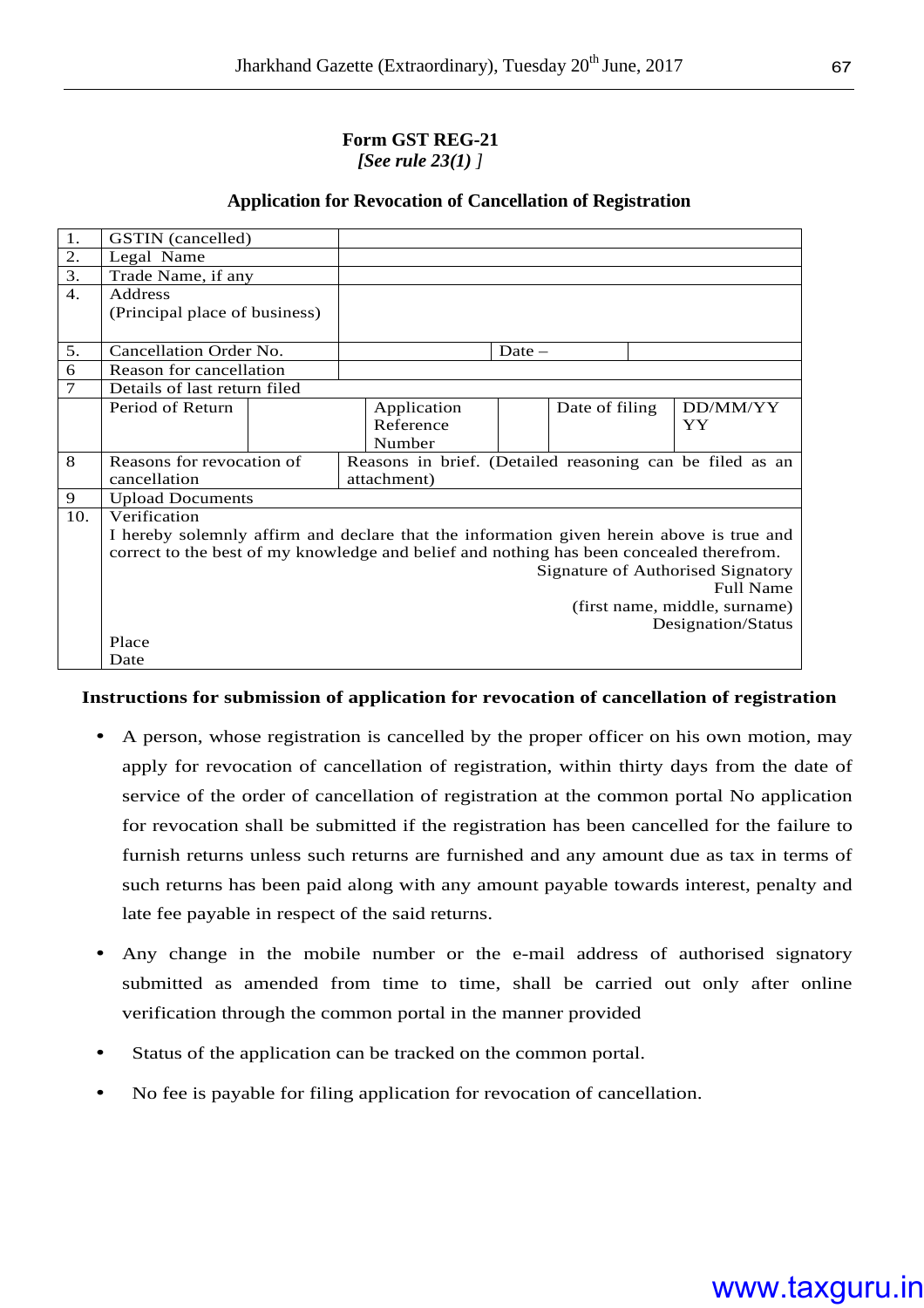#### **Form GST REG-22**

*[See rule 23(2]* 

Reference No. - Date

**To**  GSTIN / UIN (Name of Taxpayer) (Address)

Application Reference No. (ARN) Date

#### **Order for revocation of cancellation of registration**

This has reference to your application dated DD/MM/YYYY for revocation of cancellation of registration. Your application has been examined and the same has been found to be in order. Accordingly, your registration is restored.

Signature

Name of Proper officer (Designation) Jurisdiction –

Date Place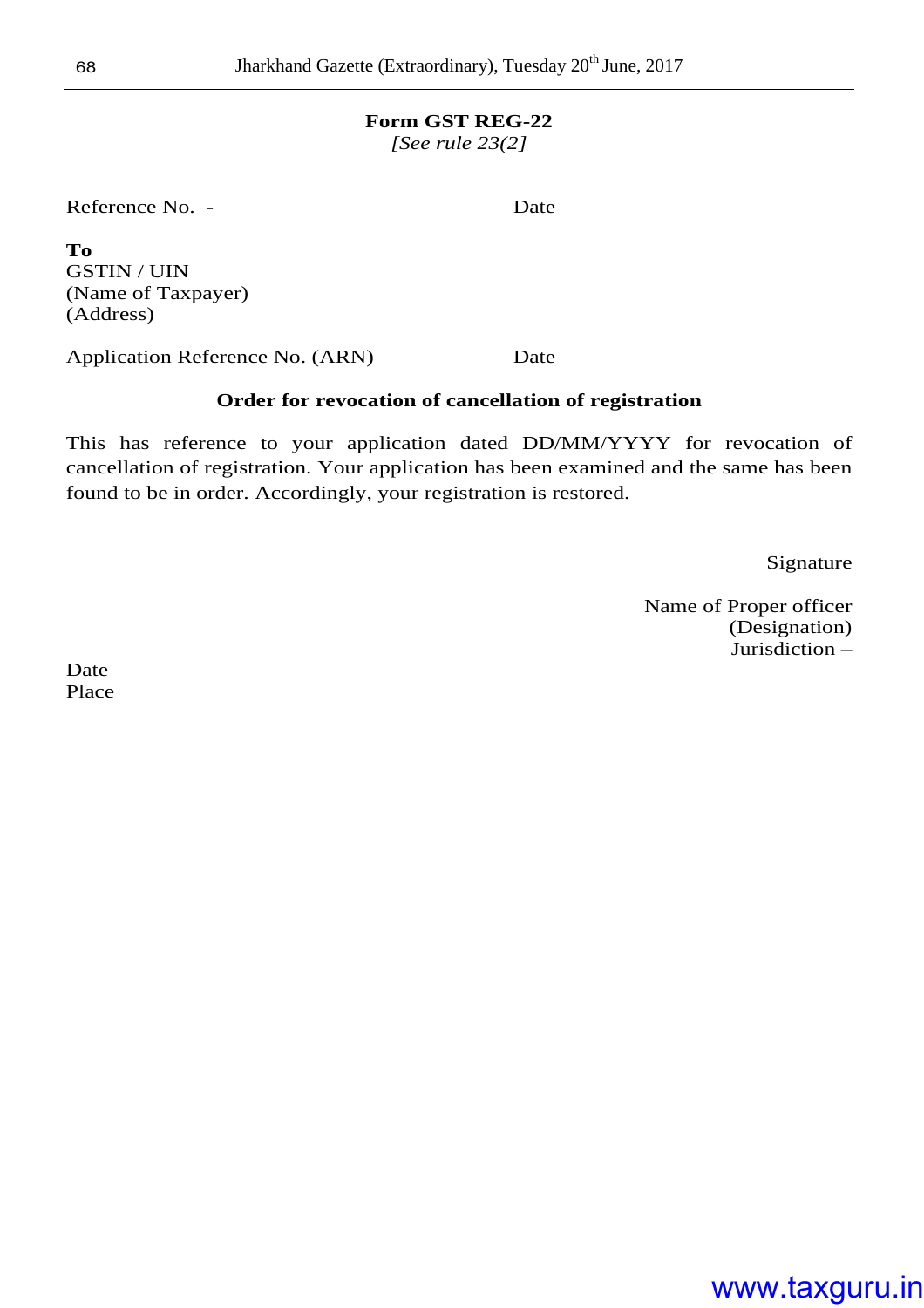### **Form GST REG-23**

*[See rule 23(3) ]* 

Reference Number : Date

To Name of the Applicant/ Taxpayer Address of the Applicant/Taxpayer **GSTIN** Application Reference No. (ARN): Dated

#### **Show Cause Notice for rejection of application for revocation of cancellation of registration**

This has reference to your application dated DD/MM/YYYY regarding revocation of cancellation of registration. Your application has been examined and the same is liable to be rejected for the following reasons:

1.

2.

3.

…

 You are hereby directed to furnish a reply to this notice within seven working days from the date of service of this notice.

 You are hereby directed to appear before the undersigned on DD/MM/YYYY at HH/MM.

If you fail to furnish a reply within the stipulated day or you fail to appear for personal hearing on the appointed date and time, the case will be decided ex parte on the basis of available records and on merits

> Signature Name of the Proper Officer Designation Jurisdiction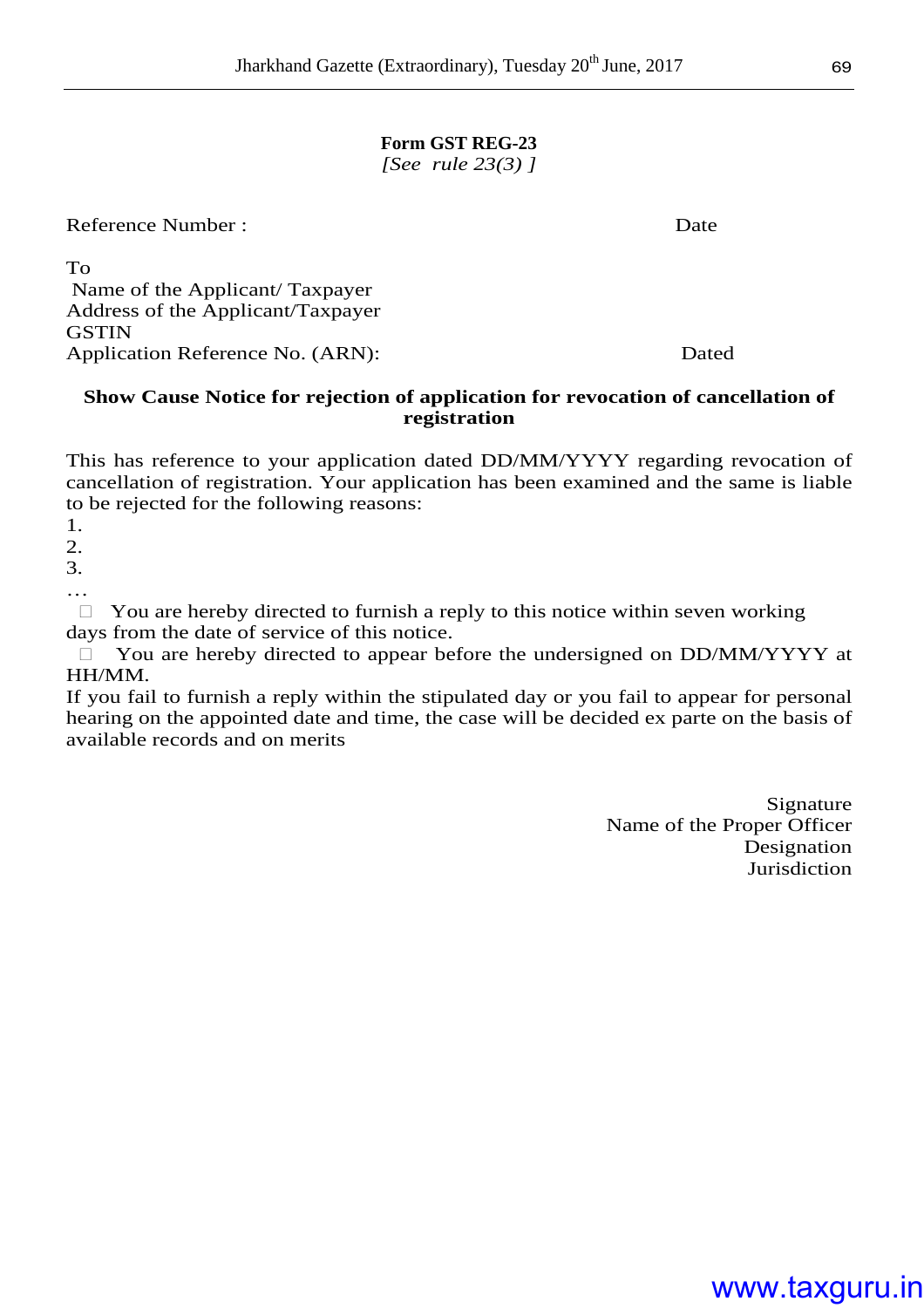#### **Form GST REG-24**  *[See rule 23(3)]*

#### **Reply to the notice for rejection of application for revocation of cancellation of registration**

| 1. | Reference No. of Notice                                                            | Date                              |                        |
|----|------------------------------------------------------------------------------------|-----------------------------------|------------------------|
| 2. | <b>Application Reference</b>                                                       | Date                              |                        |
|    | No. (ARN)                                                                          |                                   |                        |
| 3. | GSTIN, if applicable                                                               |                                   |                        |
| 4. | Information/reasons                                                                |                                   |                        |
| 5. | List of documents filed                                                            |                                   |                        |
| 6. | Verification                                                                       |                                   |                        |
|    |                                                                                    |                                   | hereby solemnly affirm |
|    | and declare that the information given hereinabove is true and correct to the best |                                   |                        |
|    | of my/our knowledge and belief and nothing has been concealed therefrom.           |                                   |                        |
|    |                                                                                    |                                   |                        |
|    |                                                                                    | Signature of Authorised Signatory |                        |
|    |                                                                                    |                                   | Name                   |
|    |                                                                                    |                                   |                        |
|    | Place                                                                              |                                   |                        |
|    |                                                                                    |                                   | Designation/Status     |
|    | Date                                                                               |                                   |                        |
|    |                                                                                    |                                   |                        |
|    |                                                                                    |                                   |                        |
|    |                                                                                    |                                   |                        |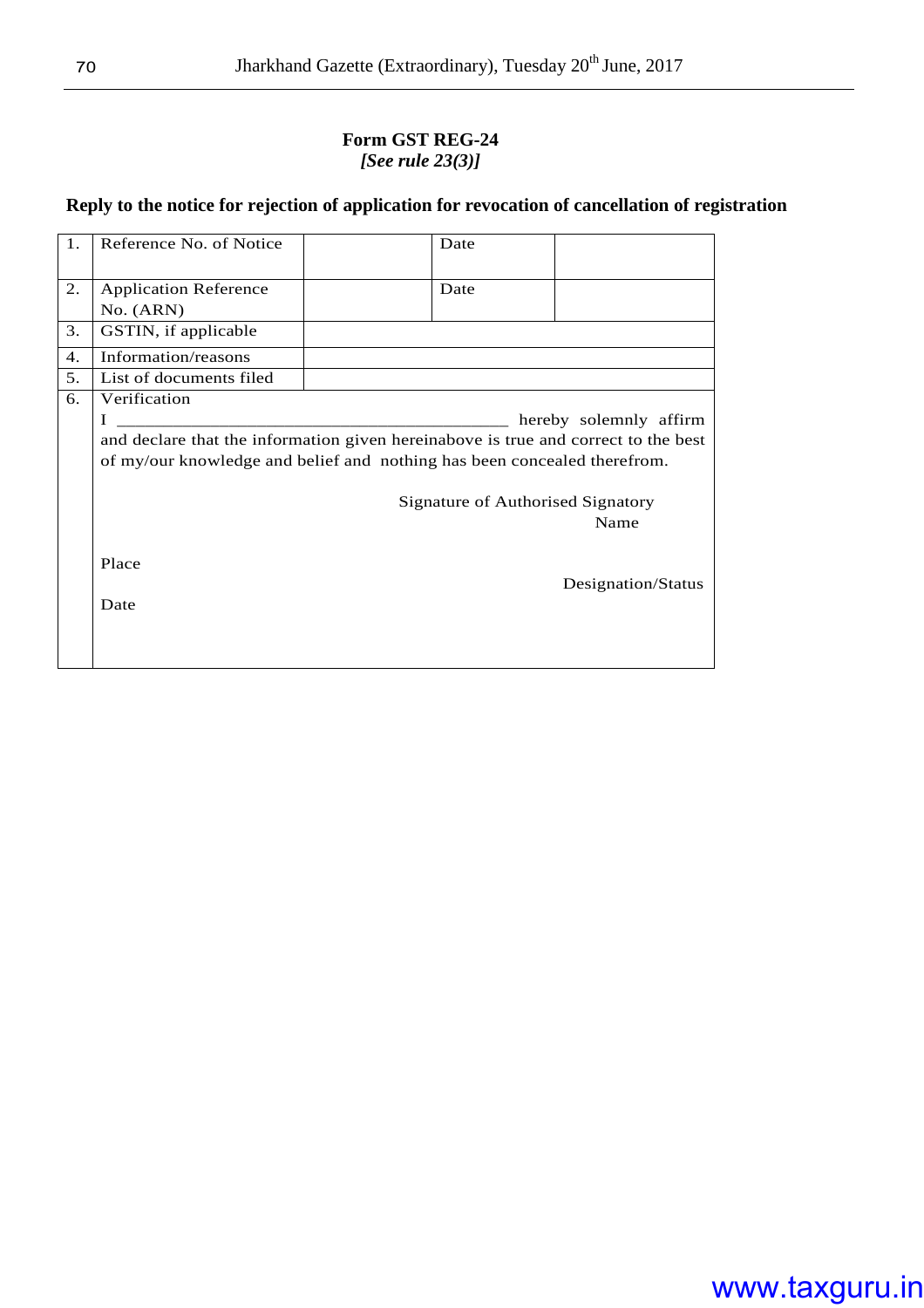#### **Government of Jharkhand**

#### **Form GST REG-25**  *[See rule 24(1)]*

#### **Certificate of Provisional Registration**

| 1.   | Provisional ID                                 |  |                                                |                            |       |  |               |  |
|------|------------------------------------------------|--|------------------------------------------------|----------------------------|-------|--|---------------|--|
| 2.   | Permanent                                      |  |                                                |                            |       |  |               |  |
|      | <b>Account Number</b>                          |  |                                                |                            |       |  |               |  |
| 3.   | Legal Name                                     |  |                                                |                            |       |  |               |  |
| 4.   | <b>Trade Name</b>                              |  |                                                |                            |       |  |               |  |
| 5.   | <b>Registration Details under Existing Law</b> |  |                                                |                            |       |  |               |  |
|      | Act                                            |  |                                                | <b>Registration Number</b> |       |  |               |  |
| (a)  |                                                |  |                                                |                            |       |  |               |  |
| (b)  |                                                |  |                                                |                            |       |  |               |  |
| (c)  |                                                |  |                                                |                            |       |  |               |  |
| Date |                                                |  | <date certificate="" creation="" of=""></date> |                            | Place |  | $<$ State $>$ |  |

This is a Certificate of Provisional Registration issued under the provisions of the Act.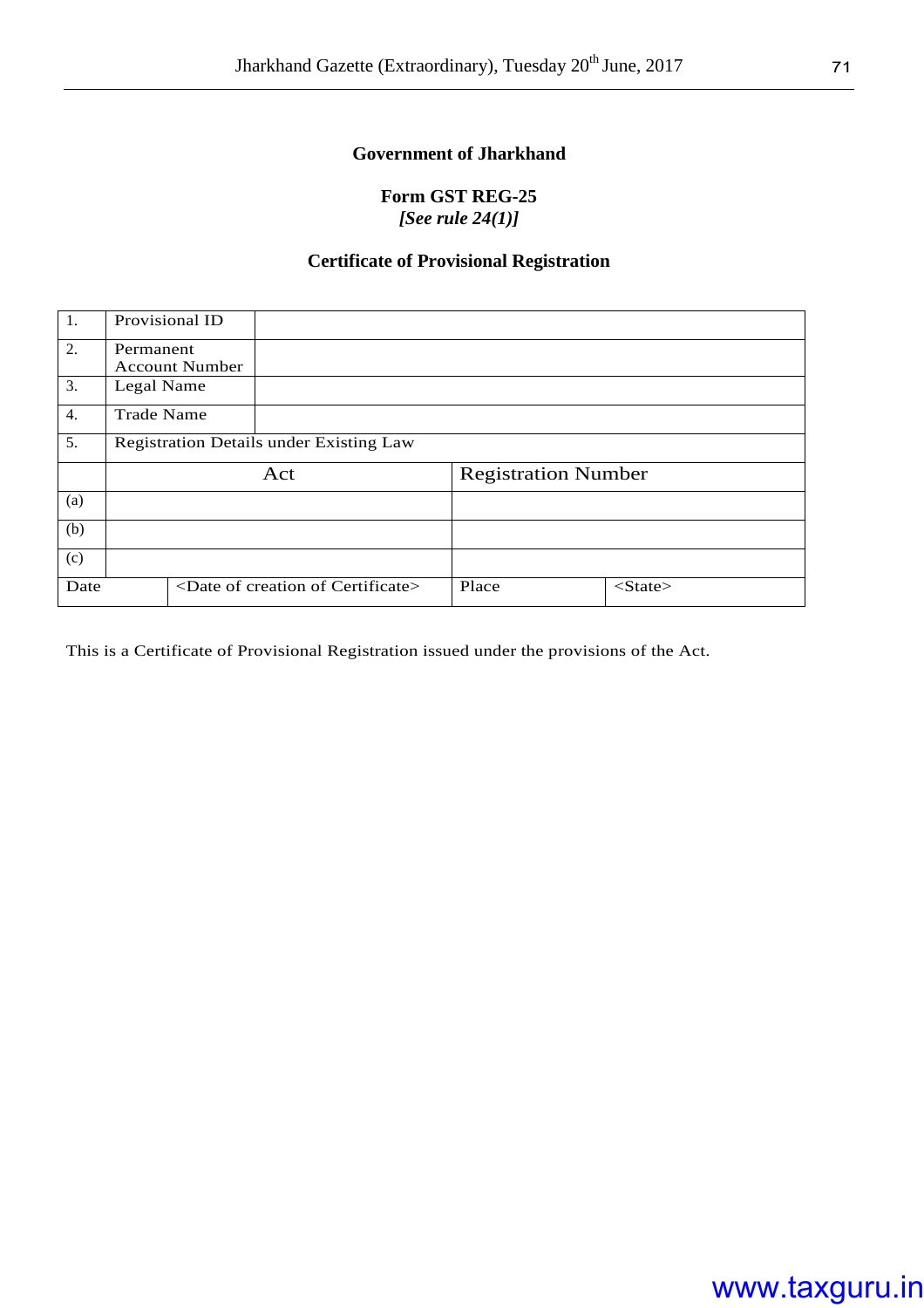#### **Form GST REG-26**  *[See rule 24(2)]*

| <b>Application for Enrolment of Existing Taxpayer</b>  |                                                               |                           |  |                                        |  |                         |
|--------------------------------------------------------|---------------------------------------------------------------|---------------------------|--|----------------------------------------|--|-------------------------|
|                                                        | Taxpayer Details                                              |                           |  |                                        |  |                         |
|                                                        | 1. Provisional ID                                             |                           |  |                                        |  |                         |
|                                                        | 2. Legal Name (As per                                         |                           |  |                                        |  |                         |
|                                                        | Permanent Account Number                                      |                           |  |                                        |  |                         |
|                                                        |                                                               |                           |  |                                        |  |                         |
|                                                        | 3. Legal Name (As per                                         |                           |  |                                        |  |                         |
| State/Center)                                          |                                                               |                           |  |                                        |  |                         |
|                                                        | 4. Trade Name, if any                                         |                           |  |                                        |  |                         |
|                                                        | 5. Permanent Account Numb                                     |                           |  |                                        |  |                         |
|                                                        | of the Business                                               |                           |  |                                        |  |                         |
|                                                        | 6. Constitution                                               |                           |  |                                        |  |                         |
| 7. State                                               |                                                               |                           |  |                                        |  |                         |
|                                                        | 7A Sector, Circle, Ward, etc.                                 |                           |  |                                        |  |                         |
|                                                        | as applicable                                                 |                           |  |                                        |  |                         |
|                                                        | 7B. Center Jurisdiction                                       |                           |  |                                        |  |                         |
|                                                        | 8. Reason of liability to obta Registration under earlier law |                           |  |                                        |  |                         |
| Registration                                           |                                                               |                           |  |                                        |  |                         |
|                                                        | 9. Existing Registrations                                     |                           |  |                                        |  |                         |
| Sr.                                                    | Type of Registration                                          |                           |  | <b>Registration Number</b>             |  | Date of Registration    |
| No.                                                    |                                                               |                           |  |                                        |  |                         |
| 1                                                      | TIN Under Value Added Tax                                     |                           |  |                                        |  |                         |
| $\overline{c}$                                         | Central Sales Tax Registration Number                         |                           |  |                                        |  |                         |
| 3                                                      | <b>Entry Tax Registration Number</b>                          |                           |  |                                        |  |                         |
| 4                                                      | <b>Entertainment Tax Registration</b>                         |                           |  |                                        |  |                         |
|                                                        | Number                                                        |                           |  |                                        |  |                         |
| 5                                                      | Hotel And Luxury Tax Registration                             |                           |  |                                        |  |                         |
|                                                        | Number                                                        |                           |  |                                        |  |                         |
| 6                                                      | <b>Central Excise Registration Number</b>                     |                           |  |                                        |  |                         |
| 7                                                      | Service Tax Registration Number                               |                           |  |                                        |  |                         |
| 8                                                      | Corporate Identify Number/Foreign                             |                           |  |                                        |  |                         |
|                                                        | <b>Company Registration</b>                                   |                           |  |                                        |  |                         |
| 9                                                      | Limited Liability Partnership                                 |                           |  |                                        |  |                         |
|                                                        | Identification Number/Foreign Limited                         |                           |  |                                        |  |                         |
|                                                        |                                                               |                           |  |                                        |  |                         |
|                                                        | Liability Partnership Identification<br>Number                |                           |  |                                        |  |                         |
|                                                        |                                                               |                           |  |                                        |  |                         |
| 10                                                     | Import/Exporter Code Number                                   |                           |  |                                        |  |                         |
| 11                                                     | Registration Under Duty Of Excise On                          |                           |  |                                        |  |                         |
|                                                        | Medicinal And Toiletry Act                                    |                           |  |                                        |  |                         |
| 12                                                     | Others (Please specify)                                       |                           |  |                                        |  |                         |
|                                                        |                                                               |                           |  |                                        |  |                         |
|                                                        | 10. Details of Principal Place of Business                    |                           |  |                                        |  |                         |
|                                                        | Building No. /Flat No.                                        |                           |  | Floor No                               |  |                         |
| Name of the                                            |                                                               |                           |  | Road/Street                            |  |                         |
|                                                        | Premises/Building                                             |                           |  |                                        |  |                         |
|                                                        | Locality/Village                                              |                           |  | District                               |  |                         |
| <b>State</b>                                           |                                                               |                           |  | PIN Code                               |  |                         |
| Latitude                                               |                                                               |                           |  | Longitude                              |  |                         |
|                                                        | <b>Contact Information</b>                                    |                           |  |                                        |  |                         |
| <b>Office Email Address</b><br>Office-Telephone Number |                                                               |                           |  |                                        |  |                         |
| Office Fax No<br>Mobile Number                         |                                                               |                           |  |                                        |  |                         |
|                                                        | 10A. Nature of Possession of                                  |                           |  | (Own; Leased; Rented; Consent; Shared) |  |                         |
| Premises                                               |                                                               |                           |  |                                        |  |                         |
| 10B. Nature of Business Activities being carried out   |                                                               |                           |  |                                        |  |                         |
|                                                        | Factory / Manufacturing                                       | <b>Wholesale Business</b> |  | <b>Retail Business</b>                 |  | Warehouse/Depot         |
|                                                        | <b>Bonded Warehouse</b>                                       | Service Provision         |  | Office/Sale Office                     |  | <b>Leasing Business</b> |
|                                                        |                                                               |                           |  |                                        |  |                         |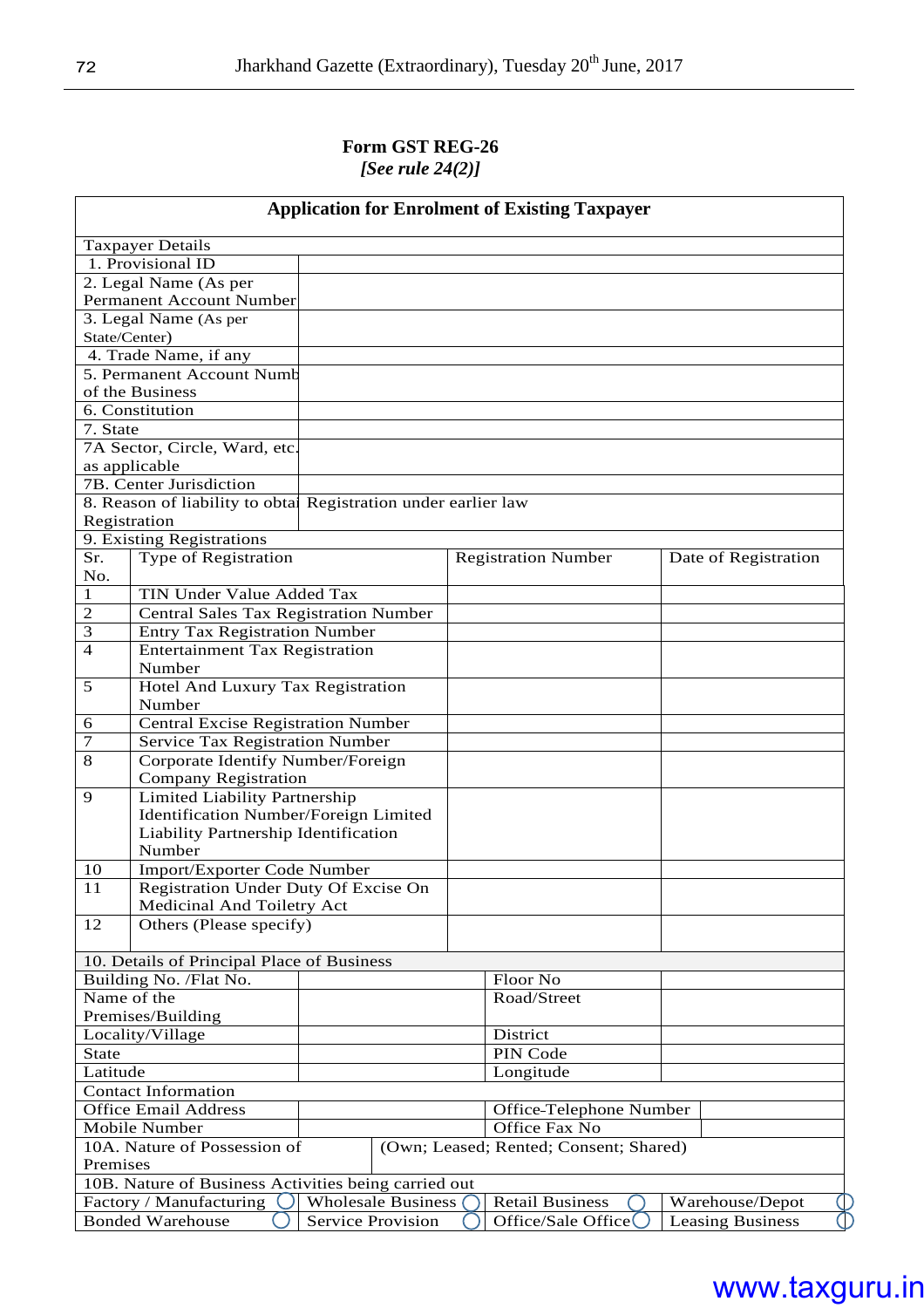| <b>Input Service</b><br><b>Service Recipient</b><br>Distributor (ISD)<br><b>Works Contract</b><br>Others (Specify)<br>11. Details of Additional Places of Business<br><b>Building No/Flat No</b><br>Floor No<br>Name of the<br>Road/Street<br>Premises/Building<br>District<br>Locality/Village<br>PIN Code<br><b>State</b><br>Latitude (Optional)<br>Longitude(Optional)<br><b>Contact Information</b><br><b>Office Email Address</b><br>Office Telephone Number<br>Office Fax No<br>Mobile Number<br>11A.Nature of Possession of Premises<br>(Own; Leased; Rented; Consent; Shared)<br>11B.Nature of Business Activities being carried out<br>Factory / Manufacturing<br><b>Wholesale Business</b><br><b>Retail Business</b><br>Warehouse/Depot<br><b>Bonded Warehouse</b><br>Office/Sale Office<br><b>Service Provision</b><br><b>Leasing Business</b><br><b>EOU/STP/EHTP</b><br>Input Service<br>Service Recipient<br><b>SEZ</b><br>Distributor (ISD)<br><b>Works Contract</b><br>Others<br>(Specify)<br>Add More -------<br>12. Details of Goods/ Services supplied by the Business<br><b>HSN</b> Code<br>Sr. No.<br>Description of Goods<br>Sr. No.<br>Description of Services<br><b>HSN</b> Code<br>13. Total Bank Accounts maintained by you for conducting Business<br>Sr. No.<br>Type of<br><b>Bank Name</b><br><b>Branch Address</b><br>Account<br><b>IFSC</b><br>Number<br>Account<br>14. Details of Proprietor/all Partners/Karta/Managing Directors and whole time Director/Members<br>of Managing Committee of Associations/Board of Trustees etc.<br><middle name=""><br/>Name<br/><math>\overline{\leq}</math>First Name&gt;<br/><last name=""><br/><math>\langle \text{Photo} \rangle</math><br/>Name of Father/Husband<br/><first name=""><br/><middle name=""><br/><last name=""><br/>DD/ MM/ YYYY<br/><male, female,<br="">Date of<br/>Gender<br/><b>Birth</b><br/>Other&gt;<br/>Mobile Number<br/><b>Email Address</b><br/>Telephone Number<br/><b>Identity Information</b><br/><b>Director Identification Number</b><br/>Designati<br/>on<br/>Permanent<br/><b>Aadhaar Number</b><br/>Account<br/>Number<br/>Are you a citizen of India?<br/><math>&lt;</math>Yes/No&gt;<br/><b>Passport Number</b><br/><b>Residential Address</b><br/><b>Building No/Flat No</b><br/>Floor No<br/>Name of the Premises/Building<br/>Road/Street<br/>District<br/>Locality/Village<br/><b>State</b><br/>PIN Code<br/>15. Details of Primary Authorised Signatory<br/>Name<br/><first name=""><br/><middle name=""><br/><last name=""><br/>Name of Father/Husband<br/><last name=""><br/><first name=""><br/><middle name=""><br/>Date of Birth<br/>Gender<br/><male, female,<br=""><photo><br/>DD/MM/<br/><b>YYYY</b><br/>Other&gt;<br/>Mobile Number<br/><b>Email Address</b><br/>Telephone Number</photo></male,></middle></first></last></last></middle></first></male,></last></middle></first></last></middle> |  |  |  | <b>EOU/ STP/ EHTP</b> |  | <b>SEZ</b> |  |  |  |
|----------------------------------------------------------------------------------------------------------------------------------------------------------------------------------------------------------------------------------------------------------------------------------------------------------------------------------------------------------------------------------------------------------------------------------------------------------------------------------------------------------------------------------------------------------------------------------------------------------------------------------------------------------------------------------------------------------------------------------------------------------------------------------------------------------------------------------------------------------------------------------------------------------------------------------------------------------------------------------------------------------------------------------------------------------------------------------------------------------------------------------------------------------------------------------------------------------------------------------------------------------------------------------------------------------------------------------------------------------------------------------------------------------------------------------------------------------------------------------------------------------------------------------------------------------------------------------------------------------------------------------------------------------------------------------------------------------------------------------------------------------------------------------------------------------------------------------------------------------------------------------------------------------------------------------------------------------------------------------------------------------------------------------------------------------------------------------------------------------------------------------------------------------------------------------------------------------------------------------------------------------------------------------------------------------------------------------------------------------------------------------------------------------------------------------------------------------------------------------------------------------------------------------------------------------------------------------------------------------------------------------------------------------------------------------------------------------------------------------------------------------------------------------------------------------------------------------------------------------------------------------------------------------------------------|--|--|--|-----------------------|--|------------|--|--|--|
|                                                                                                                                                                                                                                                                                                                                                                                                                                                                                                                                                                                                                                                                                                                                                                                                                                                                                                                                                                                                                                                                                                                                                                                                                                                                                                                                                                                                                                                                                                                                                                                                                                                                                                                                                                                                                                                                                                                                                                                                                                                                                                                                                                                                                                                                                                                                                                                                                                                                                                                                                                                                                                                                                                                                                                                                                                                                                                                            |  |  |  |                       |  |            |  |  |  |
|                                                                                                                                                                                                                                                                                                                                                                                                                                                                                                                                                                                                                                                                                                                                                                                                                                                                                                                                                                                                                                                                                                                                                                                                                                                                                                                                                                                                                                                                                                                                                                                                                                                                                                                                                                                                                                                                                                                                                                                                                                                                                                                                                                                                                                                                                                                                                                                                                                                                                                                                                                                                                                                                                                                                                                                                                                                                                                                            |  |  |  |                       |  |            |  |  |  |
|                                                                                                                                                                                                                                                                                                                                                                                                                                                                                                                                                                                                                                                                                                                                                                                                                                                                                                                                                                                                                                                                                                                                                                                                                                                                                                                                                                                                                                                                                                                                                                                                                                                                                                                                                                                                                                                                                                                                                                                                                                                                                                                                                                                                                                                                                                                                                                                                                                                                                                                                                                                                                                                                                                                                                                                                                                                                                                                            |  |  |  |                       |  |            |  |  |  |
|                                                                                                                                                                                                                                                                                                                                                                                                                                                                                                                                                                                                                                                                                                                                                                                                                                                                                                                                                                                                                                                                                                                                                                                                                                                                                                                                                                                                                                                                                                                                                                                                                                                                                                                                                                                                                                                                                                                                                                                                                                                                                                                                                                                                                                                                                                                                                                                                                                                                                                                                                                                                                                                                                                                                                                                                                                                                                                                            |  |  |  |                       |  |            |  |  |  |
|                                                                                                                                                                                                                                                                                                                                                                                                                                                                                                                                                                                                                                                                                                                                                                                                                                                                                                                                                                                                                                                                                                                                                                                                                                                                                                                                                                                                                                                                                                                                                                                                                                                                                                                                                                                                                                                                                                                                                                                                                                                                                                                                                                                                                                                                                                                                                                                                                                                                                                                                                                                                                                                                                                                                                                                                                                                                                                                            |  |  |  |                       |  |            |  |  |  |
|                                                                                                                                                                                                                                                                                                                                                                                                                                                                                                                                                                                                                                                                                                                                                                                                                                                                                                                                                                                                                                                                                                                                                                                                                                                                                                                                                                                                                                                                                                                                                                                                                                                                                                                                                                                                                                                                                                                                                                                                                                                                                                                                                                                                                                                                                                                                                                                                                                                                                                                                                                                                                                                                                                                                                                                                                                                                                                                            |  |  |  |                       |  |            |  |  |  |
|                                                                                                                                                                                                                                                                                                                                                                                                                                                                                                                                                                                                                                                                                                                                                                                                                                                                                                                                                                                                                                                                                                                                                                                                                                                                                                                                                                                                                                                                                                                                                                                                                                                                                                                                                                                                                                                                                                                                                                                                                                                                                                                                                                                                                                                                                                                                                                                                                                                                                                                                                                                                                                                                                                                                                                                                                                                                                                                            |  |  |  |                       |  |            |  |  |  |
|                                                                                                                                                                                                                                                                                                                                                                                                                                                                                                                                                                                                                                                                                                                                                                                                                                                                                                                                                                                                                                                                                                                                                                                                                                                                                                                                                                                                                                                                                                                                                                                                                                                                                                                                                                                                                                                                                                                                                                                                                                                                                                                                                                                                                                                                                                                                                                                                                                                                                                                                                                                                                                                                                                                                                                                                                                                                                                                            |  |  |  |                       |  |            |  |  |  |
|                                                                                                                                                                                                                                                                                                                                                                                                                                                                                                                                                                                                                                                                                                                                                                                                                                                                                                                                                                                                                                                                                                                                                                                                                                                                                                                                                                                                                                                                                                                                                                                                                                                                                                                                                                                                                                                                                                                                                                                                                                                                                                                                                                                                                                                                                                                                                                                                                                                                                                                                                                                                                                                                                                                                                                                                                                                                                                                            |  |  |  |                       |  |            |  |  |  |
|                                                                                                                                                                                                                                                                                                                                                                                                                                                                                                                                                                                                                                                                                                                                                                                                                                                                                                                                                                                                                                                                                                                                                                                                                                                                                                                                                                                                                                                                                                                                                                                                                                                                                                                                                                                                                                                                                                                                                                                                                                                                                                                                                                                                                                                                                                                                                                                                                                                                                                                                                                                                                                                                                                                                                                                                                                                                                                                            |  |  |  |                       |  |            |  |  |  |
|                                                                                                                                                                                                                                                                                                                                                                                                                                                                                                                                                                                                                                                                                                                                                                                                                                                                                                                                                                                                                                                                                                                                                                                                                                                                                                                                                                                                                                                                                                                                                                                                                                                                                                                                                                                                                                                                                                                                                                                                                                                                                                                                                                                                                                                                                                                                                                                                                                                                                                                                                                                                                                                                                                                                                                                                                                                                                                                            |  |  |  |                       |  |            |  |  |  |
|                                                                                                                                                                                                                                                                                                                                                                                                                                                                                                                                                                                                                                                                                                                                                                                                                                                                                                                                                                                                                                                                                                                                                                                                                                                                                                                                                                                                                                                                                                                                                                                                                                                                                                                                                                                                                                                                                                                                                                                                                                                                                                                                                                                                                                                                                                                                                                                                                                                                                                                                                                                                                                                                                                                                                                                                                                                                                                                            |  |  |  |                       |  |            |  |  |  |
|                                                                                                                                                                                                                                                                                                                                                                                                                                                                                                                                                                                                                                                                                                                                                                                                                                                                                                                                                                                                                                                                                                                                                                                                                                                                                                                                                                                                                                                                                                                                                                                                                                                                                                                                                                                                                                                                                                                                                                                                                                                                                                                                                                                                                                                                                                                                                                                                                                                                                                                                                                                                                                                                                                                                                                                                                                                                                                                            |  |  |  |                       |  |            |  |  |  |
|                                                                                                                                                                                                                                                                                                                                                                                                                                                                                                                                                                                                                                                                                                                                                                                                                                                                                                                                                                                                                                                                                                                                                                                                                                                                                                                                                                                                                                                                                                                                                                                                                                                                                                                                                                                                                                                                                                                                                                                                                                                                                                                                                                                                                                                                                                                                                                                                                                                                                                                                                                                                                                                                                                                                                                                                                                                                                                                            |  |  |  |                       |  |            |  |  |  |
|                                                                                                                                                                                                                                                                                                                                                                                                                                                                                                                                                                                                                                                                                                                                                                                                                                                                                                                                                                                                                                                                                                                                                                                                                                                                                                                                                                                                                                                                                                                                                                                                                                                                                                                                                                                                                                                                                                                                                                                                                                                                                                                                                                                                                                                                                                                                                                                                                                                                                                                                                                                                                                                                                                                                                                                                                                                                                                                            |  |  |  |                       |  |            |  |  |  |
|                                                                                                                                                                                                                                                                                                                                                                                                                                                                                                                                                                                                                                                                                                                                                                                                                                                                                                                                                                                                                                                                                                                                                                                                                                                                                                                                                                                                                                                                                                                                                                                                                                                                                                                                                                                                                                                                                                                                                                                                                                                                                                                                                                                                                                                                                                                                                                                                                                                                                                                                                                                                                                                                                                                                                                                                                                                                                                                            |  |  |  |                       |  |            |  |  |  |
|                                                                                                                                                                                                                                                                                                                                                                                                                                                                                                                                                                                                                                                                                                                                                                                                                                                                                                                                                                                                                                                                                                                                                                                                                                                                                                                                                                                                                                                                                                                                                                                                                                                                                                                                                                                                                                                                                                                                                                                                                                                                                                                                                                                                                                                                                                                                                                                                                                                                                                                                                                                                                                                                                                                                                                                                                                                                                                                            |  |  |  |                       |  |            |  |  |  |
|                                                                                                                                                                                                                                                                                                                                                                                                                                                                                                                                                                                                                                                                                                                                                                                                                                                                                                                                                                                                                                                                                                                                                                                                                                                                                                                                                                                                                                                                                                                                                                                                                                                                                                                                                                                                                                                                                                                                                                                                                                                                                                                                                                                                                                                                                                                                                                                                                                                                                                                                                                                                                                                                                                                                                                                                                                                                                                                            |  |  |  |                       |  |            |  |  |  |
|                                                                                                                                                                                                                                                                                                                                                                                                                                                                                                                                                                                                                                                                                                                                                                                                                                                                                                                                                                                                                                                                                                                                                                                                                                                                                                                                                                                                                                                                                                                                                                                                                                                                                                                                                                                                                                                                                                                                                                                                                                                                                                                                                                                                                                                                                                                                                                                                                                                                                                                                                                                                                                                                                                                                                                                                                                                                                                                            |  |  |  |                       |  |            |  |  |  |
|                                                                                                                                                                                                                                                                                                                                                                                                                                                                                                                                                                                                                                                                                                                                                                                                                                                                                                                                                                                                                                                                                                                                                                                                                                                                                                                                                                                                                                                                                                                                                                                                                                                                                                                                                                                                                                                                                                                                                                                                                                                                                                                                                                                                                                                                                                                                                                                                                                                                                                                                                                                                                                                                                                                                                                                                                                                                                                                            |  |  |  |                       |  |            |  |  |  |
|                                                                                                                                                                                                                                                                                                                                                                                                                                                                                                                                                                                                                                                                                                                                                                                                                                                                                                                                                                                                                                                                                                                                                                                                                                                                                                                                                                                                                                                                                                                                                                                                                                                                                                                                                                                                                                                                                                                                                                                                                                                                                                                                                                                                                                                                                                                                                                                                                                                                                                                                                                                                                                                                                                                                                                                                                                                                                                                            |  |  |  |                       |  |            |  |  |  |
|                                                                                                                                                                                                                                                                                                                                                                                                                                                                                                                                                                                                                                                                                                                                                                                                                                                                                                                                                                                                                                                                                                                                                                                                                                                                                                                                                                                                                                                                                                                                                                                                                                                                                                                                                                                                                                                                                                                                                                                                                                                                                                                                                                                                                                                                                                                                                                                                                                                                                                                                                                                                                                                                                                                                                                                                                                                                                                                            |  |  |  |                       |  |            |  |  |  |
|                                                                                                                                                                                                                                                                                                                                                                                                                                                                                                                                                                                                                                                                                                                                                                                                                                                                                                                                                                                                                                                                                                                                                                                                                                                                                                                                                                                                                                                                                                                                                                                                                                                                                                                                                                                                                                                                                                                                                                                                                                                                                                                                                                                                                                                                                                                                                                                                                                                                                                                                                                                                                                                                                                                                                                                                                                                                                                                            |  |  |  |                       |  |            |  |  |  |
|                                                                                                                                                                                                                                                                                                                                                                                                                                                                                                                                                                                                                                                                                                                                                                                                                                                                                                                                                                                                                                                                                                                                                                                                                                                                                                                                                                                                                                                                                                                                                                                                                                                                                                                                                                                                                                                                                                                                                                                                                                                                                                                                                                                                                                                                                                                                                                                                                                                                                                                                                                                                                                                                                                                                                                                                                                                                                                                            |  |  |  |                       |  |            |  |  |  |
|                                                                                                                                                                                                                                                                                                                                                                                                                                                                                                                                                                                                                                                                                                                                                                                                                                                                                                                                                                                                                                                                                                                                                                                                                                                                                                                                                                                                                                                                                                                                                                                                                                                                                                                                                                                                                                                                                                                                                                                                                                                                                                                                                                                                                                                                                                                                                                                                                                                                                                                                                                                                                                                                                                                                                                                                                                                                                                                            |  |  |  |                       |  |            |  |  |  |
|                                                                                                                                                                                                                                                                                                                                                                                                                                                                                                                                                                                                                                                                                                                                                                                                                                                                                                                                                                                                                                                                                                                                                                                                                                                                                                                                                                                                                                                                                                                                                                                                                                                                                                                                                                                                                                                                                                                                                                                                                                                                                                                                                                                                                                                                                                                                                                                                                                                                                                                                                                                                                                                                                                                                                                                                                                                                                                                            |  |  |  |                       |  |            |  |  |  |
|                                                                                                                                                                                                                                                                                                                                                                                                                                                                                                                                                                                                                                                                                                                                                                                                                                                                                                                                                                                                                                                                                                                                                                                                                                                                                                                                                                                                                                                                                                                                                                                                                                                                                                                                                                                                                                                                                                                                                                                                                                                                                                                                                                                                                                                                                                                                                                                                                                                                                                                                                                                                                                                                                                                                                                                                                                                                                                                            |  |  |  |                       |  |            |  |  |  |
|                                                                                                                                                                                                                                                                                                                                                                                                                                                                                                                                                                                                                                                                                                                                                                                                                                                                                                                                                                                                                                                                                                                                                                                                                                                                                                                                                                                                                                                                                                                                                                                                                                                                                                                                                                                                                                                                                                                                                                                                                                                                                                                                                                                                                                                                                                                                                                                                                                                                                                                                                                                                                                                                                                                                                                                                                                                                                                                            |  |  |  |                       |  |            |  |  |  |
|                                                                                                                                                                                                                                                                                                                                                                                                                                                                                                                                                                                                                                                                                                                                                                                                                                                                                                                                                                                                                                                                                                                                                                                                                                                                                                                                                                                                                                                                                                                                                                                                                                                                                                                                                                                                                                                                                                                                                                                                                                                                                                                                                                                                                                                                                                                                                                                                                                                                                                                                                                                                                                                                                                                                                                                                                                                                                                                            |  |  |  |                       |  |            |  |  |  |
|                                                                                                                                                                                                                                                                                                                                                                                                                                                                                                                                                                                                                                                                                                                                                                                                                                                                                                                                                                                                                                                                                                                                                                                                                                                                                                                                                                                                                                                                                                                                                                                                                                                                                                                                                                                                                                                                                                                                                                                                                                                                                                                                                                                                                                                                                                                                                                                                                                                                                                                                                                                                                                                                                                                                                                                                                                                                                                                            |  |  |  |                       |  |            |  |  |  |
|                                                                                                                                                                                                                                                                                                                                                                                                                                                                                                                                                                                                                                                                                                                                                                                                                                                                                                                                                                                                                                                                                                                                                                                                                                                                                                                                                                                                                                                                                                                                                                                                                                                                                                                                                                                                                                                                                                                                                                                                                                                                                                                                                                                                                                                                                                                                                                                                                                                                                                                                                                                                                                                                                                                                                                                                                                                                                                                            |  |  |  |                       |  |            |  |  |  |
|                                                                                                                                                                                                                                                                                                                                                                                                                                                                                                                                                                                                                                                                                                                                                                                                                                                                                                                                                                                                                                                                                                                                                                                                                                                                                                                                                                                                                                                                                                                                                                                                                                                                                                                                                                                                                                                                                                                                                                                                                                                                                                                                                                                                                                                                                                                                                                                                                                                                                                                                                                                                                                                                                                                                                                                                                                                                                                                            |  |  |  |                       |  |            |  |  |  |
|                                                                                                                                                                                                                                                                                                                                                                                                                                                                                                                                                                                                                                                                                                                                                                                                                                                                                                                                                                                                                                                                                                                                                                                                                                                                                                                                                                                                                                                                                                                                                                                                                                                                                                                                                                                                                                                                                                                                                                                                                                                                                                                                                                                                                                                                                                                                                                                                                                                                                                                                                                                                                                                                                                                                                                                                                                                                                                                            |  |  |  |                       |  |            |  |  |  |
|                                                                                                                                                                                                                                                                                                                                                                                                                                                                                                                                                                                                                                                                                                                                                                                                                                                                                                                                                                                                                                                                                                                                                                                                                                                                                                                                                                                                                                                                                                                                                                                                                                                                                                                                                                                                                                                                                                                                                                                                                                                                                                                                                                                                                                                                                                                                                                                                                                                                                                                                                                                                                                                                                                                                                                                                                                                                                                                            |  |  |  |                       |  |            |  |  |  |
|                                                                                                                                                                                                                                                                                                                                                                                                                                                                                                                                                                                                                                                                                                                                                                                                                                                                                                                                                                                                                                                                                                                                                                                                                                                                                                                                                                                                                                                                                                                                                                                                                                                                                                                                                                                                                                                                                                                                                                                                                                                                                                                                                                                                                                                                                                                                                                                                                                                                                                                                                                                                                                                                                                                                                                                                                                                                                                                            |  |  |  |                       |  |            |  |  |  |
|                                                                                                                                                                                                                                                                                                                                                                                                                                                                                                                                                                                                                                                                                                                                                                                                                                                                                                                                                                                                                                                                                                                                                                                                                                                                                                                                                                                                                                                                                                                                                                                                                                                                                                                                                                                                                                                                                                                                                                                                                                                                                                                                                                                                                                                                                                                                                                                                                                                                                                                                                                                                                                                                                                                                                                                                                                                                                                                            |  |  |  |                       |  |            |  |  |  |
|                                                                                                                                                                                                                                                                                                                                                                                                                                                                                                                                                                                                                                                                                                                                                                                                                                                                                                                                                                                                                                                                                                                                                                                                                                                                                                                                                                                                                                                                                                                                                                                                                                                                                                                                                                                                                                                                                                                                                                                                                                                                                                                                                                                                                                                                                                                                                                                                                                                                                                                                                                                                                                                                                                                                                                                                                                                                                                                            |  |  |  |                       |  |            |  |  |  |
|                                                                                                                                                                                                                                                                                                                                                                                                                                                                                                                                                                                                                                                                                                                                                                                                                                                                                                                                                                                                                                                                                                                                                                                                                                                                                                                                                                                                                                                                                                                                                                                                                                                                                                                                                                                                                                                                                                                                                                                                                                                                                                                                                                                                                                                                                                                                                                                                                                                                                                                                                                                                                                                                                                                                                                                                                                                                                                                            |  |  |  |                       |  |            |  |  |  |
|                                                                                                                                                                                                                                                                                                                                                                                                                                                                                                                                                                                                                                                                                                                                                                                                                                                                                                                                                                                                                                                                                                                                                                                                                                                                                                                                                                                                                                                                                                                                                                                                                                                                                                                                                                                                                                                                                                                                                                                                                                                                                                                                                                                                                                                                                                                                                                                                                                                                                                                                                                                                                                                                                                                                                                                                                                                                                                                            |  |  |  |                       |  |            |  |  |  |
|                                                                                                                                                                                                                                                                                                                                                                                                                                                                                                                                                                                                                                                                                                                                                                                                                                                                                                                                                                                                                                                                                                                                                                                                                                                                                                                                                                                                                                                                                                                                                                                                                                                                                                                                                                                                                                                                                                                                                                                                                                                                                                                                                                                                                                                                                                                                                                                                                                                                                                                                                                                                                                                                                                                                                                                                                                                                                                                            |  |  |  |                       |  |            |  |  |  |
|                                                                                                                                                                                                                                                                                                                                                                                                                                                                                                                                                                                                                                                                                                                                                                                                                                                                                                                                                                                                                                                                                                                                                                                                                                                                                                                                                                                                                                                                                                                                                                                                                                                                                                                                                                                                                                                                                                                                                                                                                                                                                                                                                                                                                                                                                                                                                                                                                                                                                                                                                                                                                                                                                                                                                                                                                                                                                                                            |  |  |  |                       |  |            |  |  |  |
|                                                                                                                                                                                                                                                                                                                                                                                                                                                                                                                                                                                                                                                                                                                                                                                                                                                                                                                                                                                                                                                                                                                                                                                                                                                                                                                                                                                                                                                                                                                                                                                                                                                                                                                                                                                                                                                                                                                                                                                                                                                                                                                                                                                                                                                                                                                                                                                                                                                                                                                                                                                                                                                                                                                                                                                                                                                                                                                            |  |  |  |                       |  |            |  |  |  |
|                                                                                                                                                                                                                                                                                                                                                                                                                                                                                                                                                                                                                                                                                                                                                                                                                                                                                                                                                                                                                                                                                                                                                                                                                                                                                                                                                                                                                                                                                                                                                                                                                                                                                                                                                                                                                                                                                                                                                                                                                                                                                                                                                                                                                                                                                                                                                                                                                                                                                                                                                                                                                                                                                                                                                                                                                                                                                                                            |  |  |  |                       |  |            |  |  |  |
|                                                                                                                                                                                                                                                                                                                                                                                                                                                                                                                                                                                                                                                                                                                                                                                                                                                                                                                                                                                                                                                                                                                                                                                                                                                                                                                                                                                                                                                                                                                                                                                                                                                                                                                                                                                                                                                                                                                                                                                                                                                                                                                                                                                                                                                                                                                                                                                                                                                                                                                                                                                                                                                                                                                                                                                                                                                                                                                            |  |  |  |                       |  |            |  |  |  |
|                                                                                                                                                                                                                                                                                                                                                                                                                                                                                                                                                                                                                                                                                                                                                                                                                                                                                                                                                                                                                                                                                                                                                                                                                                                                                                                                                                                                                                                                                                                                                                                                                                                                                                                                                                                                                                                                                                                                                                                                                                                                                                                                                                                                                                                                                                                                                                                                                                                                                                                                                                                                                                                                                                                                                                                                                                                                                                                            |  |  |  |                       |  |            |  |  |  |
|                                                                                                                                                                                                                                                                                                                                                                                                                                                                                                                                                                                                                                                                                                                                                                                                                                                                                                                                                                                                                                                                                                                                                                                                                                                                                                                                                                                                                                                                                                                                                                                                                                                                                                                                                                                                                                                                                                                                                                                                                                                                                                                                                                                                                                                                                                                                                                                                                                                                                                                                                                                                                                                                                                                                                                                                                                                                                                                            |  |  |  |                       |  |            |  |  |  |
|                                                                                                                                                                                                                                                                                                                                                                                                                                                                                                                                                                                                                                                                                                                                                                                                                                                                                                                                                                                                                                                                                                                                                                                                                                                                                                                                                                                                                                                                                                                                                                                                                                                                                                                                                                                                                                                                                                                                                                                                                                                                                                                                                                                                                                                                                                                                                                                                                                                                                                                                                                                                                                                                                                                                                                                                                                                                                                                            |  |  |  |                       |  |            |  |  |  |
|                                                                                                                                                                                                                                                                                                                                                                                                                                                                                                                                                                                                                                                                                                                                                                                                                                                                                                                                                                                                                                                                                                                                                                                                                                                                                                                                                                                                                                                                                                                                                                                                                                                                                                                                                                                                                                                                                                                                                                                                                                                                                                                                                                                                                                                                                                                                                                                                                                                                                                                                                                                                                                                                                                                                                                                                                                                                                                                            |  |  |  |                       |  |            |  |  |  |
|                                                                                                                                                                                                                                                                                                                                                                                                                                                                                                                                                                                                                                                                                                                                                                                                                                                                                                                                                                                                                                                                                                                                                                                                                                                                                                                                                                                                                                                                                                                                                                                                                                                                                                                                                                                                                                                                                                                                                                                                                                                                                                                                                                                                                                                                                                                                                                                                                                                                                                                                                                                                                                                                                                                                                                                                                                                                                                                            |  |  |  |                       |  |            |  |  |  |
|                                                                                                                                                                                                                                                                                                                                                                                                                                                                                                                                                                                                                                                                                                                                                                                                                                                                                                                                                                                                                                                                                                                                                                                                                                                                                                                                                                                                                                                                                                                                                                                                                                                                                                                                                                                                                                                                                                                                                                                                                                                                                                                                                                                                                                                                                                                                                                                                                                                                                                                                                                                                                                                                                                                                                                                                                                                                                                                            |  |  |  |                       |  |            |  |  |  |
|                                                                                                                                                                                                                                                                                                                                                                                                                                                                                                                                                                                                                                                                                                                                                                                                                                                                                                                                                                                                                                                                                                                                                                                                                                                                                                                                                                                                                                                                                                                                                                                                                                                                                                                                                                                                                                                                                                                                                                                                                                                                                                                                                                                                                                                                                                                                                                                                                                                                                                                                                                                                                                                                                                                                                                                                                                                                                                                            |  |  |  |                       |  |            |  |  |  |
|                                                                                                                                                                                                                                                                                                                                                                                                                                                                                                                                                                                                                                                                                                                                                                                                                                                                                                                                                                                                                                                                                                                                                                                                                                                                                                                                                                                                                                                                                                                                                                                                                                                                                                                                                                                                                                                                                                                                                                                                                                                                                                                                                                                                                                                                                                                                                                                                                                                                                                                                                                                                                                                                                                                                                                                                                                                                                                                            |  |  |  |                       |  |            |  |  |  |
|                                                                                                                                                                                                                                                                                                                                                                                                                                                                                                                                                                                                                                                                                                                                                                                                                                                                                                                                                                                                                                                                                                                                                                                                                                                                                                                                                                                                                                                                                                                                                                                                                                                                                                                                                                                                                                                                                                                                                                                                                                                                                                                                                                                                                                                                                                                                                                                                                                                                                                                                                                                                                                                                                                                                                                                                                                                                                                                            |  |  |  |                       |  |            |  |  |  |
|                                                                                                                                                                                                                                                                                                                                                                                                                                                                                                                                                                                                                                                                                                                                                                                                                                                                                                                                                                                                                                                                                                                                                                                                                                                                                                                                                                                                                                                                                                                                                                                                                                                                                                                                                                                                                                                                                                                                                                                                                                                                                                                                                                                                                                                                                                                                                                                                                                                                                                                                                                                                                                                                                                                                                                                                                                                                                                                            |  |  |  |                       |  |            |  |  |  |
|                                                                                                                                                                                                                                                                                                                                                                                                                                                                                                                                                                                                                                                                                                                                                                                                                                                                                                                                                                                                                                                                                                                                                                                                                                                                                                                                                                                                                                                                                                                                                                                                                                                                                                                                                                                                                                                                                                                                                                                                                                                                                                                                                                                                                                                                                                                                                                                                                                                                                                                                                                                                                                                                                                                                                                                                                                                                                                                            |  |  |  |                       |  |            |  |  |  |
|                                                                                                                                                                                                                                                                                                                                                                                                                                                                                                                                                                                                                                                                                                                                                                                                                                                                                                                                                                                                                                                                                                                                                                                                                                                                                                                                                                                                                                                                                                                                                                                                                                                                                                                                                                                                                                                                                                                                                                                                                                                                                                                                                                                                                                                                                                                                                                                                                                                                                                                                                                                                                                                                                                                                                                                                                                                                                                                            |  |  |  |                       |  |            |  |  |  |
|                                                                                                                                                                                                                                                                                                                                                                                                                                                                                                                                                                                                                                                                                                                                                                                                                                                                                                                                                                                                                                                                                                                                                                                                                                                                                                                                                                                                                                                                                                                                                                                                                                                                                                                                                                                                                                                                                                                                                                                                                                                                                                                                                                                                                                                                                                                                                                                                                                                                                                                                                                                                                                                                                                                                                                                                                                                                                                                            |  |  |  |                       |  |            |  |  |  |
|                                                                                                                                                                                                                                                                                                                                                                                                                                                                                                                                                                                                                                                                                                                                                                                                                                                                                                                                                                                                                                                                                                                                                                                                                                                                                                                                                                                                                                                                                                                                                                                                                                                                                                                                                                                                                                                                                                                                                                                                                                                                                                                                                                                                                                                                                                                                                                                                                                                                                                                                                                                                                                                                                                                                                                                                                                                                                                                            |  |  |  |                       |  |            |  |  |  |
|                                                                                                                                                                                                                                                                                                                                                                                                                                                                                                                                                                                                                                                                                                                                                                                                                                                                                                                                                                                                                                                                                                                                                                                                                                                                                                                                                                                                                                                                                                                                                                                                                                                                                                                                                                                                                                                                                                                                                                                                                                                                                                                                                                                                                                                                                                                                                                                                                                                                                                                                                                                                                                                                                                                                                                                                                                                                                                                            |  |  |  |                       |  |            |  |  |  |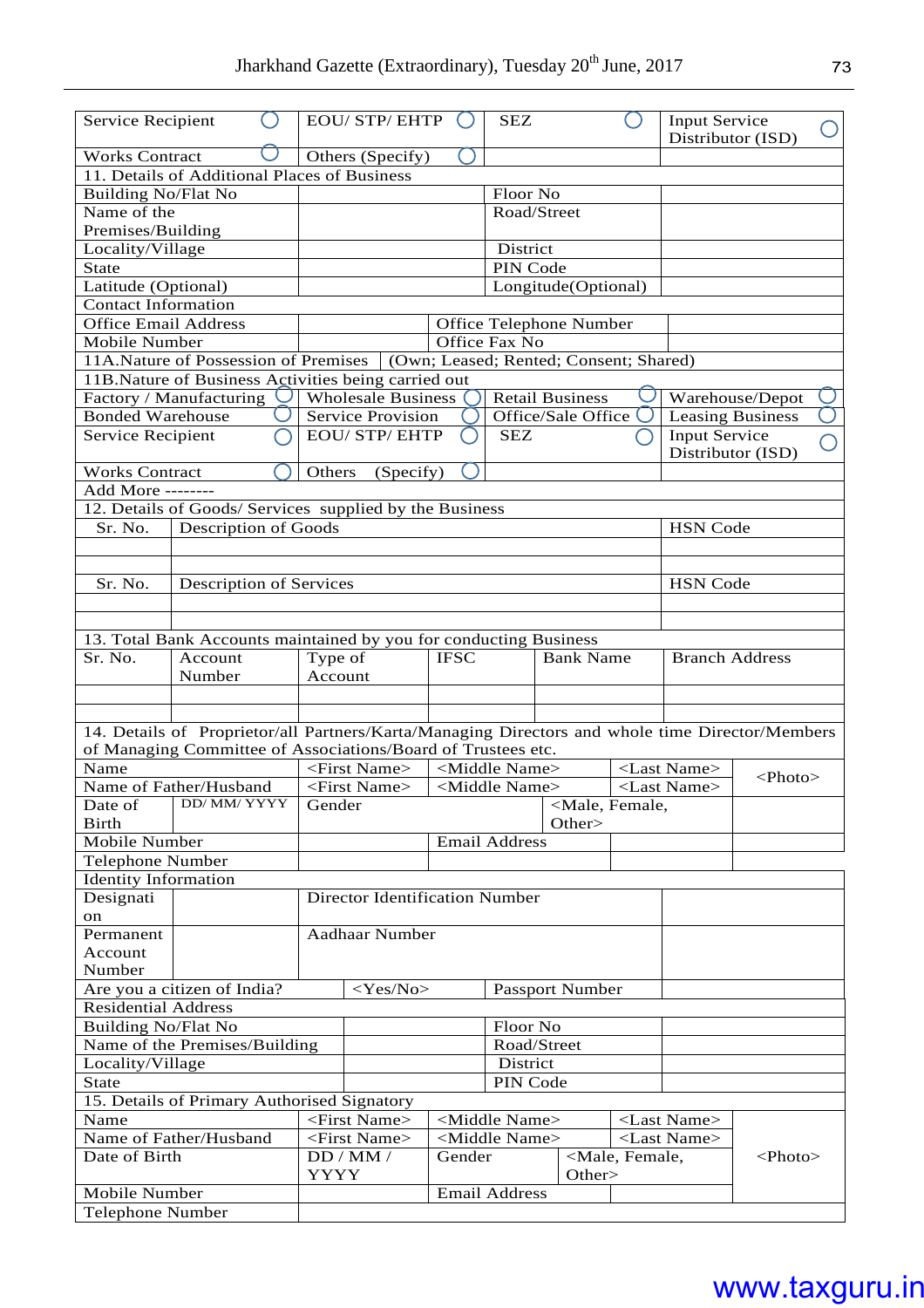| <b>Identity Information</b>   |  |             |  |                                |  |  |
|-------------------------------|--|-------------|--|--------------------------------|--|--|
| Designation                   |  |             |  | Director Identification Number |  |  |
| Permanent Account             |  |             |  | Aadhaar Number                 |  |  |
| Number                        |  |             |  |                                |  |  |
| Are you a citizen of India?   |  | $<$ Yes/No> |  | Passport Number                |  |  |
| <b>Residential Address</b>    |  |             |  |                                |  |  |
| <b>Building No/Flat No</b>    |  |             |  | Floor No                       |  |  |
| Name of the Premises/Building |  |             |  | Road/Street                    |  |  |
| Locality/Village              |  |             |  | <b>District</b>                |  |  |
| <b>State</b>                  |  |             |  | PIN Code                       |  |  |
| Add More ---                  |  |             |  |                                |  |  |

#### List of Documents Uploaded

*A customized list of documents required to be uploaded as per the field values in the form should be auto-populated with provision to upload relevant document against each entry in the list. (Refer instruction)* 

#### 16. Aadhaar Verification

I on behalf of the holders of Aadhaar numbers provided in the form, give consent to "Goods and Services Tax Network" to obtain details from UIDAI for the purpose of authentication. "Goods and Services Tax Network" has informed me that identity information would only be used for validating identity of the Aadhaar holder and will be shared with Central Identities Data Repository only for the purpose of authentication.

#### 17. Declaration

I, hereby solemnly affirm and declare that the information given herein above is true and correct to the best of my knowledge and belief and nothing has been concealed therefrom.

#### Digital Signature/E-Sign

| $P_{\rm L}$ $\sim$ $P_{\rm L}$ $\sim$ $P_{\rm L}$ $\sim$ $P_{\rm L}$ $\sim$ $P_{\rm L}$ |       |  |
|-----------------------------------------------------------------------------------------|-------|--|
| Name of the Authorised                                                                  | Place |  |
| Signatory                                                                               |       |  |
| Designation of Authorised                                                               | Date  |  |
| Signatory                                                                               |       |  |
|                                                                                         |       |  |

#### **Instructions for filing of Application for enrolment**

- 1. Every person, other than a person deducting tax at source or an Input Service Distributor, registered under an existing law and having a Permanent Account Number issued under the Income-tax Act, 1961 (Act 43 of 1961) shall enroll on the common portal by validating his e-mail address and mobile number.
- 2. Upon enrolment under clause (a), the said person shall be granted registration on a provisional basis and a certificate of registration in **FORM GST REG-25**, incorporating the Goods and Services Tax Identification Number therein, shall be made available to him on the common portal:
- 3. Authorisation Form:-

For each Authorised Signatory mentioned in the application form, Authorisation or copy of Resolution of the Managing Committee or Board of Directors to be filed in the following format:

Declaration for Authorised Signatory (Separate for each signatory)

 $I - -$ 

(Details of Proprietor/all Partners/Karta/Managing Directors and whole time Director/Members of Managing Committee of Associations/Board of Trustees etc)

1. << Name of the Proprietor/all Partners/Karta/Managing Directors and whole time Director/Members of Managing Committee of Associations/Board of Trustees etc>**>**

2. 3.

hereby solemnly affirm and declare that  $\le$ name of the authorised signatory  $\gt$  to act as an authorised signatory for the business << Goods and Services Tax Identification Number - Name of the Business>> for which application for registration is being filed/ is registered under the Central Goods and Service Tax Act, 2017.

All his actions in relation to this business will be binding on me/ us.

Signatures of the persons who are Proprietor/all Partners/Karta/Managing Directors and whole time Director/Members of Managing Committee of Associations/Board of Trustees etc.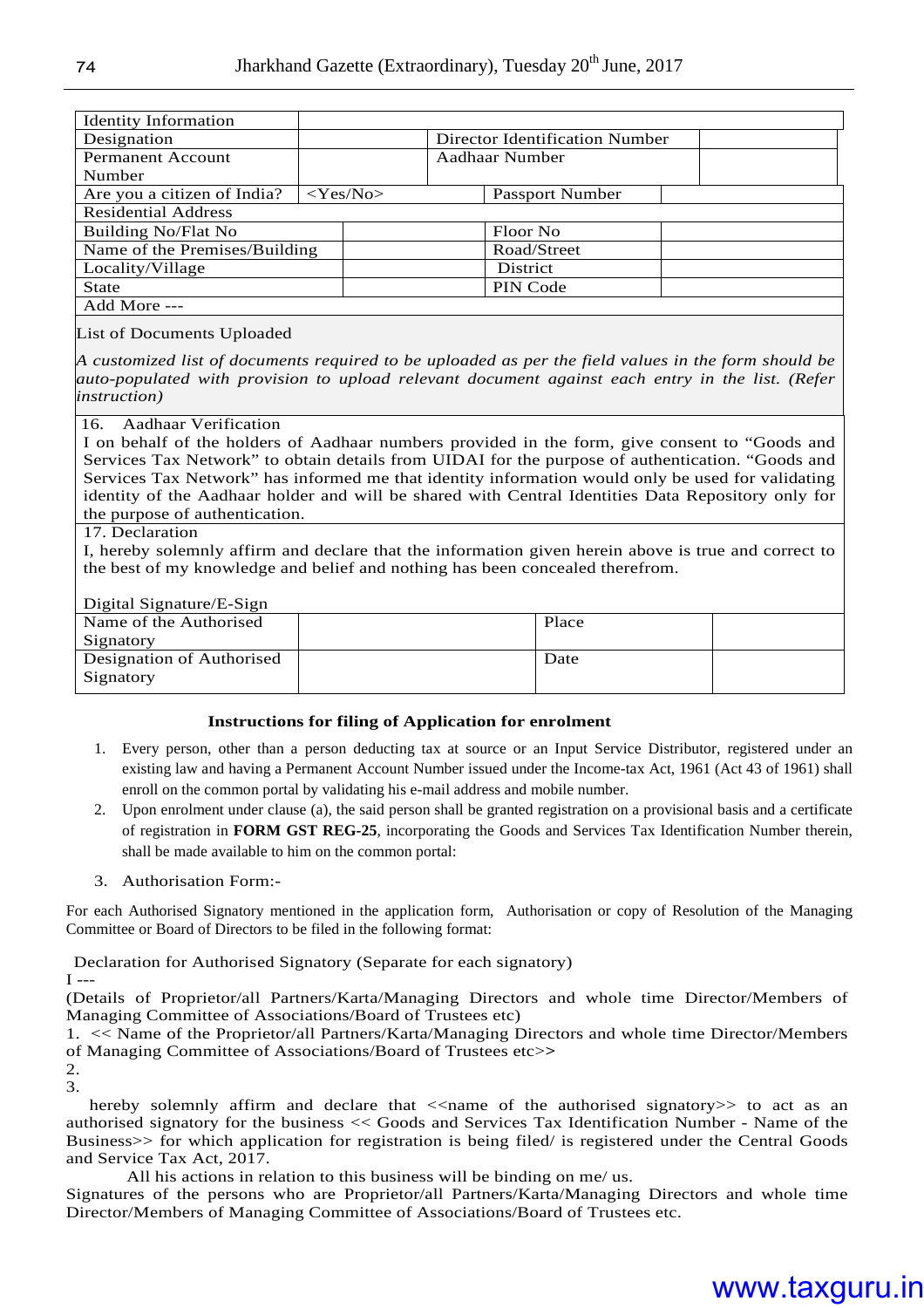#### S. No. Full Name Designation/Status Signature

1.

2.

#### Acceptance as an authorised signatory

| $I \ll(Name of the authorized signatory>> hereby solemnly accord my acceptance to act as authorized)$<br>signatory for the above referred business and all my acts shall be binding on the business. |                                   |  |  |  |  |
|------------------------------------------------------------------------------------------------------------------------------------------------------------------------------------------------------|-----------------------------------|--|--|--|--|
|                                                                                                                                                                                                      | Signature of Authorised Signatory |  |  |  |  |
| Designation/Status                                                                                                                                                                                   |                                   |  |  |  |  |
| Date                                                                                                                                                                                                 |                                   |  |  |  |  |
| Place                                                                                                                                                                                                |                                   |  |  |  |  |

#### **Instructions for filing online form**

- Enter your Provisional ID and password as provided by the State/Commercial Tax/Central Excise/Service Tax Department for log in on the GST Portal.
- Correct Email address and Mobile number of the Primary Authorised Signatory are to be provided. The Email address and Mobile Number would be filled as contact information of the Primary Authorised Signatory.
- E mail and Mobile number to be verified by separate One Time Passwords. Taxpayer shall change his user id and password after first login.
- Taxpayer shall require to fill the information required in the application form related details of Proprietor/all Partners/Karta/Managing Directors and whole time Director/Members of Managing Committee of Associations/Board of Trustees, Principal Place of Business and details in respect of Authorised signatories.
- Information related to additional place of business, Bank account, commodity in respect of goods and services dealt in (top five) are also required to be filled.
- Applicant need to upload scanned copy of the declaration signed by the Proprietor/all Partners/Karta/Managing Directors and whole time Director/Members of Managing Committee of Associations/Board of Trustees etc. in case he/she declares a person as Authorised Signatory as per Annexure specified. Documents required to be uploaded as evidence are as follows:-

| 1. | Photographs wherever specified in the Application Form (maximum 10)                                                                                                                                                 |
|----|---------------------------------------------------------------------------------------------------------------------------------------------------------------------------------------------------------------------|
|    | Proprietary Concern - Proprietor                                                                                                                                                                                    |
|    | Partnership Firm / Limited Liability Partnership - Managing/ Authorised                                                                                                                                             |
|    | Partners (personal details of all partners is to be submitted but photos of only ten partners including<br>that of Managing Partner is to be submitted)                                                             |
|    | Hindu Undivided Family - Karta                                                                                                                                                                                      |
|    | Company – Managing Director or the Authorised Person                                                                                                                                                                |
|    | Trust – Managing Trustee                                                                                                                                                                                            |
|    | Association of Person or Body of Individual – Members of Managing Committee (personal details of<br>all members is to be submitted but photos of only ten members including that of Chairman is to be<br>submitted) |
|    | Local Body – Chief Executive Officer or his equivalent                                                                                                                                                              |
|    | Statutory Body – Chief Executive Officer or his equivalent                                                                                                                                                          |
|    | Others – Person in Charge                                                                                                                                                                                           |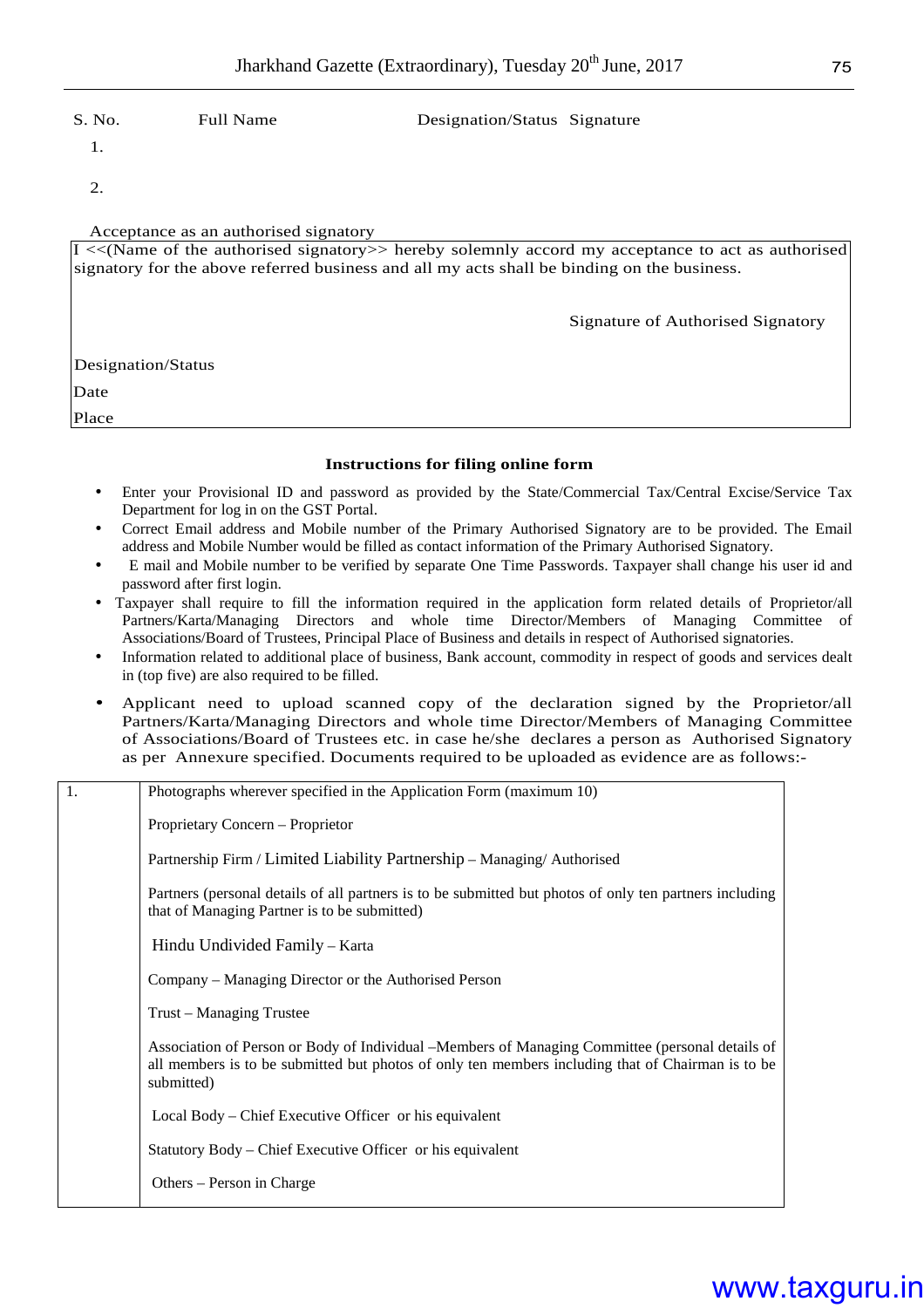| 2.             | Constitution of business: Partnership Deed in case of Partnership Firm, Registration<br>Certificate/Proof of Constitution in case of Society, Trust, Club, Government Department,<br>Association of Person or Body of Individual, Local Authority, Statutory Body and Others etc. |  |  |  |
|----------------|-----------------------------------------------------------------------------------------------------------------------------------------------------------------------------------------------------------------------------------------------------------------------------------|--|--|--|
| 3.             | Proof of Principal/Additional Place of Business:                                                                                                                                                                                                                                  |  |  |  |
|                | (a) For Own premises $-$                                                                                                                                                                                                                                                          |  |  |  |
|                | Any document in support of the ownership of the premises like Latest Property Tax Receipt or<br>Municipal Khata copy or copy of Electricity Bill.                                                                                                                                 |  |  |  |
|                | (b) For Rented or Leased premises –                                                                                                                                                                                                                                               |  |  |  |
|                | A copy of the valid Rent / Lease Agreement with any document in support of the ownership of the<br>premises of the Lessor like Latest Property Tax Receipt or Municipal Khata copy or copy of<br>Electricity Bill.                                                                |  |  |  |
|                | (c) For premises not covered in (a) and (b) above $-$                                                                                                                                                                                                                             |  |  |  |
|                | A copy of the Consent Letter with any document in support of the ownership of the premises of the<br>Consenter like Municipal Khata copy or Electricity Bill copy. For shared properties also, the same<br>documents may be uploaded.                                             |  |  |  |
| $\overline{4}$ | <b>Bank Account Related Proof:</b>                                                                                                                                                                                                                                                |  |  |  |
|                | Scanned copy of the first page of Bank passbook / one page of Bank Statement                                                                                                                                                                                                      |  |  |  |
|                | Opening page of the Bank Passbook held in the name of the Proprietor / Business Concern –<br>containing the Account No., Name of the Account Holder, MICR and IFSC and Branch details.                                                                                            |  |  |  |
| 5              | For each Authorised Signatory: Letter of Authorisation or copy of Resolution of the Managing<br>Committee or Board of Directors to that effect as specified.                                                                                                                      |  |  |  |

• After submitting information electronic signature shall be required. Following person can electronically sign application for enrolment:-

| <b>Constitution of Business</b>  | Person who can digitally sign the application |  |  |
|----------------------------------|-----------------------------------------------|--|--|
| Proprietorship                   | Proprietor                                    |  |  |
| Partnership                      | Managing / Authorised Partners                |  |  |
| Hindu Undivided Family           | Karta                                         |  |  |
|                                  | Managing / Whole-time Directors and           |  |  |
| Private Limited Company          | Managing Director/Whole Time Director/        |  |  |
|                                  | <b>Chief Executive Officer</b>                |  |  |
|                                  | Managing / Whole-time Directors and           |  |  |
| <b>Public Limited Company</b>    | Managing Director/Whole Time Director/        |  |  |
|                                  | <b>Chief Executive Officer</b>                |  |  |
| Society/ Club/ Trust/ AOP        | Members of Managing Committee                 |  |  |
| <b>Government Department</b>     | Person In charge                              |  |  |
|                                  | Managing / Whole-time Director and            |  |  |
| <b>Public Sector Undertaking</b> | Managing Director/Whole Time Director/        |  |  |
|                                  | <b>Chief Executive Officer</b>                |  |  |
|                                  | Managing/ Whole-time Director and             |  |  |
| <b>Unlimited Company</b>         | Managing Director/Whole Time Director/        |  |  |
|                                  | <b>Chief Executive Officer</b>                |  |  |
| Limilted Liability Partnership   | <b>Designated Partners</b>                    |  |  |
| <b>Local Authority</b>           | Chief Executive Officer or Equivalent         |  |  |
| <b>Statutory Body</b>            | Chief Executive Officer or Equivalent         |  |  |
| Foreign Company                  | Authorised Person in India                    |  |  |
| Foreign Limited Liability        | Authorised Person in India                    |  |  |
| Partnership                      |                                               |  |  |
| Others                           | Person In charge                              |  |  |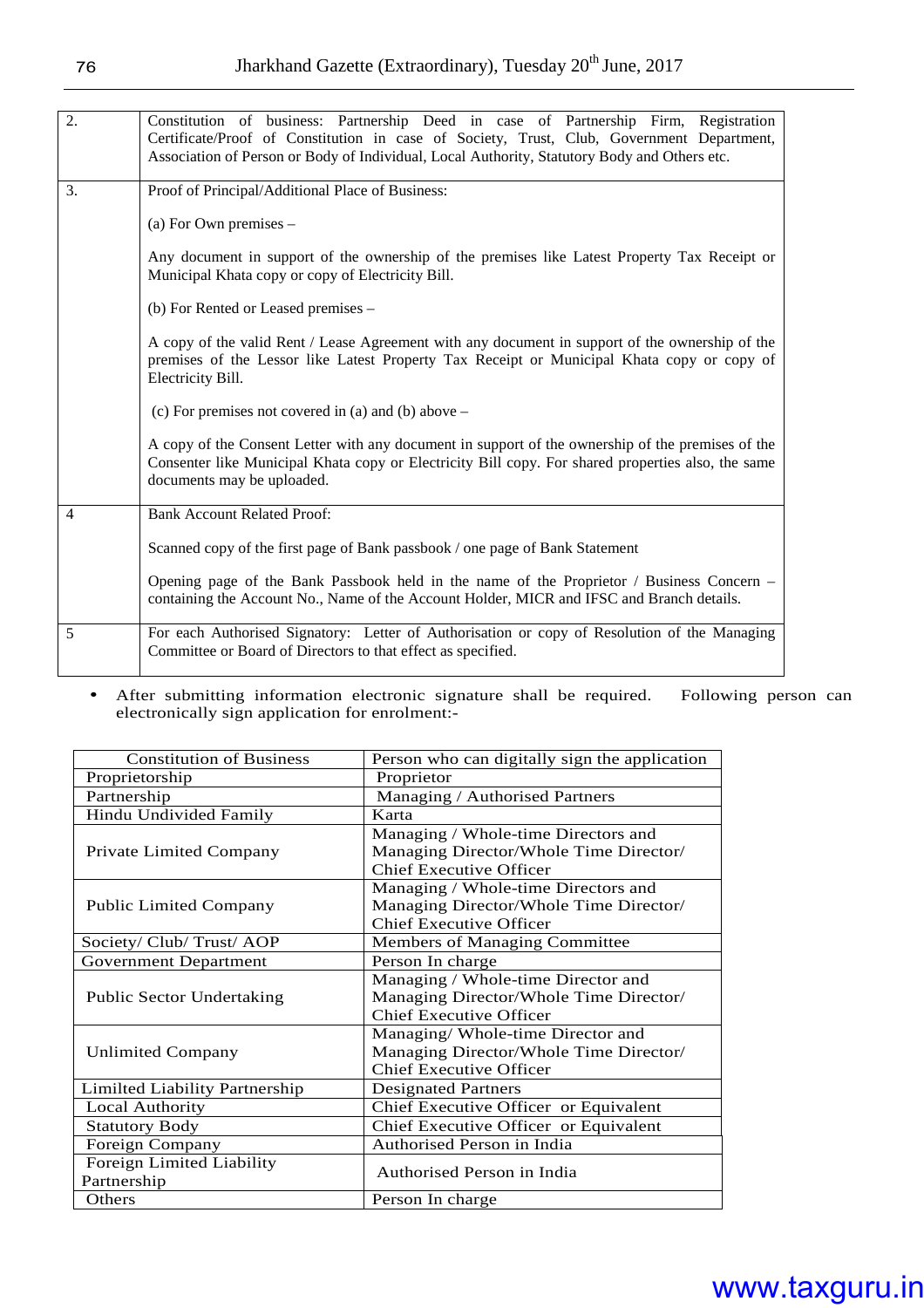• Application is required to be mandatorily digitally signed as per following :-

| Sl. No | Type of Applicant                                                                                                                                                                                                 | Digital Signature required                                        |
|--------|-------------------------------------------------------------------------------------------------------------------------------------------------------------------------------------------------------------------|-------------------------------------------------------------------|
| 1.     | Private Limited Company<br><b>Public Limited Company</b><br>Public Sector Undertaking<br><b>Unlimited Company</b><br>Limited Liability Partnership<br>Foreign Company<br>Foreign Limited Liability<br>Partnership | Certificate(DSC)<br>Digital Signature<br>Class 2 and above        |
| 2.     | Other than above                                                                                                                                                                                                  | Digital Signature Certificate class 2<br>and above<br>e-Signature |

*Note :- 1. Applicant shall require to register their DSC on common portal. 2. e-Signature facility will be available on the common portal for Aadhar holders.* 

All information related to Permanent Account Number, Aadhaar, Director Identification Number, Challan Identification Number, Limited Liability Partnership Identification Number shall be online validated by the system and Acknowledgment Reference Number will be generated after successful validation of all the filled up information.

Status of the online filed Application can be tracked on the common portal.

- 1. Authorised signatory should not be minor.
- 2. No fee is applicable for filing application for enrolment.

#### Acknowledgement

| Enrolment Application - Form GST- has been filed against Application Reference Number (ARN) |                                                                                                      |  |  |  |  |
|---------------------------------------------------------------------------------------------|------------------------------------------------------------------------------------------------------|--|--|--|--|
| $\langle \dots \dots \dots \rangle$ .                                                       |                                                                                                      |  |  |  |  |
| Form Number<br>÷                                                                            | $\langle$ >                                                                                          |  |  |  |  |
| Form Description<br>$\ddot{\cdot}$                                                          | <application enrolment="" existing="" for="" of="" taxpayers=""></application>                       |  |  |  |  |
| Date of Filing<br>$\ddot{\cdot}$                                                            | $\langle$ DD/MM/YYYY>                                                                                |  |  |  |  |
| Taxpayer Trade Name:                                                                        | $\langle$ Trade Name $\rangle$                                                                       |  |  |  |  |
| Taxpayer Legal Name                                                                         | <legal as="" by="" center="" name="" shared="" state=""><br/><math>\ddot{\phantom{a}}</math></legal> |  |  |  |  |
| Provisional ID Number                                                                       | $\le$ Provisional ID Number $>$<br>$\ddot{\phantom{a}}$                                              |  |  |  |  |
|                                                                                             |                                                                                                      |  |  |  |  |

*It is a system generated acknowledgement and does not require any signature*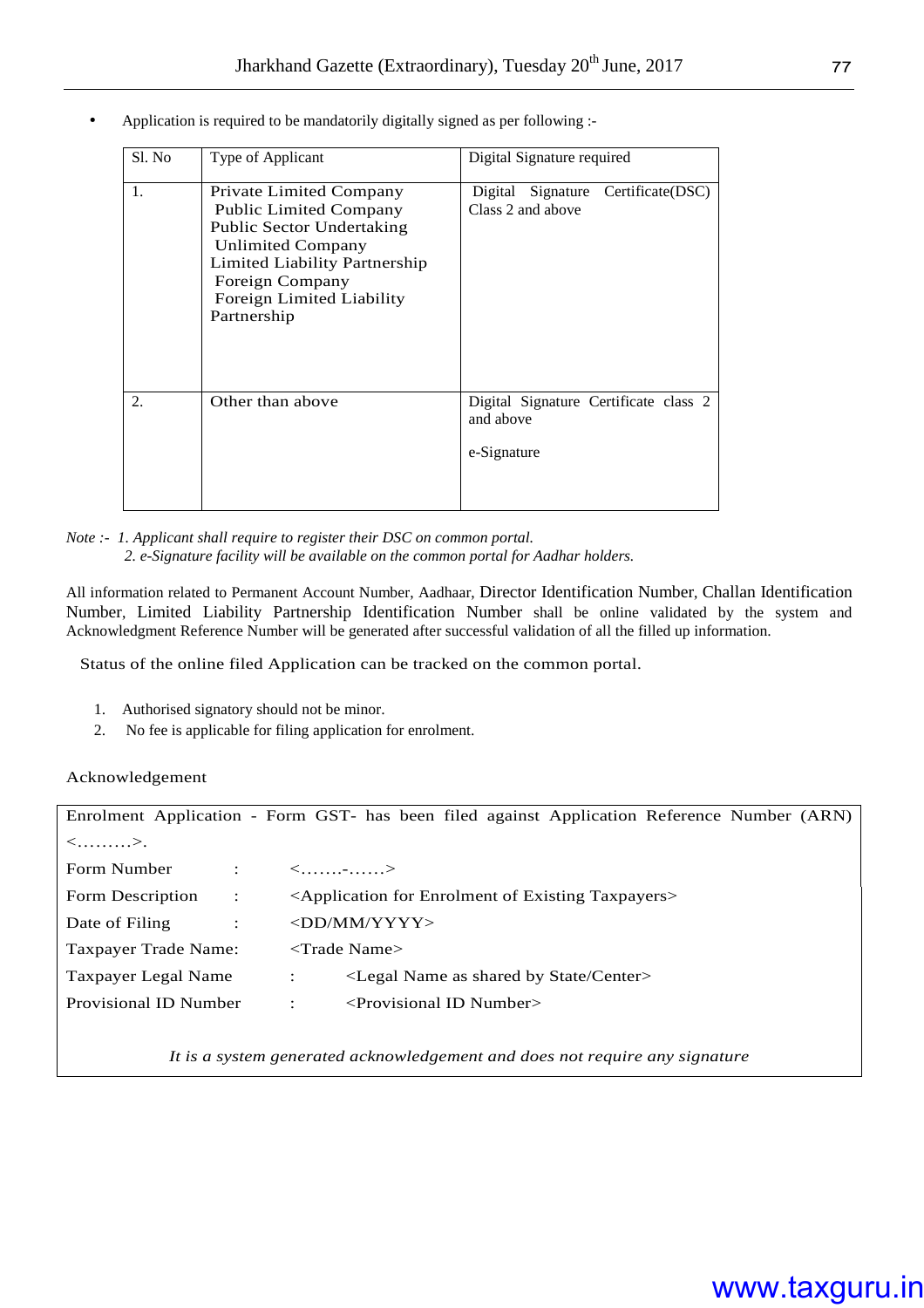#### **Form GST REG-27**  *[See rule – 24(3)]*

Reference No. *S*  $\lt$ Date-DD/MM/YYYY>> To Provisional ID Name Address

Application Reference Number (ARN) < > Dated <DD/MM/YYYY>

#### **Show Cause Notice for cancellation of provisional registration**

This has reference to your application dated ------. The application has been examined and the same has not been found to be satisfactory for the following reasons:-

1

2

…

You are hereby directed to show cause as to why the provisional registration granted to you shall not be cancelled.

> Signature Name of the Proper Officer Designation Jurisdiction

Date Place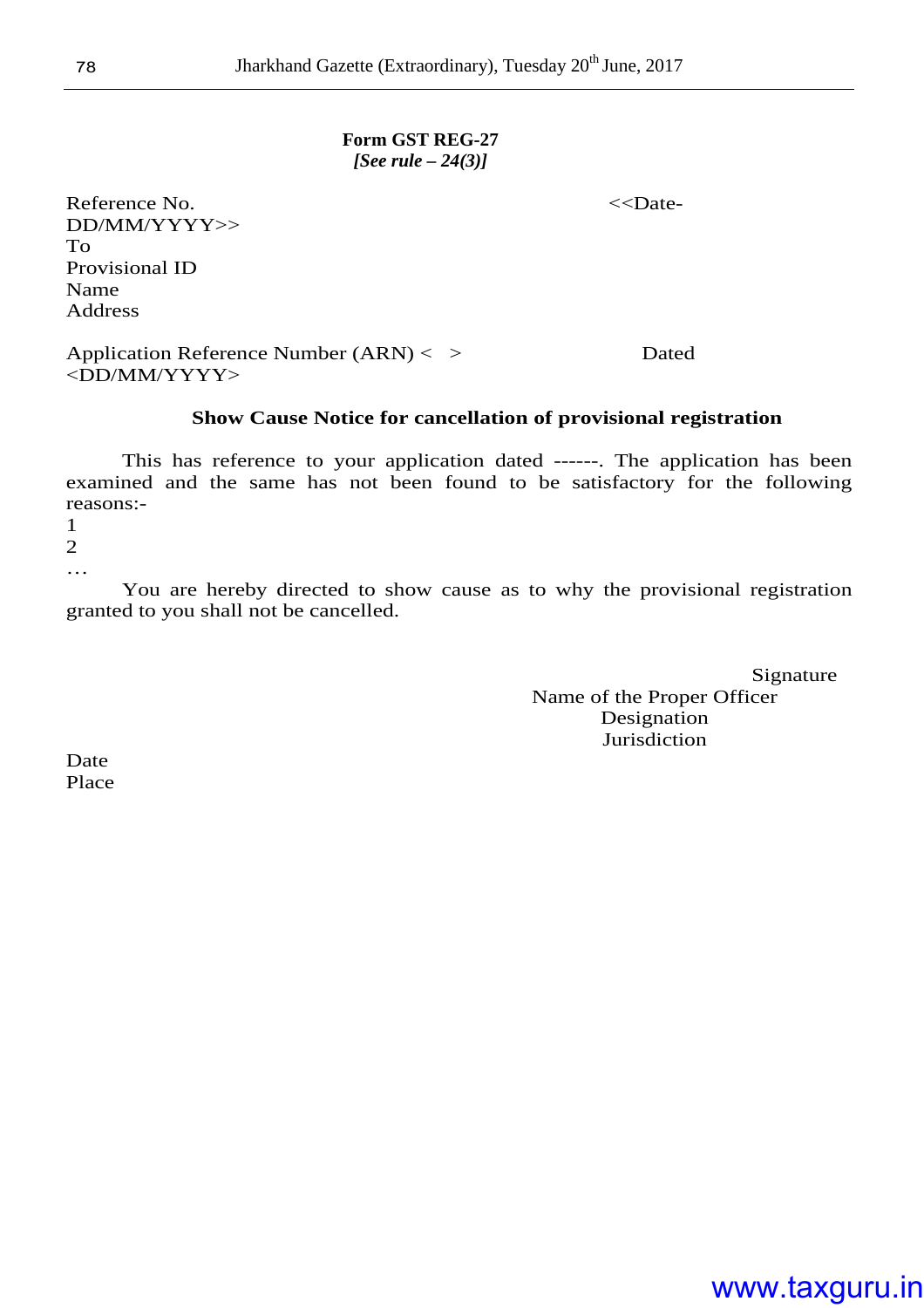Reference No. -  $\leq$  Date–DD/MM/YYYY>>

To Name Address GSTIN / Provisional ID

Application Reference No. (ARN) Dated – DD/MM/YYYY

#### **Order for cancellation of provisional registration**

This has reference to your reply dated ---- in response to the notice to show cause dated -----.

 $\Box$  Whereas no reply to notice to show cause has been submitted; or

 $\Box$ - Whereas on the day fixed for hearing you did not appear; or

 $\Box$ - Whereas the undersigned has examined your reply and submissions made at the time of hearing, and is of the opinion that your provisional registration is liable to be cancelled for following reason(s).

 1. 2.

#### **Determination of amount payable pursuant to cancellation of provisional registration:**

Accordingly, the amount payable by you and the computation and basis thereof is as follows:

You are required to pay the following amounts on or before ------ (date) failing which the amount will be recovered in accordance with the provisions of the Act and rules made thereunder.

| Head     | Central Tax | <b>State Tax</b> | UT Tax | Integrated<br>Tax | Cess |
|----------|-------------|------------------|--------|-------------------|------|
| Tax      |             |                  |        |                   |      |
| Interest |             |                  |        |                   |      |
| Penalty  |             |                  |        |                   |      |
| Others   |             |                  |        |                   |      |
| Total    |             |                  |        |                   |      |

 Place: Date: Signature < Name of the Officer> Designation Jurisdiction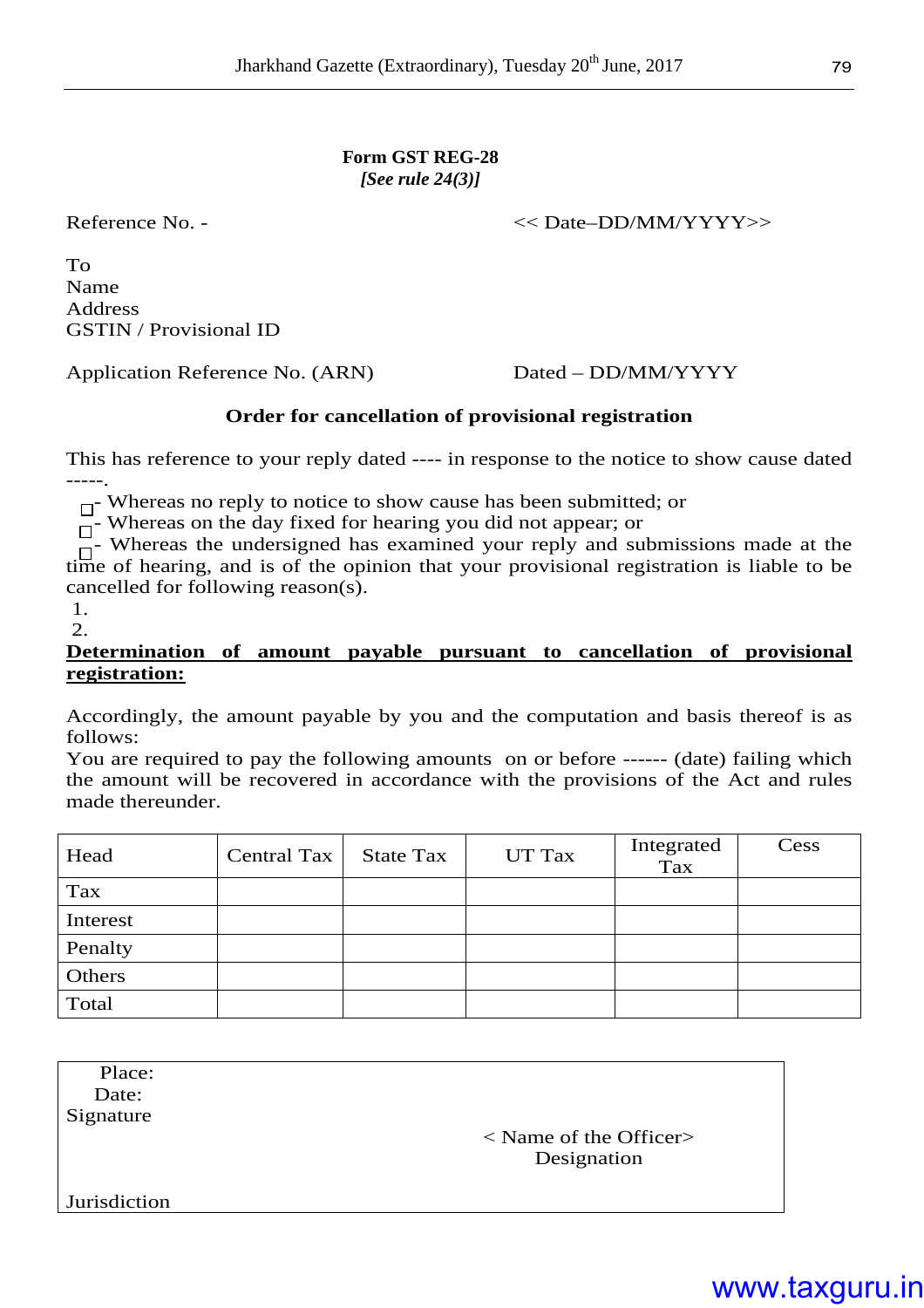#### **Form GST REG-29**  *[See rule 24(4)]*

#### **Application for cancellation of provisional registration Part A**

| (i) Provisional ID                                                                                                                                                                                                                             |                                                       |  |                                 |  |  |
|------------------------------------------------------------------------------------------------------------------------------------------------------------------------------------------------------------------------------------------------|-------------------------------------------------------|--|---------------------------------|--|--|
| (ii) Email ID                                                                                                                                                                                                                                  |                                                       |  |                                 |  |  |
| (iii) Mobile Number                                                                                                                                                                                                                            |                                                       |  |                                 |  |  |
|                                                                                                                                                                                                                                                | <b>Part B</b>                                         |  |                                 |  |  |
| 1. Legal Name (As per Permanent<br><b>Account Number)</b>                                                                                                                                                                                      |                                                       |  |                                 |  |  |
| 2. Address for correspondence                                                                                                                                                                                                                  |                                                       |  |                                 |  |  |
| Building No./ Flat<br>No.                                                                                                                                                                                                                      |                                                       |  | Floor No.                       |  |  |
| Name of Premises/<br><b>Building</b>                                                                                                                                                                                                           |                                                       |  | Road/ Street                    |  |  |
| City/Town/<br>Village/Locality                                                                                                                                                                                                                 |                                                       |  | District                        |  |  |
| Block/Taluka                                                                                                                                                                                                                                   |                                                       |  |                                 |  |  |
| <b>State</b>                                                                                                                                                                                                                                   |                                                       |  | <b>PIN</b>                      |  |  |
| 3. Reason for Cancellation                                                                                                                                                                                                                     |                                                       |  |                                 |  |  |
|                                                                                                                                                                                                                                                | 4. Have you issued any tax invoice during GST regime? |  | <b>YES</b><br>N <sub>O</sub>    |  |  |
| 5. Declaration                                                                                                                                                                                                                                 |                                                       |  |                                 |  |  |
| (i)                                                                                                                                                                                                                                            |                                                       |  |                                 |  |  |
| I <name authorised="" karta="" of="" proprietor="" signatory="" the="">, being <designation> of <legal ()="" name=""> do<br/>hereby declare that I am not liable to registration under the provisions of the Act.</legal></designation></name> |                                                       |  |                                 |  |  |
| 6. Verification<br>$I \le$ hereby solemnly affirm and declare that the information given herein above is true and<br>correct to the best of my knowledge and belief and nothing has been concealed.                                            |                                                       |  |                                 |  |  |
| Aadhaar                                                                                                                                                                                                                                        |                                                       |  | <b>Permanent Account Number</b> |  |  |
| Number                                                                                                                                                                                                                                         |                                                       |  |                                 |  |  |
| Signature of<br><b>Authorised Signatory</b>                                                                                                                                                                                                    |                                                       |  |                                 |  |  |
| <b>Full Name</b>                                                                                                                                                                                                                               |                                                       |  |                                 |  |  |
| Designation / Status                                                                                                                                                                                                                           |                                                       |  |                                 |  |  |
| Place                                                                                                                                                                                                                                          |                                                       |  |                                 |  |  |
| Date                                                                                                                                                                                                                                           |                                                       |  | DD/MM/YYYY                      |  |  |
|                                                                                                                                                                                                                                                |                                                       |  |                                 |  |  |